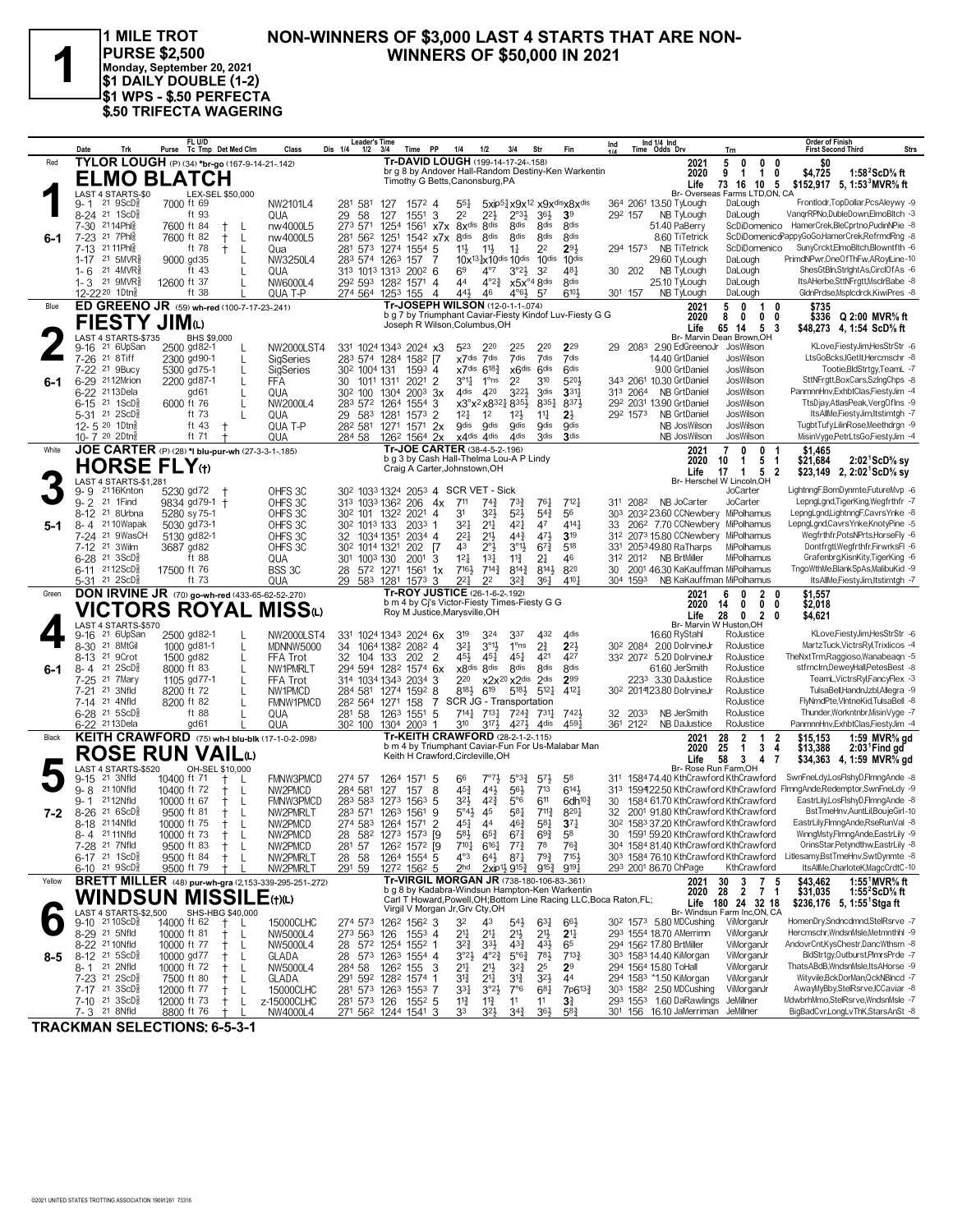1 MILE PACE **PURSE \$2,000** Monday, September 20, 2021<br>Monday, September 20, 2021<br>2ND HALF DAILY DOUBLE S1 WPS - \$.50 PERFECTA! \$.50 TRIFECTA - \$.50 SUPERFECTA

**WAGERING** 

#### **HORSES & GELDINGS** NON-WINNERS OF \$1,500 LAST 4 STARTS THAT ARE **NON-WINNERS OF \$25,000 IN 2021**

|         | Date<br>Trk                                                       | FL U/D<br>Tc Tmp Det Med Clm<br>Purse                            | Class<br>Dis 1/4                                   | <b>Leader's Time</b><br>$1/2$ $3/4$<br>Time PP<br>1/4<br>1/2                                                                                                  | 3/4<br>Str<br>Fin                                                                                                    | Ind 1/4 Ind<br>Ind<br>Time Odds Drv<br>Trn<br>11A                                                 | <b>Order of Finish</b><br><b>First Second Third</b><br><b>Strs</b>        |
|---------|-------------------------------------------------------------------|------------------------------------------------------------------|----------------------------------------------------|---------------------------------------------------------------------------------------------------------------------------------------------------------------|----------------------------------------------------------------------------------------------------------------------|---------------------------------------------------------------------------------------------------|---------------------------------------------------------------------------|
| Red     |                                                                   | <b>BRETT MILLER</b> (48) pur-wh-gra (2,153-339-295-251-272)      |                                                    | Tr-RUSSELL EARLEY III (110-9-11-11-171)<br>br g 3 by Always A Virgin-Glass In The Sand-Somebeachsomewhere                                                     |                                                                                                                      | 14<br>2021<br>0<br>1<br>4                                                                         | \$6.179                                                                   |
|         | <b>PEY BUG</b> W                                                  |                                                                  |                                                    | Kerry J O Keefe, Laurelville, OH                                                                                                                              |                                                                                                                      | 2020<br>8<br>$\overline{1}$<br>$\overline{2}$<br>0<br>22<br>Life<br>$\overline{1}$<br>3<br>4      | 1:54 <sup>4</sup> HoP% ft<br>\$7,150<br>\$13,329 2, 1:54 HoP % ft         |
|         | LAST 4 STARTS-\$560                                               | <b>HOOSIER \$15,000</b>                                          |                                                    |                                                                                                                                                               |                                                                                                                      | Br- Merle E Yoder.IN                                                                              |                                                                           |
|         | 9-14 2111ScD§<br>$9 - 6$ 21 10 ScD <sup>5</sup>                   | 7000 ft 78<br>7000 ft 73<br>L                                    | HGNW2CDCL<br>HGNW2CDCL<br>26 <sup>2</sup> 561      | 272 571 1251 1543 5<br>$11\frac{3}{4}$<br>$11\frac{1}{2}$<br>1251<br>155<br>31}<br>$3^{012}$<br>-1                                                            | $7^{17}\frac{3}{4}$<br>76}<br>$1 \times 10^{1}$<br>1°xhd<br>63<br>6p72                                               | 1581 *1.40 BrtMiller<br>RuEarleyIII<br>33<br>301 1552 4.40 CaMcCown RuEarleyIII                   | CcOficial,Stahllee,InsegndFr -7<br>Mackysbck,CcOficial,McMan -9           |
|         | 21 5 ScD<br>8-31                                                  | 7000 sy 71-2<br>L                                                | 273 56<br>HGNW2CDCL                                | $5^{\circ}10$<br>1233<br>1534 5<br>$5^{10}$                                                                                                                   | $5^{\circ}13$<br>68<br>$45\frac{3}{4}$                                                                               | 3.60 KaKauffman RuEarleyIII<br>284 155                                                            | Willzy, Woody Two, Hoosr Chip -7                                          |
| 4-1     | 8-25 <sup>21</sup> 9ScD <sup>5</sup>                              | 9500 ft 76<br>L                                                  | HGNW2PMRLT<br>271 57                               | 55<br>$55\frac{3}{4}$<br>1241 1524 4                                                                                                                          | 5xip6110 <sup>151</sup> 2 10301                                                                                      | 33 <sup>2</sup> 1584 12.30 BrtMiller<br>RuEarleyIII                                               | CodyHnv,SirShufel,TakeAStnd-10                                            |
|         | 8-11 2114ScD <sup>5</sup><br>8-4 21 5ScD                          | 9500 ft 73<br>L<br>9500 ft 83                                    | HGNW2PMRLT<br>271 561<br>HGNW2PMRLT                | 812<br>883<br>1234 1514 9<br>66}<br>274 564 1234 1522 6<br>$6^{\circ}4$                                                                                       | 87<br>$7^{71}$<br>$8^{7}\frac{3}{4}$<br>$4^{\circ}3^3$<br>43<br>3 <sup>3</sup>                                       | 281 153438.30 BrGalliers<br>RuEarlevIII<br>RuEarleyIII<br>28 <sup>2</sup> 153 8.60 BrtMiller      | Tabooma,CodyHnv,MapllfsDs -9<br>Cantfndbt, Maplifs Ds, PeyBug -7          |
|         | 7-27 21 5ScD                                                      | 5500 ft 84                                                       | HGNW2CDCL                                          | 272 553 1232 152<br>791<br>67<br>-4                                                                                                                           | $75\frac{1}{2}$<br>56<br>$45\frac{1}{4}$                                                                             | RuEarleyIII<br>9.50 MDCushing<br>283 153                                                          | Neyreit, NobHIFIsh, TwoOfHrdt -8                                          |
|         | 7-7 2110HoP <sub>8</sub>                                          | 6200 ft 75                                                       | nw2/10CL<br>28 573 126                             | 451<br>1543 1<br>46                                                                                                                                           | $69\frac{1}{4}$<br>714<br>4p3 <sup>10</sup> }                                                                        | 284 1563 4.40 RoTaylor<br>RoTaylor                                                                | StelrFelr, SkpngStne+PeyBug+-10                                           |
| Blue    |                                                                   | <b>CAMERON MCCOWN</b> (33) mar-wh-gra (1,015-119-127-112-224     |                                                    | Tr-ED BIBLER (98-7-7-14-159)<br>b h 9 by Dali-Sweetly Western-Western Hanover                                                                                 |                                                                                                                      | $\mathbf{2}$<br>2021<br>15<br>0<br>2020<br>32<br>- 8<br>0 <sub>4</sub>                            | \$4,559<br>\$41,326<br>1:52 Dtn% ft                                       |
|         |                                                                   | <b>HARD COLD CASH</b> (L)                                        |                                                    | Joni J Gibb, Maumee, OH                                                                                                                                       |                                                                                                                      | Life 224 34<br>33 27                                                                              | \$237,117 6, 1:51 MVR% ft                                                 |
|         | LAST 4 STARTS-\$1,142<br>$9-14$ 2112ScD <sup>5</sup>              | <b>HOOSIER \$2,300</b><br>6500 ft 78                             | <b>HGNW1250L4</b>                                  | 273 571 1252 1531<br>$\overline{2}$<br>33}<br>$3^{2}\frac{3}{4}$                                                                                              | $4^{2}\frac{3}{4}$<br>3 <sup>1</sup><br>3 <sup>4</sup>                                                               | Br- David S Zehr, IN<br>8.90 CaMcCown EdBibler<br>154<br>28                                       | ArtsDgn,PqThree,HrdCldCsh -9                                              |
|         | $9 - 5$<br>21 8Rchwd                                              | 1000 gd 75-1<br>L                                                | 284 594<br>FFA                                     | $200^3$ 5<br>2 <sup>1</sup><br>21<br>129                                                                                                                      | 34<br>$3\frac{1}{2}$<br>21                                                                                           | 312 2003 *1.10 CaMcCown EdBibler                                                                  | QRock.HrdCldCsh.GrandMcfn -5                                              |
|         | $8-24$ 21 $2$ ScD <sup>5</sup>                                    | 6000 ft 91<br>L                                                  | <b>HGNW2000L4</b><br>27 561                        | $67\frac{1}{2}$<br>$6°5\frac{1}{2}$<br>1233 1512 [10                                                                                                          | $8^{\circ}8$<br>$87\frac{1}{2}$<br>$10^{16}$                                                                         | 293 1544 17.20 KaKauffman EdBibler                                                                | Yeahnah,DaveNDens,MrWigleIt-10                                            |
| $2 - 1$ | $8-17$ 21 $3$ ScD <sup>5</sup> <sub>8</sub><br>2114Urbna<br>8-11  | gd 75<br>L<br>1400 gd75-1                                        | 294 591<br>QUA<br>NW750021                         | $5^{7}\frac{1}{2}$<br>128<br>$155^3$ 5<br>$56\frac{1}{2}$<br>292 1011 1302 1593 4<br>441,<br>43                                                               | 3°3<br>46}<br>$5^{4}$<br>3 <sup>°1</sup><br>$4^{2}$<br>43                                                            | <b>NB ThLitt</b><br>281 1564<br>EdBibler<br>2.40 ScCisco<br>EdBibler<br>293 2001                  | GdWestrnJ,Letsalrck,Pondrngjc -8<br>ImacwbyCs,FxvRebel,BigBadEt -5        |
|         | 4-11 21 5MVR <sup>3</sup>                                         | 8000 ft 54                                                       | <b>HGNW2250L4</b>                                  | SCR VET - Sick<br>271 564 1241 1531 4                                                                                                                         |                                                                                                                      | EdBibler                                                                                          | SugrIsInd,InTroblAg,Oberlin -8                                            |
|         | 4-7 2113Nfld                                                      | 5500 ft 68<br>$\mathbf{L}$                                       | NW2750L4                                           | $4^{\circ}5$<br>271 554 1241 1532 6<br>$3^{03}\frac{1}{2}$                                                                                                    | $4^{\circ}6\frac{1}{2}$ $4^{\circ}8\frac{1}{4}$<br>493                                                               | 30 1552 2.80 AMerrimn<br>EdBibler                                                                 | MrDsDgn,Swaprtnty,CvrCale -9                                              |
| White   | 3-28 <sup>21</sup> 7MVR <sup>§</sup>                              | 5400 ft 45-1                                                     | <b>HGNW1500L4</b>                                  | 781<br>273 553 1243 1544 8<br>74<br>Tr-HANK LE VAN (244-21-34-34-.210)                                                                                        | $6^{\circ}4$<br>$21\frac{1}{4}$<br>4 <sup>4</sup>                                                                    | 293 155 29.20 KaKauffman EdBibler                                                                 | HalNSammy,HrdCldCsh,NoTrblHr-10                                           |
|         |                                                                   | DAN NOBLE (38) pur-wh-go (1,793-308-251-224-.291)                |                                                    | b g 14 by Million Dollar Cam-Little Q-Stand Forever                                                                                                           |                                                                                                                      | 23<br>5 2<br>2021<br>-1<br>$\overline{2}$<br>-3<br>2020<br>22<br>-1                               | \$5,628<br>2:00 Rchwd gd<br>\$7,120<br>1:55 Wdstk ft                      |
|         | Q ROCKய                                                           |                                                                  |                                                    | Robert L Wehner, London, OH                                                                                                                                   |                                                                                                                      | 407 48 61 56<br>Life                                                                              | \$413,688 5, 1:52 DD % sy                                                 |
|         | LAST 4 STARTS-\$874<br>9-15 2112Mtplr                             | 750 gd71-1                                                       | LadySeries                                         | 302 1012 1313 2013 1<br>31}<br>21                                                                                                                             | $2^{11}$<br>2 <sup>1</sup><br>22}                                                                                    | Br- Joyce A Wehner, OH<br>301 202<br>NB MndyJones<br>HaLeVan                                      | TheLstShr,QRock,BetrsChce -5                                              |
|         | 2111Wseon<br>$9 - 7$                                              | 750 gd74-1<br>L                                                  | 21NW5000CD                                         | 23<br>1 <sup>2</sup><br>273 554 1263 1594 1                                                                                                                   | 2 <sup>7</sup><br>$57\frac{1}{4}$<br>$5^{12}$                                                                        | 341 2021<br>6.80 HaLeVan<br>HaLeVan                                                               | NightPro,BoldDecsn,TheLstShr -8                                           |
|         | 21 8Rchwd<br>$9 - 5$<br>21 9VnWrt<br>8-31                         | 1000 gd75-1<br>L<br>600 gd77-1                                   | 284 594 129<br>FFA                                 | 1 <sup>1</sup><br>11<br>$200^3$ 3<br>301 1012 1332 2024 2<br>11<br>11                                                                                         | 11<br>$1\frac{1}{4}$<br>$1\frac{1}{4}$<br>$1\frac{1}{2}$<br>11<br>2 <sub>nk</sub>                                    | 313 2003<br>1.50 LoLeVan<br>HaLeVan<br>29 <sup>2</sup> 202 <sup>4</sup> 1.30 MndyJones<br>HaLeVan | QRock,HrdCldCsh,GrandMcfn -5<br>InsanInSp, QRock, CsnoDrctr -6            |
| 6-1     | 21 3Btva<br>8-11                                                  | 3800 ft 88                                                       | LadySeries<br>3000CL OP                            | 21‡<br>2 <sup>2</sup><br>28 <sup>2</sup> 57 <sup>3</sup> 126 <sup>1</sup> 156 <sup>3</sup> 5                                                                  | 3 <sup>4</sup><br>$79\frac{3}{4}$<br>33}                                                                             | 314 1583 2.55 DnyBucceri<br>RySwift                                                               | BetngOnLr.Cantala.CamFaire -7                                             |
|         | 8-4 21 4Btva                                                      | 3800 ft 81                                                       | TMR<70.6                                           | $3^{2}\frac{3}{4}$<br>$3^{2}\frac{3}{4}$<br>281 574 1263 1554 2                                                                                               | $4^{2}\frac{3}{4}$<br>34<br>2 <sup>4</sup>                                                                           | 292 1563 21.00 DnyBucceri RySwift                                                                 | SunsetSid, QRock, LckyMInre -8                                            |
|         | 8-3 <sup>21</sup> 6 Elmra<br>7-25 <sup>21</sup> 5Btva             | 620 gd75<br>3800 ft 81                                           | <b>OPEN</b><br>31 101 133<br>TMR $<$ 70<br>284 583 | 2033 2<br>1271 1563 6<br>$6^{8}$ <sub>4</sub><br>$66\frac{1}{4}$                                                                                              | 2<br>781<br>$65\frac{1}{4}$<br>65                                                                                    | NB KySwift<br>RySwift<br>30 1581 87.00 RaFisherJr<br>RySwift                                      | RockNRIMm, QRock -2<br>CalvryHil,FrekyFlyr,SurfrsPrd -7                   |
| Green   |                                                                   | <b>DANIEL SHETLER</b> (P) (42) (10-0-1-0-.056)                   |                                                    | Tr-DANIEL SHETLER (113-14-10-12-208)                                                                                                                          |                                                                                                                      | 22<br>0<br>$\mathbf{2}$<br>2021                                                                   | \$4,200                                                                   |
|         | <b>LINUS</b>                                                      |                                                                  |                                                    | br g 4 by Roll With Joe-Jet Wash-Jereme's Jet<br>Daniel M Lambright, Urbana, OH                                                                               |                                                                                                                      | $\overline{2}$<br>2020<br>14<br>1<br>-1                                                           | 1:56 $2$ Harft<br>\$8,120                                                 |
|         | LAST 4 STARTS-\$0                                                 | LEX-SEL \$20,000                                                 |                                                    |                                                                                                                                                               |                                                                                                                      | $\overline{2}$<br>Life<br>45<br>43<br>Br- Crawford Farms LLC,NY                                   | \$29,695 3, 1:56 <sup>2</sup> Har ft                                      |
|         | 9-7 <sup>21</sup> 8Nfld                                           | 10400 ft 79                                                      | 15000CLNW3<br>27 564                               | 1252 1534 [9]<br>x5x <sup>10</sup> x9dis 9dis                                                                                                                 | <b>gdis</b><br><b>gdis</b>                                                                                           | 10.80 AMerrimn<br>DaShetler                                                                       | Routhland, PikeRock, ShadyDeal -9                                         |
|         | 21 8Rchwd<br>$9 - 5$<br>8-30 2114Nfld                             | 1000 gd75-1<br>10000 ft 72                                       | 284 594 129<br>FFA<br>15000CLNW3                   | 2003 6 SCR JG - Transportation<br>274 563 1252 156<br>x4x 8dis<br>8 <sub>dis</sub>                                                                            | 7dis<br>7dis<br>7dis                                                                                                 | DaShetler<br>DaShetler<br>4.30 KuSugg                                                             | QRock,HrdCldCsh,GrandMcfn -5<br>PrptlRock, WstmDrve, TwoOfHrdt -8         |
| 6-1     | 8-16 21 7Nfld                                                     | 10000 ft 74                                                      | 15000CLNW3<br>271 561                              | 125<br>1531<br>[9<br>$56\frac{1}{4}$<br>$2^{\circ}$                                                                                                           | $2^{\circ}$<br>58<br>713                                                                                             | 303 1554 4.50 AMerrimn<br>DaShetler                                                               | ShadyDeal,SurelIdel,StarItblc -9                                          |
|         | 8-4 2112Nfld                                                      | 8000 ft 73                                                       | NW3500L4                                           | 272 564 1252 154<br>[9x<br>x8 <sup>dis</sup> 8 <sup>dis</sup>                                                                                                 | <b>8dis</b><br><b>8dis</b><br><b><i><u>Rdis</u></i></b>                                                              | 19.60 ErTharpsJr<br>DaShetler                                                                     | AimFrGlry,BlackIstZ,RcknCmntn -8                                          |
|         | 7-26 <sup>21</sup> 10Nfld<br>7-20 <sup>21</sup> 9Lex1             | 9500 ft 77<br>5700 ft 85                                         | 273 561<br>15000CLNW3<br>NW3000L4<br>273 55        | $21\frac{1}{4}$<br>124 1522 5<br>31,<br>1224 1514 1<br>$43\frac{1}{4}$<br>46                                                                                  | 2 <sup>1</sup><br>$2^{13}$<br>2 <sub>nk</sub><br>$4^{\circ}4^{\circ}$<br>69<br>68                                    | DaShetler<br>281 1522 *1.00 AMerrimn<br>294 1532 40.00 DaShetler<br>DaShetler                     | Chesco,Linus,BiliesJet -9<br>ArnisAngl,Spolrnthb,IdealAce -6              |
|         | 7-7 21 6ScD                                                       | 8500 ft 88                                                       | HGNW4CDCI                                          | 27 563 1234 1513 8 SCR JG - Ineligible                                                                                                                        |                                                                                                                      | DaShetler                                                                                         | CalHmRcky,LetsRhyed,EaslyAmsd -8                                          |
| Black   |                                                                   | PHILIP CUNNINGHAM (QF) (68) grn-go (2-0-0-0-000)                 |                                                    | <b>Tr-JOSEPH WILSON (12-0-1-1-074)</b><br>b g 4 by Yankee Cruiser-My Pal Cammie-Cambest                                                                       |                                                                                                                      | $0\quad 0$<br>2021<br>$0\quad 0$<br>2020<br><b>No Starts Prior Year</b>                           | \$0                                                                       |
|         |                                                                   | <b>MY PAL CRUISER</b>                                            |                                                    | Joseph R Wilson, Columbus, OH                                                                                                                                 |                                                                                                                      | Life                                                                                              |                                                                           |
|         | LAST 4 STARTS-\$0                                                 |                                                                  |                                                    |                                                                                                                                                               |                                                                                                                      | Br- Joseph R Wilson, OH                                                                           |                                                                           |
|         |                                                                   |                                                                  |                                                    |                                                                                                                                                               |                                                                                                                      |                                                                                                   |                                                                           |
| 20-1    |                                                                   |                                                                  |                                                    |                                                                                                                                                               |                                                                                                                      |                                                                                                   |                                                                           |
|         |                                                                   |                                                                  |                                                    |                                                                                                                                                               |                                                                                                                      |                                                                                                   |                                                                           |
| Yellow  |                                                                   | <b>KURT REDMON</b> (33) (0-0-0-0-000)                            |                                                    | Tr-DANIEL JONES (74-7-14-6-.227)<br>b q 6 by Real Desire-Faith Ann-Incredible Finale                                                                          |                                                                                                                      | 2021<br>15<br>0<br>0<br>23<br>2 <sub>3</sub><br>2020<br>$\mathbf{1}$                              | \$2,192<br>\$8,509<br>1:55 <sup>1</sup> Mea% ft                           |
|         | <b>NAILED</b>                                                     | IT                                                               |                                                    | Gina Young, Rural Valley, PA                                                                                                                                  |                                                                                                                      | Life<br>87<br>$\overline{4}$<br>89                                                                | \$38,709 3, 1:52 HoP% ft                                                  |
|         | LAST 4 STARTS-\$834<br>9-14 <sup>21</sup> 7ScD <sup>3</sup>       | 5500 ft 81                                                       | <b>HG6000CL</b>                                    | 263 544 1232 153 6<br>$1^2$                                                                                                                                   | $84\frac{3}{4}$<br>9174<br>11                                                                                        | Br- Bart M Seales, IL<br>156 <sup>2</sup> 11.30 AuHanners DTJones<br>33                           | SthrnSwgr,SizeMeUp,ERTruevle -9                                           |
|         | 9-8 <sup>21</sup> 9Nfld                                           | 5200 ft 72                                                       | NW1000L4                                           | $1\frac{1}{2}$<br>271 554 1242 1523 2<br>32}<br>$3^{2}\frac{3}{4}$                                                                                            | 3 <sup>2</sup><br>341<br>$3^{7}\frac{1}{2}$                                                                          | 291 154 13.50 BiDavisJr<br><b>DTJones</b>                                                         | SlipnSkip,AreDee,NailedIt -9                                              |
|         | 8-29 21 3Nfld                                                     | 8000 ft 81<br>L                                                  | NW3500L4                                           | $6^{8}$ <sub>4</sub><br>272 551 1223 1511 5<br>6°6                                                                                                            | $7°9\frac{1}{4}$<br>$8^{13}\frac{1}{4}$<br>$8^{14}\frac{1}{2}$                                                       | <b>DTJones</b><br>293 154 16.00 BiDavisJr                                                         | Whitecoke,DarbsIdel,Concur -9                                             |
| 25-1    | $8-24$ 21 $4$ ScD <sup>5</sup><br>5-11 21 3Nfld                   | ft 93<br>L<br>4200 ft 51                                         | 283 571<br>QUA                                     | 1261 1543 5<br>33<br>34<br>3 <sup>31</sup><br>$5^{2}\frac{3}{4}$<br>-1                                                                                        | $3^{3}\frac{1}{2}$<br>41<br>44<br>$7^{\circ}4$<br>711<br>$59\frac{1}{4}$                                             | NB AuHanners<br>283 1552<br><b>DTJones</b><br>303 157 13.80 RyStahl<br>KuRedmon                   | RacngGlry,TintOfMnt,TargrynEm -5<br>StrikngRI,DfrnceMkr,Bergerac -8       |
|         | 5-4 21 8Nfld                                                      | L<br>4200 gd65-1                                                 | 5000CLNW<br>273 57<br><b>NW750L4</b><br>27 562 126 | 1253 1551<br>$156^3$ 5<br>54 <sup>1</sup><br>$4^{\circ}2^{\frac{3}{4}}$                                                                                       | $5^{\circ 4}$ <sup>3</sup><br>$5^{8}$<br>$56\frac{3}{4}$                                                             | 311 158 38.90 RyStahl<br>KuRedmon                                                                 | MgcJoeLny,GrapsChry,Mcdaggar -8                                           |
|         | 4-27 <sup>21</sup> 3Nfld                                          | 4000 ft 82                                                       | 5000CLNW                                           | $45\frac{1}{4}$<br>$4^{\circ}2$<br>273 563 1251 1551 7                                                                                                        | $2^{\circ 11}$<br>$3^{3}\frac{3}{4}$<br>7p671                                                                        | 311 1563 56.20 KeKashJr<br>KuRedmon                                                               | CamsLtlMn+IfUWntFre+YSJoe+ -9                                             |
|         | 4-18 <sup>21</sup> 3Nfld                                          | 4000 sy 53-1                                                     | 5000CLNW<br>273 564                                | 1254 1544 4<br>66}<br>$4^{\circ}3\frac{1}{2}$<br>Tr-ED BIBLER (98-7-7-14-.159)                                                                                | $2^{\circ}1\frac{1}{2}$<br>$9^{15}\frac{3}{4}$<br>$9^{22}\frac{3}{4}$                                                | KuRedmon<br>332 1592 36.50 RyStahl                                                                | BrbnsBest, Maradona, Bergerac -9                                          |
| Pink    |                                                                   | <b>KAYNE KAUFFMAN</b> (43) c red-wh-blk (1,420-138-162-184-.204) |                                                    | b g 7 by Rock N Roll Heaven-Whatstroublnubunky-The Panderosa                                                                                                  |                                                                                                                      | 30<br>$\overline{2}$<br>3 <sub>2</sub><br>2021<br>68<br>2020<br>33<br>$\overline{4}$              | 1:51 $3$ ScD $\%$ ft<br>\$23,400<br>\$48,783<br>1:51 <sup>+</sup> Dtn% ft |
|         | <b>BUNKNDUNK</b> W                                                |                                                                  |                                                    | Joni J Gibb, Maumee, OH                                                                                                                                       |                                                                                                                      | Life 146 19 20 23<br>Br- Emerald Highlands Farm, OH                                               | \$182,336 4, 1:51 RcR <sup>5</sup> / <sub>8</sub> ft                      |
|         | LAST 4 STARTS-\$1,050<br>$9-10^{21}$ 11ScD <sup>5</sup>           | LEX-SEL \$27,000<br>8000 ft 61                                   | HGNW3500L4                                         | 273 562 1242 1524 3<br>32}<br>43                                                                                                                              | 331<br>53<br>$86\frac{1}{2}$                                                                                         | 154 19.90 CaMcCown EdBibler<br>29                                                                 | IndianaCm,MacaddIdo,CvrCooper -9                                          |
|         | 9-5 21 5 Rchwd                                                    | 1000 gd 73-1<br>L                                                | <b>FFA</b>                                         | $1\frac{3}{4}$<br>1 <sup>2</sup><br>284 1012 132 202<br>-1                                                                                                    | $1\frac{1}{2}$<br>1 <sub>ns</sub><br>$1\frac{3}{4}$                                                                  | 202 1.00 CaMcCown<br>EdBibler<br>30                                                               | Bunkndunk, MachsDgn, FolshHert -6                                         |
| 9-5     | 8-28 2115ScD <sup>3</sup><br>8-14 <sup>21</sup> 9ScD <sup>3</sup> | 11000 ft 78<br>L<br>11000 ft 72<br>L                             | <b>HG15000CL</b><br><b>HG15000CL</b>               | $44\frac{3}{4}$<br>26 <sup>2</sup> 541 1213 151<br>$\mathbf{1}$<br>$44\frac{1}{4}$<br>$1^{\circ}1$<br>$2^{13}$<br>26 <sup>2</sup> 541 1221 150 <sup>2</sup> 6 | $46\frac{1}{4}$<br>$44\frac{3}{4}$<br>$5^{8}$ <sub>4</sub><br>$5^{7}$<br>$6^{12}\frac{3}{4}$<br>$10^{17}\frac{3}{4}$ | 294 1523 61.70 CaMcCown<br>EdBibler<br>30 <sup>2</sup> 154 20.90 CaMcCown<br>EdBibler             | RockNJoZ,BestShotN,MissileJ -9<br>Belvnthsp, AthntcHnv, GetArndTw-10      |
|         | 8-7 2112ScD <sup>5</sup>                                          | 12500 ft 70<br>L                                                 | <b>HG20000CL</b><br>27 561 124                     | $9^{11\frac{3}{4}}$<br>$9^{07}\frac{1}{2}$<br>1533 7                                                                                                          | $9^{\circ}5^{\frac{1}{4}}$ 10 <sup>5</sup><br>63                                                                     | 291 1541 39.40 CaMcCown<br>EdBibler                                                               | Gunrndbgr, RockinTj, ZenDBlykl-10                                         |
|         | 7-31 21 6ScD <sup>3</sup>                                         | 11000 ft 76<br>L                                                 | <b>HG15000CL</b>                                   | 272 561 1233 1521 6 SCR JG - Transportation                                                                                                                   |                                                                                                                      | EdBibler                                                                                          | SvgeSlstr,CoalHnv,Levi -7                                                 |
|         | 7-19 2113Nfld<br>$7-10$ 21 $7$ ScD <sup>5</sup> <sub>8</sub>      | 9200 ft 77<br>$\mathbf{L}$<br>12500 ft 73                        | NW4000L4<br>271 56<br><b>HG20000CL</b>             | $8^{10}\frac{1}{2}$ $8^{08}\frac{1}{4}$ $6^{07}$<br>1233 152 6<br>271 543 1221 1511 8<br>$9^{9}\frac{3}{4}$                                                   | $76\frac{3}{4}$<br>781<br>920<br>$9^{\circ}6^3$ $9^{\circ}7^1$<br>$9^{16}\frac{1}{2}$                                | EdBibler<br>283 1533 8.40 ChLems<br>313 1551 55.70 BrGalliers<br>EdBibler                         | DsIAclrtr,StilFrske,BilyLncln -9<br>NuclerDgn,Headbangr,Itsgodtbd -9      |
|         |                                                                   |                                                                  |                                                    |                                                                                                                                                               |                                                                                                                      |                                                                                                   |                                                                           |

**TRACKMAN SELECTIONS: 7-2-1-3** Nos. 2 & 7-Joni Gibb Owner Entry

**Uncoupled For Wagering With OSRC Permission**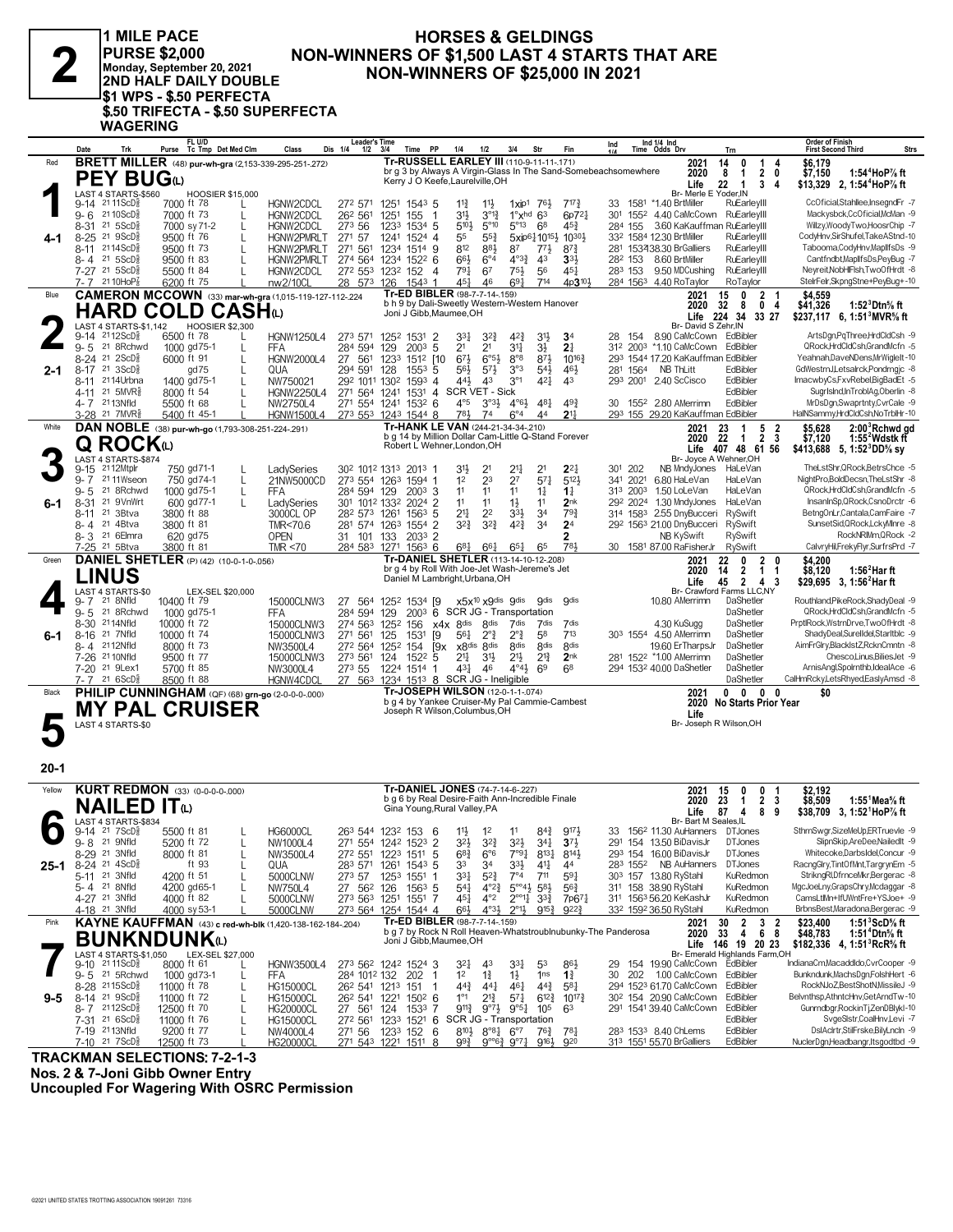

1 MILE PACE PURSE \$17,500<br>Monday, September 20, 2021<br>\$1 WPS - \$.50 PERFECTA \$.50 TRIFECTA - \$.50 SUPERFECTA<br>\$.50 PICK 3 (3-4-5) WAGERING

#### **BUCKEYE STALLION SERIES** 3 YEAR OLD COLTS - 1ST DIVISION

|        | Trk<br>Date                                                             | FL U/D<br>Tc Tmp Det Med Clm<br>Purse              | Class                                                       | <b>Leader's Time</b><br>Dis 1/4<br>$1/2$ $3/4$ | Time PP                                                                                                         | 1/4                                 | 1/2<br>3/4                                                                         | Str                                           | Fin                                        | Ind 1/4 Ind<br>Ind<br>Time Odds Drv<br>Trn                                                                                                                                        | <b>Order of Finish</b><br><b>Strs</b><br><b>First Second Third</b>       |
|--------|-------------------------------------------------------------------------|----------------------------------------------------|-------------------------------------------------------------|------------------------------------------------|-----------------------------------------------------------------------------------------------------------------|-------------------------------------|------------------------------------------------------------------------------------|-----------------------------------------------|--------------------------------------------|-----------------------------------------------------------------------------------------------------------------------------------------------------------------------------------|--------------------------------------------------------------------------|
| Red    |                                                                         | HANK LE VAN (P) (27) mar-wh-go (261-24-38-38-.221) |                                                             |                                                | Tr-HANK LE VAN (244-21-34-34-210)                                                                               |                                     |                                                                                    |                                               |                                            | 6 6<br>2021<br>27<br>7                                                                                                                                                            | 1:54 <sup>4</sup> ScD% ft<br>\$39,934                                    |
|        | <b>CALVIN Las</b>                                                       |                                                    |                                                             |                                                | b g 3 by Well Said-Harmony Oaks Quest-Art's Conquest<br>Le Van Stables Inc, Woodstock, OH                       |                                     |                                                                                    |                                               |                                            | 2020<br>21<br>4<br>4<br>0                                                                                                                                                         | \$32,393<br>1:58 Rchwd gd                                                |
|        | LAST 4 STARTS-\$7,713                                                   |                                                    |                                                             |                                                |                                                                                                                 |                                     |                                                                                    |                                               |                                            | 48 11 10 6<br>Life<br>Br- Le Van Stables Inc.OH                                                                                                                                   | \$72,327 3, 1:54 <sup>4</sup> ScD% ft                                    |
|        | 2114Mtplr<br>$9 - 15$                                                   | 10035 gd71-1                                       | OHFS 3C                                                     | 30                                             | 100 1283<br>159 6                                                                                               | 610                                 | $64\frac{3}{7}$<br>$64\frac{1}{4}$                                                 | 35                                            | $3^{21}$                                   | 1592<br>NB HaLeVan<br>30<br>HaLeVan                                                                                                                                               | ImagineIt,Pulngthst,CalvinL -6                                           |
|        | $9 - 7$<br>21 4Wseon                                                    | 5218 gd74-1                                        | OHFS 3C<br>$\mathbf{I}$                                     | 294 1002 1293                                  | $1573$ 5                                                                                                        | 481                                 | 3 <sup>1</sup><br>2}                                                               | 11                                            | $13\frac{3}{4}$                            | *.30 HaLeVan<br>HaLeVan<br>28<br>1573                                                                                                                                             | CalvinL,TugnOnMyH,RedCamo -5                                             |
|        | 21 1Rchwd<br>$9 - 4$<br>9-2 <sup>21</sup> 5VnWrt                        | 5393 gd76-1<br>10210 gd75-1                        | OHFS 3C<br>OHFS 3C                                          | 294 1004 1291                                  | $1571$ 4<br>293 592 1272 1584 6                                                                                 | $44\frac{1}{4}$<br>711}             | $2^{\circ}$ $\frac{3}{4}$<br>$2^{\circ}$<br>74<br>41}                              | $2\frac{1}{2}$<br>53                          | $2^{2}\frac{3}{4}$<br>$2\frac{1}{2}$       | 28 <sup>2</sup> 1574 6.60 HaLeVan<br>HaLeVan<br>311 1584 5.60 HaLeVan<br>HaLeVan                                                                                                  | SirChrlsO,CalvinL,AtaByChrs -6<br>ImagineIt,CalvinL,RocknArwy -7         |
| 5-1    | 8-26 <sup>21</sup> 8Hick                                                | 9935 gd84-1                                        | OHFS 3C                                                     | 29 58                                          | 1273 1561                                                                                                       | 2 <sup>1</sup>                      | $21\frac{1}{2}$<br>$21\frac{1}{2}$                                                 | 2 <sup>1</sup>                                | $13\frac{1}{4}$                            | *.80 HaLeVan<br>282 1561<br>HaLeVan                                                                                                                                               | CalvinL,TugnOnMyH,RcngOnAir -5                                           |
|        | 8-23 <sup>21</sup> 12 Lima                                              | 4175 gd75-2                                        | OHFS 3C                                                     | 292 1013 131                                   | $200^3$ 2                                                                                                       | $3^{2}3$                            | $2^{\circ}1$<br>$2^{\circ}$ ns                                                     | $1\frac{1}{4}$                                | 3 <sup>1</sup>                             | 294 2004 *1.00 HaLeVan<br>HaLeVan                                                                                                                                                 | CvrSargnt, RcngRngde, CalvinL -6                                         |
|        | 8-20 <sup>21</sup> 1Green                                               | 4092 gd85-1                                        | OHFS <sub>3C</sub>                                          | 292 59                                         | 1274 156<br>6                                                                                                   | 77                                  | 7°5<br>$6^{003}\frac{1}{2}$                                                        | 4 <sup>4</sup>                                | $24\frac{3}{4}$                            | 283 157 14.40 HaLeVan<br>HaLeVan                                                                                                                                                  | Sectnintw,CalvinL,RocknArwy -7                                           |
|        | 8-16 <sup>21</sup> 9 Cel                                                | 4117 gd75-1                                        | OHFS <sub>3C</sub>                                          |                                                | 292 593 1293 1582 4x<br>Tr-MIKE POLHAMUS (212-17-17-23-.161)                                                    | 2 <sup>4</sup>                      | 3°13<br>$2^{\circ}$ ns                                                             | 3 <sup>3</sup>                                | 3 <sup>2</sup>                             | HaLeVan<br>291 1584 *1.20 HaLeVan                                                                                                                                                 | Sectnintw, RocknArwy, CalvinL -6                                         |
| Blue   |                                                                         |                                                    | <b>BRETT MILLER</b> (48) pur-wh-gra (2,153-339-295-251-272) |                                                | b g 3 by Pet Rock-Remembered Promise-Cambest                                                                    |                                     |                                                                                    |                                               |                                            | 17<br>2 <sub>2</sub><br>2021<br>- 3<br>10<br>$\mathbf{3}$<br>3 <sub>0</sub><br>2020                                                                                               | \$22,556<br>1:57 Troy gd<br>\$25,210<br>$1:55^1$ ScD% ft                 |
|        |                                                                         | <b>ROCKINMYSHOE</b>                                |                                                             |                                                | Julie A Farley, Bradford, OH                                                                                    |                                     |                                                                                    |                                               |                                            | 27<br>5 <sub>3</sub><br>Life<br>5                                                                                                                                                 | \$47,766 2, 1:55 ScD% ft                                                 |
|        | LAST 4 STARTS-\$9,305<br>2113ScD <sup>5</sup><br>$9 - 8$                | 13000 ft 63                                        | HGNW2PMRLT                                                  | 26 <sup>2</sup> 55 <sup>3</sup> 1241           |                                                                                                                 |                                     |                                                                                    | $4^{13}$                                      | $8^{8}$ <sub>4</sub>                       | Br- Julie A Farley, OH<br>313 1554 *1.70 KaKauffman MiPolhamus                                                                                                                    | FlyCharly,TakeAStnd,DialHimUp-10                                         |
|        | 8-28 21 7ScD <sup>5</sup>                                               | 17500 ft 84                                        | BSS 3C                                                      | 273 561                                        | 154<br>4<br>153<br>1234<br>5                                                                                    | $11\frac{1}{2}$<br>$2^{13}$         | $11\frac{1}{2}$<br>11}<br>$2^{11}$<br>$21\frac{1}{2}$                              | $2^{11}$                                      | 2 <sub>ns</sub>                            | MiPolhamus<br>29 153<br>2.80 BrtMiller                                                                                                                                            | KingKlubr, Rcknmyshe, BarnrdHnv -8                                       |
|        | 8-23 <sup>21</sup> 3Lima                                                | 4175 gd85-2                                        | OHFS 3C                                                     | 294 1011 1292                                  | 1591<br>5                                                                                                       | $11\frac{1}{4}$                     | $1\frac{3}{4}$<br>$11\frac{1}{4}$                                                  | 16                                            | 112 <sub>7</sub>                           | 294 1591<br>2.00 DaNoble<br>MiPolhamus                                                                                                                                            | Rcknmyshe.ProfsrPtr.YnkSprkI -7                                          |
| 7-1    | $8 - 16$<br>21 4 Troy                                                   | 5687 gd79-1                                        | OHFS 3C                                                     | 292 100 1284                                   | 157<br>3                                                                                                        | 11                                  | 1 <sup>2</sup><br>$11\frac{1}{4}$                                                  | $1\frac{3}{4}$                                | 1 <sup>1</sup>                             | 281 157<br>*.60 KaKauffman MiPolhamus                                                                                                                                             | Rcknmyshe,AtaByChrs,IliniDuke -5                                         |
|        | 218SCD <sub>8</sub><br>8-4<br>7-28 21 6Nfld                             | 9500 ft 83<br>17500 ft 83                          | HGNW2PMRLT<br>BSS 3C                                        | 28<br>561<br>27<br>552                         | 1243 152<br>$151^3$ 3<br>1232                                                                                   | 2 <sup>1</sup><br>32                | $3^{2^{3}}$<br>32<br>$4^{2}\frac{3}{4}$<br>5°3                                     | 45}<br>34                                     | 511<br>46                                  | 29<br>1541 15.40 KaKauffman MiPolhamus<br>284 1524 53.40 KaKauffman MiPolhamus                                                                                                    | Tabooma, JksChamp, Take AStnd -7<br>Letstrytw,KingsCrsr,Pulngthst -8     |
|        | 7-14 21 6ScD <sup>3</sup>                                               | 9500 ft 84                                         | HGNW2PMRLT                                                  | 27 56                                          | 1241<br>1522 4                                                                                                  | 3 <sup>3</sup>                      | 423<br>33                                                                          | $3^{2}$                                       | $4^{2^{3}}$                                | 281 153 8.40 KaKauffman MiPolhamus                                                                                                                                                | Casecon,TarZanDan,RcngOnAir -8                                           |
|        | 7-4 21 9Nfld                                                            | 17500 ft 78                                        | BSS 3C                                                      | 264 552 123                                    | 1514 3                                                                                                          | $47\frac{3}{4}$                     | 55 <sup>1</sup><br>56}                                                             | 57                                            | 463                                        | 29 1531 5.00 BrtMiller<br>MiPolhamus                                                                                                                                              | WalknftrM,FlyCharly,RlyYorCrw -7                                         |
| White  |                                                                         |                                                    | KAYNE KAUFFMAN (43) c red-wh-blk (1,420-138-162-184-.204)   |                                                | <b>Tr-BRUCE STURGEON (44-5-8-7-268)</b>                                                                         |                                     |                                                                                    |                                               |                                            | $17 \quad 5 \quad 6 \quad 2$<br>2021                                                                                                                                              | $1:503$ Nfld ft<br>\$50,839                                              |
|        |                                                                         | <b>KING KLUEBER(L)</b>                             |                                                             |                                                |                                                                                                                 |                                     |                                                                                    |                                               |                                            | b g 3 by Allamerican Native-Miss Bikini Beach-Beach The Clock<br>2020 No Starts Prior Year<br>Karen Kay Heaberlin, Lebanon, OH; Bruce A Sturgeon, Lebanon, OH<br>Life<br>17 5 6 2 | \$50,839 3, 1:50 <sup>3</sup> Nfld ft                                    |
|        | LAST 4 STARTS-\$14,113                                                  |                                                    |                                                             |                                                |                                                                                                                 |                                     |                                                                                    |                                               |                                            | Br- Bruce A Sturgeon, OH                                                                                                                                                          |                                                                          |
|        | 2115ScD៖<br>$9 - 11$                                                    | 12500 ft 70                                        | <b>HGNW6500L4</b>                                           | 263 562                                        | 124<br>1522 2                                                                                                   | 333                                 | 33<br>$63\frac{1}{4}$                                                              | 31                                            | 3 <sup>2</sup>                             | 281 1524 12.60 KaKauffman BrSturgeon                                                                                                                                              | HrdtAtWrk.BabaOrily.KingKlubr -8                                         |
|        | 8-28 21 7ScD <sup>5</sup><br>21 6Urbna<br>$8 - 12$                      | 17500 ft 84<br>4083 sy 75-1                        | BSS 3C<br>L<br>OHFS 3C<br>L                                 | 273 561<br>284 59                              | 2<br>1234<br>153<br>1273<br>158<br>4                                                                            | $11\frac{3}{4}$<br>11               | $11\frac{1}{2}$<br>$11\frac{1}{2}$<br>$2\frac{1}{2}$<br>$1\frac{1}{4}$             | 11<br>$1\frac{3}{4}$                          | 1 <sub>ns</sub><br>2 <sup>11</sup>         | *1.70 KaKauffman BrSturgeon<br>291 153<br>1.70 KaKauffman BrSturgeon<br>303 1581                                                                                                  | KingKlubr, Rcknmyshe, BarnrdHnv -8<br>CvrSargnt,KingKlubr,CalvinL= -6    |
| 5-2    | 8-5 <sup>21</sup> 1Xenia                                                | 5687 gd85-1                                        | OHFS 3C                                                     | 29<br>591                                      | 128<br>158<br>4                                                                                                 | $1\frac{3}{4}$                      | $1\frac{1}{2}$<br>11                                                               | 11                                            | 1nk                                        | 30 158<br>*.70 BrSturgeon BrSturgeon                                                                                                                                              | KingKlubr,StopnPpnD,SectnIntw -5                                         |
|        | 7-28 21 8Nfld                                                           | 17500 ft 79                                        | BSS 3C                                                      | 264 554 1233                                   | 3<br>1534                                                                                                       | $11\frac{1}{2}$                     | 11<br>11                                                                           | 3 <sub>hd</sub>                               | 9111                                       | *.80 KaKauffman BrSturgeon<br>32 <sup>2</sup> 156                                                                                                                                 | BarnrdHnv, WalknftrM, FelnWstrn -9                                       |
|        | 7-19 21 6Leb                                                            | 5887 gd82                                          | OHFS 3C                                                     | 29 58                                          | 126<br>1562<br>7                                                                                                | $1^{\circ}$                         | 11<br>$11\frac{1}{2}$                                                              | $1\frac{3}{4}$                                | 2 <sup>1</sup>                             | *.70 BrSturgeon BrSturgeon<br>303 1563                                                                                                                                            | OpenMyEys,KingKlubr,TurnMeLse -7                                         |
|        | 7-4 2110Nfld<br>6-24 2110ScD <sup>5</sup>                               | 17500 ft 78<br>11000 ft 77                         | BSS 3C<br>HGNW4PMRLT                                        | 264 543 1221<br>264 56                         | $150^3$ 5<br>1233<br>152 4x                                                                                     | $11\frac{3}{4}$<br>56               | $11\frac{1}{2}$<br>$11\frac{1}{4}$<br>$2^{\circ}3$<br>$2^{\circ}1$                 | 11<br>2 <sup>11</sup>                         | 1 <sub>ns</sub><br>541                     | 28 <sup>2</sup> 150 <sup>3</sup> *1.00 KaKauffman BrSturgeon<br>291 1524 4.60 BrSturgeon BrSturgeon                                                                               | KingKlubr, PinGrvRcr, Ocean Blue -9<br>OceanBlue,JustPlyng,JhnyRckte -6  |
| Green  |                                                                         | MIKE MICALLEF (48) red-wh (98-14-10-14-247)        |                                                             |                                                | Tr-MIKE MICALLEF (86-13-9-14-.264)                                                                              |                                     |                                                                                    |                                               |                                            | 2021<br>10<br>3<br>1                                                                                                                                                              | \$44.325<br>1:50 $4$ Mea $\%$ ft                                         |
|        |                                                                         | HARDT AT WORKຝ                                     |                                                             |                                                | br g 3 by Manhardt-River Bend Raider-Keystone Raider                                                            |                                     |                                                                                    |                                               |                                            | 3<br>$\overline{2}$<br>2020<br>$\overline{7}$<br>$\mathbf{1}$                                                                                                                     | \$86,050<br>1:52 $2$ ScD $\%$ ft                                         |
|        | LAST 4 STARTS-\$16,550                                                  |                                                    |                                                             |                                                | Brett Boyd Racing Inc, Jonesville, MI;<br>Anthony J Formosa, Southgate, MI; Felix V Formosa, Troy, MI           |                                     |                                                                                    |                                               |                                            | Life<br>17<br>6<br>2 6<br>Br- Gene L Miller, MI                                                                                                                                   | \$130,375 3, 1:50 <sup>4</sup> Mea <sup>5</sup> / <sub>8</sub> ft        |
|        | 2115ScD $\frac{5}{8}$<br>$9 - 11$                                       | 12500 ft 70                                        | <b>HGNW6500L4</b>                                           | 263 562 124                                    | 1522 4                                                                                                          | 21}                                 | 3½<br>$21\frac{1}{2}$                                                              | 2 <sub>hd</sub>                               | $1^{13}$                                   | 281 1522 4.70 MiMicallef<br><b>MiMicallef</b>                                                                                                                                     | HrdtAtWrk,BabaOrily,KingKlubr -8                                         |
|        | 8-28 <sup>21</sup> 12ScD <sup>3</sup>                                   | 17500 ft 80                                        | BSS 3C                                                      | 274 561                                        | $151^2$ 6<br>1234                                                                                               | 2 <sup>1</sup>                      | $21\frac{1}{2}$<br>$21\frac{1}{2}$                                                 | 2 <sup>1</sup>                                | $3^{2}$                                    | 274 1514 1.90 MiMicallef<br>MiMicallef                                                                                                                                            | KingsCrsr,FelnWstrn,HrdtAtWrk -7                                         |
|        | 8-21 2113ScD <sup>5</sup>                                               | 12500 ft 77                                        | <b>HGNW6500L4</b>                                           | 273 561                                        | 124<br>1513<br>3                                                                                                | 33                                  | 33<br>33                                                                           | 33                                            | 431                                        | 273 1521 4.70 MiMicallef<br>MiMicallef                                                                                                                                            | WildBill, Voracity, LveTheBls -9                                         |
| 7-5    | $21 \text{ } 2SCD\frac{5}{8}$<br>$8 - 7$<br>7-31 21 9Nfld               | 60000 gd68<br>50000 ft 77                          | OSF <sub>3C</sub><br>OHSS 3C                                | 271 554 1234<br>261 543 123                    | 1514<br>3<br>1504 4                                                                                             | $11\frac{3}{4}$<br>$1\frac{3}{4}$   | $11\frac{1}{2}$<br>11<br>3 <sup>1</sup><br>$21\frac{1}{4}$                         | $11\frac{1}{4}$<br>3 <sup>11</sup>            | 3 <sup>2</sup><br>$3^{13}$                 | MiMicallef<br>282 1521<br>2.60 MiMicallef<br>MiMicallef<br>2.90 MiMicallef<br>28 1511                                                                                             | OdsShaggy,Borntbshm,HrdtAtWrk -6<br>HertOfChw,CyclonUnn,HrdtAtWrk -8     |
|        | 7-24 2114Mea                                                            | 9800 ft 77                                         | ▼ L<br>W3NW5EXT                                             | 26 <sup>2</sup> 544 1221                       | 1504 5                                                                                                          | 11}                                 | $2^{11}$<br>34                                                                     | 2 <sup>1</sup>                                | $12\frac{1}{4}$                            | 28 <sup>2</sup> 150 <sup>4</sup> *1.10 MiMicallef<br>MiMicallef                                                                                                                   | HrdtAtWrk, ElteMchne, LaterDuds -9                                       |
|        | 21 4Nfld<br>7- 4                                                        | 17500 ft 84                                        | BSS 3C                                                      | 27 553 123                                     | 1513<br>-1                                                                                                      | 1 <sup>2</sup>                      | $11\frac{1}{4}$<br>1 <sup>2</sup>                                                  | $11\frac{1}{2}$                               | 2 <sup>11</sup>                            | 284 1514<br>3.30 MiMicallef<br><b>MiMicallef</b>                                                                                                                                  | OdsShaggy,HrdtAtWrk,ImmaBe -8                                            |
|        | $6-21$ 21 1ScD <sup>3</sup>                                             | ft 84                                              | QUA                                                         | 281 58                                         | 1251<br>$154^1$ 6<br>Tr-LARRY FINN (289-29-41-38-.223)                                                          | $11\frac{3}{4}$                     | 1 <sup>3</sup><br>118                                                              | 115                                           | 116                                        | 29 1541<br>MiMicallef<br><b>NB MiMicallef</b>                                                                                                                                     | HrdtAtWrk,JdsChancy,LbrtyPrty -7                                         |
| Black  |                                                                         |                                                    | AARON MERRIMAN (43) go-c red-wh (3,072-560-471-436-.315)    |                                                | b g 3 by Well Said-Braggin' Yankee-Dragon's Lair                                                                |                                     |                                                                                    |                                               |                                            | 18<br>$\overline{2}$<br>0<br>2021<br>-1<br>9<br>2020<br>$\overline{1}$<br>$\mathbf 1$<br>$\overline{1}$                                                                           | \$17,420<br>$1:534$ Nfld ft<br>1:57 <sup>4</sup> Nfld ft<br>\$33.922     |
|        |                                                                         | <b>BARNARD HANOVER</b>                             |                                                             |                                                | Chad P Slone, Jamestown, OH                                                                                     |                                     |                                                                                    |                                               |                                            | Life<br>27<br>3<br>$\overline{1}$<br>-2                                                                                                                                           | \$51,342 3, 1:53 <sup>4</sup> Nfld ft                                    |
|        | LAST 4 STARTS-\$2.550<br>21<br>9ScDj<br>9-8                             | OH-SEL \$32,000<br>9000 ft 73                      | HGNW4CDCL                                                   |                                                | 263 553 1233 152<br>-3                                                                                          | 79}                                 | $8^{\circ}7^{\circ}$<br>$8^{07}\frac{3}{4}$                                        | $89\frac{1}{2}$                               | $5^{11}$                                   | Br- Hanover Shoe Farms Inc,PA<br>291 1542 17.60 JerSmith<br>LaFinn                                                                                                                | GodOlEthn, Neyreit, TopRecrut-10                                         |
|        | 8-28 <sup>21</sup> 7ScD <sup>3</sup>                                    | 17500 ft 84                                        | BSS 3C                                                      | 273 561                                        | 1234<br>153<br>3                                                                                                | 45                                  | 3°3<br>45                                                                          | 42}                                           | $3\frac{3}{4}$                             | LaFinn<br>284 1531 25.20 JerSmith                                                                                                                                                 | KingKlubr, Rcknmyshe, BarnrdHnv -8                                       |
|        | 8-11 2112ScD <sup>5</sup>                                               | 8500 ft 73                                         | HGNW4CDCL                                                   | 273 562 124                                    | 1531<br>3                                                                                                       | $66\frac{3}{4}$                     | $86\frac{3}{4}$<br>$5^{\circ}4\frac{1}{2}$                                         | $86\frac{3}{4}$                               | 88                                         | LaFinn<br>292 1544 4.10 JerSmith                                                                                                                                                  | AlwysOnTh,EaslyAmsd+ExpresAlT+ -8                                        |
| 10-1   | 21 7 ScD<br>8-5                                                         | 11000 ft 83                                        | HGNW4PMRLT                                                  | 281 582 1261                                   | 154<br>5                                                                                                        | $56\frac{3}{4}$                     | $4^{\circ}2^{\frac{3}{4}}$<br>$3^{o_2}\frac{1}{2}$                                 | $73\frac{1}{2}$                               | 84}                                        | LaFinn<br>281 1544 14.40 JerSmith                                                                                                                                                 | MochOnThR,RhythmOrR,CousnLoue -8                                         |
|        | 7-28 <sup>21</sup> 8Nfld<br>$21 \text{ } 1SCD_8^5$<br>$7 - 20$          | 17500 ft 79<br>5500 ft 86                          | BSS 3C<br>HGNW2CDCL                                         | 264 554 1233<br>274 572 1254                   | 1534<br>5<br>1542 [10                                                                                           | 7104<br>6 <sup>7</sup>              | 6 <sup>4</sup><br>$73\frac{3}{4}$<br>$4^{o}2\frac{1}{2}$<br>$5^{03}\frac{3}{4}$    | $6^{13}$<br>3 <sup>1</sup>                    | 1 <sub>hd</sub><br>$1\frac{13}{4}$         | 292 1534 25.30 AMerrimn<br>LaFinn<br>281 1542 1.80 JerSmith<br>LaFinn                                                                                                             | BarnrdHnv, WalknftrM, FelnWstrn -9<br>BarnrdHnv, Mackysbck, CcOficial-10 |
|        | 7-14 21 5ScD                                                            | 9500 ft 84                                         | HGNW2PMRLT                                                  |                                                | 26 543 1223 1522<br>7                                                                                           | 710}                                | $76\frac{3}{4}$<br>$6^{8}$                                                         | $65\frac{3}{4}$                               | $65\frac{3}{4}$                            | 292 1533 56.50 JerSmith<br>RoBurke                                                                                                                                                | OdsShaggy,CodyHnv,FlyCharly -8                                           |
|        | 21 4ScD<br>7- 7                                                         | 9500 ft 88                                         | HGNW2PMRLT                                                  |                                                | 27 553 1222 1504 3                                                                                              | $67\frac{1}{2}$                     | $5^{4}$<br>$5^{3}\frac{3}{4}$                                                      | $45\frac{3}{4}$                               | 58                                         | 291 1522 27.70 TrSmith<br>RoBurke                                                                                                                                                 | SirChrIsO,CptnsPlce,CodyHnv-10                                           |
| Yellow |                                                                         | DAN NOBLE (38) pur-wh-go (1,793-308-251-224-.291)  |                                                             |                                                | Tr-KENT HESS (119-15-16-23-.265)<br>b a 3 by Racing Hill-Air Guitar Hanover-Rocknroll Hanover                   |                                     |                                                                                    |                                               |                                            | 17<br>2021<br>5<br>2 4<br>2020<br>12<br>3 <sub>0</sub><br>$\mathbf{0}$                                                                                                            | $1:531$ Nfld ft<br>\$24,188                                              |
|        |                                                                         | <b>RACING ON AIR</b>                               |                                                             |                                                | Marjorie K Deshetsky, North Branch, MI                                                                          |                                     |                                                                                    |                                               |                                            | Life<br>29<br>5 5 4                                                                                                                                                               | \$2,756<br>\$26,944 3, 1:53 <sup>1</sup> Nfld ft                         |
|        | LAST 4 STARTS-\$5,119                                                   | BHS \$12,500                                       |                                                             |                                                |                                                                                                                 |                                     |                                                                                    |                                               |                                            | Br- Emerald Highlands Farm, OH                                                                                                                                                    |                                                                          |
|        | 21 2 ScD <sup>3</sup><br>9-8<br>8-26 <sup>21</sup> 8 Hick               | 13000 ft 80<br>9935 gd84-1                         | HGNW2PMRLT                                                  | 29<br>58                                       | 271 553 1232 151 [10]<br>1273 1561 5                                                                            | 68<br>410                           | $4^{\circ}4^{\circ}$<br>$3^{\circ}3$<br>$3^{11}\frac{1}{2}$<br>$3^{13}\frac{1}{2}$ | $35\frac{1}{2}$<br>361                        | $2^{7\frac{1}{4}}$<br>$3^{12}$             | 28 <sup>2</sup> 152 <sup>2</sup> 22.30 DaNoble<br>KeHess<br>28 <sup>2</sup> 158 <sup>3</sup> 5.10 SkDeMull<br>KeHess                                                              | GaintStar, RcngOnAir, MaplifsDs-10<br>CalvinL,TugnOnMyH,RcngOnAir -5     |
|        | 8-12 21 4 Attc                                                          | 5218 gd81-2                                        | OHFS 3C<br>OHFS 3C                                          |                                                | 293 1021 1322 2004 1                                                                                            | 45                                  | 56<br>$4x^2\frac{3}{4}$                                                            | $55\frac{1}{2}$                               | 411                                        | <b>NB SkDeMull</b><br>292 203<br>KeHess                                                                                                                                           | FelnWstrn,ShtTheOds,Pulngthst -5                                         |
|        | 10-1 8-4 <sup>21</sup> 8BwlG                                            | 5218 gd81-2                                        | OHFS 3C                                                     | 304 1014 132                                   | 1594 5                                                                                                          | $56\frac{1}{2}$                     | $5^{\circ}2\frac{1}{4}$                                                            | $x4^{24}$ 5 <sup>27</sup>                     | 531}                                       | 1.60 SkDeMull<br>333 206<br>KeHess                                                                                                                                                | SirChrlsO,RedCamo,WhskiPlyr -5                                           |
|        | 7-28 21 10 Nfld                                                         | 17500 ft 79                                        | BSS 3C                                                      | 27 56                                          | 1242 1524 6                                                                                                     | $66\frac{3}{4}$                     | $5^{\circ}3_{4}^{1}$                                                               | $5^{\circ\circ}3\frac{1}{2}$ 55 $\frac{1}{4}$ | 44                                         | 283 1533 8.40 DolrvineJr<br>KeHess                                                                                                                                                | JwsChrome,DoowrhBoy,RosRnWlkr -8                                         |
|        | 7-20 21120Hbr<br>7-14 21 6ScD <sup>3</sup>                              | 3845 gd82-1<br>9500 ft 84                          | OHFS 3C                                                     | 27 56                                          | 273 571 127 1564 1<br>1241 1522 3x                                                                              | $45\frac{1}{4}$<br>x8 <sup>13</sup> | 44<br>31<br>$8^{10}\frac{1}{2}$<br>$65\frac{1}{2}$                                 | 1 <sup>4</sup><br>$45\frac{1}{4}$             | $14\frac{1}{2}$<br>3 <sup>2</sup>          | 293 1564 51.80 SkDeMull<br>KeHess<br>273 1524 4.40 DaNoble<br>KeHess                                                                                                              | RcngOnAir,CvrSargnt,DoowrhBoy -6<br>Casecon, TarZanDan, RcngOnAir -8     |
|        | 6-29 2117Mrion                                                          | 3109 gd87-1                                        | HGNW2PMRLT<br>OHFS 3C                                       |                                                | 283 584 1271 158 5                                                                                              | 2 <sup>1</sup>                      | 22<br>24                                                                           | 26                                            | 29 <sub>7</sub>                            | KeHess<br>32 200 1.80 SkDeMull                                                                                                                                                    | ProfsrPtr, RcngOnAir, Beachn -6                                          |
| Pink   |                                                                         |                                                    | CHRIS PAGE (37) wh-r blu-mar (2,033-330-290-252-.283)       |                                                | Tr-MARY BIRKHOLD (62-3-9-7-.167)                                                                                |                                     |                                                                                    |                                               |                                            | $3 \quad 4 \quad 4$<br>20<br>2021                                                                                                                                                 | 1:52 $2$ ScD $\%$ ft<br>\$23,494                                         |
|        |                                                                         | <b>AMOUR CRUISER</b> <sup>(L)</sup>                |                                                             |                                                | b g 3 by Yankee Cruiser-Tre Cress-Towner's Big Guy<br>M G Birkhold, Columbus, OH; G C L Birkhold, Sarasota, FL; |                                     |                                                                                    |                                               |                                            | 13<br>$\overline{1}$<br>4<br>2020<br>0                                                                                                                                            | \$17,277<br>$2:03$ Chil gd                                               |
|        | LAST 4 STARTS-\$4,191                                                   | OH-SEL \$30,000                                    |                                                             |                                                | M Oral Stalnaker, Pln Cty, OH                                                                                   |                                     |                                                                                    |                                               |                                            | 33<br>Life<br>4<br>8<br>4<br>Br- Midland Acres Inc,OH                                                                                                                             | \$40,771 3, 1:52 ScD % ft                                                |
|        | 9-9 2120Knton                                                           | 4025 gd72                                          | OHFS 3C                                                     |                                                | 281 100 1293 1594 3                                                                                             | $43\frac{3}{4}$                     | $4^{\circ}2^{\frac{3}{4}}$<br>$2^{\circ}$ <sub>2</sub>                             | 15                                            | $18\frac{1}{2}$                            | *.50 RoGillespie<br>MaBirkhold<br>301 1594                                                                                                                                        | AmourCrsr, Orv, YnkSprkl -6                                              |
|        | 9-2 <sup>21</sup> 9 Find                                                | 5637 gd79-1                                        | OHFS 3C<br>L                                                |                                                | 293 593 1293 1584 x1x 525}                                                                                      |                                     | $5^{19}\frac{1}{4}$<br>531                                                         | $5^{18}\frac{3}{4}$                           | 5163                                       | 261 202<br>NB AlHawk<br>MaBirkhold                                                                                                                                                | FelnWstrn, OceanBlue, Sectnintw -5                                       |
|        | 8-28 <sup>21</sup> 5ScD <sup>3</sup><br>20-1 8-20 <sup>21</sup> 10Green | 17500 ft 86<br>4092 gd85-1                         | BSS 3C<br>OHFS 3C                                           | 271 56<br>30 593 1281                          | 123<br>$151^1$ 2<br>$1563$ 1                                                                                    | 5 <sup>5</sup><br>32                | $5^{3}\frac{3}{4}$<br>$5^{\circ}4$<br>$4^{2}\frac{3}{4}$<br>$3^{\circ\circ}4$      | $54\frac{1}{2}$<br>23                         | $5^{8}$ <sup>1</sup><br>$2^{3}\frac{1}{4}$ | 29 1524 24.10 JerSmith<br>MaBirkhold<br>.90 RoGillespie<br>281 1571<br>MaBirkhold                                                                                                 | SirChrlsO,CvrSargnt,JwsChrome -8<br>ImagineIt,AmourCrsr,PorBysBgB -6     |
|        | 8-16 <sup>21</sup> 7 Cel                                                | 4117 gd75-1                                        | OHFS 3C                                                     |                                                | 284 584 1282 1562 1                                                                                             | 1}                                  | $2^{\circ}$ }<br>31                                                                | 31                                            | $36\frac{1}{2}$                            | MaBirkhold<br>29 1573 6.00 RoGillespie                                                                                                                                            | KingsCrsr,FelnWstrn,AmourCrsr -7                                         |
|        | 8-7 2110ScD <sup>3</sup>                                                | 60700 ft 71                                        | OSF <sub>3C</sub>                                           |                                                | 272 573 1252 1514 6                                                                                             | $79\frac{1}{4}$                     | $79\frac{1}{2}$<br>$7^{\circ}6^{\circ}$                                            | $6^{73}$                                      | 693                                        | 264 1533 64.40 ChPage<br>MaBirkhold                                                                                                                                               | CharleMay,HertOfChw,CyclonUnn -7                                         |
|        | 7-28 21 11 Nfld                                                         | 17500 ft 79                                        | BSS 3C                                                      |                                                | 273 552 1231 151 6                                                                                              | $6^{10}\frac{1}{4}$                 | $6^{07}\frac{1}{2}$<br>$4^{\circ}4^{\frac{1}{2}}$                                  | 48}                                           | $36\frac{1}{2}$                            | MaBirkhold<br>281 1521 21.80 ToHall                                                                                                                                               | TrulyNble,CvrSargnt,AmourCrsr -9                                         |
|        | 7-18 21 7Hill                                                           | 3721 ad82-1                                        | OHES 3C                                                     |                                                | 28 58 1273 1562 4                                                                                               | 23                                  | 21<br>$2^{\circ}3$                                                                 | 21                                            | 2 <sup>3</sup>                             | 29 1563 1.80 TrSmith<br>MaBirkhold                                                                                                                                                | Casecon, AmourCrsr, SmErnest -6                                          |

**TRACKMAN SELECTIONS: 4-3-1-2**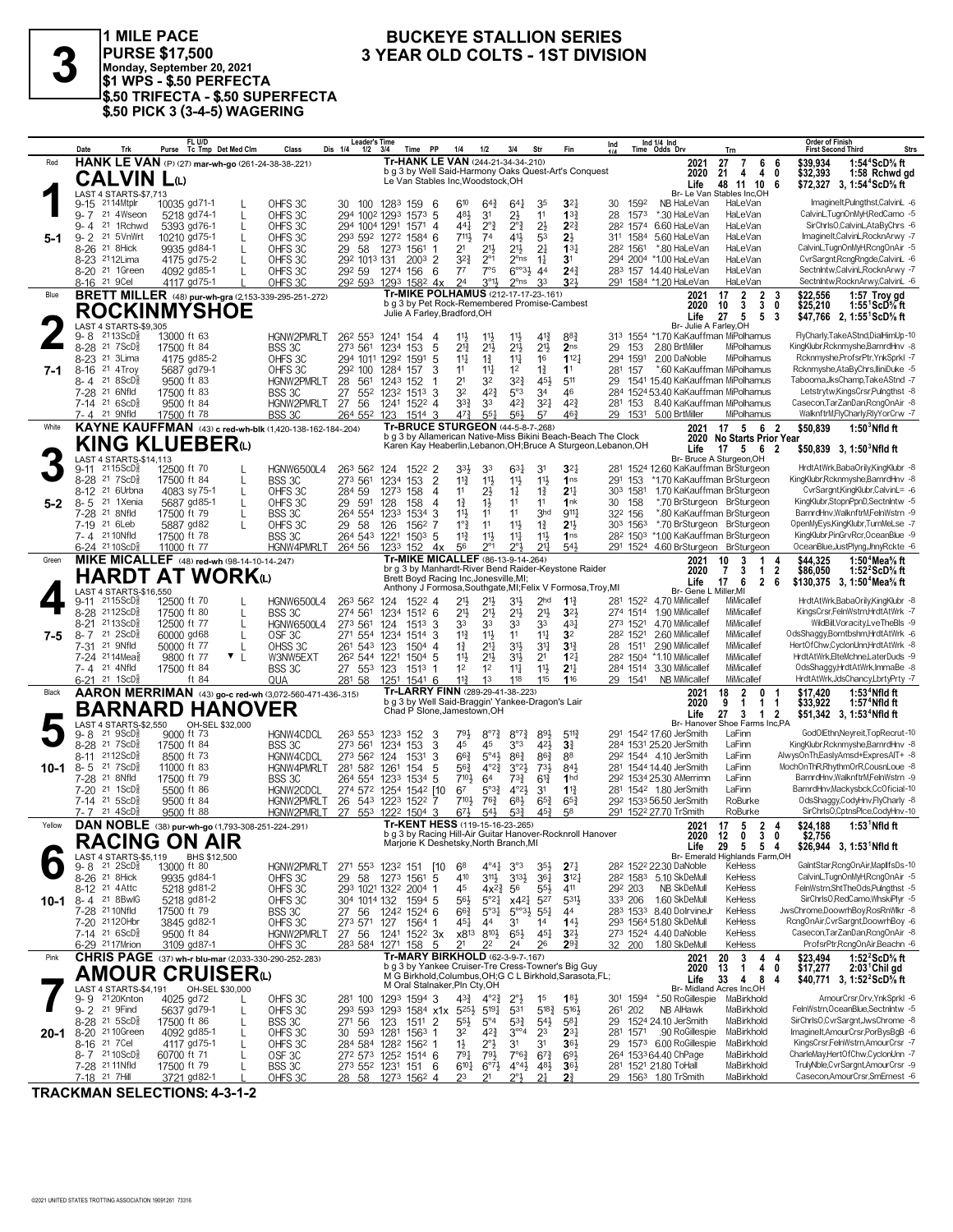

1 MILE TROT **1 DELAND ON OND FAIR RACING CONFERENCE**<br>
PURSE \$5,700 3 YEAR OLD FILLIES - 1ST DIVISION<br>
\$1 WPS - \$.50 PERFECTA **PURSE \$5,700 Monday, September 20, 2021 \$1 WPS - \$.50 PERFECTA \$.50 TRIFECTA - \$.50 SUPERFECTA WAGERING**

### **OHIO FAIR RACING CONFERENCE<br>3 YEAR OLD FILLIES - 1ST DIVISION**

|         | Date                                                  | Trk                                                   | Purse                      | FL U/D<br>Tc Tmp Det Med Clm                           | Class                                                           | <b>Leader's Time</b><br>Dis 1/4<br>1/2                                    | 3/4                        | Time<br><b>PP</b>     | 1/4                                                                               | 1/2                        | 3/4                                           | Str                                                      | Fin                                                           | Ind      |                                  | Ind 1/4 Ind<br>Time Odds Drv                                                 | Trn                                                                                            | Order of Finish<br>Strs<br>First Second Third                                |
|---------|-------------------------------------------------------|-------------------------------------------------------|----------------------------|--------------------------------------------------------|-----------------------------------------------------------------|---------------------------------------------------------------------------|----------------------------|-----------------------|-----------------------------------------------------------------------------------|----------------------------|-----------------------------------------------|----------------------------------------------------------|---------------------------------------------------------------|----------|----------------------------------|------------------------------------------------------------------------------|------------------------------------------------------------------------------------------------|------------------------------------------------------------------------------|
| Red     |                                                       |                                                       |                            |                                                        | <b>DON HARMON</b> (55) r blu-wh-blk (394-45-53-41-.224)         |                                                                           |                            |                       | Tr-ERIK JAECK JR. (262-28-26-29-.199)                                             |                            |                                               |                                                          |                                                               |          |                                  | 2021                                                                         | 22<br>3<br>4                                                                                   | \$22,467<br>$1:592$ Nfld ft<br>4                                             |
|         |                                                       | TULSA BELL                                            |                            |                                                        |                                                                 |                                                                           |                            |                       | Brookside Stables, Grabill, IN                                                    |                            |                                               |                                                          | b f 3 by Dontyouforgetit-Keystone Isabella-Majestic Son       |          |                                  | 2020<br>Life                                                                 | 5 <sub>3</sub><br>14<br>0<br>36<br>4 8 7                                                       | \$9,505<br>\$31,972 3, 1:59 <sup>2</sup> Nfld ft                             |
|         |                                                       | LAST 4 STARTS-\$7,135                                 |                            | <b>Buck-CL \$5,500</b>                                 |                                                                 |                                                                           |                            |                       |                                                                                   |                            |                                               |                                                          |                                                               |          |                                  |                                                                              | Br- Dublin Valley Farm, OH                                                                     |                                                                              |
|         | 9-15                                                  | 21 2Mtplr                                             | 4968 gd71-1                |                                                        | OHFS 3F                                                         | 283 583 130                                                               |                            | $201^2$ 5             | 38                                                                                | 35}                        | 32}                                           | 23                                                       | $2^{2}$                                                       |          | 313 202                          | NB DHarmon                                                                   | ErJaeckJr                                                                                      | FistyPstl,TulsaBell,ShzaMrcds -5                                             |
|         | $9 - 4$<br>$8 - 31$                                   | 21 1Wseon<br>21 4VnWrt                                | 5068 gd71-1<br>4968 gd77-1 |                                                        | OHFS 3F<br>OHFS 3F                                              | 303 1024 1321<br>312 1021 1334                                            |                            | $2021$ 5<br>2051<br>4 | 11<br>24                                                                          | 2 <sub>ns</sub><br>23      | 2 <sup>1</sup><br>$2^{21}$                    | 2 <sub>ns</sub><br>2 <sup>1</sup>                        | 1 <sup>1</sup><br>1 <sub>hd</sub>                             | 30<br>31 | 2021<br>2051                     | 5.30 DHarmon<br>1.60 DHarmon                                                 | ErJaeckJr<br>ErJaeckJr                                                                         | TulsaBell,FistyPstl,TrotnBrkl -6<br>TulsaBell, WishflMar, Jiffybug -5        |
| $2 - 1$ | $8 - 25$                                              | 21 2Nfld                                              | 17500 ft 78                |                                                        | BSS 3F                                                          | 274 581                                                                   | 1264                       | 1571                  | 321                                                                               | $4^{2}\frac{3}{4}$         | $77\frac{1}{2}$                               | $6^{8}$                                                  | $56\frac{3}{4}$                                               |          |                                  | 30 <sup>2</sup> 158 <sup>3</sup> 21.00 KuSugg                                | ErJaeckJr                                                                                      | ChipItIn, Winng Msty, Ros Rn Why N - 7                                       |
|         | 8-17 21 5Npln                                         |                                                       | 4968 gd82-1                |                                                        | OHFS 3F                                                         | 32 105 135                                                                |                            | $204^2$ 4             | 21}                                                                               | 3 <sup>1</sup>             | 38                                            | 393                                                      | $3^{13}$                                                      |          |                                  | 303 2071 3.50 MiWolfe                                                        | ErJaeckJr                                                                                      | ChipItIn, GmeOnGrls, TulsaBell -5                                            |
|         | 8-4 <sup>21</sup> 1Nfld                               |                                                       | 8500 ft 80                 |                                                        | 10000CLNW2                                                      | 291 584                                                                   | 1282 2001 1                |                       | 21}                                                                               | $2^{3}\frac{1}{4}$         | 2 <sup>3</sup>                                | 2 <sub>ns</sub>                                          | 1 <sup>1</sup>                                                |          |                                  | 311 2001 10.50 JaThmpsn                                                      | ErJaeckJr                                                                                      | TulsaBell,FlyNmdPte,WarweXcel -6                                             |
|         | 7-28 21 1Nfld                                         |                                                       | 8200 ft 83                 |                                                        | 10000CLNW2                                                      | 291 583 1291 201                                                          |                            | 6                     | $69\frac{3}{4}$                                                                   | 612                        | ixip79 817                                    |                                                          | 8p7241                                                        |          |                                  | 344 2054 8.80 JaThmpsn                                                       | ErJaeckJr                                                                                      | PrncsAlie, ItSlipdMy,LovelyLiv -9                                            |
| Blue    | 7-21 <sup>21</sup> 3Nfld                              |                                                       | 8200 ft 72                 |                                                        | NW1PMCD<br>PIERCE HENRY (P) (24) *blk-blu-wh (231-33-34-38-279) | 284 581 1274 1592 2                                                       |                            |                       | 25<br>Tr-CHAD WILLIAMSON (28-2-2-6-.183)                                          | 27                         | 27                                            | $2^{13}$                                                 | $1\frac{3}{4}$                                                |          |                                  | 301 1592 1.60 JaThmpsn<br>2021                                               | KeMerriman<br>12 1 1                                                                           | TulsaBell,HandnJzbl,Allegra -9<br>2:08 <sup>1</sup> Pauld gd<br>3<br>\$6,976 |
|         |                                                       |                                                       |                            | <b>BOOM BOOM GERTIE</b>                                |                                                                 |                                                                           |                            |                       |                                                                                   |                            |                                               |                                                          | br f 3 by Winning Fireworks-See Her Majesty-King Conch        |          |                                  |                                                                              | 2020 No Starts Prior Year                                                                      |                                                                              |
|         |                                                       |                                                       |                            |                                                        |                                                                 |                                                                           |                            |                       |                                                                                   |                            |                                               |                                                          | Claude Richard Estle, Oakwood, OH; Walden M Meyer, Hamler, OH |          |                                  | Life                                                                         | 12 1 1 3                                                                                       | \$6,976 3, 2:08 Pauld gd                                                     |
|         | $9 - 15$                                              | LAST 4 STARTS-\$1.119<br>21 2Mtplr                    | 4968 gd71-1                | BHS \$5,000                                            | OHFS 3F                                                         | 283 583 130                                                               |                            | 2012 4                | 413                                                                               | 4111,                      | 4141                                          | 423                                                      | 431                                                           |          | 344 2073                         | NB PiHenry                                                                   | Br- Adrian W Hochstetler, OH<br>ChWilliamson                                                   | FistyPstl,TulsaBell,ShzaMrcds -5                                             |
|         | $9 - 6$                                               | 21 7VnWrt                                             | 1000 gd77-1                |                                                        | 21NW3000CD                                                      | 313 1023 1342 2062 x3x x4xdis4dis                                         |                            |                       |                                                                                   |                            | 4dis                                          | 4 <sub>dis</sub>                                         | 4dis                                                          |          |                                  | <b>NB PiHenry</b>                                                            | ChWilliamson                                                                                   | DenvrDeal,BblsNSuds,SambaGal -4                                              |
|         |                                                       | 9-4 <sup>21</sup> 1Wseon                              | 5068 gd71-1                |                                                        | OHFS 3F                                                         | 303 1024 1321                                                             |                            | 2021<br>3             | 661                                                                               | 66                         |                                               | $6^{\circ}16\frac{3}{4}$ 511 <sup>1</sup> / <sub>2</sub> | 5151                                                          |          |                                  | 293 2051 10.20 PiHenry                                                       | ChWilliamson                                                                                   | TulsaBell,FistyPstl,TrotnBrkl -6                                             |
| 8-1     | 8-31 <sup>21</sup> 7 Vn Wrt                           |                                                       | 4868 gd77-1                |                                                        | OHFS 3F                                                         | 343 1071 1382 2084 x3x 4dis                                               |                            |                       |                                                                                   | 4 <sub>dis</sub>           | 4 <sub>dis</sub><br>x5dis 5dis                | 422                                                      | 426                                                           |          |                                  | 214 24.00 GrBateson                                                          | ChWilliamson                                                                                   | GmeOnGrls, TrotnBrkl, HotChcLt -4<br>WishflMar, TrotnBrkl, HotChcLt -5       |
|         | 8-24<br>8-15 21 7 Cel                                 | 21 1Hick                                              | 4968 gd91-1<br>5081 gd74-1 |                                                        | OHFS 3F<br>OHFS 3F                                              | 303 102 133<br>303 1023 1344 2044 3 SCR VET - Sick                        |                            | 204<br>x1             | 5 <sub>dis</sub>                                                                  | 5 <sub>dis</sub>           |                                               |                                                          | 5 <sub>dis</sub>                                              |          |                                  | 6.40 PiHenry                                                                 | ChWilliamson<br>ChWilliamson                                                                   | GmeOnGrls, AirJordyn, WinngRose -3                                           |
|         | 8-11 21 4 Attc                                        |                                                       | 9435 sl 82-2               |                                                        | OHFS 3F                                                         | 331 1062 1384 2101 4x                                                     |                            |                       | $3^{4}\frac{1}{2}$                                                                | $3^{2}\frac{1}{2}$         | 331                                           | $3^{2}\frac{3}{4}$                                       | $2^{11}$                                                      |          | 31 2102                          | NB PiHenry                                                                   | ChWilliamson                                                                                   | DsgnrSpcs,BomBmGrt,BuckyeJes -5                                              |
|         |                                                       | 8-4 <sup>21</sup> 2Wapak                              | 5181 gd79-1                |                                                        | OHFS 3F                                                         | 34 106 137                                                                |                            | $206^3$ 6             | $3^{°2}4$                                                                         | 32                         | $3^{03}\frac{1}{2}$                           | 44                                                       | $35\frac{1}{4}$                                               |          |                                  | 30 2073 3.50 JeNisonger ChWilliamson                                         |                                                                                                | TrmptrSwn,WhisprngW,BomBmGrt -6                                              |
| White   |                                                       |                                                       |                            | <b>CHAD CLARK</b> (44) r blu-s red-wh (85-6-13-14-210) |                                                                 |                                                                           |                            |                       | Tr-CHAD CLARK (37-1-4-5-.132)<br>b f 3 by Stormin Normand-Follonica-Daguet Rapide |                            |                                               |                                                          |                                                               |          |                                  | 2021                                                                         | 14<br>1<br>0<br>4                                                                              | \$6,446                                                                      |
|         |                                                       |                                                       |                            |                                                        | THISGONNAHURT AS⊕                                               |                                                                           |                            |                       |                                                                                   |                            |                                               |                                                          | Dustin T Heinzen, Marion, IN; Chad E Clark, Montpelier, IN    |          |                                  | 2020<br>Life                                                                 | 5<br>0<br>$\mathbf{1}$<br>19<br>$\mathbf{0}$<br>$\overline{2}$<br>-4                           | \$2,300<br>0<br>\$8,746                                                      |
|         |                                                       | LAST 4 STARTS-\$1,229                                 |                            |                                                        |                                                                 |                                                                           |                            |                       |                                                                                   |                            |                                               |                                                          |                                                               |          |                                  | Br- Acl Stuteri Ab, KY                                                       |                                                                                                |                                                                              |
|         | 9-9<br>$9 - 1$                                        | 21 8Knton<br>21 3Find                                 | 5181 gd72                  |                                                        | OHFS 3F                                                         | 283 593 130                                                               |                            | $2024$ 2x             | 636<br>6101                                                                       | 646                        | <b>Gdis</b><br>6 <sup>dis</sup>               | <b>Gdis</b>                                              | <b>Gdis</b>                                                   |          |                                  | NTS ChEClark<br>NB ChEClark                                                  | ChEClark<br>ChEClark                                                                           | Broknhrts,ForgtThPs,LdyFrwrks -6<br>DsgnrSpcs,TelngThSt,Broknhrts -7         |
|         | 8-23                                                  | 21 8Lima                                              | 10036 gd75-1               | 5118 gd79-2                                            | OHFS 3F<br>OHFS 3F                                              | 311 1024 1324 2021<br>304 103 1352 2062 3                                 |                            | 5                     | 24                                                                                | $6^{10}$<br>21}            | 21                                            | $6^{11}\frac{1}{4}$<br>3 <sup>1</sup>                    | 646<br>$36\frac{1}{4}$                                        |          | 2112                             | 32 2073 *.80 ChEClark                                                        | ChEClark                                                                                       | SwtEmyLou,AprilsSrp,ThisgnhAs -4                                             |
| 9-1     | 8-20                                                  | 21 9Green                                             | 5131 gd85-1                |                                                        | OHFS 3F                                                         | 30 <sup>2</sup> 101 <sup>2</sup> 132 <sup>2</sup> 2014 3                  |                            |                       | $2^{21}$                                                                          | 2 <sup>2</sup>             | 33                                            | 35                                                       | 3 <sup>13</sup>                                               |          |                                  | 312 2042 10.50 ChEClark                                                      | ChEClark                                                                                       | Broknhrts,ForgtThPs,ThisgnhAs -5                                             |
|         | $8 - 15$                                              | 21 3 Cel                                              | 5081 gd74-1                |                                                        | OHFS 3F                                                         | 303 1003 1304 2041 2                                                      |                            |                       | 23                                                                                | 25                         | 3123                                          | 3 <sup>13</sup>                                          | $2^{2}$                                                       |          |                                  | 312 2043 3.50 ChEClark                                                       | ChEClark                                                                                       | TelngThSt,ThisgnhAs,Esentaly -5                                              |
|         | 8-11 <sup>21</sup> 9Urbna                             |                                                       | 5206 gd75-1                |                                                        | OHFS 3F                                                         | 291 100 1301                                                              |                            | $2004$ 1              | 481                                                                               | 46                         | 561                                           | 510                                                      | 419                                                           |          |                                  | 331 2043 62.10 ChEClark                                                      | ChEClark                                                                                       | BoujeGirl,ForgtThPs,TelngThSt -5                                             |
|         |                                                       | 8-4 <sup>21</sup> 8Wapak<br>8-1 <sup>21</sup> 5 Eaton |                            | 5181 gd79-1 +<br>9711 gd75-1 †                         | OHFS 3F<br>OHFS 3F                                              | 34 106 <sup>2</sup> 138<br>313 1021 1334 2032 3                           |                            | 208<br>-1             | 11<br>38                                                                          | 34<br>416                  | 23<br>316                                     | $43\frac{3}{4}$<br>323                                   | 44<br>334                                                     |          |                                  | 301 2084 *1.40 ChEClark<br>331 2101 24.80 ChEClark                           | ChEClark<br>ChEClark                                                                           | Esentaly,SwtEmyLou,LdyFrwrks -5<br>Broknhrts, AirJordyn, ThisgnhAs -6        |
| Green   |                                                       |                                                       |                            |                                                        | DAN NOBLE (38) pur-wh-go (1,793-308-251-224-.291)               |                                                                           |                            |                       | Tr-BRIAN GEORGES (178-34-32-24-.336)                                              |                            |                                               |                                                          |                                                               |          |                                  | 2021                                                                         | $\overline{2}$<br>15<br>9 2                                                                    | \$23,424<br>$2:032Ott$ gd                                                    |
|         |                                                       |                                                       |                            | <b>FORGET THE PAST</b> (L)                             |                                                                 |                                                                           |                            |                       |                                                                                   |                            |                                               |                                                          | br f 3 by Dontyouforgetit-Annuity Hanover-Credit Winner       |          |                                  | 2020                                                                         | 9<br>4<br>4<br>0                                                                               | \$23,940<br>2:04 <sup>2</sup> Urbna gd                                       |
|         |                                                       | LAST 4 STARTS-\$5,164                                 |                            | Buck-CL \$16,000                                       |                                                                 |                                                                           |                            |                       | Kevin D Manley, Beavercreek, OH;<br>John Brian Georges,Wilmington,OH              |                            |                                               |                                                          |                                                               |          |                                  | Life                                                                         | 6<br>24<br>13<br>$\overline{\mathbf{2}}$<br>Br- Dublin Valley Farm, OH                         | \$47,364 3, 2:03 <sup>2</sup> Ott gd                                         |
|         | 9-9                                                   | 21 8Knton                                             | 5181 gd72                  |                                                        | OHFS 3F                                                         | 283 593 130                                                               |                            | $2024$ 4              | 33                                                                                | 23                         | 22}                                           | 2 <sup>4</sup>                                           | $29\frac{1}{4}$                                               |          |                                  | 341 2043 4.80 ScCisco                                                        | <b>BrGeorges</b>                                                                               | Broknhrts,ForgtThPs,LdyFrwrks -6                                             |
|         | $9 - 1$                                               | 21 3Find                                              | 10036 gd75-1               | L                                                      | OHFS 3F                                                         | 311 1024 1324 2021 x1                                                     |                            |                       | $5^{\circ}x^{9}\overline{2}57\overline{4}$                                        |                            | $5^{\circ}12$                                 | 4 <sup>1</sup>                                           | 4161                                                          |          | 301 2052                         | NB ScCisco                                                                   | <b>BrGeorges</b>                                                                               | DsgnrSpcs,TelngThSt,Broknhrts -7                                             |
|         | 8-26                                                  | 21 8Green                                             | 7143 gd77                  | L                                                      | 3YR FUT                                                         | 294 100                                                                   | 1312 2013 1                |                       | 22}                                                                               | $21\frac{1}{4}$            | $1°\frac{1}{4}$                               | 2 <sub>ns</sub>                                          | 2 <sup>4</sup>                                                | 31       | 2022                             | 5.00 CaMcCown                                                                | <b>BrGeorges</b>                                                                               | ForUndrPr,ForgtThPs,IndCrBI+ -6                                              |
| 3-1     | 8-20 <sup>21</sup> 9Green<br>8-16                     | 21 3Troy                                              | 5131 gd85-1<br>5006 gd79-1 | L                                                      | OHFS 3F<br>OHFS 3F                                              | 30 <sup>2</sup> 101 <sup>2</sup> 132 <sup>2</sup> 2014 5<br>294 1003 1303 |                            | 201                   | 461<br>11                                                                         | 3°3<br>$21\frac{1}{2}$     | $2^{\circ}2^{\circ}$<br>2 <sup>3</sup>        | 2 <sup>3</sup><br>$2^{3}\frac{1}{2}$                     | 2 <sup>7</sup><br>$2^{5}$                                     |          | 30 <sup>2</sup> 2031<br>31 2021  | 2.80 ScCisco<br>2.50 DaNoble                                                 | <b>BrGeorges</b><br><b>BrGeorges</b>                                                           | Broknhrts, Forgt ThPs, ThisgnhAs -5<br>FistyPstl,ForgtThPs,AprilsSrp -5      |
|         | $8 - 11$                                              | 21 9Urbna                                             | 5206 gd75-1                | L                                                      | OHFS 3F                                                         | 291 100 1301                                                              |                            | $2004$ 3              | 21}                                                                               | 2 <sup>1</sup>             | 34                                            | 2 <sup>2</sup>                                           | 21                                                            |          | 30 <sup>2</sup> 200 <sup>4</sup> | 2.50 ScCisco                                                                 | <b>BrGeorges</b>                                                                               | BoujeGirl,ForgtThPs,TelngThSt -5                                             |
|         | 7-27 <sup>21</sup> 8Sid                               |                                                       | 5006 gd89-1                |                                                        | OHFS 3F                                                         | 312 1014 134                                                              |                            | 2041 3                | $x2x^5$ 36                                                                        |                            | $35\frac{1}{2}$                               | 311                                                      | 4181                                                          |          | 324 2074                         | *.50 ScCisco                                                                 | <b>BrGeorges</b>                                                                               | Broknhrts,LdyFrwrks,WhisprngW -4                                             |
|         |                                                       | 7-21 <sup>21</sup> 2WasCH                             | 5156 gd75-1                |                                                        | OHFS 3F                                                         | 313 1031 1333                                                             |                            | $204^2$ 4             | 22<br>Tr-HUGH BEATTY (213-25-30-31-.244)                                          | 2 <sup>2</sup>             | 22                                            | 23                                                       | 261                                                           |          |                                  | 313 2053 1.60 ScCisco                                                        | <b>BrGeorges</b>                                                                               | BoujeGirl,ForgtThPs,LdyFrwrks -6                                             |
| Black   |                                                       |                                                       |                            |                                                        | HUGH BEATTY (65) blu-red-wh (188-22-25-28-.241)                 |                                                                           |                            |                       |                                                                                   |                            |                                               |                                                          | b f 3 by Triumphant Caviar-Before The Rain-Super Ben Joe      |          |                                  | 2021<br>2020                                                                 | 15<br>$\overline{1}$<br>3 <sub>4</sub><br>$\overline{2}$<br>$\overline{7}$<br>1<br>$\mathbf 1$ | \$11.987<br>2:03 <sup>1</sup> Troy gd<br>$2:073$ Pike gd<br>\$9,067          |
|         |                                                       |                                                       |                            |                                                        | ROSE RUN WILDCATω                                               |                                                                           |                            |                       |                                                                                   |                            |                                               |                                                          | Hugh J Beatty, Orient, OH; Larry L Riffe, Alexandria, OH      |          |                                  | Life                                                                         | 22<br>$\overline{2}$<br>5<br>- 5                                                               | \$21,054 3, 2:03 Troy gd                                                     |
|         | 9- 9                                                  | LAST 4 STARTS-\$4.891<br>21 8Knton                    | 5181 gd72                  | OH-SEL \$28,000                                        | OHFS 3F                                                         | 283 593 130                                                               |                            | $2024$ 1x             | 418                                                                               | 419                        | 4204                                          | 423                                                      | 5281                                                          |          |                                  | 34 <sup>2</sup> 208 <sup>2</sup> 3.30 HuBeatty                               | Br- Rose Run Farm, OH<br>HuBeatty                                                              | Broknhrts,ForgtThPs,LdyFrwrks -6                                             |
|         | 8-23 <sup>21</sup> 4 Lima                             |                                                       | 5118 gd85-2                | L                                                      | OHFS 3F                                                         | 304 1024 1331                                                             |                            | 2044 1                | $3^{3}$                                                                           | 33                         | 35                                            | $34\frac{1}{4}$                                          | 2 <sup>8</sup>                                                |          |                                  | 321 206 <sup>2</sup> 4.40 HuBeatty                                           | HuBeatty                                                                                       | TelngThSt,RosRnWldc,Esentaly -5                                              |
|         | $8 - 16$                                              | 21 7 Troy                                             | 5006 gd79-1                | L                                                      | OHFS 3F                                                         | 301 1012 1321                                                             |                            | $2031$ 3              | 120                                                                               | 120                        | 115                                           | 113                                                      | 112 <sub>7</sub>                                              |          |                                  | 31 2031 3.90 HuBeatty                                                        | HuBeatty                                                                                       | RosRnWldc, Itscheprt, SweetEmma -4                                           |
| 10-1    | $8 - 8$                                               | 21 7 Chil                                             | 5006 gd87-1                |                                                        | OHFS 3F                                                         | 312 103 1322                                                              |                            | $202^2$ 5             | 33}                                                                               | $34\frac{1}{2}$            | 33}                                           | 39                                                       | $3^{14}$                                                      |          |                                  | 321 2051 6.40 ACBeatty                                                       | HuBeatty                                                                                       | Broknhrts, Itscheprt, Ros Rn Widc -5                                         |
|         | 8-5<br>7-31 <sup>21</sup> 4Pike                       | 21 5Xenia                                             | 9911 gd85-1<br>8606 gd76-1 |                                                        | OHFS 3F<br>OHFS 3F                                              | 313 101 132<br>32 1053 1354 2043 [6]                                      |                            | 202 5                 | $6^{17}$<br>x59                                                                   | $5^{19}$<br>5 <sup>4</sup> | 518<br>$4^{\circ}3\frac{1}{4}$                | 426}<br>$3^{31}$                                         | 429<br>2 <sup>4</sup>                                         | 29       |                                  | 321 2074 22.30 ACBeatty<br>205 <sup>2</sup> 22.70 AuHanners                  | HuBeatty<br>HuBeatty                                                                           | Broknhrts, BoujeGirl, Itscheprt -7<br>Litlesamy, Ros Rn Wldc, CshHalFly -6   |
|         | 7-21                                                  | 21 2WasCH                                             | 5156 gd75-1                |                                                        | OHFS 3F                                                         | 313 1031 1333 2042 6                                                      |                            |                       | $6^{11}\frac{1}{2}$                                                               |                            | $6^{\circ}10^{\frac{3}{4}}$ 514 $\frac{1}{4}$ | $5^{11}\frac{3}{4}$                                      | $4^{14}\frac{3}{4}$                                           |          |                                  | 31 2072 2.70 HuBeatty                                                        | HuBeatty                                                                                       | BoujeGirl,ForgtThPs,LdyFrwrks -6                                             |
|         | 7-19 21 7Hill                                         |                                                       | 5115 gd84-1                |                                                        | OHFS 3F                                                         | 304 1022 1324 204                                                         |                            | 4                     | 471                                                                               | 443                        | 35}                                           | 34                                                       | $3^{13}$                                                      |          |                                  | 303 2042 2.70 HuBeatty                                                       | HuBeatty                                                                                       | ShezaWtch, AirJordyn, Ros Rn Wldc -5                                         |
| Yellow  |                                                       |                                                       |                            |                                                        | <b>BRETT MILLER</b> (48) pur-wh-gra (2,153-339-295-251-272)     |                                                                           |                            |                       | Tr-JASON MCGINNIS (317-64-44-41-322)<br>b f 3 by Uncle Peter-Loconotion-Crazed    |                            |                                               |                                                          |                                                               |          |                                  | 2021                                                                         | 5<br>$\overline{1}$<br>0 <sub>1</sub>                                                          | \$6,670<br>1:57 $^2$ Nfld ft                                                 |
|         |                                                       |                                                       |                            |                                                        | <b>ROSE RUN WHY NOT</b> (t)                                     |                                                                           |                            |                       | Thestable Roserun Why Not,Canonsburg,PA, CA                                       |                            |                                               |                                                          |                                                               |          |                                  | 2020                                                                         | 6011<br>Life 11 1 1                                                                            | \$5.015<br>\$11,685 3, 1:57 <sup>2</sup> Nfld ft<br>2                        |
|         |                                                       | LAST 4 STARTS-\$6.350                                 |                            | OH-SEL \$10,000                                        |                                                                 |                                                                           |                            |                       |                                                                                   |                            |                                               |                                                          |                                                               |          |                                  |                                                                              | Br- Rose Run Farm, OH                                                                          |                                                                              |
|         | 9-15<br>9-1 2116Nfld                                  | 21 3Nfld                                              | 10400 ft 71<br>10000 ft 65 |                                                        | FMNW3PMCD<br>NW2PMCD                                            | 274 57<br>283 58                                                          | 1264 1571 8<br>1274 1582 8 |                       | 55<br>8121                                                                        | $65\frac{3}{4}$<br>98      | $65\frac{3}{4}$<br>$7^{\circ}$ <sup>4</sup> } | $6^{7}$<br>$65\frac{3}{4}$                               | $7^{11}\frac{1}{4}$<br>873                                    |          |                                  | 312 1592 16.30 AMacdonald JaMcGinnis<br>311 1594 *1.10 AMacdonald JaMcGinnis |                                                                                                | SwnFneLdy,LosFlshyD,FlmngAnde -8<br>CreditAce,Redemptor,Artemis -9           |
|         | 8-25 <sup>21</sup> 2Nfld                              |                                                       | 17500 ft 78                |                                                        | <b>BSS 3F</b>                                                   | 274 581                                                                   | 1264                       | 1571 4                | 55                                                                                | $5^{03}\frac{3}{4}$        | $2^{\circ}2$                                  | $2^{13}$                                                 | $3\frac{3}{4}$                                                |          |                                  | 301 1572 5.20 AMacdonald JaMcGinnis                                          |                                                                                                | ChipItIn, Winng Msty, Ros Rn Why N - 7                                       |
| 6-1     | 8-18 <sup>21</sup> 4Nfld                              |                                                       | 8500 ft 78                 |                                                        | FMNW1PMCD                                                       | 282 584 1272 1572 1                                                       |                            |                       | 21‡                                                                               | 21}                        | 34                                            | $1\frac{1}{4}$                                           | $12\frac{3}{4}$                                               |          |                                  | 294 1572 5.30 AMacdonald JaMcGinnis                                          |                                                                                                | RosRnWhyN, WakkiWave, FlyNmdPte -8                                           |
|         | 7-30 <sup>21</sup> 3Nfld                              |                                                       | 6400 ft 72                 |                                                        | OHFS 3F                                                         | 27 563 126                                                                |                            | 1552 7                | $6^{11}\frac{3}{4}$                                                               | $6^{8}$ <sub>1</sub>       | $6^{\circ}6$                                  | 512                                                      | $5^{19}$                                                      |          |                                  | 321 1592 68.00 AMacdonald JaMcGinnis                                         |                                                                                                | ElantGiai.MagcCrdtC.Ozma -7                                                  |
|         | 11-16 <sup>20</sup> 2Mea <sup>§</sup><br>11-2 20 2Mea |                                                       | 6800 ft 47<br>7500 ft 38   |                                                        | F NW1EXTPA                                                      | 284 1002 1291 2001 8                                                      |                            |                       | 33<br>$21\frac{1}{2}$                                                             | 431                        | $3^{21}$<br>35                                | 2 <sup>1</sup><br>6 <sup>dis</sup>                       | $2^{13}$<br>$6^{37}\frac{3}{4}$                               | 31       |                                  | 2003 12.20 AMacdonald TiTwaddle<br>372 2064 34.00 AMacdonald TiTwaddle       |                                                                                                | Lizbeth, Ros Rn Why N, Balet Bare -8<br>FurisFast, MzclMrnng, BarnRaid -8    |
|         | 10-14 20 2Mea                                         |                                                       | 6800 ft 61                 |                                                        | FILLYNW1X<br>FMNW1EXTPM                                         | 284 591 1282 1591 8<br>283 582 1281 1581 2                                |                            |                       | 33                                                                                | 2 <sup>11</sup><br>33      | 53}                                           | $63\frac{1}{2}$                                          | $5^{2}$                                                       |          |                                  | 30 1584 20.70 AMacdonald TiTwaddle                                           |                                                                                                | Annaliosi,LuvUByClc,ShmrNShme -9                                             |
| Pink    |                                                       |                                                       |                            |                                                        | AARON MERRIMAN (43) go-c red-wh (3,072-560-471-436-.315)        |                                                                           |                            |                       |                                                                                   |                            |                                               |                                                          | Tr-CHRISTOPHER BEAVER (539-125-85-75-366)                     |          |                                  | 2021                                                                         | $\overline{2}$<br>13<br>4<br>0                                                                 | \$28.198 Q 1:57 ScD% ft                                                      |
|         |                                                       |                                                       |                            | <b>IRISH PRINCESS(t)(L)</b>                            |                                                                 |                                                                           |                            |                       | C F Beaver, Radnor, OH; G P Volpe, ON;                                            |                            |                                               |                                                          | b f 3 by Triumphant Caviar-Irish Rainbow-Lucky Chucky         |          |                                  | 2020                                                                         | $\mathbf{1}$<br>$\overline{1}$<br>0                                                            | 0<br>\$10,000                                                                |
|         |                                                       | LAST 4 STARTS-\$2,898                                 |                            | Buck-CL \$13,000                                       |                                                                 |                                                                           |                            |                       |                                                                                   |                            |                                               |                                                          | S J Zeehandelar, Worthington, OH; T S Homan, Maineville, OH   |          |                                  | Life                                                                         | 14<br>4<br>$\overline{1}$<br>-2<br>Br- E E MillerJr & L J Miller & A                           | \$38,198 3,Q 1:57 ScD% ft<br>J Miller,OH                                     |
|         | 9-9 21 8Knton                                         |                                                       | 5181 gd72                  | L                                                      | OHFS 3F                                                         | 283 593 130                                                               |                            | 2024 x6x 527          |                                                                                   | 531                        | $5^{25}$                                      | 524                                                      | $4^{27}\frac{3}{4}$                                           |          |                                  | 332 2082 9.70 BJRoberts ChFBeaver                                            |                                                                                                | Broknhrts,ForgtThPs,LdyFrwrks -6                                             |
|         | 8-25 21 2Nfld<br>8-17 21 1Npln                        |                                                       | 17500 ft 78                | L                                                      | <b>BSS 3F</b>                                                   | 274 581                                                                   | 1264 1571                  | $\overline{2}$        | 21<br>32}                                                                         | 21}<br>$2^{\circ 4}$       | $55\frac{3}{4}$<br>112                        | $7^{13}\frac{1}{2}$<br>112                               | $7^{13}\frac{3}{4}$<br>$1^{23}$                               |          | 32 200                           | 8.10 JaThmpsn<br>294 2033 *.60 BJRoberts                                     | ChFBeaver<br>ChFBeaver                                                                         | ChipItIn, Winng Msty, Ros Rn Why N - 7<br>IrshPrncs,CinderAdi,BuckyeJes -5   |
| 7-2     | 8-13 <sup>21</sup> 6Crot                              |                                                       | 5080 gd82                  | 4968 gd82-1 +                                          | OHFS 3F<br>OHFS 3F                                              | 323 1041 1334 2033 4<br>313 103 134                                       |                            | 2042 2                | 412                                                                               | $2^{\circ}$ $\frac{3}{4}$  | x421                                          | x422}422                                                 |                                                               |          | 303 2084                         | *.80 BJRoberts                                                               | ChFBeaver                                                                                      | MyJazz,SwtEmyLou,TtsWondrf -5                                                |
|         | $8 - 6$ 2114ScD <sup>3</sup>                          |                                                       | 11000 ft 76                | L                                                      | NW4PMRLT                                                        | 272 581                                                                   | 1272 157 1                 |                       | 681                                                                               | $6^{\circ}6$               | $4^{\circ\circ}3$                             | $64\frac{1}{4}$                                          | 85                                                            |          | 30 158                           | *.90 AMerrimn                                                                | ChFBeaver                                                                                      | PathOfTtl,RjzFirstL,SusieD -8                                                |
|         | 7-22 21 8 ScD                                         |                                                       | 17500 ft 73                |                                                        | <b>BSS 3F</b>                                                   | 58<br>28                                                                  | 1264 155 6                 |                       | 11至                                                                               | $2^{11}$                   | 21                                            | 25                                                       | $3^{7}$                                                       |          |                                  | 292 1562 1.50 AMerrimn                                                       | ChFBeaver                                                                                      | MagcCrdtC,AuntLil,IrshPrncs -8                                               |
|         | $7 - 8$ 21 $2$ ScD $\frac{5}{8}$                      |                                                       |                            | 11000 gd84-1 +                                         | NW4PMRLT                                                        | 271 56                                                                    | 1251 155                   | 4                     | $65\frac{1}{4}$                                                                   | $66\frac{1}{2}$            | 431                                           | 53                                                       | $4^{2}\frac{3}{4}$                                            |          |                                  | 294 1553 8.40 AMerrimn                                                       | ChFBeaver                                                                                      | StretGosp,llkdcpcks+PathOfTtl- -6<br>Herculisa,CelbrtWth,DsgnrSpcs -6        |
|         | $6-26$ <sup>21</sup> 2ScD <sup>5</sup>                |                                                       | 50000 ft 86                |                                                        | OSS 3F                                                          | 27 563 1233 152                                                           |                            |                       | 561                                                                               | 541                        | $5^{5}\frac{1}{2}$                            | 57                                                       | 513                                                           |          |                                  | 30 1543 10.50 AMerrimn                                                       | ChFBeaver                                                                                      |                                                                              |

**TRACKMAN SELECTIONS: 1-4-7-6**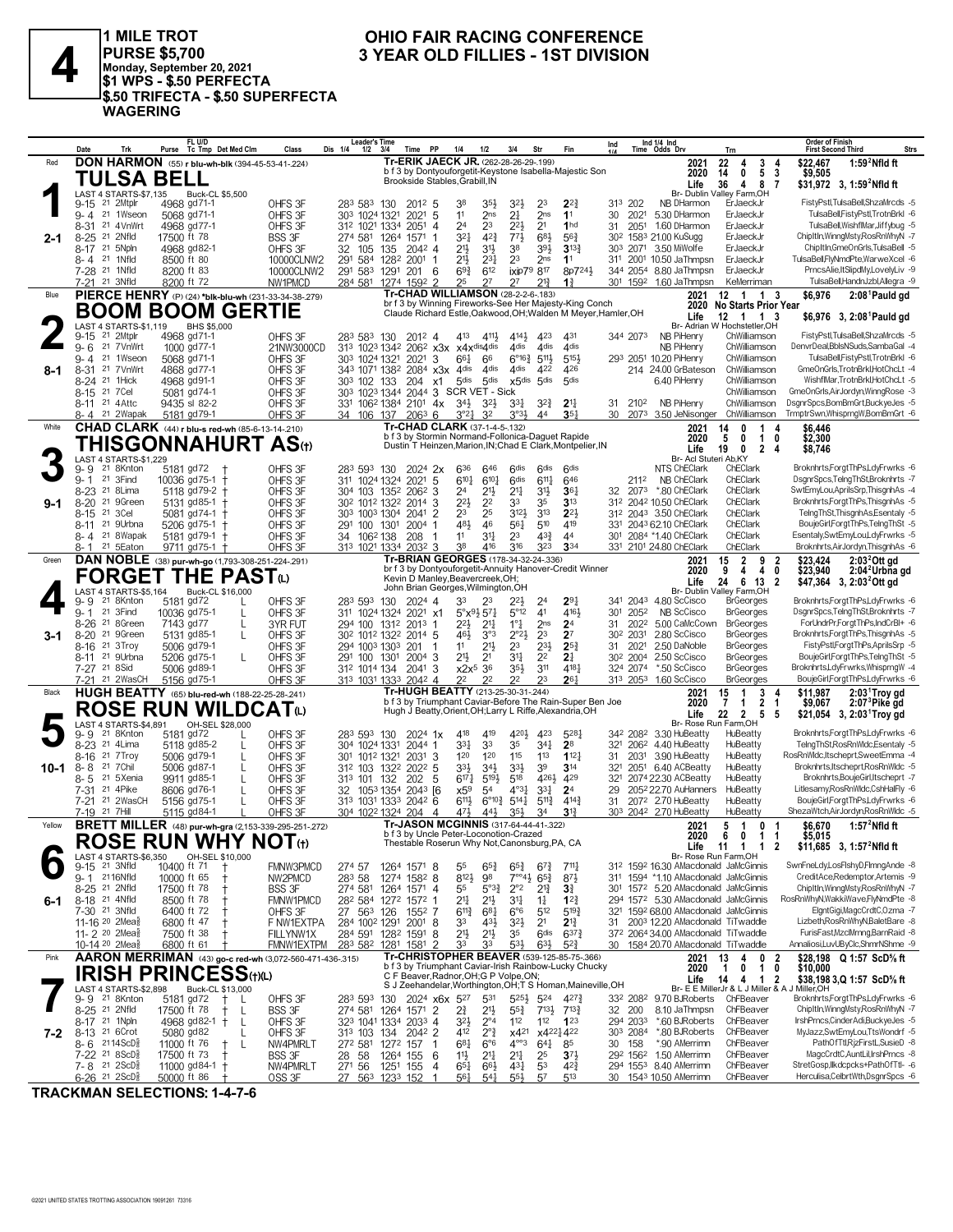

1 MILE PACE PURSE \$17,500<br>Monday, September 20, 2021<br>\$1 WPS - \$.50 PERFECTA \$.50 TRIFECTA - \$.50 SUPERFECTA **WAGERING** 

#### **BUCKEYE STALLION SERIES** 3 YEAR OLD COLTS - 2ND DIVISION

|        | Date<br>Trk                                                      | FL U/D<br>Purse Tc Tmp Det Med Clm                          | Class                       | Leader's Time<br>Dis 1/4<br>1/2                   | Time PP<br>- 3/4                                                                            | 1/4                                       | 1/2<br>3/4                                              | Str                                 | Fin                                                             | Ind                                                           | Ind $1/4$ Ind<br>Time Odds Drv                        | Trn                                               | Order of Finish<br><b>Strs</b><br><b>First Second Third</b>                                                                      |
|--------|------------------------------------------------------------------|-------------------------------------------------------------|-----------------------------|---------------------------------------------------|---------------------------------------------------------------------------------------------|-------------------------------------------|---------------------------------------------------------|-------------------------------------|-----------------------------------------------------------------|---------------------------------------------------------------|-------------------------------------------------------|---------------------------------------------------|----------------------------------------------------------------------------------------------------------------------------------|
| Red    |                                                                  | TYLER SMITH (28) wh-gra-blk (2,053-258-247-286-239)         |                             |                                                   | Tr-JEFF NISONGER (158-38-26-26-.387)                                                        |                                           |                                                         |                                     |                                                                 |                                                               | 2021                                                  | 19 11<br>4                                        | \$55.159<br>1:51 $2$ ScD $\%$ ft                                                                                                 |
|        |                                                                  | <b>KING'S CRUISER</b>                                       |                             |                                                   | Mark S Ater, Grove City, OH                                                                 |                                           |                                                         |                                     |                                                                 | b g 3 by Yankee Cruiser-Hurrikanequeenrose-Somebeachsomewhere | 2020                                                  | 8 3<br>$\mathbf{1}$                               | 3<br>\$13,201<br>1:55 Dtn $\%$ ft                                                                                                |
|        |                                                                  | LAST 4 STARTS-\$14,907 LEX-SEL \$11,000                     |                             |                                                   |                                                                                             |                                           |                                                         |                                     |                                                                 |                                                               | Life                                                  | 27 14<br>5<br>Br- Gabriel Robledo, KY             | -4<br>\$68,360 3, 1:51 ${}^{\prime}$ ScD ${}^{\prime}$ s ft                                                                      |
|        | 9- 9<br>21 5Knton                                                | 4025 gd68                                                   | OHFS 3C                     | 274 591                                           | 1282 158                                                                                    | 3<br>$11\frac{1}{4}$                      | $1\frac{3}{4}$<br>$11\frac{1}{4}$                       | $1\frac{3}{4}$                      | 11                                                              | 293 158                                                       | *.40 JeNisonger                                       | JeNisonger                                        | KingsCrsr,CvrSargnt,OceanBlue -5                                                                                                 |
|        | 8-28 2112ScD <sup>3</sup>                                        | 17500 ft 80                                                 | BSS 3C                      | 274 561                                           | 1234 1512                                                                                   | 3<br>11}                                  | $11\frac{1}{2}$<br>$11\frac{1}{2}$                      | 11                                  | $1^{2}$                                                         | 273 1512                                                      | *.50 TySmith                                          | JeNisonger                                        | KingsCrsr,FelnWstrn,HrdtAtWrk -7                                                                                                 |
|        | 8-23 <sup>21</sup> 7 Lima                                        | 4175 gd79-2                                                 | OHFS 3C                     |                                                   | 282 583 1292 159                                                                            | 5<br>45}                                  | $2^{\circ}$ $\frac{3}{4}$<br>$4^{\circ}2^{\frac{3}{4}}$ | 1 <sup>2</sup>                      | 1 <sup>3</sup>                                                  | 292 159                                                       | *1.10 JeNisonger                                      | JeNisonger                                        | KingsCrsr,FelnWstrn,OceanBlue -7                                                                                                 |
| 6-5    | 21 7 Cel<br>$8 - 16$                                             | 4117 gd75-1                                                 | OHFS 3C                     |                                                   | 284 584 1282 1562 3                                                                         | 31}                                       | 31}<br>$2^{\circ\circ}1$                                | 2 <sup>1</sup>                      | $1\frac{1}{2}$                                                  | 274 1562                                                      | *1.00 JeNisonger                                      | JeNisonger                                        | KingsCrsr,FelnWstrn,AmourCrsr -7                                                                                                 |
|        | 21 1Wapak<br>8-4                                                 | 3213 gd79-1                                                 | OHFS 3C                     | 32<br>103                                         | 132<br>1594                                                                                 | $11\frac{1}{4}$<br>-1                     | $11\frac{1}{2}$<br>11                                   | 11                                  | 133                                                             | 274 1594                                                      | *.40 JeNisonger                                       | JeNisonger                                        | KingsCrsr, JustMrvls, Pulngthst -6                                                                                               |
|        | 7-28 <sup>21</sup> 6Nfld<br>21 1WasCH                            | 17500 ft 83                                                 | BSS 3C                      | 27                                                | 552 1232 1513 7                                                                             | $4^{\circ}2\frac{1}{2}$<br>1 <sup>2</sup> | 1°3<br>$2^{\circ}1$<br>11                               | 2 <sub>ns</sub>                     | $2\frac{1}{2}$                                                  | 281 1513                                                      | 2.90 ToHall                                           | JeNisonger<br>JeNisonger                          | Letstrytw,KingsCrsr,Pulngthst -8<br>KingsCrsr,ColdDeckd,YnkSprkl -6                                                              |
|        | 7-21<br>7-12 2112 Wilm                                           | 4083 gd75-1<br>3288 gd82                                    | OHFS 3C<br>OHFS 3C          | 301 102<br>30<br>594                              | 1324 2013 2<br>1293 1563 17                                                                 | $1^{\circ}1$                              | $11\frac{1}{2}$<br>2 <sub>ns</sub><br>$1\frac{3}{4}$    | $1\frac{1}{2}$<br>11                | $14\frac{1}{4}$<br>1 <sub>5</sub>                               |                                                               | 284 2013 *1.00 JeNisonger<br>27 1563 *1.20 JeNisonger | JeNisonger                                        | KingsCrsr,Ltsntfrgt,PorBysBgB -7                                                                                                 |
| Blue   |                                                                  | CAMERON MCCOWN (33) mar-wh-gra (1,015-119-127-112-.224      |                             |                                                   | Tr-KENT WILCOX (47-13-7-6-.402)                                                             |                                           |                                                         |                                     |                                                                 |                                                               | 2021                                                  | 9<br>3<br>24                                      | \$39,570<br>1:53 Nfld ft<br>-1                                                                                                   |
|        |                                                                  |                                                             |                             |                                                   |                                                                                             |                                           |                                                         |                                     | b g 3 by If I Can Dream-Cadie's Sure Shot-Gunthatwonthewest     |                                                               | 2020                                                  | 15 10<br>1 3                                      | \$60,852<br>1:54 <sup>1</sup> Delaft                                                                                             |
|        | <b>IMAGINE IT</b>                                                |                                                             |                             |                                                   | Richard H Copp, Hillsdale, MI                                                               |                                           |                                                         |                                     |                                                                 |                                                               | Life                                                  | 39 19<br>4                                        | 4<br>\$100.422 3.1:53 Nfld ft                                                                                                    |
|        | <b>LAST 4 STARTS-\$12.429</b><br>2114Mtplr                       |                                                             | OHFS 3C                     |                                                   |                                                                                             | 1 <sup>3</sup>                            | 11                                                      |                                     |                                                                 | 30 <sup>2</sup> 159                                           | NB JaCross                                            | Br- Richard H Copp.MI<br>KeWilcox                 | ImagineIt,Pulngthst,CalvinL -6                                                                                                   |
|        | $9 - 15$<br>$9 - 9$<br>21 5Knton                                 | 10035 gd71-1<br>4025 gd68                                   | OHFS 3C                     | 30<br>100<br>274 591                              | 1283 159<br>1282 158                                                                        | 2<br>44<br>4                              | $11\frac{1}{2}$<br>$43\frac{3}{4}$<br>42}               | 1 <sup>4</sup><br>$41\frac{1}{4}$   | $11\frac{1}{2}$<br>421                                          | 293 1582                                                      | 5.10 CaMcCown                                         | KeWilcox                                          | KingsCrsr,CvrSargnt,OceanBlue -5                                                                                                 |
|        | $9 - 2$<br>21 5VnWrt                                             | 10210 gd75-1                                                | OHFS 3C                     | 293 592                                           | 1584 <sub>17</sub><br>1272                                                                  | 49                                        | 1hd<br>11                                               | 11                                  | 1}                                                              |                                                               | 312 1584 *2.40 CaMcCown                               | KeWilcox                                          | ImagineIt,CalvinL,RocknArwy -7                                                                                                   |
| 6-1    | 8-26 <sup>21</sup> 9Green                                        | 7943 gd77                                                   | 3YR FUT                     | 291 581                                           | 128<br>$1571$ 6                                                                             | 3 <sup>2</sup>                            | $2^{\circ}1$<br>$2^{\circ}$ $\frac{3}{4}$               | $2\frac{1}{2}$                      | $2\frac{1}{2}$                                                  | 291 1571                                                      | *1.20 CaMcCown                                        | KeWilcox                                          | JksChamp, ImagineIt, CcOficial -6                                                                                                |
|        | 8-20 21 10 Green                                                 | 4092 gd85-1                                                 | OHFS 3C                     | 30<br>593                                         | 1281<br>$156^3$ 4                                                                           | 11                                        | 1 <sup>3</sup><br>$11\frac{1}{4}$                       | 1 <sup>3</sup>                      | $13\frac{1}{4}$                                                 | 282 1563                                                      | *.80 JeNisonger                                       | KeWilcox                                          | ImagineIt,AmourCrsr,PorBysBgB -6                                                                                                 |
|        | 8-16 21 3 Cel                                                    | 4117 gd75-1                                                 | OHFS 3C                     | 292 593 1281                                      | 1572 6                                                                                      | 611                                       | $6^{11}\frac{1}{4}$<br>$5^{\circ}2^{\frac{3}{4}}$       | $6^{10}$                            | $48\frac{3}{7}$                                                 | 284 1591                                                      | 4.00 CaMcCown                                         | KeWilcox                                          | Pulngthst, CvrSargnt, YnkSprkl -6                                                                                                |
|        | 8-12 2112Urbna                                                   | 4083 sy 75-1                                                | OHFS 3C                     |                                                   | 284 100 1283 1571                                                                           | 11                                        | 11<br>11                                                | 11                                  | $1$ dh <sup>3</sup>                                             | 283 1571                                                      | 3.90 CaMcCown                                         | KeWilcox                                          | ImagineIt=OceanBlue=StopnPpnD -6                                                                                                 |
|        | 8-4 2111 Wapak                                                   | 3213 gd70-1                                                 | OHFS 3C                     |                                                   | 303 102 1312 1593 6<br>Tr-CHRISTI NOBLE (432-92-77-61-359)                                  | 54                                        | $4^{\circ}$ <sup>11</sup><br>$4^{\circ}3\frac{1}{4}$    | $1\frac{1}{4}$                      | 2 <sup>3</sup>                                                  |                                                               | 281 1594 2.60 AuHanners                               | KeWilcox                                          | CvrSargnt, ImagineIt, ProfsrPtr -6                                                                                               |
| White  |                                                                  | DAN NOBLE (38) pur-wh-go (1,793-308-251-224-.291)           |                             |                                                   |                                                                                             |                                           |                                                         |                                     | gr g 3 by Rockin Amadeus-Ocean Pearl-On The Attack              |                                                               | 2021<br>2020                                          | 18<br>5<br>3<br>8<br>$\overline{2}$<br>0          | 1:52 ScD% ft<br>\$29.152<br>3<br>$\overline{2}$<br>\$14.571<br>1:54 $^{\circ}$ ScD $\%$ ft                                       |
|        | <b>OCEAN BLUE</b>                                                |                                                             |                             |                                                   | Sandra S Burnett, Wilmington, OH                                                            |                                           |                                                         |                                     |                                                                 |                                                               | Life                                                  | 26 7<br>3                                         | 5<br>\$43,723 3, 1:52 ScD <sup>5</sup> / <sub>8</sub> ft                                                                         |
|        | LAST 4 STARTS-\$3,793                                            |                                                             |                             |                                                   |                                                                                             |                                           |                                                         |                                     |                                                                 |                                                               |                                                       | Br- Sandra S Burnett, OH                          |                                                                                                                                  |
|        | 9-9<br>21 5Knton                                                 | 4025 gd68                                                   | OHFS 3C                     | 274 591                                           | 1282 158                                                                                    | 32}                                       | 3 <sup>2</sup><br>$2^{\circ}$                           | 31                                  | $3^{\frac{13}{4}}$                                              |                                                               | 294 1582 6.70 DaNoble                                 | ChrNoble                                          | KingsCrsr,CvrSargnt,OceanBlue -5                                                                                                 |
|        | 9-2 <sup>21</sup> 9Find                                          | 5637 gd79-1<br>17500 ft 80                                  | OHFS 3C                     | 293 593                                           | 1293 1584 5                                                                                 | 32<br>443                                 | 2 <sup>o</sup> hd<br>$2^{\circ}1$<br>$44\frac{1}{4}$    | 1hd<br>43                           | 2 <sup>3</sup><br>45                                            | 292 159                                                       | NB RyStahl<br>274 1522 10.60 DaNoble                  | ChrNoble<br>ChrNoble                              | FelnWstrn, Ocean Blue, Sectnintw -5<br>KingsCrsr,FelnWstrn,HrdtAtWrk -7                                                          |
| $5-1$  | 8-28 2112ScD§<br>8-23 <sup>21</sup> 7 Lima                       | 4175 gd79-2                                                 | BSS 3C<br>OHFS 3C           | 274 561                                           | 1234 1512 4<br>28 <sup>2</sup> 583 129 <sup>2</sup> 159                                     | 333<br>4                                  | $64\frac{1}{2}$<br>3 <sup>2</sup><br>$5^{21}$           | $5^{41}$                            | 3 <sup>3</sup>                                                  |                                                               | 294 1593 30.20 DaNoble                                | ChrNoble                                          | KingsCrsr,FelnWstrn,OceanBlue -7                                                                                                 |
|        | 8-20 21 5Green                                                   | 4092 gd85-1                                                 | OHFS 3C                     |                                                   | 291 583 1274 1573                                                                           | 443<br>$\overline{4}$                     | $2^{\circ}1$<br>1 <sup>o</sup> ns                       | 2 <sub>hd</sub>                     | $1\frac{1}{2}$                                                  |                                                               | 294 1573 1.90 ScCisco                                 | ChrNoble                                          | OceanBlue, YnkSprkl, Ros Rn Wrnr - 6                                                                                             |
|        | 8-16 21 3 Cel                                                    | 4117 gd75-1                                                 | OHFS 3C                     |                                                   | 292 593 1281 1572 5                                                                         | $5^{7}\frac{1}{2}$                        | $59\frac{3}{4}$<br>$3^{01}\frac{1}{2}$                  | 491                                 | 510                                                             |                                                               | 291 1592 *2.20 PiHenry                                | ChrNoble                                          | Pulngthst, CvrSargnt, YnkSprkl -6                                                                                                |
|        | 8-12 <sup>21</sup> 12Urbna                                       | 4083 sy 75-1                                                | OHFS 3C                     |                                                   | 284 100 1283 1571                                                                           | 2 <sup>1</sup><br>2                       | 2 <sup>1</sup><br>31                                    | 2 <sup>1</sup>                      | 1dh <sup>3</sup>                                                |                                                               | 28 <sup>2</sup> 1571 *1.30 DaNoble                    | ChrNoble                                          | ImagineIt=OceanBlue=StopnPpnD -6                                                                                                 |
|        | 8-5 <sup>21</sup> 7Xenia                                         | 5687 gd85-1                                                 | OHFS 3C                     |                                                   | 293 1004 1303 2002                                                                          | $11\frac{1}{4}$<br>3                      | 11}<br>$1\frac{3}{4}$                                   | 11}                                 | $1\frac{3}{4}$                                                  |                                                               | 294 2002 *.40 ShBarkerII                              | ChrNoble                                          | OceanBlue, VintgSvgn, Beebeetee -5                                                                                               |
| Green  |                                                                  | <b>CHRIS PAGE</b> (37) wh-r blu-mar (2,033-330-290-252-283) |                             |                                                   | Tr-RON BURKE (3,382-665-565-462-.335)                                                       |                                           |                                                         |                                     | b g 3 by Charley Barley-Skyway Hanover-Western Ideal            |                                                               | 2021                                                  | 19<br>6<br>$\overline{2}$<br>3                    | \$41,589<br>1:50 $4$ ScD $\%$ ft<br>2                                                                                            |
|        |                                                                  | <b>SIR CHARLES OF SKY</b>                                   |                             |                                                   | Burke Racing Stable LLC, Fredericktown, PA;                                                 |                                           |                                                         |                                     |                                                                 |                                                               | 2020<br>Life                                          | 23<br>3<br>42 9<br>5                              | $\overline{2}$<br>\$19,787<br>1:56 <sup>+</sup> Dtn% ft<br>4<br>\$61,376 3, 1:50 <sup>4</sup> ScD <sup>5</sup> / <sub>8</sub> ft |
|        | LAST 4 STARTS-\$14,055                                           |                                                             |                             |                                                   | Weaver Bruscemi LLC, Canonsburg, PA                                                         |                                           |                                                         |                                     |                                                                 |                                                               |                                                       | Br- Tommy L Householder, OH                       |                                                                                                                                  |
|        | 21 1Rchwd<br>9-4                                                 | 5393 gd76-1                                                 | OHFS 3C                     | 294 1004 1291                                     | 1571 1                                                                                      | $11\frac{1}{4}$                           | $1\frac{3}{4}$<br>$1\frac{3}{4}$                        | $1\frac{1}{2}$                      | $1^{2}$                                                         | 28<br>1571                                                    | *.20 ChPage                                           | RoBurke                                           | SirChrlsO,CalvinL,AtaByChrs -6                                                                                                   |
|        | 8-28 21 5ScD <sup>5</sup>                                        | 17500 ft 86                                                 | BSS 3C                      | 271 56                                            | 123<br>1511 6                                                                               | $1^{\circ}1$                              | $11\frac{1}{4}$<br>$11\frac{1}{4}$                      | 11}                                 | 1nk                                                             | 281<br>1511                                                   | 1.80 ChPage                                           | RoBurke                                           | SirChrlsO,CvrSargnt,JwsChrome -8                                                                                                 |
|        | $21 \text{ } 4\text{ScD}^5_8$<br>8-14<br>21 8BwlG<br>8-4         | 20000 ft 78<br>5218 gd81-2                                  | CG3YO OPEN<br>OHFS 3C       | 304 1014 132                                      | 264 544 1232 152<br>1594                                                                    | 11}<br>$\overline{2}$<br>11<br>-1         | 11}<br>$1\frac{1}{4}$<br>21<br>11                       | 21<br>11                            | 861<br>$11\frac{1}{4}$                                          | 294 1531                                                      | 7.50 CaMcCown<br>274 1594 *.50 JaMerriman             | RuEarleyIII<br>RuEarleyIII                        | Letstrytw, ThirdEdtn, LaghgnHnv -9<br>SirChrlsO,RedCamo,WhskiPlyr -5                                                             |
| 3-1    | 7-31 2112Nfld                                                    | 50000 ft 72                                                 | OHSS 3C                     | 26 <sup>2</sup> 541 123                           | $1504$ 7i                                                                                   | 712                                       | 781<br>$6^{\circ}4^{\frac{3}{4}}$                       | $78\frac{3}{4}$                     | 712                                                             |                                                               | 291 1531104.80 ToHall                                 | RuEarleyIII                                       | CharleMay,OdsShaggy,KbMac+ -9                                                                                                    |
|        | 7-26 <sup>21</sup> 4Mary                                         | 5255 gd81-1                                                 | OHFS 3P                     | 281 584 1263                                      | $155^3$ 4                                                                                   | 34}                                       | $3^{01}$<br>$2^{\circ}2^{\frac{1}{2}}$                  | 2 <sup>2</sup>                      | 2 <sup>2</sup>                                                  | 29<br>156                                                     | *5.10 JeNisonger                                      | RuEarleyIII                                       | CalvinL,SirChrlsO,ProfsrPtr -5                                                                                                   |
|        | 7-20 <sup>21</sup> 30Hbr                                         | 3845 gd84-1                                                 | OHFS 3C                     |                                                   | 293 1004 1292 1574 4                                                                        | 21                                        | 2 <sub>hd</sub><br>1hd                                  | $1\frac{3}{4}$                      | $1^{11}$                                                        |                                                               | 28 <sup>2</sup> 1574 *1.20 JaMerriman                 | RuEarleyIII                                       | SirChrIsO,FelnWstrn,Pulngthst -7                                                                                                 |
|        | $7-15$ 21 8ScD <sup>5</sup>                                      | 11000 ft 78                                                 | HGNW4PMRLT                  |                                                   | 272 563 1242 152                                                                            | $3^{\circ}2^{\frac{1}{4}}$<br>-1          | $11\frac{1}{4}$<br>$11\frac{1}{2}$                      | $11\frac{1}{2}$                     | 2 <sup>1</sup>                                                  |                                                               | 273 152 *2.40 MDCushing                               | RuEarleyIII                                       | CyclonUnn,SirChrIsO,BabaOrily -9                                                                                                 |
| Black  |                                                                  | RYAN STAHL (43) red-yel (1,704-205-207-217-.230)            |                             |                                                   | Tr-KIMBERLY DAILEY (160-20-19-30-.253)                                                      |                                           |                                                         |                                     |                                                                 |                                                               | 2021                                                  | $\mathbf 1$<br>19<br>1                            | $\mathbf{2}$<br>\$6.760<br>2:00 <sup>3</sup> UpSan gd                                                                            |
|        |                                                                  | <b>ROSE RUN WARNER</b>                                      |                             |                                                   | br g 3 by The Panderosa-Mrs American Pie-Artsplace<br>Kimberly A Dailey, Mechanicsburg, OH; |                                           |                                                         |                                     |                                                                 |                                                               | 2020<br>Life                                          | 13<br>$\mathbf 1$<br>3<br>$\mathbf{2}$<br>32<br>4 | \$19,661<br>1:56 $ScD%$ ft<br>-1<br>3<br>\$26,421 2, 1:56 ScD% ft                                                                |
|        | LAST 4 STARTS-\$1,031                                            | OH-SEL \$8,000                                              |                             |                                                   | Heerzthestock Inc, Bucyrus, OH                                                              |                                           |                                                         |                                     |                                                                 |                                                               |                                                       | Br- Rose Run Farm, OH                             |                                                                                                                                  |
|        | 21 9UpSan<br>9-16                                                | 11035 gd82-1                                                | OHFS 3C                     | 294 1003 132                                      | 1593 5                                                                                      | 611                                       | $74\frac{3}{4}$<br>74}                                  | 711,                                | 69                                                              |                                                               | 283 2012 17.70 KDSnyder                               | KiDailey                                          | ImRckngIt,FelnWstrn,RcngRngde -7                                                                                                 |
|        | 9-15 21 5UpSan                                                   | 1875 gd75-1                                                 | OPEN2&3YR                   | 30 <sup>2</sup> 100 <sup>3</sup> 131 <sup>1</sup> | $2003$ 1                                                                                    | 2 <sup>11</sup>                           | 3 <sup>1</sup><br>21                                    | 11                                  | $13\frac{1}{2}$                                                 | 291                                                           | 2003 *.50 KDSnyder                                    | KiDailey                                          | RosRnWrnr,StRodTrpr,LittleT -4                                                                                                   |
|        | 2113ScD <sup>3</sup><br>$9 - 8$<br>$9 - 2$ 21 6 ScD <sup>5</sup> | 13000 ft 63                                                 | <b>HGNW2PMRLT</b>           | 26 <sup>2</sup> 55 <sup>3</sup> 1241<br>262 55    | 154<br>1224 1514 4                                                                          |                                           | xip32}10°10} 108                                        | 96                                  | 9101                                                            | 301                                                           | 156 4.70 DaNoble                                      | KiDailey<br>KiDailey                              | FlyCharly,TakeAStnd,DialHimUp-10<br>WalknftrM,ImmaBe,Donthldny-10                                                                |
| 25-1   | 8-28 <sup>21</sup> 7 ScD <sup>3</sup>                            | 14000 ft 70<br>17500 ft 84                                  | <b>HGNW4PMRLT</b><br>BSS 3C | 273 561                                           | 1234<br>153                                                                                 | 33<br>6 <sup>8</sup><br>6                 | 43<br>$73\frac{3}{4}$<br>$67\frac{3}{4}$<br>$8^{73}$    | $73\frac{1}{4}$<br>7 <sup>4</sup>   | 791<br>$72\frac{1}{4}$                                          | 30<br>28                                                      | 1533 57.30 DaNoble<br>153 <sup>2</sup> 12.80 DaNoble  | KiDailey                                          | KingKlubr, Rcknmyshe, BarnrdHnv -8                                                                                               |
|        | 8-20 <sup>21</sup> 5Green                                        | 4092 gd85-1                                                 | OHFS 3C                     |                                                   | 291 583 1274 1573                                                                           | 21<br>-1                                  | 34<br>3 <sup>1</sup>                                    | 41                                  | $3\frac{3}{4}$                                                  |                                                               | 294 1574 22.10 KDSnyder                               | KiDailey                                          | OceanBlue, YnkSprkl, RosRnWrnr -6                                                                                                |
|        | 8-16 <sup>21</sup> 7 Cel                                         | 4117 gd75-1                                                 | OHFS 3C                     |                                                   | 284 584 1282 1562 2x                                                                        | $5^{\circ}10$                             | $5^{4}$<br>57                                           | 67                                  | 517                                                             |                                                               | 30 1594 38.70 KDSnyder                                | KiDailey                                          | KingsCrsr,FelnWstrn,AmourCrsr -7                                                                                                 |
|        | 8-12 2112Urbna                                                   | 4083 sy 75-1                                                | OHFS <sub>3C</sub>          | 284 100                                           | 1283 1571                                                                                   | x32<br>4                                  | 3 <sup>°1</sup><br>$2^{\circ}1$                         | 421                                 | 563                                                             |                                                               | 294 1583 35.90 KaKauffman KiDailey                    |                                                   | ImagineIt=OceanBlue=StopnPpnD -6                                                                                                 |
| Yellow |                                                                  | <b>BRETT MILLER</b> (48) pur-wh-gra (2,153-339-295-251-272) |                             |                                                   | Tr-VIRGIL MORGAN JR (738-180-106-83-.361)                                                   |                                           |                                                         |                                     |                                                                 |                                                               | 2021                                                  | 4<br>14<br>1                                      | \$30.395<br>1:52 ScD% ft<br>2                                                                                                    |
|        | <b>CASECON</b> (L)                                               |                                                             |                             |                                                   | b g 3 by Pet Rock-Big Bad Body-Big Bad John<br>Michael S Denney, Gallipolis, OH             |                                           |                                                         |                                     |                                                                 |                                                               | 2020                                                  | 6<br>1<br>0                                       | \$3,375<br>0<br>1:54 $^{\circ}$ ScD $\%$ ft                                                                                      |
|        | LAST 4 STARTS-\$3,155                                            |                                                             |                             |                                                   |                                                                                             |                                           |                                                         |                                     |                                                                 |                                                               | Life                                                  | 20 5 1 2<br>Br- Gerald R Denney, OH               | \$33,770 3, 1:52 ScD% ft                                                                                                         |
|        | 8-28 <sup>21</sup> 1ScD <sup>5</sup>                             | 17500 ft 89                                                 | BSS 3C                      |                                                   | 271 562 1232 1502 5                                                                         | $5^{71}$                                  | $56\frac{1}{4}$                                         | $2^{\circ}2^{\frac{3}{4}}$ 47       | $5^{10}$                                                        |                                                               | 283 1523 3.20 ChPage                                  | ViMorganJr                                        | OdsPckSix,KnightOnl,BrghtrDys -7                                                                                                 |
|        | 8-12 21 9ScD <sup>3</sup>                                        | 11000 sy 74-1<br>L                                          | HGNW4PMRLT                  |                                                   | 273 563 124 1522 9                                                                          | $9^{12}\frac{1}{2}$                       | $86\frac{1}{2}$<br>97                                   | 96                                  | $77\frac{1}{2}$                                                 |                                                               | 28 <sup>2</sup> 1534 19.70 BrtMiller                  | ViMorganJr                                        | RhythmOrR,TarZanDan,Cantfndbt-10                                                                                                 |
|        | $8 - 5$ 21 7 ScD <sup>5</sup>                                    | 11000 ft 83<br>L                                            | HGNW4PMRLT                  | 281 582 1261                                      | 154                                                                                         | $8^{11}\frac{1}{2}$<br>8                  | $7^{\circ}5^{\frac{3}{4}}$<br>$6^{\circ}4$              | 63                                  | $4\frac{1}{2}$                                                  |                                                               | 27 154 13.40 DaNoble                                  | ViMorganJr                                        | MochOnThR,RhythmOrR,CousnLoue -8                                                                                                 |
| 7-1    | 7-28 <sup>21</sup> 8Nfld<br>7-18 21 7Hill                        | 17500 ft 79<br>L                                            | BSS 3C                      | 264 554                                           | 1233 1534 4                                                                                 | $56\frac{3}{4}$<br>1 <sup>3</sup>         | 5°2 <sup>1</sup><br>11                                  | $4^{\circ}2^{\frac{1}{4}}$<br>i1ns  | 421                                                             | 284 1562                                                      | 301 1541 4.40 BrtMiller                               | ViMorganJr<br>ViMorganJr                          | BarnrdHnv, WalknftrM, FelnWstrn -9<br>Casecon, AmourCrsr, SmErnest -6                                                            |
|        | 7-14 21 6ScD <sup>3</sup>                                        | 3721 gd82-1<br>L<br>9500 ft 84                              | OHFS 3C<br>HGNW2PMRLT       | 28 58<br>27 56                                    | 1273 1562 2<br>1241 1522 1                                                                  | $2^{13}$                                  | $1\frac{1}{2}$<br>$21\frac{1}{2}$<br>2 <sup>11</sup>    | $1\frac{1}{4}$<br>2 <sup>1</sup>    | $1\frac{3}{4}$<br>$1^{11}$                                      |                                                               | *.50 AuHanners<br>28 1522 *.60 BrtMiller              | ViMorganJr                                        | Casecon, TarZanDan, RcngOnAir -8                                                                                                 |
|        | 7-4 21 8Nfld                                                     | 17500 ft 84                                                 | BSS 3C                      | 274 564                                           | 1244 153                                                                                    | 2 <sup>11</sup><br>$\overline{4}$         | 31}<br>32                                               | 22                                  | $2\frac{1}{2}$                                                  | 274 153                                                       | 3.50 BrtMiller                                        | ViMorganJr                                        | SlepngSng,Casecon,KingsCrsr -8                                                                                                   |
|        | 6-23 2111ScD <sup>3</sup>                                        | 9500 ft 71                                                  | HGNW2PMRLT                  |                                                   | 283 583 1261 1532 8                                                                         | $8^{11}\frac{1}{2}$                       | $89\frac{3}{4}$                                         | $8°6\frac{1}{2}$<br>$75\frac{1}{2}$ | $8^{7}{}_{4}^{3}$                                               |                                                               | 273 155 21.40 MDCushing                               | ViMorganJr                                        | OdsShaggy,SlepngSng,BigBosHil -8                                                                                                 |
|        |                                                                  |                                                             |                             |                                                   |                                                                                             |                                           |                                                         |                                     | Tr-CHRISTOPHER BEAVER (539-125-85-75-.366)                      |                                                               | 2021                                                  | 2 <sub>1</sub><br>14<br>4                         | \$34,600<br>1:52 $3$ ScD $\%$ ft                                                                                                 |
| Pink   | TREVOR SMITH (25) blk-gra-wh (1,478-154-165-175-206)             |                                                             |                             |                                                   |                                                                                             |                                           |                                                         |                                     |                                                                 |                                                               |                                                       |                                                   |                                                                                                                                  |
|        |                                                                  |                                                             |                             |                                                   | br g 3 by Racing Hill-I-lady-Western Ideal                                                  |                                           |                                                         |                                     |                                                                 |                                                               | 2020                                                  | 5<br>10<br>0                                      | \$2,574                                                                                                                          |
|        |                                                                  | <b>SLEEPING SINGLE</b>                                      |                             |                                                   | Steve D Mullet, Millersburg, OH                                                             |                                           |                                                         |                                     | Christopher F Beaver, Radnor, OH; Martin D Yoder, Mt Eaton, OH; |                                                               | Life                                                  | 19<br>3 <sub>1</sub><br>4                         | \$37,174 3, 1:52 ${}^3$ ScD ${}^5$ s ft                                                                                          |
|        | LAST 4 STARTS-\$8,750<br>8-28 2112ScD <sup>3</sup>               | OH-SEL \$22,000<br>17500 ft 80                              |                             | 274 561                                           | 1234 1512 2 SCR VET - Lame                                                                  |                                           |                                                         |                                     |                                                                 |                                                               |                                                       | Br- Gbw Breeding Farms Inc,OH<br>ChFBeaver        | KingsCrsr,FelnWstrn,HrdtAtWrk -7                                                                                                 |
|        | 8-12 <sup>21</sup> 9ScD <sup>3</sup>                             | 11000 sy 74-1<br>L                                          | BSS 3C<br>HGNW4PMRLT        | 273 563                                           | 124<br>1522 [10                                                                             | $6^{7}\frac{1}{2}$                        | $5^{\circ}4^{\circ}$<br>$4^{\circ}3^{\frac{1}{4}}$      | $75\frac{3}{4}$                     | 911                                                             |                                                               | 30 1543 18.20 TrSmith                                 | ChFBeaver                                         | RhythmOrR,TarZanDan,Cantfndbt-10                                                                                                 |
|        | 7-28 21 11 Nfld                                                  | 17500 ft 79<br>L                                            | BSS 3C                      | 273 552 1231                                      | 151                                                                                         | $8^{15}\frac{1}{4}$<br>7                  | $8^{\circ}8_{4}^{3}$<br>$6^{07}\frac{3}{4}$             | 816                                 | 816                                                             |                                                               | 292 1541 27.70 RyStahl                                | ChFBeaver                                         | TrulyNble,CvrSargnt,AmourCrsr -9                                                                                                 |
| 25-1   | 7-15 21 8ScD <sup>5</sup>                                        | 11000 ft 78<br>L                                            | HGNW4PMRLT                  |                                                   | 272 563 1242 152                                                                            | 78}<br>-6                                 | $79\frac{1}{4}$<br>78}                                  | 661                                 | $66\frac{1}{2}$                                                 |                                                               | 271 1531 20.80 TrSmith                                | ChFBeaver                                         | CyclonUnn,SirChrIsO,BabaOrily -9                                                                                                 |
|        | 7-4 <sup>21</sup> 8Nfld                                          | 17500 ft 84                                                 | BSS 3C                      |                                                   | 274 564 1244 153                                                                            | 11<br>2                                   | $1\frac{3}{4}$<br>11                                    | 1 <sup>2</sup>                      | $1\frac{1}{2}$                                                  |                                                               | 281 153 1.90 TrSmith                                  | ChFBeaver                                         | SlepngSng,Casecon,KingsCrsr -8                                                                                                   |
|        | 6-23 2111ScD <sup>5</sup><br>$6-16$ 2113ScD <sup>3</sup>         | 9500 ft 71<br>9500 ft 64                                    | HGNW2PMRLT<br>HGNW2PMRLT    |                                                   | 283 583 1261 1532 3<br>271 554 1234 1513 1                                                  | $2^{13}$<br>551                           | 2 <sup>1</sup><br>31}<br>$5^{4}$<br>$64\frac{1}{2}$     | 2 <sup>1</sup><br>$42\frac{1}{2}$   | $2\frac{3}{4}$<br>$3^{\frac{13}{4}}$                            |                                                               | 271 1533 1.90 TrSmith<br>272 152 6.20 TrSmith         | ChFBeaver<br>ChFBeaver                            | OdsShaggy,SlepngSng,BigBosHil -8<br>MochOnThR,OdsShaggy,SlepngSng -8                                                             |

**TRACKMAN SELECTIONS: 1-4-3-2**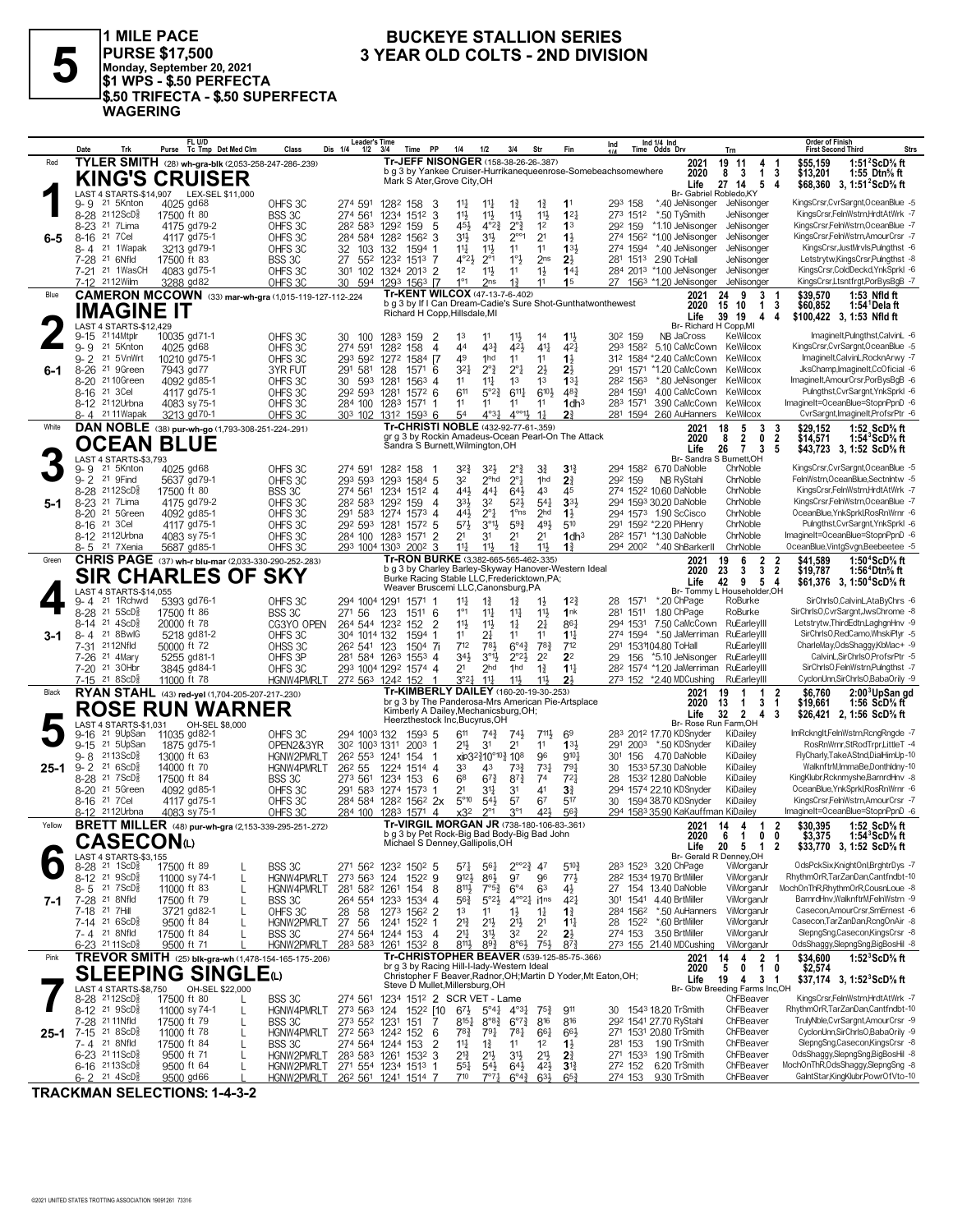

1 MILE TROT **1 DIVISION OHIO FAIR RACING CONFERENCE**<br>
PURSE \$5,700 3 YEAR OLD FILLIES - 2ND DIVISION<br>
\$1 WPS - \$.50 PERFECTA **PURSE \$5,700 Monday, September 20, 2021 \$1 WPS - \$.50 PERFECTA \$.50 TRIFECTA - \$.50 SUPERFECTA \$.50 PICK 4 (6-7-8-9) WAGERING**

# **OHIO FAIR RACING CONFERENCE<br>3 YEAR OLD FILLIES - 2ND DIVISION**

|          | Date<br>Trk                                                         | FL U/D<br>Purse Tc Tmp Det Med Clm                                             | Class                      | <b>Leader's Time</b><br>Time PP<br>Dis 1/4<br>$1/2$ $3/4$                              | 1/4<br>1/2<br>3/4                                                                                         | Str<br>Fin                                                             | Ind 1/4 Ind<br>Ind<br>Time Odds Drv                                                | Trn                                                                   | Order of Finish<br><b>First Second Third</b><br>Strs                         |
|----------|---------------------------------------------------------------------|--------------------------------------------------------------------------------|----------------------------|----------------------------------------------------------------------------------------|-----------------------------------------------------------------------------------------------------------|------------------------------------------------------------------------|------------------------------------------------------------------------------------|-----------------------------------------------------------------------|------------------------------------------------------------------------------|
| Red      |                                                                     | HANK LE VAN (P) (27) mar-wh-go (261-24-38-38-.221)                             |                            |                                                                                        | Tr-HANK LE VAN (244-21-34-34-210)<br>b f 3 by Break The Bank K-Ariella-Donato Hanover                     |                                                                        | 2021                                                                               | 27<br>0<br>$\overline{\phantom{a}}$<br>- 6                            | \$17,923                                                                     |
|          |                                                                     | <b>AIR JORDYN L</b> (t)                                                        |                            |                                                                                        | Le Van Stables Inc, Woodstock, OH; Hank Le Van, Woodstock, OH;                                            |                                                                        | 2020<br>Life                                                                       | $3 \t10 \t4$<br>26<br>53<br>3 15 10                                   | $2:05^1$ Rchwd gd<br>\$29,876<br>2, $2:05$ <sup>1</sup> Rchwd gd<br>\$47,799 |
|          | LAST 4 STARTS-\$2,907                                               | OH-SEL \$8,000                                                                 |                            | Max L Perry, Cable, OH                                                                 |                                                                                                           |                                                                        |                                                                                    | Br- Midland Acres Inc,OH                                              |                                                                              |
|          | 21 5Mtplr<br>9-15                                                   | 4968 gd71-1                                                                    | OHFS 3F                    | 323 1044 1362 2043 5                                                                   | 45}<br>$45\frac{1}{2}$<br>44                                                                              | 316<br>$45\frac{3}{7}$                                                 | 302 2074<br>NB HaLeVan                                                             | HaLeVan                                                               | ChipItIn,HotChcLt,AirJordyn -5                                               |
|          | 9-9 2110Knton<br>$9 - 5$<br>21 4Rchwd                               | 5181 gd72<br>9310 gd73-1<br>$+$                                                | OHFS 3F<br>OHFS 3F         | 292 1003 1303 2012 2<br>2052<br>2                                                      | 32<br>4121<br>$35\frac{3}{4}$<br>32<br>2 <sup>2</sup><br>22}                                              | 411<br>4331<br>2 <sup>1</sup><br>$34\frac{3}{4}$                       | 35 208 24.40 HaLeVan<br>32 <sup>2</sup> 206 <sup>2</sup> 4.10 HaLeVan              | HaLeVan<br>HaLeVan                                                    | ChipItIn,TelngThSt,TrmptrSwn -5<br>TelngThSt,SwtEmyLou,AirJordyn -3          |
| $9-1$    | 21 3Find<br>9-1                                                     | 10036 gd75-1                                                                   | OHFS 3F                    | 30 <sup>2</sup> 1014 1333<br>311 1024 1324 2021<br>2                                   | 412<br>$48\frac{3}{4}$<br>451                                                                             | 510<br>518                                                             | 303 2054<br>NB HaLeVan                                                             | HaLeVan                                                               | DsgnrSpcs,TelngThSt,Broknhrts -7                                             |
|          | 8-24 <sup>21</sup> 1Hick                                            | 4968 gd91-1                                                                    | OHFS 3F                    | 303 102 133<br>204<br>$\overline{2}$                                                   | 26<br>22<br>2 <sup>4</sup>                                                                                | 2 <sup>1</sup><br>4121                                                 | 323 2062 4.30 HaLeVan                                                              | HaLeVan                                                               | WishflMar, TrotnBrkl, HotChcLt -5                                            |
|          | $8 - 20$<br>21 11 Green                                             | 5131 gd85-1                                                                    | OHFS 3F                    | 30 1003 1304 2033<br>-1                                                                | 2 <sup>1</sup><br>312<br>11                                                                               | 3 <sub>dis</sub><br>335                                                | 372 2103 9.70 HaLeVan                                                              | HaLeVan                                                               | TelngThSt,Esentaly,AirJordyn -5                                              |
|          | 8-15 21 7 Cel<br>21 2Urbna                                          | 5081 gd74-1                                                                    | OHFS 3F                    | 303 1023 1344 2044 3                                                                   | 2 <sup>1</sup><br>2 <sup>1</sup><br>2 <sup>2</sup><br>2 <sup>1</sup><br>2 <sub>ns</sub><br>$3^{2}$        | 2 <sup>3</sup><br>$29\frac{1}{4}$<br>461<br>4161                       | 312 2063 2.00 LoLeVan                                                              | HaLeVan<br>HaLeVan                                                    | GmeOnGrls, AirJordyn, WinngRose -3<br>Esentaly,TrmptrSwn,WhisprngW -6        |
| Blue     | 8-11                                                                | 5206 gd75-1 +<br><b>RONNIE WRENN JR.</b> (35) blk-mar (1,911-393-332-244-.345) | OHFS 3F                    | 314 1012 1314 2031 1                                                                   | Tr-SAM SCHILLACI (816-117-122-102-.268)                                                                   |                                                                        | 34 206 <sup>2</sup> 2.70 HaLeVan<br>2021                                           | $\overline{2}$<br>$\mathbf{2}$<br>8<br>- 0                            | 1:59 $1$ Mea $\%$ sv<br>\$12,750                                             |
|          |                                                                     |                                                                                |                            |                                                                                        | b f 3 by Clocked At Eighty-Allie Jae-Malabar Man                                                          |                                                                        | 2020                                                                               | 10<br>$\mathbf{1}$<br>0<br>2                                          | \$4,452<br>2:13 <sup>2</sup> Pauld gd                                        |
|          |                                                                     | <b>PRINCESS ALLIE</b>                                                          |                            |                                                                                        | J C & Rocky J Ratliff, Marion, OH;<br>Ayers Ray Ratliff, Wellington, OH                                   |                                                                        | Life                                                                               | $\mathbf{3}$<br>$\overline{2}$<br>18<br>-2                            | \$17,202 3, 1:59 Mea% sy                                                     |
|          | LAST 4 STARTS-\$4,900<br>21 7Nfld<br>$9 - 13$                       | Buck-CL \$3,000<br>8800 ft 76                                                  | z-10000CL OP               | 126 <sup>2</sup> 156 <sup>2</sup> 8<br>29<br>581                                       | 781<br>$7^7$                                                                                              | $7$ i $x^{\circ\circ}$ 12 $8$ dis<br>8413                              | Br- Chester<br>36 2044 4.70 HuMyers                                                | N Miller.OH<br>SpKahrig                                               | UnbetblKm,Fawna,Ogalaram -9                                                  |
|          | 9-2 2112Mea                                                         | 9800 ft 70                                                                     | FMNW2EXTPA                 | 293 593<br>1284<br>1573<br>-1                                                          | 33<br>$3^{3}\frac{1}{2}$<br>22                                                                            | 2 <sup>3</sup><br>$2^{3}$                                              | 1581 3.40 HuMyers<br>29                                                            | <b>DKahrig</b>                                                        | SweetHope,PrncsAlie,HevJosie -8                                              |
|          | $21 \text{ 9}$ Mea $\frac{5}{8}$<br>$8 - 26$                        | 9800 ft 80                                                                     | FMNW2EXTPA                 | 284 58<br>127<br>157 7                                                                 | $5°5\frac{1}{2}$<br>783<br>79                                                                             | 2 <sup>3</sup><br>$5^{41}$                                             | 293 1573 11.00 HuMyers                                                             | DKahrig                                                               | SweetHope,PrncsAlie,DaktaDwne -8                                             |
| 4-1      | 21 8Mea<br>$8 - 19$<br>21 1Nfld<br>7-28                             | 9800 ft 75<br>▲<br>8200 ft 83                                                  | FMNW2EXTPA<br>NW1PMCD      | 284 100<br>1293<br>159 6x<br>291 583<br>201<br>1291<br>8                               | 614<br>612<br>$5°3\frac{1}{2}$<br>813<br>$8^{14}$                                                         | 661<br>65<br>$6^{\circ}6\frac{1}{2}$ 44<br>1nk                         | 30 2001 6.00 HuMyers<br>303 201 13.50 BrtMiller                                    | <b>DKahrig</b><br>SpKahrig                                            | LitlePety,DaktaDwne,FranksTPr -7<br>PrncsAlie, ItSlipdMy, LovelyLiv -9       |
|          | 21 $4$ Mea $\frac{5}{8}$<br>$7-16$                                  | 8900 sy 73-1                                                                   | FMNW2EXTPM                 | 28 582 1274<br>$157^2$ 3                                                               | 213<br>$21\frac{1}{2}$<br>421                                                                             | 683<br>5 <sup>4</sup>                                                  | 304 159 18.30 BrZendt                                                              | DKahrig                                                               | KnocktGal,LitlePety,VictrsPck -8                                             |
|          | 7-8 <sup>21</sup> 2Mea                                              | 7500 sy 70-1                                                                   | FMNW1EXTPA                 | 284 100 1284 1591                                                                      | 56<br>$65\frac{1}{2}$<br>67                                                                               | $65\frac{1}{2}$<br>1 <sub>hd</sub>                                     | 292 1591 10.40 HuMyers                                                             | DKahrig                                                               | PrncsAlie,DocsDilma,SistrSwel -9                                             |
|          | 6-29 <sup>21</sup> 6Mea                                             | ft $82$                                                                        | QUA                        | 292 581 1262 1553<br>-1                                                                | 581<br>583<br>410                                                                                         | 513<br>4191                                                            | 31 1592<br>NB SpKahrig                                                             | DKahrig                                                               | HsJdyJtsn,Stewart,FunkyBsct -8                                               |
| White    |                                                                     | PIERCE HENRY (P) (24) *blk-blu-wh (231-33-34-38-279)                           |                            |                                                                                        | Tr-TYLER BATES (118-18-20-14-.286)<br>b f 3 by Dontyouforgetit-Belle Legrand-Striking Sahbra              |                                                                        | 2021<br>2020                                                                       | 8<br>21<br>5<br>$\frac{2}{3}$<br>$\overline{5}$<br>15<br>$\mathbf{1}$ | $2:012$ Nfld sy<br>\$30,242<br>\$16,381<br>$2:03$ Tiff gd                    |
|          |                                                                     | <b>GAME ON GIRLS</b>                                                           |                            |                                                                                        | Sean J Mcghee, Swanton, OH                                                                                |                                                                        | Life                                                                               | 36 6 13<br>- 5                                                        | \$46,623 3, 2:01 <sup>2</sup> Nfld sy                                        |
|          | LAST 4 STARTS-\$6,869                                               | Buck-CL \$6,000                                                                |                            |                                                                                        |                                                                                                           |                                                                        |                                                                                    | Br- Mahlon A Miller.OH                                                |                                                                              |
|          | 21 5Mtplr<br>$9 - 15$<br>9-4 <sup>21</sup> 5Wseon                   | 4968 gd71-1<br>5068 gd71-1                                                     | OHFS 3F<br>OHFS 3F         | 323 1044 1362 2043 x2<br>30<br>1013 1313 2023 5                                        | $5^{13}$<br>5 <sub>dis</sub><br>514<br>$1\frac{1}{2}$<br>1 <sup>2</sup><br>$1\frac{1}{2}$                 | $5^{17}\frac{3}{4}$<br>$5^{30}$<br>3 <sup>1</sup><br>$2\frac{3}{4}$    | 313 2103<br>NB PiHenry<br>311 2024 22.30 PiHenry                                   | TyBates<br>TyBates                                                    | ChipItIn,HotChcLt,AirJordyn -5<br>ChipItIn,GmeOnGrls,ShzaMrcds -6            |
|          | 8-31 21 7 Vn Wrt                                                    | 4868 gd77-1                                                                    | OHFS 3F                    | 343 1071 1382 2084 1                                                                   | 11<br>11<br>11                                                                                            | 11<br>$1\frac{1}{2}$                                                   | *.70 PiHenry<br>30 <sup>2</sup> 2084                                               | TyBates                                                               | GmeOnGrls, TrotnBrkl, HotChcLt -4                                            |
| 4-1      | 8-24 <sup>21</sup> 5Hick                                            | 4868 gd91-1                                                                    | OHFS 3F                    | 334 1072 1392<br>2093 2                                                                | 12 <sup>1</sup><br>12 <sup>1</sup><br>1 <sup>5</sup>                                                      | 17<br>1 <sup>8</sup>                                                   | *.60 PiHenry<br>30 <sup>1</sup><br>2093                                            | TyBates                                                               | GmeOnGrls,BuckyeJes,Jiffybug -4                                              |
|          | 8-17 21 5Npln<br>8-15 21 7 Cel                                      | 4968 gd82-1                                                                    | OHFS 3F                    | 32 105 135<br>$204^2$ 3                                                                | $1\frac{3}{4}$<br>2 <sup>4</sup><br>11}<br>1 <sup>2</sup><br>11<br>11                                     | 2 <sup>4</sup><br>$26\frac{3}{4}$<br>1 <sup>3</sup><br>19 <sub>1</sub> | 2054 3.70 PiHenry<br>30<br>30<br>2044 *.20 AuHanners                               | TyBates<br>TyBates                                                    | ChipItIn,GmeOnGrls,TulsaBell -5<br>GmeOnGrls, AirJordyn, WinngRose -3        |
|          | 8-10 <sup>21</sup> 2Ber                                             | 5081 gd74-1<br>10736 gd85-2                                                    | OHFS 3F<br>OHFS 3F         | 303 1023 1344 2044 1<br>32 <sup>2</sup> 105 136<br>2052 2                              | $21\frac{1}{2}$<br>2 <sup>2</sup><br>$21\frac{1}{2}$                                                      | 2 <sub>hd</sub><br>$2^{2}$                                             | 293 2054<br>3.90 LuEbersole                                                        | TyBates                                                               | JogngSwts,GmeOnGrls,SwtEmyLou -4                                             |
|          | 8-3 <sup>21</sup> 8BwlG                                             | 4868 gd80-2                                                                    | OHFS 3F                    | 311 1033 1332 2034 4                                                                   | $11\frac{1}{2}$<br>$1\frac{3}{4}$<br>21                                                                   | 32<br>$3^{7}$                                                          | 314 2051 2.60 PiHenry                                                              | TyBates                                                               | FistyPstl,BuckyeJes,GmeOnGrls -4                                             |
| Green    |                                                                     | <b>BOB ROWLAND</b> (74) grn-go-blu (59-16-12-8-.429)                           |                            |                                                                                        | Tr-BOB ROWLAND (49-13-8-6-397)                                                                            |                                                                        | 2021                                                                               | 15<br>$\mathbf{1}$<br>5<br>-2                                         | \$11.323<br>2:04 Hick gd                                                     |
|          |                                                                     | <b>WISHFUL MAR</b>                                                             |                            |                                                                                        | b f 3 by Wishing Stone-Carefulwhatyouwish-Hard Rock N Roll<br>William E Marquis, Rockford, MI             |                                                                        | 2020<br>Life                                                                       | $\overline{2}$<br>13<br>7<br>4<br>28<br>8<br>6<br>7                   | \$22,178<br>$2:03$ Nor ft<br>\$33,501 2, 2:03 <sup>1</sup> Nor ft            |
|          | LAST 4 STARTS-\$6,016                                               |                                                                                |                            |                                                                                        |                                                                                                           |                                                                        |                                                                                    | Br- Bonley Farm Inc, MI                                               |                                                                              |
|          | 21 5 Allgn<br>$9 - 13$                                              | 7542 gd68-3                                                                    | MIFS 3FT                   | 304 102 1323 206 2                                                                     |                                                                                                           | 2                                                                      |                                                                                    | NB BbRowland BbRowland                                                | ShzaMrcds, WishflMar, TerbleZoe -5                                           |
|          | 21 1Wseon<br>$9 - 4$<br>21 4VnWrt<br>8-31                           | 5068 gd71-1<br>4968 gd77-1                                                     | OHFS 3F<br>OHFS 3F         | 303 1024 1321<br>2021<br>-1<br>312 1021 1334<br>2051<br>3                              | 31<br>341<br>2 <sup>1</sup><br>12 <sup>1</sup><br>14<br>1 <sup>3</sup>                                    | 451<br>3 <sup>4</sup><br>2 <sub>hd</sub><br>1 <sup>1</sup>             | 301 2031<br>*.70 BbRowland<br>312 2051                                             | 4.60 BbRowland BbRowland<br><b>BbRowland</b>                          | TulsaBell,FistyPstl,TrotnBrkl -6<br>TulsaBell, WishflMar, Jiffybug -5        |
| 6-1      | 8-24 <sup>21</sup> 1Hick                                            | 4968 gd91-1                                                                    | OHFS 3F                    | 303 102 133<br>204<br>-5                                                               | 16<br>1 <sup>2</sup><br>14                                                                                | 11<br>$13\frac{1}{4}$                                                  | 31 204                                                                             | 3.30 BbRowland BbRowland                                              | WishflMar, TrotnBrkl, HotChcLt -5                                            |
|          | 21 5 Lud<br>8-16                                                    | 3983 gd79-2                                                                    | MIFS 3FT                   | 323 1043 1341<br>2051<br>3                                                             |                                                                                                           | 2                                                                      |                                                                                    | NB BbRowland BbRowland                                                | ItWasAIDr, WishflMar, YsShyJiny -5                                           |
|          | 8-3 21 4BwlG<br>7-26 <sup>21</sup> 8 Fwvl                           | 4868 gd80-2<br>4023 gd88-2                                                     | OHFS 3F<br>MIFS 3FT        | 311 104 1341<br>2042<br>-1<br>312 1042 134<br>$205^2$ $x3$                             | 21<br>23<br>$21\frac{1}{2}$<br>$4^{\circ}3$<br>$5^{\circ}3\frac{1}{4}$<br>410                             | $29\frac{3}{4}$<br>2 <sup>4</sup><br>$4^{2}3$<br>3 <sup>8</sup>        | 313 2062 4.00 BbRowland BbRowland<br>32 <sup>2</sup> 207<br>NB LaLSmith            | <b>BbRowland</b>                                                      | Ozma, WishflMar, Jiffybug -4<br>EchosMydy,Unpolishd,WishflMar -5             |
|          | 7-17 <sup>21</sup> 8Hstng                                           | 4023 gd81-2                                                                    | MIFS 3FT                   | 33 106 137<br>207                                                                      |                                                                                                           |                                                                        | NB BbRowland                                                                       | BbRowland                                                             | SseKanDue, WishflMar, StrmyBgna -5                                           |
| Black    |                                                                     | MIKE WILDER (49) *grn-go-wh (990-141-167-155-288)                              |                            |                                                                                        | <b>Tr-CHARLES VIGNERON (58-4-10-11-228)</b>                                                               |                                                                        | 2021                                                                               | 14<br>0<br>4<br>2                                                     | \$11,228                                                                     |
|          |                                                                     | TROTTING UP ASTORM                                                             |                            |                                                                                        | b f 3 by Stormin Normand-Plumao-Armbro Laser<br>Cheryl A Vigneron, Williamstown, WV                       |                                                                        | 2020                                                                               | $\overline{2}$<br>4 <sub>1</sub><br>10<br>2 8 3                       | \$16,935<br>2:08 Zane gd                                                     |
|          | LAST 4 STARTS-\$4,271                                               |                                                                                |                            |                                                                                        |                                                                                                           |                                                                        | Life                                                                               | 24<br>Br- Cheryl A Vigneron, WV                                       | \$28,163 2, 2:08 Zane gd                                                     |
|          | 21 110 Wash<br>$9 - 15$                                             | 8516 gd77-1                                                                    | OHFS 3F                    | 34 1074 140<br>209 <sup>1</sup> x2                                                     | 417<br>471<br>$2^{\circ}2^{\frac{1}{2}}$                                                                  | $4^{11}$<br>49                                                         | 311 2113 2.50 JeKirkbride ChVigneron                                               |                                                                       | Litlesamy,KisnKity,CharloteK -4                                              |
|          | 21 4McCnl<br>$9 - 11$<br>21 3Mari<br>$9 - 6$                        | 8531 gd76-1<br>8591 gd79-1                                                     | OHFS 3F<br>OHFS 3F         | 3<br>31 <sup>2</sup> 105 1371<br>208<br>324 1063 1382<br>2092 4                        | $21\frac{1}{2}$<br>32<br>41<br>233<br>$3^{31}$<br>35                                                      | 43<br>$2^{2}$<br>x35} 320                                              | 208 <sup>2</sup> 9.80 JeKirkbride<br>31<br>213 <sup>2</sup> 2.40 JeKirkbride<br>34 | ChVianeron<br>ChVigneron                                              | Litlesamy,TrotngUpA,KisnKity -5<br>Litlesamy, CharloteK, TrotngUpA -5        |
| $5-1$    | 8-25 21 6Nfld                                                       | 17500 ft 78                                                                    | <b>BSS 3F</b>              | 274 571 1261<br>$155^3$ 4                                                              | $77\frac{3}{4}$<br>$78\frac{3}{4}$<br>$77\frac{1}{2}$                                                     | x7103 7201                                                             | 1593 61.10 DrnHarvey<br>32                                                         | ChVigneron                                                            | CashNChps,FistyPstl,MomKnwsBs -7                                             |
|          | 8-19 21<br>$2$ Mea $\frac{5}{8}$                                    | 6800 ft 75                                                                     | FMNW1EXTPM                 | 273 57 127<br>1582 9                                                                   | $66\frac{1}{2}$<br>56<br>$4^{\circ}4^{\frac{1}{2}}$                                                       | $5^{10}$<br>$5^{12}$                                                   | 33<br>2004 4.00 DrnHarvey                                                          | ChVigneron                                                            | MisPrncpl,SweetHope,Cswhtscks -9                                             |
|          | 21 4Zane<br>8-16                                                    | 8666 gd77-1                                                                    | OHFS 3F                    | 323 1071 1373 2072 1                                                                   | 11支<br>1 <sup>2</sup><br>x4 <sup>4</sup>                                                                  | $x2x_4^3$ 5 <sup>14</sup> / <sub>2</sub>                               | 323 2101<br>7.30 AlHawk                                                            | ChVigneron                                                            | WhollttrtLitlesamv.CharloteK -6<br>SweetHope,TrotngUpA,WindOfThN -6          |
|          | $21 \text{ } 3$ Mea $\frac{5}{8}$<br>8-10<br>21 2 Athns<br>8- 7     | sy 72-2<br>8666 gd81-1                                                         | QUA<br>OHFS 3F             | 29 59<br>1274 1591 1<br>321 1051 1371 2063 1                                           | 33<br>441<br>$4^{\circ}6$<br>$2^{3}\frac{3}{4}$<br>3x <sup>11</sup><br>$x67\frac{1}{4}$                   | 3 <sup>1</sup><br>2 <sup>1</sup><br>56}<br>261                         | 31 1592<br>NB ToHall<br>291 2074 3.20 AlHawk                                       | ChVigneron<br>ChVigneron                                              | Litlesamy,TrotngUpA,CharloteK -6                                             |
| Yellow   |                                                                     | DAN NOBLE (38) pur-wh-go (1,793-308-251-224-.291)                              |                            |                                                                                        | Tr-RON STECK (312-25-42-61-220)                                                                           |                                                                        | 2021                                                                               | 19 1<br>44                                                            | $2:062$ Lima gd<br>\$14,466                                                  |
|          |                                                                     | VI AII<br><b>SWEET EMMY LOU</b> O                                              |                            |                                                                                        | b f 3 by Wishing Stone-Photo Emmy-S J's Photo<br>Ronald E Steck, Marengo, OH; Robert J Smolko, Solon, OH; |                                                                        |                                                                                    | 2020 12 3<br>10                                                       | \$10,797<br>2:06 <sup>3</sup> Wseon ad                                       |
|          | LAST 4 STARTS-\$5,607                                               | OH-SEL \$20,000                                                                |                            | Shelly Pfeiffer, Richwood, OH                                                          |                                                                                                           |                                                                        | Life                                                                               | 31 4 5 4<br>Br- John H Holman, OH                                     | \$25,263 3, 2:06 <sup>2</sup> Lima gd                                        |
|          | $21 \text{ 1ScD}_{8}^5$<br>9-15                                     | 10000 ft 74<br>L                                                               | NW1PMRLT                   | 292 59                                                                                 | 128 <sup>2</sup> 1581 x3x x8x <sup>dis</sup> xpu8 <sup>d</sup>                                            | dnf                                                                    | 10.80 TrSmith                                                                      | RonSteck                                                              | SsPepino,TalkAtMTr,PotsNPrts -8                                              |
|          | 9-5 21 4Rchwd                                                       | 9310 gd73-1<br>$\mathbf{I}$                                                    | OHFS 3F                    | 30 <sup>2</sup> 1014 133 <sup>3</sup> 205 <sup>2</sup> 3<br>1292 1594 x2               | $2^{\circ}1\frac{1}{4}$<br>$34\frac{1}{4}$<br>$3^{34}$                                                    | 32}<br>$2^{3}\frac{3}{4}$                                              | 314 2061 2.20 JeNisonger<br>322 204434.20 RonSteck                                 | RonSteck<br>RonSteck                                                  | TelngThSt,SwtEmyLou,AirJordyn -3<br>ElantGiaiRseRunWsp.ShezaWtch -7          |
| $12 - 1$ | 8-30 <sup>21</sup> 2MtGil<br>8-23 <sup>21</sup> 8 Lima              | 9635 gd81-1<br>5118 gd79-2<br>L                                                | OHFS 3F<br>OHFS 3F         | 294 59<br>304 103 1352 2062 1                                                          | 619<br>$79\frac{3}{4}$<br>615<br>$11\frac{1}{4}$<br>14<br>$11\frac{1}{2}$                                 | $7^{19\frac{3}{4}}$<br>725}<br>11<br>$1^{11}$                          | 31 206 <sup>2</sup> 4.50 AlHawk                                                    | RonSteck                                                              | SwtEmyLou,AprilsSrp,ThisgnhAs -4                                             |
|          | 8-17 21 1Npln                                                       | 4968 gd82-1<br>L                                                               | OHFS 3F                    | 323 1041 1334 2033 x2x 5dis                                                            | 5 <sub>dis</sub><br>5 <sub>dis</sub>                                                                      | 543<br>$552\frac{3}{4}$                                                | 2141 10.30 RonSteck                                                                | RonSteck                                                              | IrshPrncs,CinderAdi,BuckyeJes -5                                             |
|          | 8-13 <sup>21</sup> 6Crot                                            | 5080 gd82                                                                      | OHFS 3F                    | 313 103 134<br>$204^2$ 4                                                               | 34<br>43<br>26                                                                                            | 2 <sup>11</sup><br>2 <sup>2</sup>                                      | 293 2044 4.70 RonSteck                                                             | RonSteck                                                              | MyJazz,SwtEmyLou,TtsWondrf -5                                                |
|          | 8-10 21 2Ber<br>8-8 2110Mnsf                                        | 10736 gd85-2<br>5265 gd83-1                                                    | OHFS 3F<br>OHFS 3F         | 32 <sup>2</sup> 105 136<br>$205^2$ 4<br>312 1023 1332 2041 2                           | $3^{3}\frac{1}{2}$<br>$34\frac{1}{2}$<br>34<br>55<br>$53\frac{1}{4}$<br>45}                               | $3^{18}\frac{3}{4}$<br>35<br>4123<br>46                                | 322 2091 12.70 RonSteck<br>322 2064 11.50 RonSteck                                 | RonSteck<br>RonSteck                                                  | JogngSwts,GmeOnGrls,SwtEmyLou -4<br>ElgntGigi,ShezaWtch,WfFire -6            |
| Pink     |                                                                     | <b>BRETT MILLER</b> (48) pur-wh-gra (2,153-339-295-251-272)                    |                            |                                                                                        | Tr-JASON MCGINNIS (317-64-44-41-322)                                                                      |                                                                        | 2021                                                                               | 0<br>3<br>$\overline{1}$<br>0                                         | 2:04 <sup>2</sup> Crot gd<br>\$3,940                                         |
|          | <b>MY JAZZ</b> (t)(L)                                               |                                                                                |                            |                                                                                        | b f 3 by My MVP-Loving Jazz-Incredible Abe                                                                |                                                                        | 2020                                                                               | 8<br>3<br>0<br>3                                                      | 1:57 $1$ Nfld ft<br>\$117,560                                                |
|          |                                                                     |                                                                                |                            |                                                                                        | Thestable My Jazz Group, Guelph, ON, CA                                                                   |                                                                        | Life                                                                               | 4 0<br>11<br>3                                                        | \$121,500 2, 1:57 Nfld ft                                                    |
|          | LAST 4 STARTS-\$30.400<br>8-20 2112ScD <sup>5</sup>                 | BHS \$6,500<br>50000 ft 76<br>Ť.<br>-L                                         | OSS 3F                     | 273 572 1254 154 x1x 6dis                                                              | 6 <sup>dis</sup><br>6 <sup>dis</sup>                                                                      | 6 <sup>dis</sup><br>6 <sup>dis</sup>                                   | 24.50 AMacdonald JaMcGinnis                                                        | Br- Jake R Wickey Jr, KY                                              | CelbrtWth,Herculisa,SwizleHnv -6                                             |
|          | 8-13 <sup>21</sup> 6Crot                                            | 5080 gd82<br>L<br>ŧ                                                            | OHFS 3F                    | $204^2$ 3<br>313 103 134                                                               | $12\frac{1}{2}$<br>$1\frac{3}{4}$<br>16                                                                   | 11<br>1 <sup>2</sup>                                                   | 30 <sup>2</sup> 204 <sup>2</sup> 1.40 LuEbersole JaMcGinnis                        |                                                                       | MyJazz,SwtEmyLou,TtsWondrf -5                                                |
|          | 7-22 21 8ScD <sup>5</sup>                                           | 17500 ft 73<br>L<br>Ť                                                          | <b>BSS 3F</b>              | 28 58<br>1264 155<br>-7                                                                | 793<br>86<br>$75\frac{1}{2}$                                                                              | 6 <sup>9</sup><br>48                                                   | 283 1563 12.90 AMacdonald JaMcGinnis                                               |                                                                       | MagcCrdtC,AuntLil,IrshPrncs -8                                               |
| $2 - 1$  | 7-14 <sup>21</sup> 1Nfld<br>5-1 $21$ 4MVR <sup>5</sup> <sub>8</sub> | ft 81<br>Ť<br>L                                                                | QUA                        | 28 <sup>2</sup> 58 <sup>3</sup> 1284 1581 6                                            | 3°2 <sub>4</sub><br>44<br>441<br>SCR VET - Sick                                                           | 2 <sup>1</sup><br>2 <sub>hd</sub>                                      | 29 1581                                                                            | NB LuEbersole JaMcGinnis<br>JaMcGinnis                                | Harwell, MyJazz, JustJoe -6<br>SewinSue,ElgntGigi,TelngThSt -7               |
|          | 4-23 <sup>21</sup> 9MVR <sup>3</sup>                                | 17500 ft 62<br>L<br>50000 ft 58<br>Ť<br>L                                      | <b>BSS 3F</b><br>S&G 3YOFT | $157^2$ 5<br>28 <sup>2</sup> 58 <sup>3</sup> 128<br>281 581 1253 1542 6 SCR VET - Sick |                                                                                                           |                                                                        |                                                                                    | JaMcGinnis                                                            | Herculisa,CelbrtWth,KatsLckyD -8                                             |
|          | 4-15 21 10Nfld                                                      | ft 39<br>$^+$<br>L                                                             | QUA                        | 28 <sup>2</sup> 584 1273 1571 3                                                        | 21<br>$2^{11}$<br>$2^{13}$                                                                                | $24\frac{1}{2}$<br>23                                                  | 30 158                                                                             | NB AMacdonald JaMcGinnis                                              | CelbrtWth,MyJazz,Wadadli -8                                                  |
|          | 3-18 <sup>21</sup> 6Nfld                                            | sy 43-2 $+$                                                                    | QUA                        | 30 100 <sup>2</sup> 131 202 <sup>2</sup> 6                                             | 21<br>22<br>$8^{14}\frac{3}{4}$                                                                           | $8^{21}\frac{1}{2}$<br>8443                                            | 371 2111                                                                           | NB LuEbersole JaMcGinnis                                              | SisLdyLou,UncleVctr,BigSkyRck -8                                             |

**TRACKMAN SELECTIONS: 7-2-3-5**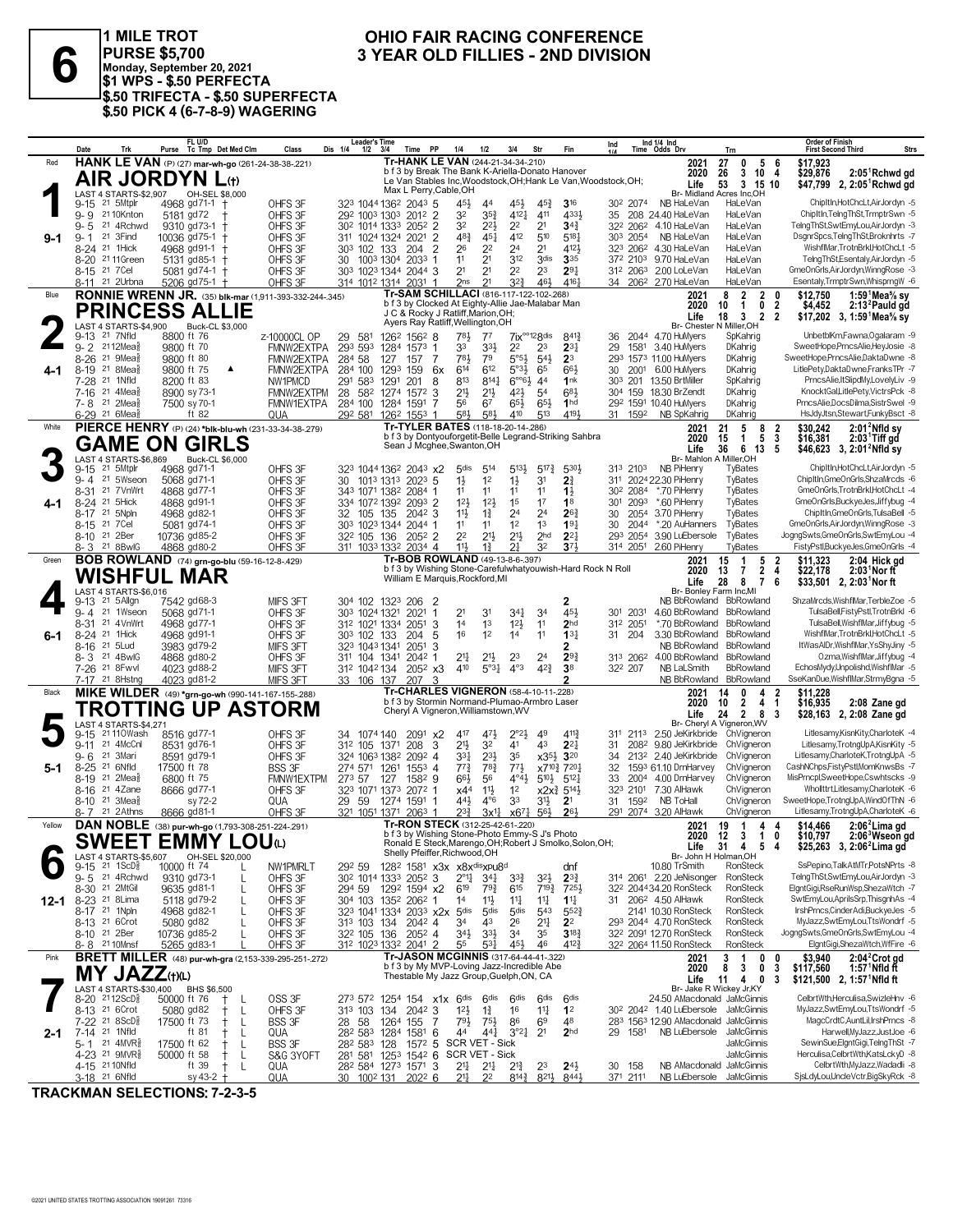

1 MILE PACE PURSE \$17,500<br>Monday, September 20, 2021<br>\$1 WPS - \$.50 PERFECTA \$.50 TRIFECTA - \$.50 SUPERFECTA **WAGERING** 

#### **BUCKEYE STALLION SERIES** 2 YEAR OLD FILLIES - 1ST DIVISION

|         | Date         | Trk                                                                  |                            | Purse Tc Tmp Det Med Clm   |                   | Class                                                         | Leader's Time<br>Dis 1/4<br>$1/2$ $3/4$                   |           | Time PP               | 1/4                                                                             | 1/2                                                   | 3/4                                                         | Str                                   | Fin                                                                                                                   | Ind |                                  | Ind $1/4$ Ind<br>Time Odds Drv                                         | Trn                                              | <b>First Second Third</b>                            | Order of Finish<br><b>Strs</b>                                          |
|---------|--------------|----------------------------------------------------------------------|----------------------------|----------------------------|-------------------|---------------------------------------------------------------|-----------------------------------------------------------|-----------|-----------------------|---------------------------------------------------------------------------------|-------------------------------------------------------|-------------------------------------------------------------|---------------------------------------|-----------------------------------------------------------------------------------------------------------------------|-----|----------------------------------|------------------------------------------------------------------------|--------------------------------------------------|------------------------------------------------------|-------------------------------------------------------------------------|
| Red     |              |                                                                      |                            |                            |                   | KAYNE KAUFFMAN (43) c red-wh-blk (1,420-138-162-184-.204)     |                                                           |           |                       | <b>Tr-DUSTIN ARLEDGE (146-12-9-13-146)</b>                                      |                                                       |                                                             |                                       |                                                                                                                       |     |                                  | 2021                                                                   | 8 2 0 0                                          | \$4,260                                              | 2:00 Pike gd                                                            |
|         |              | FAITHFUL DRAGONω                                                     |                            |                            |                   |                                                               |                                                           |           |                       |                                                                                 |                                                       |                                                             |                                       | b f 2 by Downbytheseaside-Canadian Dragon-Dragon Again                                                                |     |                                  | 2020                                                                   | <b>No Starts Prior Year</b>                      |                                                      |                                                                         |
|         |              |                                                                      |                            |                            |                   |                                                               |                                                           |           |                       | Mary J Thompson, Commercial Pnt, OH                                             |                                                       |                                                             |                                       | Gregory S Clark, Grv Cty, OH; Dustin W Arledge, Orient, OH;                                                           |     |                                  | Life                                                                   | 82                                               | $0\quad 0$                                           | \$4,260 2, 2:00 Pike gd                                                 |
|         |              | LAST 4 STARTS-\$800                                                  |                            | LEX-SEL \$20,000           |                   |                                                               |                                                           |           |                       |                                                                                 |                                                       |                                                             |                                       |                                                                                                                       |     |                                  |                                                                        | Br- Chester C Miller.OH                          |                                                      |                                                                         |
|         |              | $9-15$ 21 $3$ ScD <sup>5</sup> <sub>8</sub><br>21 11 ScD ៖           | 10000 ft 73                |                            | L                 | 2YOFNW1PM                                                     | 272 584 1271 1561                                         |           | -1                    | 33}                                                                             | 431                                                   | $5^{3}$                                                     | $5^{21}$                              | $4^{14}$<br>715                                                                                                       |     |                                  | 283 1563 19.90 KaKauffman DuArledge<br>1564 24.40 KaKauffman DuArledge |                                                  |                                                      | MyelsRITr,TchrsRock,JlsShinng -7<br>Bitrswtsy, Ods Vienna, MyelsRITr -8 |
|         | 9-9          | 21 1Green                                                            | 17500 ft 64<br>10642 sy 77 |                            | L                 | <b>BSS 2F</b>                                                 | 28 56 <sup>2</sup> 125                                    |           | 1534 1                | 431,                                                                            | 451                                                   | 74}                                                         | $8^{7}\frac{1}{2}$                    | 2032 5 SCR JG - Failure to honor declaration                                                                          | 31  |                                  |                                                                        | DuArledge                                        |                                                      | MornngSnr,BckwdsRse,SectnlDgn -6                                        |
|         | 8-26<br>8-11 | 21 8 ScD <sup>3</sup>                                                | 17500 ft 73                |                            | L<br>L            | 2YR FUT<br>BSS <sub>2F</sub>                                  | 323 1021 132<br>274 57                                    | 1251      | $\overline{2}$<br>155 | $55\frac{1}{2}$                                                                 | 5°5 <sup>3</sup>                                      | $7^\circ$ 6                                                 | 89 <sup>3</sup>                       | 891                                                                                                                   |     |                                  | 30 <sup>2</sup> 1564 30.10 KaKauffman DuArledge                        |                                                  |                                                      | AviaHnv, AwaknTDgn, FerThElct -9                                        |
| 20-1    |              | 8-6 2111ScD <sup>5</sup>                                             | 50000 ft 72                |                            | L                 | OSF <sub>2F</sub>                                             | 281 562 1253                                              |           | $\overline{4}$<br>153 | $8°9\frac{1}{4}$                                                                | $8^{99}\%$                                            | $8^{\circ}8$                                                | $9^{13}$                              | 928                                                                                                                   |     |                                  | 312 1583 28.80 JerSmith                                                | DuArledge                                        |                                                      | SeaSilk, MermdBy Th, Sptnglmge -9                                       |
|         |              | 7-30 <sup>21</sup> 9Pike                                             |                            | 3384 gd81-1                |                   | OHFS <sub>2F</sub>                                            | 301 100 1303 200                                          |           | 5                     | 1 <sup>2</sup>                                                                  | $11\frac{3}{4}$                                       | 1 <sup>2</sup>                                              | $11\frac{3}{4}$                       | $1\frac{11}{4}$                                                                                                       |     |                                  | 292 200 1.70 ShBarkerll                                                | DuArledge                                        |                                                      | FathflDgn, TntDynOMi, FerlsShla -5                                      |
|         |              | 7-24 21 3ScD <sup>3</sup>                                            | 40000 ft 85                |                            |                   | OHSS <sub>2F</sub>                                            | 264 57                                                    | 1244 1531 | 3                     | 57                                                                              | 56                                                    | 643                                                         | $5^{2}$                               | 761                                                                                                                   |     |                                  | 284 1542 42.90 JerSmith                                                | DuArledge                                        |                                                      | CpeCodHnv,MermdByTh,AlnightMc -8                                        |
| Blue    |              | DAN NOBLE (38) pur-wh-go (1,793-308-251-224-291)                     |                            |                            |                   |                                                               |                                                           |           |                       | Tr-JESSICA SMITH (79-8-3-10-165)                                                |                                                       |                                                             |                                       |                                                                                                                       |     |                                  | 2021                                                                   | $12 \quad 3 \quad 0 \quad 5$                     | \$15,156                                             | $2:004$ Cel gd                                                          |
|         |              |                                                                      |                            |                            |                   |                                                               |                                                           |           |                       |                                                                                 |                                                       |                                                             |                                       | b f 2 by Mr Wiggles-Milky Way Hanover-Allamerican Native                                                              |     |                                  | 2020                                                                   | No Starts Prior Year                             |                                                      |                                                                         |
|         |              |                                                                      |                            |                            |                   | <b>DARKSIDE OFTHEMOON</b>                                     |                                                           |           |                       | Madisyn R Smith, Xenia, OH                                                      |                                                       |                                                             |                                       |                                                                                                                       |     |                                  | Life                                                                   | $12 \quad 3 \quad 0 \quad 5$                     |                                                      | \$15,156 2, 2:00 <sup>4</sup> Cel gd                                    |
|         |              | LAST 4 STARTS-\$5,021                                                |                            | LEX-SEL \$21,000           |                   |                                                               |                                                           |           |                       |                                                                                 |                                                       |                                                             |                                       |                                                                                                                       |     |                                  |                                                                        | Br- Crawford Farms LLC.NY                        |                                                      |                                                                         |
|         | $9 - 15$     | 21 60Wash                                                            |                            | 4896 gd71-1                |                   | OHFS <sub>2F</sub>                                            | 291 592 1292 1592 2                                       |           |                       | 4x <sup>12</sup>                                                                | 419                                                   | 427                                                         | 4 <sub>dis</sub>                      | $3^{36}$                                                                                                              | 32  |                                  | 2064 2.70 AuHanners                                                    | JsSmith                                          |                                                      | BitrswtsyFerThPnsy,DarksdOft -4                                         |
|         | $9 - 9$      | 21 1Knton                                                            | 4492 gd68                  |                            |                   | OHFS <sub>2F</sub>                                            | 28 100 <sup>2</sup> 130 <sup>4</sup> 200                  |           | 3                     | 33}                                                                             | 32                                                    | $3^{21}$                                                    | $3^{3}\frac{1}{2}$                    | $3^{7}\frac{1}{2}$                                                                                                    | 301 |                                  | 2012 7.40 ChPresley                                                    | <b>JsSmith</b>                                   |                                                      | BtleNCork.RckThsLdv.DarksdOft -7                                        |
|         | $8 - 20$     | 21 4Green                                                            |                            | 4359 gd85-1                |                   | OHFS <sub>2F</sub>                                            | 30 <sup>2</sup> 101 <sup>2</sup> 131                      |           | $1583$ 5              | 593                                                                             | $53\frac{1}{4}$                                       | $5^{2}\frac{3}{4}$                                          | $36\frac{1}{2}$                       | $3^{10}$                                                                                                              | 29  | 2003                             | 3.60 ChPresley                                                         | <b>JsSmith</b>                                   |                                                      | DoltLkBb,ScylyRock,DarksdOft -6                                         |
| 15-1    | $8 - 15$     | 21 2Cel                                                              |                            | 6450 ad74-1                |                   | OHFS <sub>2F</sub>                                            | 294 1012 1311                                             |           | 2004<br>-1            | 2 <sup>1</sup>                                                                  | 21                                                    | 2°3                                                         | $1\frac{1}{4}$                        | 1 <sup>2</sup>                                                                                                        |     | 293 2004                         | 1.80 ChPresley                                                         | <b>JsSmith</b>                                   |                                                      | DarksdOft,BudsBaby,RckThsLdy -7                                         |
|         | 8-11         | 216SCD <sub>8</sub><br>8-4 <sup>21</sup> 2Xenia                      | 17500 ft 73                |                            |                   | <b>BSS 2F</b>                                                 | 274 574 1252 1543 4                                       |           |                       | 6111                                                                            | $6^{\circ}5$                                          | $5^{\circ}4^{\circ}$<br>$1^{\circ}$ ns                      | $3^{21}$                              | $5^{2}1$                                                                                                              |     |                                  | 284 155 38.00 ChPresley<br>2.00 DaNoble                                | <b>JsSmith</b><br><b>JsSmith</b>                 |                                                      | FtreExwfe,GlowngNTh,SectnlDgn -9<br>DarksdOft,McAngel,Croswndpp -4      |
|         | 8-1          | 21 2Eaton                                                            |                            | 6088 gd82-1<br>6288 gd75-1 |                   | OHFS <sub>2F</sub><br>OHFS <sub>2F</sub>                      | 30<br>312 1022 1322 2022 3                                |           | 102 132 2011 3        | 33<br>32                                                                        | $3^{2^{3}}$<br>$2^{\circ}1$                           | $2^{\circ}3$                                                | 1 <sub>ns</sub><br>$2^{3}$            | $1\frac{1}{2}$<br>$14\frac{1}{4}$                                                                                     |     | 291 2011                         | 30 2022 1.50 ChPresley                                                 | <b>JsSmith</b>                                   |                                                      | DarksdOft,MothrOfDr,Academe -5                                          |
|         |              |                                                                      |                            |                            |                   |                                                               |                                                           |           |                       | Tr-BILL RHOADES (599-116-96-73-.323)                                            |                                                       |                                                             |                                       |                                                                                                                       |     |                                  |                                                                        |                                                  |                                                      |                                                                         |
| White   |              |                                                                      |                            |                            |                   | AARON MERRIMAN (43) go-c red-wh (3,072-560-471-436-.315)      |                                                           |           |                       |                                                                                 |                                                       |                                                             |                                       | b f 2 by Fear The Dragon-Hawk's Cry Electra-Mantacular                                                                |     |                                  | 2021<br>2020                                                           | 7 1 2 2<br><b>No Starts Prior Year</b>           | \$13.960                                             | 1:56 $3$ Mea $\%$ ft                                                    |
|         |              | <b>FEAR THE ELECTRA</b>                                              |                            |                            |                   |                                                               |                                                           |           |                       | Leah R Rhoades, Clarksville, PA                                                 |                                                       |                                                             |                                       |                                                                                                                       |     |                                  | Life                                                                   | 7 1 2 2                                          |                                                      | \$13,960 2, 1:56 Mea % ft                                               |
|         |              | LAST 4 STARTS-\$4,060                                                |                            | OH-SEL \$15,000            |                   |                                                               |                                                           |           |                       |                                                                                 |                                                       |                                                             |                                       |                                                                                                                       |     |                                  |                                                                        | Br- Robert A Miller, OH                          |                                                      |                                                                         |
|         | 9-9          | $21 \text{ } 1$ ScD $\frac{5}{8}$                                    | 17500 ft 74                |                            |                   | <b>BSS 2F</b>                                                 | 272 57                                                    |           | 1253 1534 2           | 56                                                                              | 65}                                                   | 643                                                         | $53\frac{1}{4}$                       | $76\frac{1}{4}$                                                                                                       |     |                                  | 283 155 23.60 AMerrimn                                                 | <b>BiRhoades</b>                                 |                                                      | FtsyLife,LoveMeHil,PrncngQun -8                                         |
|         | $8 - 25$     | $21$ 7Mea $\frac{5}{8}$                                              | 9800 ft 86                 |                            |                   | FMNW2EXTPA                                                    | 282 59                                                    | 1281      | 1562 1                | 43                                                                              | 441                                                   | $4^{\circ}3$                                                | $4^{21}$                              | $4^{2}$                                                                                                               | 28  |                                  | 1564 3.20 DaPalone                                                     | <b>BiRhoades</b>                                 |                                                      | RacndLifeHelrnrHnv.PnchoPowr-10                                         |
|         | 8-18         | $21 \t3$ Mea $\frac{1}{2}$                                           |                            | 9800 sy 73-1 ▼             |                   | FMNW2EXTPA                                                    | 274 100 1281                                              |           | 157<br>- 4            | 21}                                                                             | 21}                                                   | 213                                                         | 2 <sup>1</sup>                        | 34                                                                                                                    |     |                                  | 284 1571 *1.40 AMerrimn                                                | <b>BiRhoades</b>                                 |                                                      | Shehthhgh, HelrnrHnv, FerThElct -7                                      |
| 8-1     | 8-11         | 218SCD <sub>8</sub>                                                  | 17500 ft 73                |                            |                   | <b>BSS 2F</b>                                                 | 274 57                                                    | 1251      | 3<br>155              | $67\frac{1}{4}$                                                                 | 65}                                                   | 441                                                         | 431                                   | 3nk                                                                                                                   | 29  | 155                              | 10.40 AMerrimn                                                         | <b>BiRhoades</b>                                 |                                                      | AviaHnv, AwaknTDgn, FerThElct -9                                        |
|         |              | 8-4 21 9Nfld                                                         | 8500 ft 80                 |                            |                   | 2YR NW1PM                                                     | 28 <sup>2</sup> 58 <sup>3</sup> 128                       |           | 1572 4                | 33                                                                              | 3°3 <sub>1</sub>                                      | $2^{\circ}$ $\frac{3}{4}$                                   | $2^{21}$                              | $2^{2}$                                                                                                               |     | 293 1574                         | *.70 AMerrimn                                                          | <b>BiRhoades</b>                                 |                                                      | BeALckySt,FerThElct,Westrnmtn -7                                        |
|         |              | 7-28 <sup>21</sup> 3Mea <sup>5</sup><br>7-21 21 9Bucy                | 6800 ft 81                 |                            |                   | FMNW1EXTPM                                                    | 281 582 1271                                              |           | $156^3$ 5             | $1^{\circ}1$<br>21                                                              | $21\frac{1}{2}$                                       | $11\frac{1}{2}$                                             | 11号<br>$21\frac{1}{2}$                | 1 <sup>1</sup>                                                                                                        |     | 292 1563                         | *.30 AMerrimn                                                          | <b>BiRhoades</b><br><b>BiRhoades</b>             |                                                      | FerThElct,SommkiHnv,ShdwOfFer -7<br>SheMnsBsn,FerThElct,ElvargHnv -6    |
|         |              |                                                                      |                            | 17500 gd70-1               |                   | <b>BSS 2FP</b>                                                | 311 1023 1323                                             |           | $2004$ 2              | Tr-DAN O'MARA (160-29-16-19-276)                                                | 31}                                                   | 23                                                          |                                       | 2 <sup>3</sup>                                                                                                        |     |                                  | 281 2012 3.70 RyStahl                                                  |                                                  |                                                      |                                                                         |
| Green   |              | SCOTT CISCO (42) blk-red-wht (212-27-38-32-.277)                     |                            |                            |                   |                                                               |                                                           |           |                       | b f 2 by Rockin Amadeus-Awakening-Feelin Friskie                                |                                                       |                                                             |                                       |                                                                                                                       |     |                                  | 2021<br>2020                                                           | 13    3    3    1<br><b>No Starts Prior Year</b> | \$15,774                                             | $2:001$ Troy gd                                                         |
|         |              | <b>MORNING SUNRISE</b>                                               |                            |                            |                   |                                                               |                                                           |           |                       | Marjorie L Polhamus, Ludlow Falls, OH                                           |                                                       |                                                             |                                       |                                                                                                                       |     |                                  | Life                                                                   | 13   3   3   1                                   |                                                      | \$15,774 2, $2:00^1$ Troy gd                                            |
|         |              | LAST 4 STARTS-\$8,050                                                |                            |                            |                   |                                                               |                                                           |           |                       |                                                                                 |                                                       |                                                             |                                       |                                                                                                                       |     |                                  |                                                                        | Br- Marjorie L Polhamus, OH                      |                                                      |                                                                         |
|         | 9-15         | $2112HoP_8^7$                                                        | 10000 ft 60                |                            |                   | $2vF-mw1$                                                     | 281 574 1262 1542 x4                                      |           |                       | 8443                                                                            | 8 <sup>dis</sup>                                      | 8 <sub>dis</sub>                                            | 8 <sub>dis</sub>                      | 8 <sub>dis</sub>                                                                                                      |     |                                  | 17.90 ScCisco                                                          | DaOMara                                          |                                                      | CatsImage,StartTknl,VirgntyRc -8                                        |
|         | $9 - 9$      | 2113Knton                                                            | 4492 gd72                  |                            |                   | OHFS <sub>2F</sub>                                            | 29 1004 130                                               |           | $2003$ [7             | $4^{3}\frac{3}{4}$                                                              | $3^{o_2}\frac{1}{2}$                                  | $2^{\circ}2$                                                | 25                                    | $2^{10\frac{3}{4}}$                                                                                                   |     |                                  | 32 <sup>2</sup> 2024 16.60 ScCisco                                     | DaOMara                                          |                                                      | DoltLkBb.MornngSnr.OlLitIShf -7                                         |
|         | 9-1          | 21 5 Find                                                            |                            | 6425 gd75-1                |                   | OHFS <sub>2F</sub>                                            | 291 1003 1312 2011 1                                      |           |                       | 11卦                                                                             | 11                                                    | 11                                                          | $1\frac{3}{4}$                        | $2^{3}$                                                                                                               |     | 30 <sup>2</sup> 2014             | NB ScCisco                                                             | <b>DaOMara</b>                                   |                                                      | OlLitIShf,MornngSnr,FerHerTch -6                                        |
| 15-1    | $8 - 26$     | 21 1Green                                                            | 10642 sy 77                |                            |                   | 2YR FUT                                                       | 323 1021 132                                              |           | 2032 [8               | $2^{2}$                                                                         | $2^{3}$                                               | 2 <sup>3</sup>                                              | $2^{2}$                               | $1\frac{13}{4}$                                                                                                       |     |                                  | 304 2032 14.30 ScCisco                                                 | DaOMara                                          |                                                      | MornngSnr,BckwdsRse,SectnlDgn -6                                        |
|         | 8-20         | 21 8Green                                                            |                            | 4359 gd85-1                |                   | OHFS <sub>2F</sub>                                            | 313 1014 1304 2002 4                                      |           |                       | 11                                                                              | 1 <sup>2</sup>                                        | 21                                                          | 2 <sup>2</sup>                        | 2 <sup>1</sup>                                                                                                        |     |                                  | 293 2003 1.90 JeNisonger<br>313 2001 4.30 KeHolliday                   | DaOMara<br><b>DaOMara</b>                        |                                                      | SectniDgn,MornngSnr,Sidchcknm -5<br>MornngSnr,Croswndpp,ScylyRock -6    |
|         |              | 8-16 <sup>21</sup> 8Troy<br>8-11 21 6ScD                             | 17500 ft 73                | 6375 gd79-1                |                   | OHFS <sub>2F</sub><br><b>BSS 2F</b>                           | 284 592 1283 2001 4<br>274 574 1252 1543 6                |           |                       | 68                                                                              | $1^{\circ}1$                                          | 1 <sup>3</sup>                                              | $12\frac{1}{2}$                       | 133                                                                                                                   |     |                                  |                                                                        |                                                  |                                                      | FtreExwfe,GlowngNTh,SectnlDgn -9                                        |
|         |              |                                                                      |                            |                            |                   |                                                               |                                                           |           |                       |                                                                                 |                                                       |                                                             |                                       |                                                                                                                       |     |                                  |                                                                        |                                                  |                                                      |                                                                         |
|         |              |                                                                      |                            |                            |                   |                                                               |                                                           |           |                       | 713                                                                             | 7°6 <sup>3</sup>                                      | $65\frac{3}{4}$                                             | 76                                    | 781                                                                                                                   |     |                                  | 293 1561 67.60 RonWrennJr DaOMara                                      |                                                  |                                                      |                                                                         |
| Black   |              |                                                                      |                            |                            |                   | <b>BRETT MILLER</b> (48) pur-wh-gra (2,153-339-295-251-272)   |                                                           |           |                       | Tr-VIRGIL MORGAN JR (738-180-106-83-.361)                                       |                                                       |                                                             |                                       |                                                                                                                       |     |                                  | 2021                                                                   | 73                                               | \$26,250<br>$0\quad 0$                               | 1:54 $^2$ Nfld ft                                                       |
|         |              |                                                                      |                            |                            |                   | <b>CRUZINBYTHESEASIDE</b> (L)                                 |                                                           |           |                       |                                                                                 |                                                       |                                                             |                                       | b f 2 by Downbytheseaside-Cruzin Tothe Dance-Yankee Cruiser<br>Carl T Howard, Powell, OH; Larry W Wills, Columbus, OH |     |                                  | 2020                                                                   | No Starts Prior Year                             |                                                      |                                                                         |
|         |              | LAST 4 STARTS-\$8,750                                                |                            | LEX-SEL \$52,000           |                   |                                                               |                                                           |           |                       |                                                                                 |                                                       |                                                             |                                       |                                                                                                                       |     |                                  | Life                                                                   | 7 3 0 0                                          | Br- Anvil&Lace Farm & Steve R Thoke,KY               | \$26,250 2, 1:54 <sup>2</sup> Nfld ft                                   |
|         | 9- 9         | 21 2ScD <sup>3</sup>                                                 | 17500 ft 74                |                            |                   | <b>BSS 2F</b>                                                 | 283 583 1264 1544 2                                       |           |                       | 33                                                                              | 33                                                    | $11\frac{1}{2}$                                             | $11\frac{1}{2}$                       | 1 <sup>2</sup>                                                                                                        | 28  |                                  | 1544 15.10 BrtMiller                                                   | ViMorganJr                                       |                                                      | Cruznbyth, GlowngNTh, ParkInUnq -7                                      |
|         | $8 - 28$     | 21 9Nfld                                                             | 10000 ft 85                |                            |                   | FMNW2PMCD                                                     | 273 553 1244 153                                          |           | $\overline{2}$        |                                                                                 |                                                       | x9x <sup>od</sup> x9x <sup>dis</sup> bepu9                  |                                       | dnf                                                                                                                   |     |                                  | 2.10 BiDavisJr                                                         | ViMorganJr                                       |                                                      | Dontmkflf,SanFranny,LadyWarir -9                                        |
|         | 8-11         | $21 \text{ } 3SCD_2$                                                 | 17500 ft 74                |                            | L                 | <b>BSS 2F</b>                                                 | 28 564 1244 1532 5                                        |           |                       | $11\frac{3}{4}$                                                                 | $11\frac{1}{2}$                                       | $11\frac{1}{2}$                                             | ip1 <sup>1</sup>                      | $2p6\frac{1}{2}$                                                                                                      |     | 283 1532                         | *.90 BrtMiller                                                         | ViMorganJr                                       |                                                      | Bitrswtsy,PrncngQun+MyelsRITr+ -8                                       |
| 5-2     | 8-6          | 216SCD <sub>8</sub>                                                  | 50000 ft 81                |                            | L                 | OSF <sub>2F</sub>                                             | 281 57                                                    | 1251 153  | 6                     | $1^{\circ}1$                                                                    | $21\frac{1}{4}$                                       | $2^{2}$                                                     | 32                                    | 663                                                                                                                   |     | 283 1541                         | 9.90 BrtMiller                                                         | ViMorganJr                                       |                                                      | HotshtTmp,DgnLady,BtleNCork -9                                          |
|         |              | 7-21 21 7Bucy                                                        |                            | 17500 gd72-1               | L                 | <b>BSS 2FP</b>                                                | 303 1004 1294 1582 1                                      |           |                       | 1 <sup>3</sup>                                                                  | 11                                                    | 1 <sup>3</sup>                                              | 11}                                   | 1 <sup>2</sup>                                                                                                        |     | 283 1582                         | *.90 ChPage                                                            | ViMorganJr                                       |                                                      | Cruznbyth,ParkInUng,Fomo -6                                             |
|         |              | 7-14 <sup>21</sup> 2Nfld                                             | 17500 ft 82                |                            | L                 | <b>BSS 2F</b>                                                 | 274 564 1252 1542 1                                       |           |                       | 32}                                                                             | $3^{3}\frac{3}{4}$                                    | $2^{\circ}1$                                                | 2 <sub>ns</sub>                       | $1^{13}$<br>920                                                                                                       |     |                                  | 284 1542 1.10 GrGrismore                                               | ViMorganJr<br>ViMorganJr                         |                                                      | Cruznbyth.SheMnsBsn.BethDuton -7<br>SeaSilk, SecrtSdPc, DragnsRvn -9    |
|         |              | $7 - 3$ 21 6 ScD <sup>3</sup>                                        | 150000 ft 75               |                            | DL                | <b>NEXT GEN</b>                                               | 282 56                                                    |           | 124 1513 9            | 9131                                                                            | $9^{15}$                                              | $9^{11}\frac{3}{4}$                                         | 919                                   |                                                                                                                       |     |                                  | 291 1553 35.70 BrtMiller                                               |                                                  |                                                      |                                                                         |
| Yellow  |              |                                                                      |                            |                            |                   | <b>RONNIE WRENN JR.</b> (35) blk-mar (1,911-393-332-244-.345) |                                                           |           |                       | Tr-MELANIE WRENN (299-49-39-49-.291)                                            |                                                       |                                                             |                                       | b f 2 by Downbytheseaside-Got No Brakes-Artsplace                                                                     |     |                                  | 2021<br>2020                                                           | 4 1 1 1<br><b>No Starts Prior Year</b>           | \$11.975                                             | 1:56 $3$ ScD $\%$ ft                                                    |
|         |              | ODDS ON VIENNA                                                       |                            |                            |                   |                                                               |                                                           |           |                       | Odds On Racing, Boca Raton, FL                                                  |                                                       |                                                             |                                       |                                                                                                                       |     |                                  | Life                                                                   | 4 1 1 1                                          |                                                      | \$11,975 2, 1:56 $^{\circ}$ ScD% ft                                     |
|         |              | LAST 4 STARTS-\$11,975                                               |                            | LEX-SEL \$30,000           |                   |                                                               |                                                           |           |                       |                                                                                 |                                                       |                                                             |                                       |                                                                                                                       |     |                                  |                                                                        |                                                  | Br- S Stewart, KY; M Robinson & D Robinson, OH; etc. |                                                                         |
|         | 9- 9         | 21 11 ScD                                                            | 17500 ft 64                |                            |                   | <b>BSS 2F</b>                                                 | 28 562                                                    | 125       | 1534 3                | 66,                                                                             |                                                       | $4^{\circ}2\frac{1}{2}$                                     | 3 <sup>1</sup>                        | 23                                                                                                                    | 29  |                                  | 1542 7.50 JoSutton                                                     | MeWrenn                                          |                                                      | Bitrswtsy, Ods Vienna, MyelsRITr -8                                     |
|         |              | 8-18 2113HoP                                                         | 12500 ft 76                |                            |                   | $2vF-nw2$                                                     | 281 584 1274 1542 7                                       |           |                       | $7^{11}\frac{3}{4}$                                                             | $77\frac{3}{4}$                                       | $6^{\circ}7$                                                | 67                                    | $45\frac{1}{4}$                                                                                                       |     |                                  | 261 1552 45.70 PeWrenn                                                 | MeWrenn                                          |                                                      | TrickOfTh,JkMyGirl,MsQuckSnd -9                                         |
|         |              | 8-4 2110ScD <sup>5</sup>                                             | 9000 ft 83                 |                            |                   | 2YONW1PMLC                                                    | 284 59 128 1563 5                                         |           |                       | $2^{\circ}1\frac{1}{2}$                                                         | 11                                                    | $1\frac{1}{4}$                                              | 2}                                    | 1nk                                                                                                                   |     |                                  | 283 1563 2.80 PeWrenn                                                  | MeWrenn                                          |                                                      | OdsVienna, Twenty, ParklnUng -8                                         |
| 5-1     |              | 7-28 <sup>21</sup> 5HoP <sup>7</sup>                                 |                            | ft 78                      |                   | Qua                                                           | 302 591 1301 1574 4                                       |           |                       | 22                                                                              | 2 <sup>2</sup>                                        | i2 <sup>11</sup>                                            | 2 <sup>2</sup>                        | 2 <sup>1</sup>                                                                                                        |     | 273 158                          | NB PeWrenn                                                             | MeWrenn                                          |                                                      | Shakeanra, Ods Vienna, PureLuck -4                                      |
|         |              | 7-14 <sup>21</sup> 6Nfld<br>$7 - 7$ 21 6HoP $\frac{7}{8}$            | 17500 ft 82                | ft 79                      |                   | <b>BSS 2F</b>                                                 | 284 584 1272 1553 3                                       |           |                       | 49<br>461                                                                       | 46}<br>46                                             | $5^{\circ}4\frac{1}{2}$ 56 $\frac{3}{4}$<br>$44\frac{3}{4}$ | 41}                                   | $3^{32}$<br>3 <sup>3</sup>                                                                                            |     | 28 1562                          | 281 1562 7.80 RonWrennJr MeWrenn<br>NB JaKilleen                       | MeWrenn                                          |                                                      | FtsyLife,MrsTeachy,OdsVienna -8<br>MreLkeHer,Shshtmflr,OdsVienna -5     |
| Pink    |              |                                                                      |                            |                            |                   | Qua                                                           | 29 581 1272 1553 1                                        |           |                       | Tr-RYAN MILLER (191-28-45-27-.325)                                              |                                                       |                                                             |                                       |                                                                                                                       |     |                                  |                                                                        |                                                  |                                                      |                                                                         |
|         |              |                                                                      |                            |                            |                   | TYLER SMITH (28) wh-gra-blk (2,053-258-247-286-.239)          |                                                           |           |                       | b f 2 by Pet Rock-Nuzzle Hanover-Western Ideal                                  |                                                       |                                                             |                                       |                                                                                                                       |     |                                  | 2021<br>2020                                                           | 8 4 2 1<br>No Starts Prior Year                  | \$37,050                                             | 1:54 $2$ ScD $\%$ gd                                                    |
|         |              |                                                                      |                            |                            |                   | <b>SHE MEANS BUSINESS</b> ധ                                   |                                                           |           |                       |                                                                                 |                                                       |                                                             |                                       | Miller Rcg Stb & C Gilbert & Mazing Rcg Stb & Hrsplay Rcg Stb, OH                                                     |     |                                  | Life                                                                   | 8 4 2 1                                          |                                                      | \$37,050 2, 1:54 <sup>2</sup> ScD <sup>5</sup> / <sub>8</sub> gd        |
|         |              | LAST 4 STARTS-\$16,925 OH-SEL \$23,000                               |                            |                            |                   |                                                               |                                                           |           |                       |                                                                                 |                                                       |                                                             |                                       |                                                                                                                       |     |                                  |                                                                        | Br- Midland Acres Inc,OH                         |                                                      |                                                                         |
|         |              | $9 - 9$ 21 $2$ ScD $\frac{5}{8}$                                     | 17500 ft 74                |                            |                   | <b>BSS 2F</b>                                                 | 283 583 1264 1544 7                                       |           |                       | 21}                                                                             | $21\frac{1}{2}$                                       | 43                                                          | 43                                    | 55                                                                                                                    |     |                                  | 28 <sup>2</sup> 1554 10.80 TySmith                                     | RyMiller                                         |                                                      | Cruznbyth, Glowng NTh, ParklnUnq -7                                     |
|         |              | $8-25$ 21 $5$ ScD <sup>5</sup>                                       | 18900 gd76-1               |                            | L                 | 2YOFNW1LC                                                     | 273 572 1251 1542 5                                       |           |                       | 21                                                                              | 32                                                    | $3^{13}$                                                    | 2 <sup>1</sup>                        | $1\frac{13}{4}$                                                                                                       |     |                                  | 284 1542 1.70 TySmith                                                  | RyMiller                                         |                                                      | SheMnsBsn,Twenty,Shsnbdmma -9                                           |
|         | 8-11         | 21 4ScD                                                              | 17500 ft 74                |                            |                   | <b>BSS 2F</b>                                                 | 272 571 1251 1541 9                                       |           |                       | 443                                                                             | $4^{\circ}4$                                          | $2^{\circ}$ <sub>2</sub>                                    | 3 <sup>1</sup>                        | $3\frac{11}{2}$                                                                                                       |     |                                  | 291 1542 4.60 TySmith                                                  | RyMiller                                         |                                                      | Shsnbdmma,FearAbby,SheMnsBsn -9                                         |
| 6-1     |              | $8 - 4$ 21 3ScD <sup>5</sup><br>7-28 <sup>21</sup> 5ScD <sup>5</sup> | 9000 ft 83                 |                            | $\mathbf{I}$<br>L | 2YONW1PMLC                                                    | 30 592 1281 1563 2                                        |           |                       | $11\frac{1}{2}$                                                                 | $2\frac{1}{2}$<br>$11\frac{3}{4}$                     | 1 <sup>3</sup>                                              | 1 <sup>3</sup><br>1 <sup>3</sup>      | $13\frac{3}{4}$<br>1 <sup>2</sup>                                                                                     |     | 28 <sup>2</sup> 156 <sup>3</sup> | *.05 TySmith<br>*.90 TySmith                                           | RyMiller<br>RyMiller                             |                                                      | SheMnsBsn,Mcwitched,Sealmages -7<br>SheMnsBsn, MyelsRITr, RchNPndrs -7  |
|         |              | 7-21 21 9Bucy                                                        | 9000 ft 85<br>17500 gd70-1 |                            |                   | 2YONW1PMLC<br><b>BSS 2FP</b>                                  | 284 591 1272 1553 6<br>311 1023 1323 2004 1               |           |                       | 11}<br>11                                                                       | 11                                                    | $11\frac{1}{4}$<br>1 <sup>3</sup>                           | 11号                                   | 1 <sup>3</sup>                                                                                                        |     | 281 1553<br>281 2004             | *.60 ChLems                                                            | RyMiller                                         |                                                      | SheMnsBsn,FerThElct,ElvargHnv -6                                        |
|         |              | 7-14 21 2Nfld                                                        | 17500 ft 82                |                            |                   | <b>BSS 2F</b>                                                 | 274 564 1252 1542 3                                       |           |                       | $11\frac{1}{2}$                                                                 | $11\frac{3}{4}$                                       | 11                                                          | 1 <sub>ns</sub>                       | $2^{13}$                                                                                                              |     |                                  | 292 1544 *.70 TySmith                                                  | RyMiller                                         |                                                      | Cruznbyth,SheMnsBsn,BethDuton -7                                        |
| Gray    |              |                                                                      |                            |                            |                   |                                                               |                                                           |           |                       | Tr-RON BURKE (3,382-665-565-462-.335)                                           |                                                       |                                                             |                                       |                                                                                                                       |     |                                  | 2021                                                                   | 7 3 0 0                                          | \$31,450                                             | 1:53 <sup>4</sup> ScD% ft                                               |
|         |              |                                                                      |                            |                            |                   | CHRIS PAGE (37) wh-r blu-mar (2,033-330-290-252-.283)         |                                                           |           |                       | b f 2 by Downbytheseaside-Tea Time-Camluck                                      |                                                       |                                                             |                                       |                                                                                                                       |     |                                  | 2020                                                                   | No Starts Prior Year                             |                                                      |                                                                         |
|         |              | <b>FANTASY LIFE</b>                                                  |                            |                            |                   |                                                               |                                                           |           |                       | Burke Rcg Stb & Weaver Bruscemi, PA;<br>J&T Silva- Purnel&Libby, FL; Beasty, NV |                                                       |                                                             |                                       |                                                                                                                       |     |                                  | Life                                                                   | 7 3 0 0                                          |                                                      | \$31,450 2, 1:53 <sup>4</sup> ScD <sup>5</sup> / <sub>8</sub> ft        |
|         |              | LAST 4 STARTS-\$19,500                                               |                            | LEX-SEL \$60,000           |                   |                                                               |                                                           |           |                       |                                                                                 |                                                       |                                                             |                                       |                                                                                                                       |     |                                  |                                                                        |                                                  | Br- William D Walters & Joseph Patrick Mclead, OH    |                                                                         |
|         |              | $9 - 9$ 21 1 ScD <sup>5</sup><br>$9 - 1$ 21 $4$ ScD <sup>3</sup>     | 17500 ft 74                |                            |                   | <b>BSS 2F</b>                                                 | 272 57                                                    |           | 1253 1534 4           | 11号                                                                             | $11\frac{1}{2}$                                       | $1^{11}$                                                    | $1\frac{3}{4}$                        | $1\frac{1}{2}$                                                                                                        |     |                                  | 281 1534 *.30 ChPage                                                   | RoBurke<br>RoBurke                               |                                                      | FtsyLife,LoveMeHil,PrncngQun -8<br>FtsyLife,GlowngNTh,LoveMeHil -8      |
|         |              |                                                                      | 13500 ft 75                |                            |                   | 2YOFW1N3                                                      | 273 564 1261 1544 7                                       |           |                       |                                                                                 | $3^{\circ}1\frac{1}{2}$ 1 <sup>1</sup> / <sub>2</sub> | $1\frac{1}{2}$                                              | 11                                    | $12\frac{1}{4}$                                                                                                       |     |                                  | 283 1544 2.80 ChPage                                                   | RoBurke                                          |                                                      | GlowngNTh,Catamaran,StartTknl -6                                        |
| $9 - 5$ |              | 8-25 2110ScD <sup>5</sup><br>8-13 21 6ScD <sup>5</sup>               | 8000 ft 75<br>50000 ft 76  |                            |                   | 2YOFNW1PM<br>OSS <sub>2F</sub>                                | 283 572 1254 1534 3 SCR JG - Ineligible<br>28 57 1243 153 |           | -4                    | 783                                                                             | $8^{\circ}7\frac{1}{2}$                               | 7°6                                                         | $85\frac{3}{4}$                       | $65\frac{1}{2}$                                                                                                       |     |                                  | 281 154 16.10 DaNoble                                                  | RoBurke                                          |                                                      | HotshtTmp,DgnLady,SptngImge -9                                          |
|         |              | $8 - 6$ 21 6 ScD <sup>5</sup>                                        | 50000 ft 81                |                            |                   | OSF <sub>2F</sub>                                             | 281 57 1251 153                                           |           | 5                     | $65\frac{3}{4}$                                                                 | $77\frac{1}{4}$                                       | 78                                                          | $75\frac{3}{4}$                       | 45                                                                                                                    |     |                                  | 271 154 10.30 WMWilder                                                 | RoBurke                                          |                                                      | HotshtTmp,DgnLady,BtleNCork -9                                          |
|         |              | 7-24 21 3ScD <sup>5</sup><br>7-14 <sup>21</sup> 6Nfld                | 40000 ft 85<br>17500 ft 82 |                            |                   | OHSS 2F<br><b>BSS 2F</b>                                      | 264 57 1244 1531 7<br>284 584 1272 1553 2                 |           |                       | 812<br>36                                                                       | $8^{11}\frac{1}{4}$<br>34                             | 871<br>44                                                   | $74\frac{1}{4}$<br>$3^{3}\frac{3}{4}$ | $4^{3}\frac{3}{4}$<br>1 <sub>hd</sub>                                                                                 |     |                                  | 274 154 27.40 DaNoble<br>272 1553 16.80 ChPage                         | RoBurke<br>RoBurke                               |                                                      | CpeCodHnv,MermdByTh,AlnightMc -8<br>FtsyLife,MrsTeachy,OdsVienna -8     |

**TRACKMAN SELECTIONS: 8-5-6-7**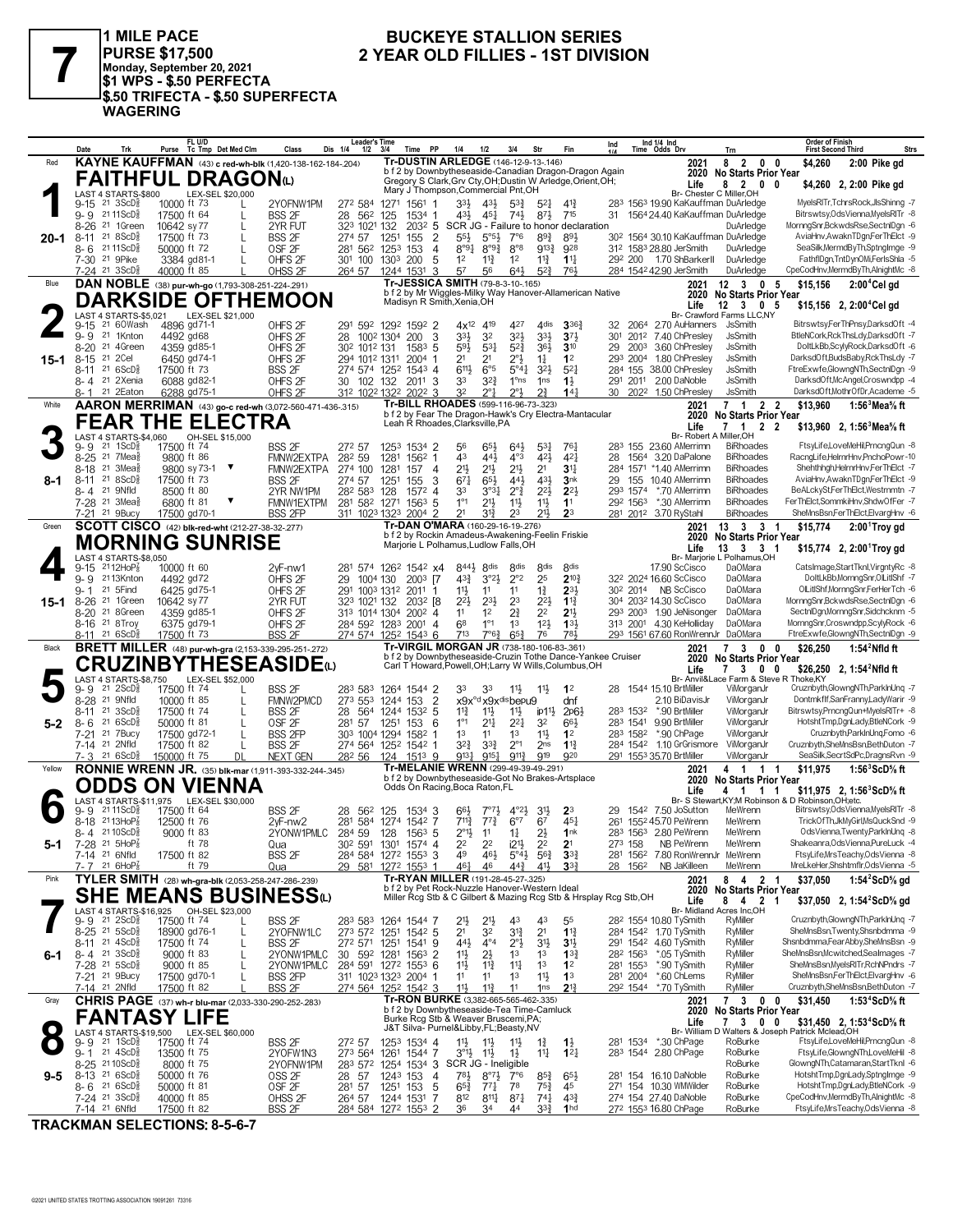

1 MILE TROT<br>|PURSE \$6,870<br>|Monday, September 20, 2021<br>|\$1 WPS - \$.50 PERFECTA \$.50 TRIFECTA - \$.50 SUPERFECTA **WAGERING** 

#### OHIO FAIR RACING CONFERENCE 2 YEAR OLD FILLIES - 1ST DIVISION

|        | Date<br>Trk                                                   | FL U/D<br>Purse Tc Tmp Det Med Clm                             | Class                                    | Leader's Time<br>Dis 1/4<br>3/4<br>1/2                | <b>PP</b><br>Time                                                                                               | 1/4<br>1/2                                   | 3/4                                                                         | Str                                   | Fin                                   | Ind                |                                  | Ind $1/4$ Ind<br>Time Odds Drv                                    | Trn                                                              | Order of Finish<br>Strs<br><b>First Second Third</b>                    |
|--------|---------------------------------------------------------------|----------------------------------------------------------------|------------------------------------------|-------------------------------------------------------|-----------------------------------------------------------------------------------------------------------------|----------------------------------------------|-----------------------------------------------------------------------------|---------------------------------------|---------------------------------------|--------------------|----------------------------------|-------------------------------------------------------------------|------------------------------------------------------------------|-------------------------------------------------------------------------|
| Red    |                                                               | HANK LE VAN (P) (27) mar-wh-go (261-24-38-38-.221)             |                                          |                                                       | Tr-HANK LE VAN (244-21-34-34-.210)                                                                              |                                              |                                                                             |                                       |                                       |                    |                                  | 2021                                                              | 8<br>$\mathbf{0}$<br>11                                          | \$6,743                                                                 |
|        |                                                               | <b>CASH HEIRESS(1)</b>                                         |                                          |                                                       | b f 2 by Cash Hall-Lindy's Heiress-Conway Hall<br>David A Beachy, Berlin, OH                                    |                                              |                                                                             |                                       |                                       |                    |                                  |                                                                   | 2020 No Starts Prior Year                                        |                                                                         |
|        |                                                               |                                                                |                                          |                                                       |                                                                                                                 |                                              |                                                                             |                                       |                                       |                    |                                  | Life                                                              | 8<br>$0 \t1 \t1$                                                 | \$6,743                                                                 |
|        | LAST 4 STARTS-\$1,518<br>9-15 2113Mtplr                       | BHS \$15,000<br>10415 gd71-1                                   | OHFS <sub>2F</sub>                       | 32 106                                                | 1372 207<br>$\overline{2}$                                                                                      | 791<br>x7 <sup>17</sup>                      | 711}                                                                        | $7^{13}$                              | 729                                   |                    | 331 2124                         | NB LoLeVan                                                        | Br- Ag Enterprises Stable LLC,OH<br>HaLeVan                      | Wegthtsrg, MtBella, JesBelive -7                                        |
|        | 21 3Wseon<br>$9 - 7$                                          | 5358 gd74-1                                                    | OHFS <sub>2F</sub>                       | 332 107<br>139                                        | $209^2$ 4x                                                                                                      | 43<br>46}                                    | 443                                                                         | $x45\frac{1}{2}$                      | 425                                   |                    |                                  | 343 2142 5.30 HaLeVan                                             | HaLeVan                                                          | Chanda, Not AClue + WeLoveLcy- - 5                                      |
|        | 21 3Rchwd<br>9-4                                              | 10290 gd75-1                                                   | OHFS <sub>2F</sub>                       | 304 1024 1331                                         | 2034<br>3                                                                                                       | 37}                                          | 410<br>461                                                                  | 491                                   | 420                                   |                    |                                  | 323 2074 4.50 HaLeVan                                             | HaLeVan                                                          | CrownCrtn,RchrsCavr,LngTomBbe -5                                        |
| 25-1   | $9 - 2$<br>21 6VnWrt                                          | 5358 gd75-1                                                    | OHFS <sub>2F</sub>                       | 302 1022 1361                                         | 208<br>$\overline{4}$                                                                                           | $2^{\circ}2$                                 | $3^{012}$<br>55                                                             | $56\frac{3}{4}$                       | 521                                   | 35                 |                                  | 2121 37.30 HaLeVan                                                | HaLeVan                                                          | JesBelive,Chanda,WhatsUpSw -5                                           |
|        | 8-11 <sup>21</sup> 6Attc                                      | 5358 sl 82-2                                                   | OHFS <sub>2F</sub>                       | 324 1052 1361                                         | -3<br>2071                                                                                                      | 2 <sup>1</sup><br>31                         | $36\frac{1}{4}$                                                             | 3 <sup>13</sup>                       | $3^{19}$                              | 333 211            |                                  | <b>NB BJRoberts</b>                                               | ChFBeaver                                                        | Wegthtsrg,Chanda,CashHeirs -5                                           |
|        | 7-26 <sup>21</sup> 2Tiff                                      | 5568 gd90-1                                                    | OHFS <sub>2F</sub>                       |                                                       | 33 1024 1333 2033 4 SCR VET - Sick                                                                              |                                              |                                                                             |                                       |                                       |                    |                                  |                                                                   | ChFBeaver                                                        | Ontwskpfw,PlsWhatAD,WeLoveLcy -6                                        |
|        | $7-20$ 21 6ScD <sup>5</sup>                                   | 17500 ft 80                                                    | <b>BSS 2F</b>                            | 292 592 1284 158                                      | - 6                                                                                                             | 8101                                         | $8^{11}$<br>8213                                                            | 929                                   | 9353                                  |                    |                                  | 321 2051 65.50 TrSmith                                            | ChFBeaver                                                        | AlanaHill, AuntRita, Eyes ATen-10                                       |
| Blue   |                                                               | AARON MERRIMAN (43) go-c red-wh (3,072-560-471-436-.315)       |                                          |                                                       | Tr-CHRIS MC GUIRE (318-42-43-39-.248)<br>b f 2 by What The Hill-Callmepinkalicious-Donato Hanover               |                                              |                                                                             |                                       |                                       |                    |                                  | 2021                                                              | 8<br>$\mathbf{0}$<br>0 <sub>1</sub><br>2020 No Starts Prior Year | \$5,728 Q 2:00 ScD% ft                                                  |
|        |                                                               | PINKY PROMISE(L)                                               |                                          |                                                       | Johnny C Stant, S Bloomfield, OH                                                                                |                                              |                                                                             |                                       |                                       |                    |                                  | Life                                                              | 8<br>$\mathbf{0}$<br>0 <sub>1</sub>                              | \$5,728 2,Q 2:00 ScD% ft                                                |
|        | LAST 4 STARTS-\$536                                           | OH-SEL \$19,000                                                |                                          |                                                       |                                                                                                                 |                                              |                                                                             |                                       |                                       |                    |                                  |                                                                   |                                                                  | Br- Steiner Stock Farm & Acadia Farms Inc,OH                            |
|        | 21 1Find<br>9- 1                                              | 10727 gd75-1                                                   | OHFS <sub>2F</sub>                       | 332 1063 1403 211                                     |                                                                                                                 | x3x 6 <sup>63</sup>                          | $6^{21}$<br>$65\frac{1}{4}$                                                 | 63                                    | $55\frac{1}{2}$                       | 31 212             |                                  | NB JeNisonger ChMcGuire                                           |                                                                  | GlowFace,LotaSpirt,FortntBls -6                                         |
|        | 8-22 <sup>21</sup> 3Nfld                                      | 40000 ft 85<br>$\pm$                                           | OHSS 2F                                  | 282 59                                                | 1274 157<br>$\mathbf{1}$                                                                                        | $67\frac{1}{4}$<br>58                        |                                                                             | x6°2016261                            | $6^{28}$ <sup>1</sup>                 |                    |                                  | 304 2023 59.60 WMWilder                                           | ChMcGuire                                                        | MmntsCrtd,RchrsCavr,IIAnieUp -7                                         |
|        | 8-13 <sup>21</sup> 3ScD∛<br>21 10 ScD <sup>5</sup><br>$8 - 5$ | 40000 ft 79<br>$\pm$<br>36000 ft 77<br>$\ddagger$              | OSS 2FT<br>OSF <sub>2F</sub>             | 282 591 1283<br>291 592<br>129                        | 1582 2<br>1581<br>$\overline{4}$                                                                                | 57<br>58                                     | $44\frac{3}{4}$<br>67<br>5xip617251                                         | $6^{10}$<br>736                       | 713<br>742                            | 31<br>323          |                                  | 201 52.30 KaKauffman ChMcGuire<br>2063 42.10 KaKauffman ChMcGuire |                                                                  | CvrRxeDue, WhatsUpCp, LadyRuth -7<br>AlanaHill, RchrsCavr, AuntRita -8  |
| 4-1    | 7-24 <sup>21</sup> 2WasCH                                     | 3943 gd79-1 †                                                  | OHFS <sub>2F</sub>                       | 313 104 1344                                          | 205<br>5x                                                                                                       | $5^{14}$                                     | $5^{25}$<br>x6 <sup>16</sup>                                                | $5^{23}$                              | 5293                                  | 311 211            |                                  | 4.80 DaNoble                                                      | ChrNoble                                                         | CrownCrtn,ScndToNne,AbbeyD -7                                           |
|        | 7-17 <sup>21</sup> 8Nfld                                      | 40000 ft 69                                                    | OHSS <sub>2F</sub>                       | 292 1003 1304 1592 6                                  |                                                                                                                 | 451                                          | $3^{\circ 4}$<br>45}                                                        | 3 <sup>4</sup>                        | 38 <sup>1</sup>                       |                    |                                  | 292 201 44.90 DaNoble                                             | ChrNoble                                                         | CvrRxeDue,PrpleAura,PnkyPrmse -8                                        |
|        | 7-13 21 6 Wilm                                                | 3909 sy 81                                                     | OHFS <sub>2F</sub>                       | 321 1044 1352 208                                     | -3x                                                                                                             | $x5x^{20}5$ dis                              |                                                                             | x5xdis5dis                            | 5 <sub>dis</sub>                      |                    |                                  | *.20 DaNoble                                                      | ChrNoble                                                         | WhatsUpSw,FortntBls,NotblKmry -6                                        |
| White  |                                                               | PIERCE HENRY (P) (24) *blk-blu-wh (231-33-34-38-279)           |                                          |                                                       | Tr-PIERCE HENRY (52-5-7-7-216)                                                                                  |                                              |                                                                             |                                       |                                       |                    |                                  | 2021                                                              | $11 \quad 5 \quad 3 \quad 2$                                     | \$20,843<br>$2:063$ BwlG gd                                             |
|        | MT BELLA                                                      |                                                                |                                          |                                                       | b f 2 by Long Tom-Renee Lu-Neely Dunn<br>Darren D Henry, Leipsic, OH                                            |                                              |                                                                             |                                       |                                       |                    |                                  | 2020                                                              | <b>No Starts Prior Year</b>                                      |                                                                         |
|        | LAST 4 STARTS-\$6,778                                         |                                                                |                                          |                                                       |                                                                                                                 |                                              |                                                                             |                                       |                                       |                    |                                  | Life<br>Br- Allen J Miller.OH                                     | - 5<br>11<br>$\mathbf{3}$                                        | -2<br>\$20,843 2, 2:06 BwlG gd                                          |
|        | 2113Mtplr<br>$9 - 15$                                         | 10415 gd71-1                                                   | OHFS <sub>2F</sub>                       | 32<br>106                                             | 1372 207<br>-4                                                                                                  | 412                                          | 3°2 <sub>4</sub><br>43                                                      | 34}                                   | $2^{2}$                               |                    | 293 2073                         | NB PiHenry                                                        | PiHenry                                                          | Wegthtsrg, MtBella, JesBelive -7                                        |
|        | $9 - 7$<br>21 8Wseon                                          | 5358 gd74-1                                                    | OHFS <sub>2F</sub>                       | 293 591<br>131                                        | 2044 3                                                                                                          | $2^{\circ}$<br>$1\frac{1}{4}$                | $2^{\circ}$ ns                                                              | 2 <sup>1</sup>                        | 3 <sup>7</sup>                        |                    | 351 2061                         | 5.00 PiHenry                                                      | PiHenry                                                          | Weathtsra.JesBelive.MtBella -4                                          |
|        | 9-2 21 4VnWrt                                                 | 5258 gd75-1                                                    | OHFS <sub>2F</sub>                       | 342 1062 1401 211                                     | 3                                                                                                               | $14\frac{1}{2}$<br>1 <sup>2</sup>            | $12\frac{1}{2}$                                                             | $12\frac{1}{2}$                       | 12 <sub>7</sub>                       | 304 211            |                                  | *.30 PiHenry                                                      | PiHenry                                                          | MtBella,SandsCmnd,Wildndfre -3                                          |
| 4-1    | $8 - 26$<br>21 6Hick<br>8-18 <sup>21</sup> 7Npln              | 5358 ad84-1                                                    | OHFS <sub>2F</sub>                       | 1064 1374<br>33                                       | $2064$ 3ix                                                                                                      | 411,<br>2 <sup>1</sup>                       | 3°2<br>431<br>2 <sup>11</sup>                                               | 34}<br>1 <sup>9</sup>                 | 383<br>$1^{19}$                       |                    | 30 <sup>2</sup> 208 <sup>3</sup> | *.80 PiHenry<br>*.60 PiHenry                                      | PiHenry<br>PiHenry                                               | Wegthtsrg, Chanda, MtBella -5<br>MtBella, NextEpsde, PlsWhatAD -4       |
|        | 8-10 <sup>21</sup> 3Urbna                                     | 5258 gd82-1<br>17500 gd85-1                                    | OHFS <sub>2F</sub><br><b>BSS 2F</b>      | 1053 1393 210<br>33<br>1024 133<br>30                 | 3<br>2024 1                                                                                                     | 22}<br>34}                                   | $3^{2}\frac{1}{2}$<br>3°2                                                   | 33                                    | 461                                   | 301 210<br>303 204 |                                  | 3.50 PiHenry                                                      | PiHenry                                                          | Oftom,KatesScrt,MlaMknCne -7                                            |
|        | 21 2BwlG<br>$8 - 3$                                           | 5468 gd81-2                                                    | OHFS <sub>2F</sub>                       | 31<br>1031 1351                                       | 2063<br>2                                                                                                       | 2 <sup>o</sup> hd<br>2 <sup>1</sup>          | 1 <sup>2</sup>                                                              | 1 <sup>5</sup>                        | 173                                   |                    |                                  | 312 2063 *1.50 PiHenry                                            | PiHenry                                                          | MtBella.lceIndtcS.PlsWhatAD -6                                          |
| Green  |                                                               | <b>BRETT MILLER</b> (48) pur-wh-gra (2,153-339-295-251-272)    |                                          |                                                       | Tr-MARK WINTERS (180-24-27-46-.302)                                                                             |                                              |                                                                             |                                       |                                       |                    |                                  | 2021                                                              | $12 \t7 \t5 \t0$                                                 | \$28,449<br>2:03 <sup>4</sup> Rchwd gd                                  |
|        |                                                               | <b>CROWN CREATION</b>                                          |                                          |                                                       | b f 2 by Creatine-Toy Crown-And Away We Go                                                                      |                                              |                                                                             |                                       |                                       |                    |                                  |                                                                   | 2020 No Starts Prior Year                                        |                                                                         |
|        |                                                               |                                                                |                                          |                                                       | Benjamin Black, Union, OH                                                                                       |                                              |                                                                             |                                       |                                       |                    |                                  | Life                                                              | 7 5<br>12<br>Br- Spring Haven Farm.OH                            | \$28,449 2, 2:03 <sup>4</sup> Rchwd gd<br>0                             |
|        | LAST 4 STARTS-\$10,549<br>$9 - 15$<br>21 2UpSan               | BHS \$9,000<br>10690 gd75-1                                    | OHFS <sub>2F</sub>                       | 33                                                    | 1024 1342 2032 4                                                                                                | 42}                                          | $2^{\circ}$ <sub>4</sub><br>$4^{\circ}6^{\circ}$                            | $2\frac{3}{4}$                        | $2^{3}$                               | 292 204            |                                  | *.40 JaBrewer                                                     | MaWinters                                                        | LngTomBbe.CrownCrtn.HanhsThOn -6                                        |
|        | 2114Knton<br>$9 - 9$                                          | 5464 gd72                                                      | OHFS <sub>2F</sub>                       | 32<br>105 135                                         | 209<br>$\overline{4}$                                                                                           | 34}                                          | $3^{21}$<br>$14\frac{1}{2}$                                                 | $1^{2}\frac{3}{4}$                    | $2^{3}$                               |                    | 343 2093                         | *.05 MaWinters                                                    | MaWinters                                                        | LngTomBbe,CrownCrtn,TrimphOvr -5                                        |
|        | 21 3Rchwd<br>9-4                                              | 10290 gd75-1                                                   | OHFS <sub>2F</sub>                       | 304 1024 1331                                         | 2034 4                                                                                                          | 22                                           | $2^{2}$<br>22}                                                              | 2 <sup>11</sup>                       | 1 <sub>ns</sub>                       |                    | 301 2034                         | 2.40 MaWinters                                                    | MaWinters                                                        | CrownCrtn,RchrsCavr,LngTomBbe -5                                        |
| 3-1    | 8-24 <sup>21</sup> 7 Lima                                     | 5464 gd88-2                                                    | OHFS <sub>2F</sub>                       | 322 105 1371                                          | 2072 1                                                                                                          | 22<br>$21\frac{1}{4}$                        | $2^{\circ}1$                                                                | 2 <sup>1</sup>                        | 2 <sup>3</sup>                        |                    | 30 <sup>2</sup> 2073             | *.50 MaWinters                                                    | MaWinters                                                        | GlowFace,CrownCrtn,LngTomBbe -4                                         |
|        | 8-17 <sup>21</sup> 2Troy                                      | 5514 gd82-1                                                    | OHFS <sub>2F</sub>                       | 30 <sup>2</sup> 102 <sup>1</sup> 132 <sup>2</sup> 205 | 5                                                                                                               | 21}<br>2 <sup>1</sup>                        | 1 <sup>3</sup>                                                              | $13\frac{1}{2}$                       | 14 <sup>1</sup>                       | 323 205            |                                  | *.40 MaWinters                                                    | MaWinters                                                        | CrownCrtn,ShezLIPst,Pepinia -6                                          |
|        | 8-11 21 10 Urbna<br>2113Wapak<br>8-3                          | 5564 gd75-1<br>3809 gd64-1                                     | OHFS <sub>2F</sub><br>OHFS <sub>2F</sub> | 312 1032 1351<br>33 106 139                           | $\overline{2}$<br>2051<br>5<br>212                                                                              | 1 <sup>3</sup><br>1 <sup>2</sup><br>19<br>19 | $11\frac{1}{2}$<br>110                                                      | 1 <sup>3</sup><br>16                  | $1^{13}$<br>12 <sup>1</sup>           | 30<br>33 212       | 2051                             | *.40 MaWinters<br>*.20 MaWinters                                  | MaWinters<br>MaWinters                                           | CrownCrtn,Sakara,LngTomBbe -6<br>CrownCrtn, NextEpsde, Check MtCs -5    |
| Black  |                                                               | DAN NOBLE (38) pur-wh-go (1,793-308-251-224-.291)              |                                          |                                                       | Tr-DUSTIN ARLEDGE (146-12-9-13-146)                                                                             |                                              |                                                                             |                                       |                                       |                    |                                  | 2021                                                              | $\mathbf 0$<br>1 1<br>4                                          | \$2,761                                                                 |
|        | <b>HAPPY HILL(t)</b>                                          |                                                                |                                          |                                                       | b f 2 by What The Hill-Many Happy Returns-Credit Winner                                                         |                                              |                                                                             |                                       |                                       |                    |                                  |                                                                   | 2020 No Starts Prior Year                                        |                                                                         |
|        |                                                               |                                                                |                                          |                                                       | Gregory S Clark, Grv Cty, OH; Mary J Thompson, Commercial Pnt, OH;<br>Dustin W Arledge, Orient, OH              |                                              |                                                                             |                                       |                                       |                    |                                  | Life                                                              | $0 \t1 \t1$<br>4                                                 | \$2,761                                                                 |
|        | LAST 4 STARTS-\$2,761<br>2114Knton<br>9-9                     | OH-SEL \$27,000<br>5464 gd72                                   | OHFS <sub>2F</sub>                       | 32<br>105<br>135                                      | 209<br>-1                                                                                                       | $12\frac{1}{2}$<br>$11\frac{1}{4}$           | $2^{4}\frac{1}{2}$                                                          |                                       | $3x^{9}\frac{3}{4}$ 5 <sup>23</sup>   | 38                 |                                  | 2134 NTS RoGillespie                                              | Br- Daniel J Lengacher, IN<br>DuArledge                          | LngTomBbe,CrownCrtn,TrimphOvr -5                                        |
|        | $9 - 1$<br>21 1 Find                                          | 10727 gd75-1                                                   | OHFS <sub>2F</sub>                       |                                                       | $\overline{7}$<br>211                                                                                           |                                              |                                                                             |                                       |                                       |                    |                                  |                                                                   | DuArledge                                                        |                                                                         |
|        | 8-24 21 5Lima                                                 |                                                                |                                          | 332 1063 1403                                         |                                                                                                                 | SCR VET - Sick                               |                                                                             |                                       |                                       |                    |                                  |                                                                   |                                                                  | GlowFace,LotaSpirt,FortntBls -6                                         |
| 20-1   |                                                               | $5464$ gd88-2 $+$                                              | OHFS <sub>2F</sub>                       | 323 106 1372 210                                      | -1                                                                                                              | $x4^{14}$<br>$44\frac{3}{4}$                 | 410                                                                         | 47}                                   | 461                                   | 314 2111           |                                  | 8.50 RoGillespie                                                  | DuArledge                                                        | HanhsThOn,Pepinia,WhatsUpSw -5                                          |
|        | 8-17 <sup>21</sup> 7 Troy                                     | 5514 gd82-1 +                                                  | OHFS <sub>2F</sub>                       | 342 1071 1392 2101 5                                  |                                                                                                                 | 22<br>23                                     | 2 <sup>2</sup>                                                              | $2\frac{1}{2}$                        | 2 <sup>3</sup>                        | 31                 | 2104                             | 4.50 RoGillespie                                                  | DuArledge                                                        | LngTomBbe,HappyHill,ForvrAtmn -5                                        |
|        | 6-21 <sup>21</sup> 6Circ                                      | 5614 gd81                                                      | OHFS <sub>2F</sub>                       | 323 106 1381 211                                      | 6                                                                                                               | 2 <sup>2</sup>                               | 1 <sup>o</sup> hd<br>$2^{\circ}$                                            | 2 <sup>2</sup>                        | 35                                    | 333 212            |                                  | 4.30 AuHanners DuArledge                                          |                                                                  | CrownCrtn,AprilSprt,HappyHill -6                                        |
| Yellow |                                                               | <b>DON HARMON</b> (55) r blu-wh-blk (394-45-53-41-.224)        |                                          |                                                       | Tr-BILL WEBB (205-25-30-27-.247)                                                                                |                                              |                                                                             |                                       |                                       |                    |                                  | 2021                                                              | $12 \quad 3 \quad 4 \quad 2$                                     | 2:06 <sup>4</sup> Hick gd<br>\$16,258                                   |
|        |                                                               | <b>JESS BELIEVE</b> (t)                                        |                                          |                                                       | b f 2 by Uncle Peter-Jh Jessica-Jailhouse Jesse<br>W J Webb, Defiance, OH; Diamond D P Stbds, Kendallville, IN; |                                              |                                                                             |                                       |                                       |                    |                                  | Life                                                              | 2020 No Starts Prior Year                                        |                                                                         |
|        | LAST 4 STARTS-\$7,946                                         | Buck-CL \$16,000                                               |                                          |                                                       | D J Rideout. Winchester. IN                                                                                     |                                              |                                                                             |                                       |                                       |                    |                                  |                                                                   | 12<br>3 4 2<br>Br- Double Spring Farm,OH                         | \$16,258 2, 2:06 <sup>4</sup> Hick gd                                   |
|        | 2113Mtplr<br>$9 - 15$                                         | 10415 $gd71-1$ +                                               | OHFS <sub>2F</sub>                       | 32 106                                                | 1372 207<br>- 17                                                                                                | 513                                          | 561<br>53}                                                                  | 45}                                   | 3 <sup>3</sup>                        |                    | 294 2074                         | NB DHarmon                                                        | <b>BiWebb</b>                                                    | Wegthtsrg, MtBella, JesBelive -7                                        |
|        | 21 8Wseon<br>$9 - 7$                                          | 5358 gd74-1                                                    | OHFS <sub>2F</sub>                       | 293 591<br>131                                        | 2044 2                                                                                                          | 31}<br>34                                    | 31                                                                          | $3^{11}$                              | 24 <sub>1</sub>                       |                    | 342 2053                         | 1.80 DHarmon                                                      | BiWebb                                                           | Wegthtsrg, JesBelive, MtBella -4                                        |
|        | 9- 2<br>21 6VnWrt<br>21 3Hick                                 | 5358 gd75-1<br>$^{+}$                                          | OHFS <sub>2F</sub>                       | 30 <sup>2</sup> 102 <sup>2</sup> 136 <sup>1</sup>     | 208<br>3                                                                                                        | 441                                          | $42\frac{1}{2}$<br>44                                                       | $3\frac{3}{4}$<br>1 <sup>4</sup>      | 123<br>15 <sub>1</sub>                | 31<br>29           | 208<br>2064                      | 1.30 DHarmon<br>*.80 DHarmon                                      | <b>BiWebb</b><br><b>BiWebb</b>                                   | JesBelive,Chanda,WhatsUpSw -5<br>JesBelive,SandsCmnd,WeLoveLcy -5       |
| 7-2    | $8 - 26$<br>8-18 21 3Npln                                     | 5358 gd84-1 +<br>5358 gd82-1 +                                 | OHFS <sub>2F</sub><br>OHFS <sub>2F</sub> | 334 1063 1374 2064 4<br>333 108 1402 2101             | $\overline{2}$                                                                                                  | 21<br>2 <sup>1</sup><br>2 <sup>1</sup><br>33 | $1^{\circ}$<br>$2^{\circ}\frac{3}{4}$                                       | $1\frac{1}{4}$                        | 133                                   |                    | 293 2101                         | 3.40 DHarmon                                                      | <b>BiWebb</b>                                                    | JesBelive,IceIndtcS,Rhythmic -5                                         |
|        | 8-11 <sup>21</sup> 2Attc                                      | 5358 sl 82-2 +                                                 | OHFS <sub>2F</sub>                       | 314 1032 1353 2091 2                                  |                                                                                                                 | 11                                           | 1 <sup>2</sup>                                                              | 21                                    | $25\frac{1}{4}$                       |                    |                                  | 343 2101 NB DHarmon                                               | BiWebb                                                           | IceIndtcS,JesBelive,NotAClue -5                                         |
|        | 8-3 21 6BwlG                                                  | 5468 gd80-2 +                                                  | OHFS <sub>2F</sub>                       | 323 1032 135 205 2                                    |                                                                                                                 | 2 <sup>2</sup><br>$2\frac{3}{4}$             | 2 <sup>1</sup>                                                              | $2^{11}$                              | 2 <sup>3</sup>                        |                    |                                  | 30 <sup>2</sup> 205 <sup>3</sup> 11.70 DHarmon                    | BiWebb                                                           | Ontwskpfw,JesBelive,WeLoveLcy -6                                        |
| Pink   |                                                               | JEFF NISONGER (40) wh-n blu-mar (421-91-77-80-381)             |                                          |                                                       | Tr-BRIAN ROEBUCK (56-9-7-16-.325)                                                                               |                                              |                                                                             |                                       |                                       |                    |                                  | 2021                                                              | 16 6 1                                                           | $\overline{7}$<br>\$25,025<br>2:03 <sup>2</sup> UpSan gd                |
|        |                                                               |                                                                |                                          |                                                       | b f 2 by Long Tom-Suzie's Express-Self Impressed<br>Brian K Roebuck, North Lewisburg, OH                        |                                              |                                                                             |                                       |                                       |                    |                                  |                                                                   | 2020 No Starts Prior Year                                        |                                                                         |
|        |                                                               | <b>LONG TOM BABE</b><br>LAST 4 STARTS-\$12,008 Buck-CL \$8,000 |                                          |                                                       |                                                                                                                 |                                              |                                                                             |                                       |                                       |                    |                                  | Life                                                              | 16<br>6 1 7<br>Br- Phillip Ray Mcguire, OH                       | \$25,025 2, 2:03 <sup>2</sup> UpSan gd                                  |
|        | 9-15 <sup>21</sup> 2UpSan                                     | 10690 gd75-1                                                   | OHFS <sub>2F</sub>                       | 33 1024 1342 2032 3                                   |                                                                                                                 | $3^{12}$<br>$11\frac{1}{2}$                  | $1\frac{3}{4}$                                                              | $1\frac{3}{4}$                        | 1 <sup>3</sup>                        |                    |                                  | 29 203 <sup>2</sup> 3.20 JeNisonger                               | <b>BrRoebuck</b>                                                 | LngTomBbe,CrownCrtn,HanhsThOn -6                                        |
|        | 9-9 2114Knton                                                 | 5464 gd72                                                      | OHFS <sub>2F</sub>                       | 32 105 135 209                                        | - 5                                                                                                             | 461                                          | $3^{\circ}6\frac{1}{2}$<br>441                                              | $2^{2^3}$ 1 <sup>3</sup> <sup>1</sup> |                                       | 324 209            |                                  | 6.30 JeNisonger BrRoebuck                                         |                                                                  | LngTomBbe,CrownCrtn,TrimphOvr -5                                        |
|        | 9-4 <sup>21</sup> 3Rchwd                                      | 10290 gd75-1                                                   | OHFS <sub>2F</sub>                       | 304 1024 1331                                         | $2034$ 5                                                                                                        | 493                                          | $35\frac{1}{4}$<br>35                                                       |                                       | $3x^{4}$ 3 <sup>14</sup>              |                    |                                  | 32 <sup>2</sup> 206 <sup>3</sup> 15.60 JeNisonger BrRoebuck       |                                                                  | CrownCrtnRchrsCavr.LngTomBbe -5                                         |
| 7-2    | 8-30 21 6MtGil                                                | 5395 gd81-1                                                    | OHFS <sub>2F</sub>                       | 334 1052 138                                          | 3<br>208                                                                                                        | 2 <sup>1</sup>                               | $34\frac{1}{4}$<br>2 <sup>2</sup>                                           | 21                                    | 1 <sup>1</sup>                        |                    |                                  | 293 208 2.40 JeNisonger<br>324 2104 1.70 JeNisonger BrRoebuck     | <b>BrRoebuck</b>                                                 | LngTomBbe,Toscloria,PlsWhatAD -5<br>GlowFace,CrownCrtn,LngTomBbe -4     |
|        | 8-24 21 7 Lima<br>8-21 <sup>21</sup> 4Green                   | 5464 gd88-2<br>5551 gd88-1                                     | OHFS <sub>2F</sub><br>OHFS <sub>2F</sub> | 32 <sup>2</sup> 105 1371 2072 4<br>302 1004 132       | 2024 2x                                                                                                         | 310                                          | $3^{3}_{4}$<br>334<br>x5x <sup>21</sup> x6x <sup>dis</sup> 6 <sup>dis</sup> | 6 <sup>dis</sup>                      | x3x94x3x17<br>6 <sup>dis</sup>        |                    |                                  | *.70 JeNisonger                                                   | <b>BrRoebuck</b>                                                 | MdmeMdlyn,AprilSprt,WhatsUpSw -6                                        |
|        | 8-17 <sup>21</sup> 7 Troy                                     | 5514 gd82-1                                                    | OHFS <sub>2F</sub>                       | 342 1071 1392 2101 1                                  |                                                                                                                 | 1 <sup>2</sup><br>1 <sup>3</sup>             | 1 <sup>2</sup>                                                              | 1}                                    | 1 <sup>3</sup>                        |                    |                                  | 304 2101 *1.20 JeNisonger BrRoebuck                               |                                                                  | LngTomBbe,HappyHill,ForvrAtmn -5                                        |
| Gray   |                                                               | MATTHEW BURKHOLDER (P) (24) *blk-red (15-0-1-0-.037)           |                                          |                                                       | Tr-MARTY WOLLAM (87-13-11-15-.277)                                                                              |                                              |                                                                             |                                       |                                       |                    |                                  | 2021                                                              | 8 0 2 1                                                          | \$3,814                                                                 |
|        |                                                               |                                                                |                                          |                                                       | br f 2 by Full Count-Joys Second Call-Call Toll Free<br>Charlotte R Vannatta, Mount Vernon, OH;                 |                                              |                                                                             |                                       |                                       |                    |                                  |                                                                   | 2020 No Starts Prior Year                                        |                                                                         |
|        |                                                               | <b>CHARLOTTE'S FANCY(t)</b>                                    |                                          |                                                       | Martin E Wollam, Brookfield, OH                                                                                 |                                              |                                                                             |                                       |                                       |                    |                                  | Life                                                              | 8<br>$0 \t2 \t1$<br>Br- David Wayne Vannatta, OH                 | \$3,814                                                                 |
|        | LAST 4 STARTS-\$2,271<br>9-16 <sup>21</sup> 5Wostr            | 3366 gd72-2 +                                                  | OHFS <sub>2F</sub>                       |                                                       | 323 1052 1372 2073 6 SCR JG - Transportation                                                                    |                                              |                                                                             |                                       |                                       |                    |                                  |                                                                   | MaWollam                                                         | Toscloria, ARoylBlst, Merit -6                                          |
|        | 9-4 <sup>21</sup> 6Cnfld                                      | 4121 ft 73-1 +                                                 | OHFS <sub>2F</sub>                       | 31                                                    | 103 1351 2061 3                                                                                                 | 46<br>36                                     | $3^{93}\frac{1}{2}$                                                         | $3^{3}\frac{1}{2}$                    | $2^{3}\frac{3}{4}$                    | 311 207            |                                  | NB MaBurkholderMaWollam                                           |                                                                  | TravInDLt,CharltsFn,IsleDLCt -6                                         |
|        | 9-1 <sup>21</sup> 2Cantn                                      | 4221 gd72-1 †                                                  | OHFS <sub>2F</sub>                       | 32                                                    | 1021 1341 2044 x2                                                                                               | x6dis 6dis                                   | 5 <sub>dis</sub>                                                            | 5 <sub>dis</sub>                      | 5 <sub>dis</sub>                      |                    |                                  | NB KuSugg                                                         | MaWollam                                                         | PrpleAura, Hit wththg, ChinaSue -6                                      |
| 25-1   | 8-22 <sup>21</sup> 5 Wingt                                    | 3342 gd86-1 +                                                  | OHFS <sub>2F</sub>                       | 30                                                    | 102 1314 202<br>[8                                                                                              | x8dis 8dis                                   | 8 <sub>dis</sub>                                                            | 8 <sub>dis</sub>                      | 8391                                  |                    |                                  | 2094 9.60 MaBurkholderMaWollam                                    |                                                                  | Hitwththg, WeGoWeGo, StarsIn Yr -8                                      |
|        | 8-12 <sup>21</sup> 1 Jeff<br>8-8 <sup>21</sup> 4Mnsf          | 4121 gd75-2 †<br>4121 gd85-1                                   | OHFS <sub>2F</sub><br>OHFS <sub>2F</sub> | 34<br>314 1043 1364 2074 1                            | 1073 141 2124 3                                                                                                 | 23<br>47<br>46                               | 221<br>$2\frac{1}{2}$<br>$5^{8}$                                            | 22<br>59                              | $2\frac{3}{4}$<br>$4^{14}\frac{3}{4}$ |                    |                                  | 32 213 3.60 KuSugg<br>322 2104 20.70 MaBurkholderMaWollam         | MaWollam                                                         | Merit, Charlts Fn, The Wrdns D -6<br>Hitwththg, Toscloria, NextEpsde -6 |

**TRACKMAN SELECTIONS: 4-6-7-2** 

No. 1 - Cash Heiress

**1st Start With Trotting Hobbles**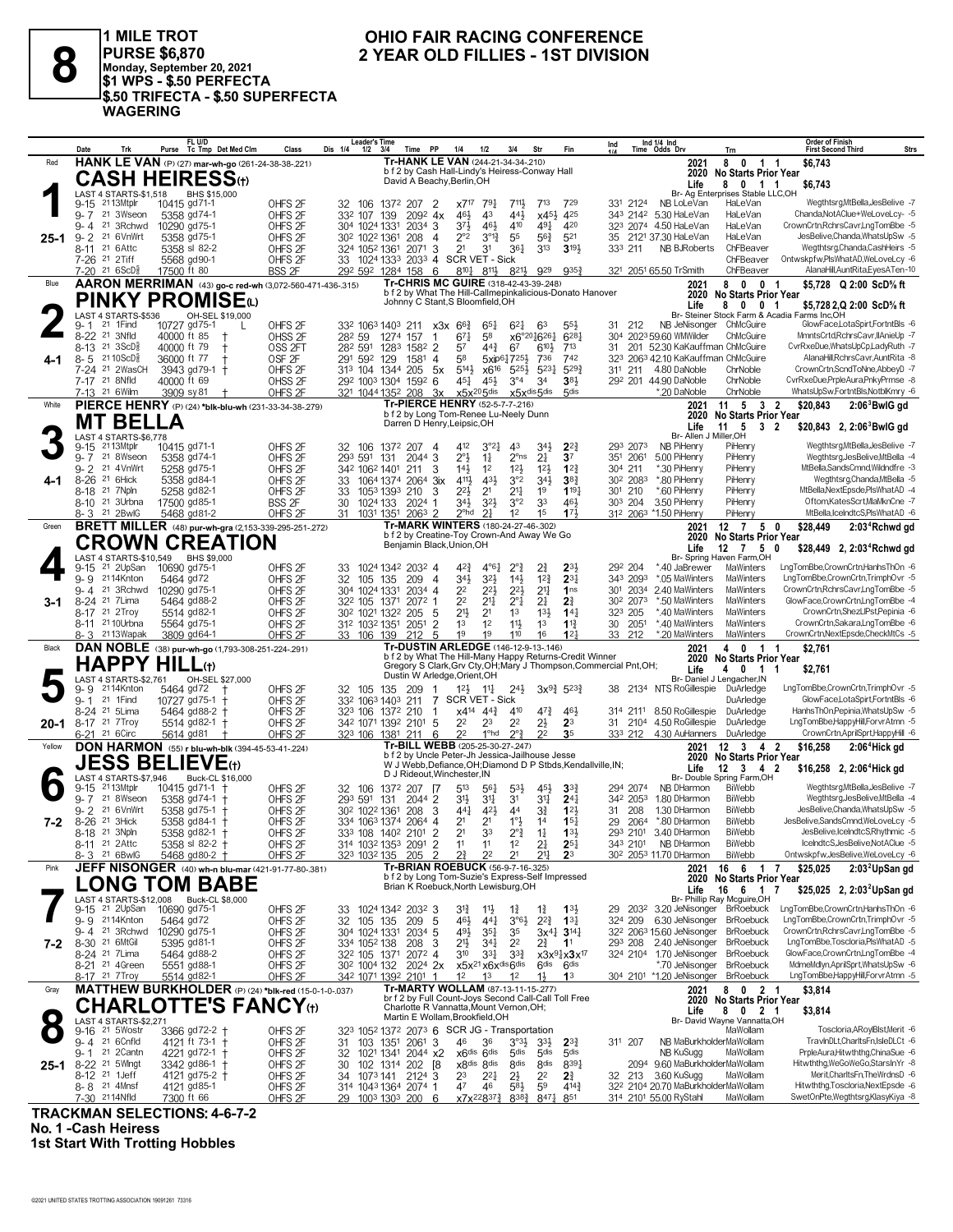

**9 PURSE \$17,500**<br> **9 PURSE \$17,500**<br> **9 PURSE \$17,500**<br> **9 9 PURSE \$17,500**<br> **9 9 PURSE \$17,500**<br> **9 9 PURSE \$17,500**<br> **9 PURSE \$17,500**<br> **9 9 PURSE \$17,500 1 MILE PACE \$1 WPS - \$.50 PERFECTA \$.50 TRIFECTA - \$.50 SUPERFECTA WAGERING**

# **BUCKEYE STALLION SERIES<br>3 YEAR OLD COLTS - 3RD DIVISION**

|          | Date            | Trk                                                     | FL U/D<br>Purse Tc Tmp Det Med Clm                               |                   | Class                                                         | Leader's Time<br>Dis 1/4<br>1/2                                                         | - 3/4    | Time                       | PP<br>1/4                                                                                 | 1/2                                           | 3/4                                                   | Str                               | Fin                                                       | Ind |                 | Ind 1/4 Ind<br>Time Odds Drv                                    | Trn                              |                                                                                | <b>Order of Finish</b><br><b>First Second Third</b>                                                        | <b>Strs</b> |
|----------|-----------------|---------------------------------------------------------|------------------------------------------------------------------|-------------------|---------------------------------------------------------------|-----------------------------------------------------------------------------------------|----------|----------------------------|-------------------------------------------------------------------------------------------|-----------------------------------------------|-------------------------------------------------------|-----------------------------------|-----------------------------------------------------------|-----|-----------------|-----------------------------------------------------------------|----------------------------------|--------------------------------------------------------------------------------|------------------------------------------------------------------------------------------------------------|-------------|
| Red      |                 |                                                         | ALEX HAWK (29) *blk-red-wh (278-39-56-53-.316)                   |                   |                                                               |                                                                                         |          |                            | Tr-CLARENCE FOULK (205-36-45-27-.341)                                                     |                                               |                                                       |                                   | b q 3 by Well Said-See You Hanover-Cam's Card Shark       |     |                 | 2021                                                            | 12<br>2                          | 4                                                                              | \$10.354<br>1:57 Pike gd                                                                                   |             |
|          |                 |                                                         | <b>SPEAK WELL</b>                                                |                   |                                                               |                                                                                         |          |                            |                                                                                           |                                               |                                                       |                                   | L&L Stables, Springfield, OH; William A Hartt, Carmel, ME |     |                 | 2020<br>Life                                                    | 13<br>5<br>25<br>$\overline{7}$  | $\mathbf{1}$<br>$\overline{2}$<br>5<br>-3                                      | \$21,205 Q 1:56 <sup>2</sup> ScD <sup>5</sup> / <sub>8</sub> gd<br>\$31,559 2,Q 1:56 <sup>2</sup> ScD% gd  |             |
|          |                 | LAST 4 STARTS-\$3,344                                   |                                                                  | OH-SEL \$18,000   |                                                               |                                                                                         |          |                            |                                                                                           |                                               |                                                       |                                   |                                                           |     |                 | Br- Winbak Farm, MD                                             |                                  |                                                                                |                                                                                                            |             |
|          | 9-15            | 21 40Wash                                               | 4768 gd71-1                                                      |                   | OHFS 3C                                                       | 294 582 1283 1591                                                                       |          |                            | -3<br>34}                                                                                 | 3 <sup>31</sup>                               | 2°1                                                   | 22}                               | 2 <sup>6</sup>                                            |     |                 | 313 2002 13.30 AlHawk                                           | CIFoulk                          |                                                                                | SoRcknRvi,SpeakWell,LuckyLdwg -4                                                                           |             |
|          |                 | 9-10 21 6McCnl                                          | 4873 fr 74-1                                                     |                   | OHFS 3C                                                       | 291 593 1292 159                                                                        |          |                            | $57\frac{1}{4}$<br>5x                                                                     | 3°2                                           | 56 <sup>3</sup>                                       | $5^{22}$                          | 5333<br>218                                               |     |                 | 35 2054 4.50 ShBarkerII                                         | CIFoulk<br>CIFoulk               |                                                                                | SoRcknRvi,SixbyHnv,RosRnWlkr -5<br>RosRnWlkr,SpeakWell,Moco+ -5                                            |             |
| $20 - 1$ | $9 - 6$         | 21 3Mari<br>8-24 <sup>21</sup> 7Wdsfd                   | 4776 gd76-1<br>4768 gd86-2                                       |                   | OHFS 3C<br>OHFS <sub>30</sub>                                 | 294 1011 1322 2021<br>301 584 1282 1574                                                 |          |                            | 22<br>1ix<br>32<br>-1                                                                     | 22<br>34 <sub>1</sub>                         | 23<br>35                                              | 25<br>36                          | 391                                                       | 301 | 1593            | 324 2054 *1.70 ShBarkerII<br>NB ShBarkerII                      | CIFoulk                          |                                                                                | SoRcknRvi, Ourwhskyc, Speak Well -4                                                                        |             |
|          | $8 - 15$        | 21 6Zane                                                | 4813 gd74-1                                                      |                   | OHFS 3C                                                       | 303 100 1292 1583 3                                                                     |          |                            | $11\frac{1}{2}$                                                                           | 1 <sup>2</sup>                                | 12                                                    | 11}                               | $1\frac{11}{2}$                                           | 291 |                 | 1583 2.20 ShBarkerll                                            | CIFoulk                          |                                                                                | SpeakWell,LuckyLdwg,VhLevi -5                                                                              |             |
|          | 8-6             | 21 1 Athns                                              | 4926 gd84-1                                                      |                   | OHFS 3C                                                       | 29                                                                                      |          | 582 1281 1574 1            | 12 <sub>3</sub>                                                                           | 12 <sub>1</sub>                               | 1 <sup>2</sup>                                        | 11}                               | $2\frac{3}{4}$                                            |     | 294 158         | 23.10 ShBarkerII                                                | CIFoulk                          |                                                                                | SoRcknRvi,SpeakWell,RosRnWlkr -6                                                                           |             |
|          |                 | 7-30 <sup>21</sup> 7Pike                                | 4851 gd81-1                                                      |                   | OHFS 3C                                                       | 284 572 1262 157                                                                        |          |                            | 1°1<br>-5                                                                                 | $13\frac{1}{2}$                               | 1 <sup>3</sup>                                        | 14                                | 1 <sup>3</sup>                                            |     | 303 157         | 6.80 ShBarkerII                                                 | CIFoulk                          |                                                                                | SpeakWell, PikeRock, SoRcknRvi -5                                                                          |             |
|          |                 | 7-21 2110WasCH                                          | 4083 gd75-1                                                      |                   | OHFS3C                                                        | 30                                                                                      |          | 1003 1311 2004 2           | $6^{10\frac{3}{4}}$                                                                       | $5^{4}3$                                      | $6^{2}$                                               | $4^{11}$                          | $2^{2}$                                                   |     |                 | 294 2012 5.70 JkDailey                                          | CIFoulk                          |                                                                                | Beebeetee,SpeakWell,Piktnflsh -6                                                                           |             |
| Blue     |                 |                                                         | RYAN STAHL (43) red-yel (1,704-205-207-217-.230)                 |                   |                                                               |                                                                                         |          |                            | Tr-BRIAN BROWN (311-73-72-46-.413)<br>b g 3 by Western Terror-Suite Feelin-Feelin Friskie |                                               |                                                       |                                   |                                                           |     |                 | 2021<br>2020                                                    | 19<br>12<br>7                    | 5 <sub>10</sub><br>$\overline{\mathbf{2}}$<br>$\overline{2}$<br>$\overline{1}$ | 1:52 $4$ Nfld ft<br>\$48.809<br>1:53 $^2$ Nfld ft<br>\$46,826                                              |             |
|          |                 |                                                         | <b>FEELIN WESTERN</b>                                            |                   |                                                               |                                                                                         |          |                            | Vip Internet Stable LLC, Piscataway, NJ;                                                  |                                               |                                                       |                                   |                                                           |     |                 | Life                                                            | 31 12 11 4                       |                                                                                | \$95,635 3, 1:52 <sup>4</sup> Nfld ft                                                                      |             |
|          |                 | LAST 4 STARTS-\$10,957                                  |                                                                  |                   |                                                               |                                                                                         |          |                            | Joseph A Rotella, Liverpool, NY                                                           |                                               |                                                       |                                   |                                                           |     |                 | Br- Vip Internet Stable LLC,NJ                                  |                                  |                                                                                |                                                                                                            |             |
|          | 9-16<br>$9 - 9$ | 21 9UpSan<br>2117Knton                                  | 11035 gd82-1<br>4025 gd72                                        |                   | OHFS 3C<br>OHFS 3C                                            | 294 1003 132<br>294 1042 1342 2024 2                                                    |          | 1593 4                     | 11<br>11                                                                                  | 21<br>11                                      | 31<br>$1\frac{1}{4}$                                  | 31<br>$1\frac{3}{4}$              | 2<br>2 <sup>11</sup>                                      |     | 283 203         | 272 1593 *1.50 RyStahl<br>*.70 CaMcCown                         | BrBrown<br>BrBrown               |                                                                                | ImRcknglt,FelnWstrn,RcngRngde -7<br>ProfsrPtr,FelnWstrn,BrghtrDys -6                                       |             |
|          | $9 - 2$         | 21 9Find                                                | 5637 gd79-1                                                      |                   | OHFS <sub>30</sub>                                            | 293 593 1293 1584 3                                                                     |          |                            | 431                                                                                       | $4^{\circ}1^{\circ}$                          | $4^{\circ}1$                                          | 2 <sub>hd</sub>                   | $1\frac{3}{4}$                                            | 29  | 1584            | NB TyRush                                                       | BrBrown                          |                                                                                | FelnWstrn, OceanBlue, Sectnintw -5                                                                         |             |
| 5-2      |                 | 8-28 2112ScD                                            | 17500 ft 80                                                      |                   | BSS 3C                                                        | 274 561 1234 1512 1                                                                     |          |                            | 33                                                                                        | 33                                            | 43                                                    | 3 <sup>1</sup>                    | $2^{2}$                                                   |     | 272 1514        | 7.80 RonWrennJr                                                 | BrBrown                          |                                                                                | KingsCrsr,FelnWstrn,HrdtAtWrk -7                                                                           |             |
|          | 8-23            | 21 7Lima                                                | 4175 gd79-2                                                      |                   | OHFS 3C                                                       | 28 <sup>2</sup> 583 129 <sup>2</sup> 159                                                |          |                            | $2^{2}$<br>$\overline{2}$                                                                 | 2 <sup>1</sup>                                | 31                                                    | 431                               | 2 <sup>3</sup>                                            | 30  | 1593            | 1.70 CaMcCown                                                   | <b>BrBrown</b>                   |                                                                                | KingsCrsr,FelnWstrn,OceanBlue -7                                                                           |             |
|          |                 | 8-16 21 7 Cel                                           | 4117 gd75-1                                                      |                   | OHFS 3C                                                       | 284 584 1282 1562 17                                                                    |          |                            | $2^{\circ}3$                                                                              | $1\frac{1}{2}$                                | 11                                                    | 11                                | 2 <sup>1</sup>                                            | 28  | 1562            | 2.90 CaMcCown                                                   | BrBrown                          |                                                                                | KingsCrsr,FelnWstrn,AmourCrsr -7<br>FelnWstrn,ShtTheOds,Pulngthst -5                                       |             |
|          | $8 - 12$        | 21 4 Attc<br>$8 - 7$ 21 $2$ ScD <sup>3</sup>            | 5218 gd81-2<br>60000 gd68                                        |                   | OHFS 3C<br>OSF <sub>3C</sub>                                  | 293 1021 1322 2004 5<br>271 554 1234 1514 4                                             |          |                            | 11<br>45}                                                                                 | 11<br>45                                      | $1\frac{3}{4}$<br>$65\frac{1}{4}$                     | $1\frac{1}{4}$<br>64              | $13\frac{3}{4}$<br>543                                    |     | 282 2004        | NB RyStahl<br>274 1523 10.20 RyStahl                            | <b>BrBrown</b><br><b>BrBrown</b> |                                                                                | OdsShaggy,Borntbshm,HrdtAtWrk -6                                                                           |             |
| White    |                 |                                                         |                                                                  |                   | KAYNE KAUFFMAN (43) c red-wh-blk (1,420-138-162-184-.204)     |                                                                                         |          |                            | Tr-MICHAEL ARNOLD (250-37-25-29-.242)                                                     |                                               |                                                       |                                   |                                                           |     |                 | 2021                                                            | 25<br>4                          | 3<br>5                                                                         | \$41,331<br>1:52 $^{2}$ Nfld ft                                                                            |             |
|          |                 |                                                         | <b>JW'S CHROME</b> (L)                                           |                   |                                                               |                                                                                         |          |                            |                                                                                           |                                               |                                                       |                                   | br g 3 by Racing Hill-Don't Flash Me-Dontgetinmyway       |     |                 | 2020                                                            | 6<br>0                           | $\overline{\mathbf{2}}$<br>0                                                   | \$2,700                                                                                                    |             |
|          |                 | LAST 4 STARTS-\$7,600                                   |                                                                  |                   |                                                               |                                                                                         |          |                            |                                                                                           |                                               |                                                       |                                   | Jerry W Haynes, Adrian, MI; Wendy S Brandt, Adrian, MI    |     |                 | Life<br>Br- Jerry W Haynes & Wendy S Brandt, MI                 | 31<br>4                          | 3<br>7                                                                         | \$44,031 3, 1:52 <sup>2</sup> Nfld ft                                                                      |             |
|          |                 | 9-12 <sup>21</sup> 9Nfld                                | 13000 ft 78                                                      |                   | NW6500L4                                                      | 27<br>552                                                                               | 1223 151 |                            | 3<br>56}                                                                                  | $5^{\circ}6\frac{1}{2}$                       | $5^{\circ 5^3}$                                       | $45\frac{3}{4}$                   | 65                                                        |     |                 | 281 152 16.90 AMerrimn                                          | MEArnold                         |                                                                                | StridOfPr,DarbsIdel,HertIndDn -9                                                                           |             |
|          |                 | 8-28 <sup>21</sup> 5ScD <sup>5</sup>                    | 17500 ft 86                                                      | L                 | BSS 3C                                                        | 271 56                                                                                  | 123      | 1511                       | 32}<br>-1                                                                                 | 43                                            | 421                                                   | 33                                | $3^{3}$                                                   |     |                 | 283 152 27.10 KaKauffman MEArnold                               |                                  |                                                                                | SirChrlsO.CvrSargnt.JwsChrome -8                                                                           |             |
|          |                 | 8-23 21 10Nfld                                          | 11000 ft 77                                                      | L                 | NW4PMCD                                                       | 272 562                                                                                 |          | 1242 1522 1                | $11\frac{1}{4}$                                                                           | $11\frac{1}{2}$                               | $11\frac{1}{4}$                                       | $1\frac{3}{4}$                    | 1nk                                                       | 28  |                 | 152 <sup>2</sup> *1.40 AMerrimn                                 | MEArnold                         |                                                                                | JwsChrome, OneLstLgh, JhnyRckte -9                                                                         |             |
| $9 - 2$  |                 | 8-12 <sup>21</sup> 9ScD <sup>5</sup><br>7-28 21 10 Nfld | 11000 sy 74-1                                                    | $\mathbf{L}$      | <b>HGNW4PMRIT</b>                                             | 273 563                                                                                 | 124      | 1522 1                     | 56<br>2 <sup>11</sup>                                                                     | 643                                           | 751                                                   | $85\frac{3}{4}$                   | 1012                                                      |     |                 | 294 1544 14.50 JerSmith                                         | MEArnold                         |                                                                                | RhythmOrR,TarZanDan,Cantfndbt-10<br>JwsChrome,DoowrhBoy,RosRnWlkr -8                                       |             |
|          |                 | 7-21 21 5ScD                                            | 17500 ft 79<br>9500 ft 74                                        |                   | <b>BSS 3C</b><br>HGNW2PMRLT                                   | 27<br>-56<br>273 562 1244 1531                                                          |          | 1242 1524 2                | $11\frac{3}{4}$<br>3                                                                      | 2 <sup>11</sup><br>$21\frac{1}{2}$            | $21\frac{1}{2}$<br>441                                | 2 <sup>11</sup><br>$5^{3}$        | $11\frac{1}{4}$<br>63                                     | 281 |                 | 281 1524 8.30 KaKauffman MEArnold<br>1534 7.00 TySmith          | MEArnold                         |                                                                                | JksChamp,FlyCharly,GodOlEthn -7                                                                            |             |
|          |                 | 7-4 21 4Nfld                                            | 17500 ft 84                                                      | $\mathsf{L}$      | <b>BSS 3C</b>                                                 | 27<br>553                                                                               | 123      | 151 <sup>3</sup> 6i        | $69\frac{1}{4}$                                                                           | $6^{\circ}4\frac{1}{2}$                       | $5°3\frac{1}{2}$                                      | 56                                | 5p481                                                     |     |                 | 293 1531 36.90 KaKauffman MEArnold                              |                                  |                                                                                | OdsShaggy,HrdtAtWrk,ImmaBe -8                                                                              |             |
|          |                 | $6-30$ <sup>21</sup> 5ScD <sup>3</sup>                  | 9500 ft 81                                                       |                   | HGNW2PMRLT                                                    | 28<br>571                                                                               | 1244 153 |                            | 331<br>-1                                                                                 | 53                                            | 53                                                    | 31                                | 11                                                        |     | 273 153         | 3.70 KaKauffman MEArnold                                        |                                  |                                                                                | JwsChrome.GodOlEthn.Ltsntfrat -8                                                                           |             |
| Green    |                 |                                                         |                                                                  |                   | <b>RONNIE WRENN JR.</b> (35) blk-mar (1,911-393-332-244-.345) |                                                                                         |          |                            | Tr-MELANIE WRENN (299-49-39-49-.291)                                                      |                                               |                                                       |                                   | b q 3 by Racing Hill-Beach Party Hill-Somebeachsomewhere  |     |                 | 2021                                                            | 3<br>14<br>9                     | 3                                                                              | 1:50 $2$ ScD $\%$ ft<br>\$33.430                                                                           |             |
|          |                 |                                                         | <b>ODDS ON PICK SIX</b>                                          |                   |                                                               |                                                                                         |          |                            | Odds On Racing, Boca Raton, FL                                                            |                                               |                                                       |                                   |                                                           |     |                 | 2020<br>Life                                                    | 1<br>23<br>4                     | 3<br>1<br>6<br>5                                                               | \$89,663<br>1:54 <sup>2</sup> ScD% ft<br>\$123,093 3, 1:50 <sup>2</sup> ScD <sup>5</sup> / <sub>8</sub> ft |             |
|          |                 | LAST 4 STARTS-\$16,750                                  |                                                                  | LEX-SEL \$75,000  |                                                               |                                                                                         |          |                            |                                                                                           |                                               |                                                       |                                   |                                                           |     |                 | Br- Tom Hill, UK                                                |                                  |                                                                                |                                                                                                            |             |
|          |                 | $9-11$ 21 $2HOP_8^T$<br>8-28 21 1ScD <sup>5</sup>       | ft 69                                                            |                   | Qua                                                           | 282 56                                                                                  | 124 152  |                            | 2<br>33}                                                                                  | $3^{4}3$                                      | 25<br>$12\frac{3}{4}$                                 | 24<br>17                          | 2 <sup>4</sup><br>193                                     |     | 274 1524        | NB PeWrenn                                                      | MeWrenn                          |                                                                                | AlexaSkye, OdsPckSix, AlwysWndy -6<br>OdsPckSix,KnightOnl,BrghtrDys -7                                     |             |
|          | $8 - 21$        | 21 7HoP                                                 | 17500 ft 89<br>11000 ft 79                                       |                   | <b>BSS 3C</b><br>nw3/4                                        | 271 562<br>264 55                                                                       | 1222 151 | 1232 1502 2                | 1 <sup>2</sup><br>$11\frac{3}{4}$<br>3                                                    | $11\frac{1}{2}$<br>$11\frac{3}{4}$            | $11\frac{3}{4}$                                       | 12 <sup>1</sup>                   | $1\frac{1}{4}$                                            | 27  | 1502<br>283 151 | *.40 RonWrennJr<br>3.30 PeWrenn                                 | MeWrenn<br>MeWrenn               |                                                                                | OdsPckSix,CakeDaddy,RobrtAgan -5                                                                           |             |
| 8-5      |                 | 8-13 21 6HoP                                            | 25000 ft 81                                                      |                   | nw2-FNL                                                       | 264 553                                                                                 | 124      | 1502                       | $3^{2}$<br>-3                                                                             | $4^{3}\frac{3}{4}$                            | 53}                                                   | 6 <sup>2</sup>                    | 52                                                        | 261 |                 | 1504 49.70 PeWrenn                                              | MeWrenn                          |                                                                                | IkesPnthr,Beterock,PbrStretG-10                                                                            |             |
|          | $8 - 5$         | $2114HOP_8$                                             | 12500 ft 71                                                      |                   | nw <sub>2</sub> -ser                                          | 263 55                                                                                  |          | 1233 1522 2                | 421                                                                                       | 45                                            | $5^{3}\frac{3}{4}$                                    | 84                                | 3 <sup>1</sup>                                            | 28  |                 | 1522 11.70 PeWrenn                                              | MeWrenn                          |                                                                                | SweetOlvr,GoWithJoe,OdsPckSix -9                                                                           |             |
|          | $7 - 31$        | 2113HoP                                                 | 10500 ft 66                                                      |                   | nw2500L4                                                      | 263 552                                                                                 |          | 1234 1521                  | 45}                                                                                       | $55\frac{1}{2}$                               | $5^{4}$                                               | 43                                | $5^{3}\frac{3}{4}$                                        | 281 | 153             | 4.40 PeWrenn                                                    | MeWrenn                          |                                                                                | SharkPlay,PaprbckTh,NevrEsyZT -9                                                                           |             |
|          |                 | 7-4 21 11 Nfld<br>6-12 21 10HoP <sub>8</sub>            | 17500 ft 78<br>8500 sy 76                                        |                   | BSS 3C<br>nw2/3                                               | 272 563 1244 1541<br>272 57                                                             |          | 1254 1532 6                | 2°1}<br>-1<br>2 <sup>2</sup>                                                              | $11\frac{1}{4}$<br>21}                        | $11\frac{1}{2}$<br>31}                                | $1\frac{1}{2}$<br>213             | 3 <sup>2</sup><br>2 <sup>31</sup>                         | 28  | 294 1543<br>154 | *.70 RonWrennJr<br>*1.30 PeWrenn                                | MeWrenn<br>MeWrenn               |                                                                                | BigBosHil, Whskorcks, OdsPckSix -7<br>OpenMyEys,OdsPckSix,AlwysVrgl -6                                     |             |
| Black    |                 |                                                         |                                                                  |                   | <b>BRETT MILLER</b> (48) pur-wh-gra (2,153-339-295-251-272)   |                                                                                         |          |                            | Tr-RYAN MILLER (191-28-45-27-.325)                                                        |                                               |                                                       |                                   |                                                           |     |                 | 2021                                                            | 21<br>4                          | 4<br>3                                                                         | \$28.733<br>1:55 $4$ MVR $\%$ ft                                                                           |             |
|          |                 |                                                         | ROCKIN AIRWAYധ                                                   |                   |                                                               |                                                                                         |          |                            | br g 3 by Pet Rock-Aromatic-Artiscape<br>Miller Rcg Stb, Grnvl, OH; C Gilbert, Grnvl, OH; |                                               |                                                       |                                   |                                                           |     |                 | 2020                                                            | $\overline{2}$<br>10             | $\overline{2}$<br>3                                                            | \$34,232<br>1:54 ScD% ft                                                                                   |             |
|          |                 | <b>LAST 4 STARTS-\$4.335</b>                            |                                                                  | OH-SEL \$17,000   |                                                               |                                                                                         |          |                            | Mazing Rcg Stb, Mdl Pnt, OH; J Gilbert, Grnvl, OH                                         |                                               |                                                       |                                   |                                                           |     |                 | Life<br>Br- Spring Haven Farm,OH                                | 31<br>6                          | $\overline{7}$<br>5                                                            | \$62,965 2, 1:54 ScD% ft                                                                                   |             |
|          | 9-15            | 2114Mtplr                                               | 10035 gd71-1                                                     |                   | OHFS 3C                                                       | 30<br>100                                                                               | 1283 159 |                            | 37<br>5                                                                                   | $3^{01}\frac{1}{2}$                           | $3^{°2}$                                              | 45}                               | $5^{8}{}_{4}^{3}$                                         |     | 314 2004        | NB JaMerriman                                                   | RyMiller                         |                                                                                | ImagineIt,Pulngthst,CalvinL -6                                                                             |             |
|          | $9 - 7$         | 2110Wseon                                               | 5218 gd74-1                                                      | L                 | OHFS 3C                                                       | 282 591                                                                                 |          | 1291 1572 3                | 11                                                                                        | 1}                                            | $1\frac{1}{4}$                                        | $1\frac{1}{2}$                    | $1^{13}$                                                  | 281 | 1572            | *.70 PiHenry                                                    | RyMiller                         |                                                                                | RocknArwy,Pulngthst,WilysLstW -5                                                                           |             |
| 12-1     |                 | 9-2 21 5VnWrt<br>8-28 2112ScD}                          | 10210 gd75-1<br>17500 ft 80                                      | L<br>$\mathbf{L}$ | OHFS 3C<br>BSS 3C                                             | 293 592<br>274 561                                                                      |          | 1272 1584 4<br>1234 1512 5 | 2 <sup>2</sup><br>6 <sup>8</sup>                                                          | 2 <sub>hd</sub><br>$65\frac{3}{4}$            | 3 <sup>1</sup><br>76                                  | 3 <sup>1</sup><br>53              | 31<br>$66\frac{1}{4}$                                     |     |                 | 311 1584 2.60 JeNisonger<br>273 1523 50.50 BrtMiller            | RyMiller<br>RyMiller             |                                                                                | ImagineIt,CalvinL,RocknArwy -7<br>KingsCrsr,FelnWstrn,HrdtAtWrk -7                                         |             |
|          |                 | 8-20 <sup>21</sup> 1Green                               | 4092 gd85-1                                                      | L                 | OHFS 3C                                                       | 292 59                                                                                  | 1274 156 |                            | 5°5<br>5                                                                                  | $5°3\frac{1}{2}$                              | $4^{\circ}3$                                          | 54}                               | 36}                                                       |     | 284 1571        | 3.60 JeNisonger                                                 | RyMiller                         |                                                                                | Sectnintw,CalvinL,RocknArwy -7                                                                             |             |
|          | 8-16            | 21 9 Cel                                                | 4117 gd75-1                                                      | L                 | OHFS 3C                                                       | 292 593 1293 1582 1                                                                     |          |                            | $3°5\frac{1}{2}$                                                                          | 2 <sup>1</sup>                                | 31                                                    | 2 <sup>1</sup>                    | 2 <sup>11</sup>                                           |     | 284 1583        | 2.10 JeNisonger                                                 | RyMiller                         |                                                                                | Sectnintw, RocknArwy, CalvinL -6                                                                           |             |
|          | 8-8             | 21 6Chil                                                | 11175 gd87-1                                                     | $\mathbf{L}$      | OHFS 3C                                                       | 293 1003 1314 2001                                                                      |          |                            | 3<br>1 <sup>3</sup>                                                                       | 11                                            | 11                                                    | 1hd                               | 2 <sup>2</sup>                                            |     | 284 2003        | *.80 JeNisonger                                                 | RyMiller                         |                                                                                | ProfsrPtr, RocknArwy, OficlBean -8                                                                         |             |
| Yellow   |                 | 8-4 21 3Wapak                                           | 3213 gd79-1<br>DAN NOBLE (38) pur-wh-go (1,793-308-251-224-.291) |                   | OHES 3C                                                       | 293 593 130                                                                             |          | 1591                       | $11\frac{1}{4}$<br>6<br>Tr-MIKE POLHAMUS (212-17-17-23-161)                               | $11\frac{1}{2}$                               | 1 <sup>2</sup>                                        | $11\frac{3}{4}$                   | $11\frac{1}{2}$                                           |     | 291 1591        | *.50 JeNisonger                                                 | RyMiller<br>0                    |                                                                                | RocknArwy,BrghtrDys,LifeMastr -6<br>\$8.940 Q 1:54 <sup>1</sup> MVR <sup>5</sup> / <sub>8</sub> ft         |             |
|          |                 |                                                         |                                                                  |                   |                                                               |                                                                                         |          |                            | b a 3 by Woodstock-Rhiannon-Real Artist                                                   |                                               |                                                       |                                   |                                                           |     |                 | 2021<br>2020                                                    | 20<br>10<br>3                    | 2<br>3<br>$\overline{2}$<br>2                                                  |                                                                                                            |             |
|          |                 |                                                         | <b>BRIGHTER DAYS</b>                                             |                   |                                                               |                                                                                         |          |                            | Aws Stbs LLC, Lima, OH; Mike J Polhamus, Troy, OH                                         |                                               |                                                       |                                   |                                                           |     |                 | Life                                                            | 30 <sub>3</sub>                  | 45                                                                             | \$37,499 3,Q 1:54 MVR% ft                                                                                  |             |
|          | 9- 9            | LAST 4 STARTS-\$3,118<br>2117Knton                      | 4025 gd72                                                        |                   | OHFS 3C                                                       | 294 1042 1342 2024 3                                                                    |          |                            | $3^{01}\frac{1}{2}$                                                                       | $2^{\circ}1$                                  | $2^{\circ}$ }                                         | 31                                | 3 <sup>1</sup>                                            |     |                 | Br- Mike J Polhamus, OH<br>283 203 10.60 RoGillespie MiPolhamus |                                  |                                                                                | ProfsrPtr,FelnWstrn,BrghtrDys -6                                                                           |             |
|          |                 | 8-28 <sup>21</sup> 1ScD <sup>3</sup>                    | 17500 ft 89                                                      |                   | BSS 3C                                                        | 271 562 1232 1502 3                                                                     |          |                            | 33}                                                                                       | 3 <sup>3</sup>                                | $4^{\circ}3$                                          | 3 <sup>7</sup>                    | $3^{10}\%$                                                |     |                 | 28 <sup>2</sup> 152 <sup>2</sup> 64.00 KaKauffman MiPolhamus    |                                  |                                                                                | OdsPckSix,KnightOnl,BrghtrDys -7                                                                           |             |
|          |                 | 8-23 <sup>21</sup> 7 Lima                               | 4175 gd79-2                                                      |                   | OHFS 3C                                                       | 282 583 1292 159                                                                        |          |                            | 12 <sup>1</sup><br>-1                                                                     | 11                                            | $1\frac{3}{4}$                                        | 33                                | 57}                                                       | 31  |                 | 2002 25.10 AlHawk                                               | MiPolhamus                       |                                                                                | KingsCrsrFelnWstrn,OceanBlue -7                                                                            |             |
|          |                 | 20-1 8-20 <sup>21</sup> 10Green                         | 4092 gd85-1                                                      |                   | OHFS 3C                                                       | 30                                                                                      |          | 593 1281 1563 5            | 53                                                                                        | $5^{3}\frac{3}{4}$                            | $56\frac{1}{2}$                                       | 57                                | $49\frac{1}{4}$                                           | 29  |                 | 158 <sup>2</sup> 26.40 MiPolhamus MiPolhamus                    |                                  |                                                                                | ImagineIt,AmourCrsr,PorBysBgB -6                                                                           |             |
|          |                 | 8-16 <sup>21</sup> 6Troy<br>8-12 <sup>21</sup> 6Urbna   | 5687 gd79-1                                                      |                   | OHFS 3C                                                       | 29 100 1293 1594 4                                                                      |          |                            | 1 <sub>ns</sub>                                                                           | 2 <sup>1</sup>                                | 31                                                    | 31                                | $2\frac{1}{2}$                                            | 30  |                 | 1594 1.90 DaNoble<br>30 <sup>2</sup> 159 24.50 RaTharps         | MiPolhamus<br>MiPolhamus         |                                                                                | Twig,BrghtrDys,LifeMastr -5<br>CvrSargnt,KingKlubr,CalvinL= -6                                             |             |
|          |                 | 8-4 21 3Wapak                                           | 4083 sy 75-1<br>3213 gd79-1                                      |                   | OHFS 3C<br>OHFS 3C                                            | 284 59<br>293 593 130                                                                   | 1273 158 | 1591                       | $5^{\circ}5$<br>6<br>21<br>2                                                              | $5^{\circ}3^{\frac{1}{4}}$<br>$21\frac{1}{2}$ | $55\frac{1}{2}$<br>2 <sup>2</sup>                     | $5^{4}$<br>$2^{13}$               | 55<br>2 <sup>11</sup>                                     |     |                 | 29 1592 6.10 MiPolhamus MiPolhamus                              |                                  |                                                                                | RocknArwy,BrghtrDys,LifeMastr -6                                                                           |             |
|          |                 | 7-28 21 11 Nfld                                         | 17500 ft 79                                                      |                   | BSS 3C                                                        | 273 552 1231 151                                                                        |          |                            | 581<br>3                                                                                  | 561                                           | 781                                                   | 613                               | 5113                                                      |     |                 | 28 <sup>2</sup> 1531113.20 KaKauffman MiPolhamus                |                                  |                                                                                | TrulyNble,CvrSargnt,AmourCrsr -9                                                                           |             |
| Pink     |                 |                                                         |                                                                  |                   | AARON MERRIMAN (43) go-c red-wh (3,072-560-471-436-.315)      |                                                                                         |          |                            | Tr-LOGAN POWELL (170-16-20-26-.210)                                                       |                                               |                                                       |                                   |                                                           |     |                 | 2021                                                            | 5<br>16                          | 2 <sub>1</sub>                                                                 | \$45,294<br>1:51 $3$ Nfld ft                                                                               |             |
|          |                 |                                                         |                                                                  |                   | <b>LETSTRYTOWGLEAGAIN</b>                                     |                                                                                         |          |                            | George Teague Jr Inc, Harrington, DE;                                                     |                                               |                                                       |                                   | b c 3 by Mr Wiggles-Mozzi Hanover-Jenna's Beach Boy       |     |                 | 2020                                                            | 5<br>$\mathbf{2}$                | $\mathbf 0$<br>0                                                               | \$9,896<br>1:55 Har ft                                                                                     |             |
|          |                 | LAST 4 STARTS-\$14,900                                  |                                                                  |                   |                                                               |                                                                                         |          |                            | Teague Racing Partnership LLC, Boynton Beach, FL                                          |                                               |                                                       |                                   |                                                           |     |                 | Life                                                            | 21 7                             | 2 1                                                                            | \$55,190 3, 1:51 <sup>3</sup> Nfld ft<br>Br- George Teague Jr Inc, DE; James L Bernstein, FL               |             |
|          |                 | 9-12 2114Nfld                                           | 14500 ft 75                                                      |                   | NW8000L4                                                      | 264 553                                                                                 | 123      | 1511 [9                    | $67\frac{1}{2}$                                                                           |                                               | $6^{\circ}6^{\frac{1}{4}}$ $8^{\circ}7^{\frac{1}{4}}$ | 89                                | 781                                                       |     |                 | 28 <sup>2</sup> 1524 12.70 AuHanners LoPowell                   |                                  |                                                                                | AndalAndl, Mcthirsty, DelryDude -8                                                                         |             |
|          |                 | 8-28 <sup>21</sup> 5ScD <sup>3</sup>                    | 17500 ft 86                                                      |                   | BSS 3C                                                        | 271 56                                                                                  | 123      | $151^1$ 4                  | 44                                                                                        | $3^{01}\frac{1}{2}$                           | $2^{\circ}$ 1 $\frac{1}{4}$                           | 43}                               | $44\frac{1}{2}$                                           |     |                 | 284 152 *1.00 AMerrimn                                          | LoPowell                         |                                                                                | SirChrlsO,CvrSargnt,JwsChrome -8<br>Letstrytw, ThirdEdtn, LaghgnHnv -9                                     |             |
| $9 - 2$  |                 | 8-14 <sup>21</sup> 4ScD <sup>5</sup><br>8-7 2114ScD     | 20000 ft 78<br>14000 ft 70                                       |                   | CG3YO OPEN<br><b>HGNW8000L4</b>                               | 264 544 1232 152<br>26 <sup>2</sup> 55 <sup>1</sup> 123 <sup>1</sup> 151 <sup>2</sup> 7 |          |                            | $5^{4}$<br>5<br>781                                                                       | $4^{\circ}3$<br>$6^{\circ}7$                  | $2^{\circ}$ }<br>$5^{\circ}2\frac{1}{2}$              | $1\frac{1}{4}$<br>$72\frac{1}{2}$ | $1\frac{3}{4}$<br>2 <sup>2</sup>                          |     | 283 152         | *.30 MDCushing<br>281 1514 12.70 AMerrimn                       | LoPowell<br>LoPowell             |                                                                                | Snowmoon,Letstrytw,AshlesFrS -8                                                                            |             |
|          |                 | 7-28 <sup>21</sup> 6Nfld                                | 17500 ft 83                                                      |                   | BSS 3C                                                        | 27 552 1232 1513 5                                                                      |          |                            | $1\frac{1}{4}$                                                                            | 34                                            | $3^{\circ}1\frac{1}{4}$                               | 1 <sub>ns</sub>                   | $1\frac{1}{2}$                                            | 28  |                 | 1513 3.30 AMerrimn                                              | LoPowell                         |                                                                                | Letstrytw,KingsCrsr,Pulngthst -8                                                                           |             |
|          |                 | 7-15 21 8ScD <sup>3</sup>                               | 11000 ft 78                                                      |                   | HGNW4PMRLT                                                    | 272 563 1242 152                                                                        |          |                            | 912<br>-9                                                                                 | $9^{12}$                                      | 910                                                   | $87\frac{1}{4}$                   | 874                                                       |     |                 | 27 1532 10.80 AMerrimn                                          | LoPowell                         |                                                                                | CyclonUnn,SirChrIsO,BabaOrily -9                                                                           |             |
|          |                 | 7-4 2113Nfld<br>6-21 <sup>21</sup> 1Har                 | 17500 ft 78<br>10000 ft 89                                       |                   | BSS 3C<br>HGNW4PMLT                                           | 263 551 1234 152                                                                        |          |                            | $55\frac{3}{4}$<br>4                                                                      | $5^{\circ}3^{\frac{1}{4}}$                    | $2^{\circ}$ <sup>2</sup>                              | 16                                | 1 <sup>9</sup>                                            |     | 281 152         | 7.30 KuSugg                                                     | CIFrancis<br>CIFrancis           |                                                                                | Letstrytw,AmourCrsr,Whttlknbt -9                                                                           |             |
|          |                 |                                                         |                                                                  |                   |                                                               | 281 564 125 1534 2                                                                      |          |                            | $12\frac{1}{2}$                                                                           | 1 <sup>3</sup>                                | 16                                                    | 110                               | 111                                                       |     |                 | 284 1534 *.60 MoTeague                                          |                                  |                                                                                | Letstrytw,GamOfChng,Smirking -8                                                                            |             |

**TRACKMAN SELECTIONS: 4-2-3-7**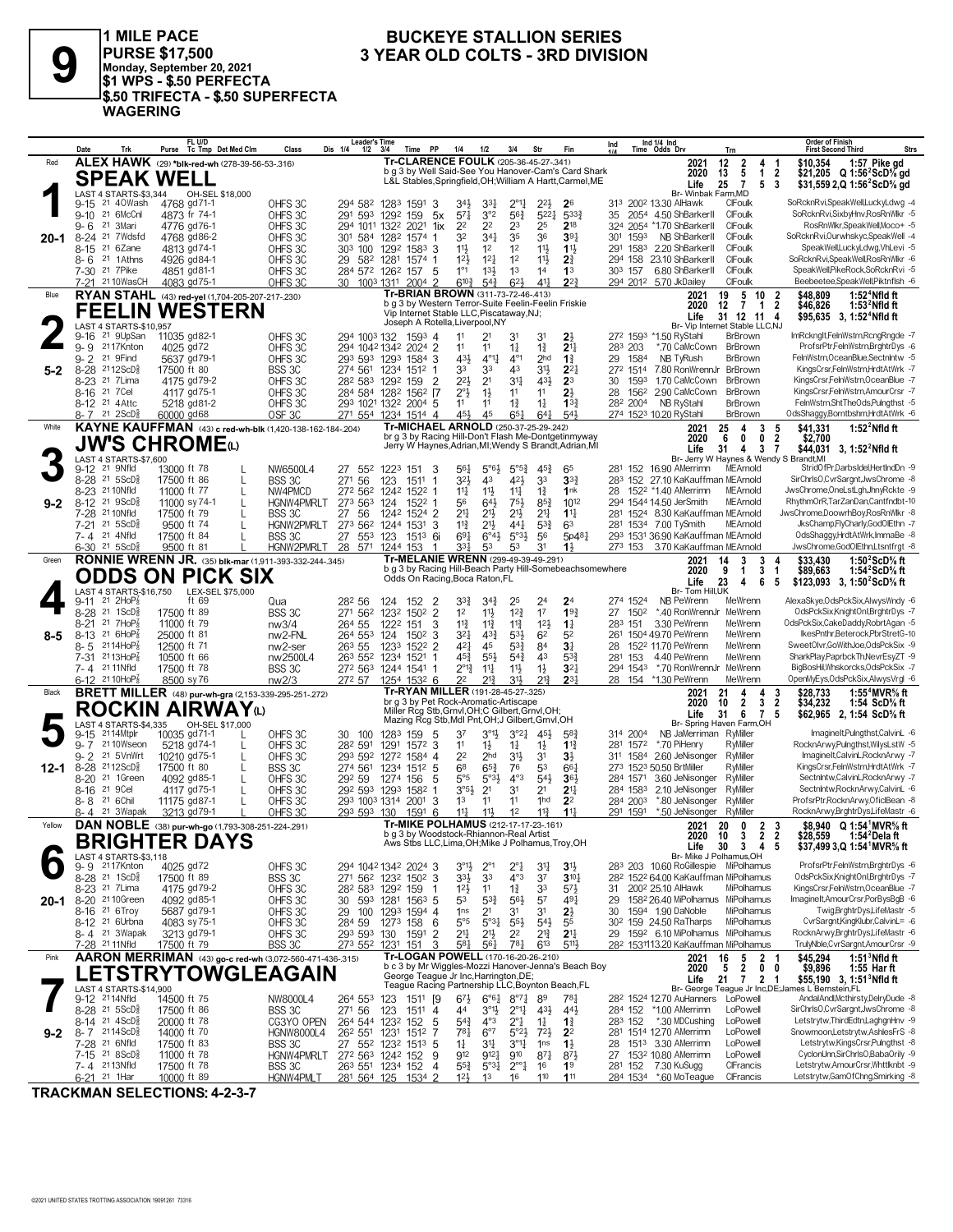

1 MILE PACE<br>PURSE \$17,500<br>Monday, September 20, 2021<br>\$1 WPS - \$.50 PERFECTA \$.50 TRIFECTA - \$.50 SUPERFECTA \$.50 PICK 3 (10-11-12) WAGERING

#### **BUCKEYE STALLION SERIES** 3 YEAR OLD COLTS - 4TH DIVISION

|        | Date                                                         | Trk                                                         |                             | FL U/D<br>Purse Tc Tmp Det Med Clm                              | Class                            | <b>Leader's Time</b><br>Dis 1/4<br>$1/2$ $3/4$                           |                  | <b>PP</b><br><b>Time</b>                                                             | 1/4                                     | 1/2                                     | 3/4                                                                                          | Str                                    | Fin                                                             | Ind            |          | Ind 1/4 Ind<br>Time Odds Drv                                  | <b>Trn</b>                                                                       | <b>Order of Finish</b><br><b>First Second Third</b>                           | <b>Strs</b>                 |
|--------|--------------------------------------------------------------|-------------------------------------------------------------|-----------------------------|-----------------------------------------------------------------|----------------------------------|--------------------------------------------------------------------------|------------------|--------------------------------------------------------------------------------------|-----------------------------------------|-----------------------------------------|----------------------------------------------------------------------------------------------|----------------------------------------|-----------------------------------------------------------------|----------------|----------|---------------------------------------------------------------|----------------------------------------------------------------------------------|-------------------------------------------------------------------------------|-----------------------------|
| Red    |                                                              |                                                             |                             | TYLER SMITH (28) wh-gra-blk (2,053-258-247-286-239)             |                                  |                                                                          |                  | Tr-JEFF SMITH (313-23-38-47-.191)                                                    |                                         |                                         |                                                                                              |                                        |                                                                 |                |          | 2021                                                          | 18 6<br>3 <sub>0</sub>                                                           | \$47.175                                                                      | $1:514$ Nfld ft             |
|        |                                                              |                                                             |                             | <b>WALKNAFTER MIDNITE</b>                                       |                                  |                                                                          |                  | b g 3 by Racing Hill-Dark Fiber-Artsplace<br>Black Magic Racing, LLC, Blacklick, OH  |                                         |                                         |                                                                                              |                                        |                                                                 |                |          | 2020<br>Life                                                  | <b>No Starts Prior Year</b><br>18 6 3 0                                          | \$47,175 3, 1:51 <sup>4</sup> Nfld ft                                         | $Q 1:57$ $ScD\%$ gd         |
|        |                                                              |                                                             |                             | LAST 4 STARTS-\$14,000 OH-SEL \$25,000                          |                                  |                                                                          |                  |                                                                                      |                                         |                                         |                                                                                              |                                        |                                                                 |                |          |                                                               | Br- Gbw Breeding Farms Inc,OH                                                    |                                                                               |                             |
|        | 9- 9<br>$9 - 2$                                              | $2112$ ScD $\frac{5}{8}$<br>21 6ScD§                        | 14000 ft 64<br>14000 ft 70  |                                                                 | <b>HGNW4PMRLT</b><br>HGNW4PMRLT  | 27<br>55<br>26 <sup>2</sup> 55                                           | 123<br>1224      | 152<br>1514 [10                                                                      | 2ns<br>$6^{7\frac{1}{2}}$               | $21\frac{1}{2}$<br>$64\frac{1}{2}$      | $2^{\circ}$<br>$5^{\circ}2^{\frac{3}{4}}$                                                    | 1hd<br>2 <sup>1</sup>                  | $1^{11}$<br>11                                                  | 284 152        |          | 2.80 TrSmith<br>282 1514 26.10 TrSmith                        | ToLuther<br>ToLuther                                                             | WalknftrM,MingoJoel,JhnyRckte -8<br>WalknftrM,ImmaBe,Donthldny-10             |                             |
|        | 8-26                                                         | 21 9Green                                                   | 7943 gd77                   |                                                                 | 3YR FUT                          | 291 581                                                                  | 128              | 1571 1                                                                               | $x54\frac{3}{4}$                        | $66\frac{3}{4}$                         | $63\frac{3}{4}$                                                                              | 64}                                    | 66                                                              |                |          | 293 1582 3.10 TrSmith                                         | ToLuther                                                                         | JksChamp, Imaginelt, CcOficial -6                                             |                             |
| 8-5    | 8-14                                                         | $21 \text{ } 4$ ScD $\frac{5}{8}$                           | 20000 ft 78                 |                                                                 | CG3YO OPEN                       | 264 544 1232                                                             |                  | 9<br>152                                                                             | 911                                     | 971                                     | $8^{\circ 4}$                                                                                | $9^{2}$                                | 961                                                             | 29             |          | 1531 41.30 TrSmith                                            | ToLuther                                                                         | Letstrytw, ThirdEdtn, LaghgnHnv -9                                            |                             |
|        | 7-28 <sup>21</sup> 8Nfld                                     | 8-7 2110ScD                                                 | 60700 ft 71<br>17500 ft 79  |                                                                 | OSF <sub>3C</sub><br>BSS 3C      | 272 573 1252 1514 3<br>264 554 1233                                      |                  | $1534$ 8                                                                             | 443<br>691                              | $44\frac{1}{2}$<br>$7°5\frac{3}{4}$     | $6x^{5}\frac{3}{4}$<br>$6^{\circ 3}$                                                         | $7^{12}\frac{3}{4}$<br>2 <sub>ns</sub> | 719<br>2 <sub>hd</sub>                                          | 29             |          | 1553 38.00 TrSmith<br>293 1534 17.30 JaThmpsn                 | ToLuther<br>ToLuther                                                             | CharleMay,HertOfChw,CyclonUnn -7<br>BarnrdHnv, WalknftrM, FelnWstrn -9        |                             |
|        |                                                              | 7-12 2112Wilm                                               | 3288 gd82                   |                                                                 | OHFS 3C                          | 30 594 1293 1563 [6x                                                     |                  |                                                                                      | 53                                      |                                         | $x6^{\circ}2\frac{1}{2}$ 5 <sup>oo</sup> 2 <sup>1</sup> / <sub>2</sub> x7x <sup>247dis</sup> |                                        |                                                                 |                |          | 1.90 TrSmith                                                  | ToLuther                                                                         | KingsCrsr,Ltsntfrgt,PorBysBgB -7                                              |                             |
|        | 7-4 21 9Nfld                                                 |                                                             | 17500 ft 78                 |                                                                 | BSS 3C                           | 264 552                                                                  | 123              | 1514 5                                                                               | $1^{\circ}1_{4}^{1}$                    | $11\frac{1}{2}$                         | 1 <sup>2</sup>                                                                               | $12\frac{1}{2}$                        | 13 <sup>1</sup>                                                 |                |          | 284 1514 *1.40 JaThmpsn                                       | ToLuther                                                                         | WalknftrM,FlyCharly,RlyYorCrw -7                                              |                             |
| Blue   |                                                              |                                                             |                             | <b>RONNIE WRENN JR.</b> (35) blk-mar (1,911-393-332-244-.345)   |                                  |                                                                          |                  | Tr-MELVIN BYLER (81-6-8-15-.191)                                                     |                                         |                                         |                                                                                              |                                        | b g 3 by Racing Hill-Tropic's Beachgirl-Jenna's Beach Boy       |                |          | 2021<br>2020                                                  | $\overline{2}$<br>$\overline{2}$<br>21<br>-5<br>$\mathbf{1}$<br>3<br>14<br>-1    | \$17,548<br>\$9,733                                                           | 1:56 <sup>1</sup> Nfld ft   |
|        |                                                              |                                                             |                             | <b>ROSE RUN WALKER</b>                                          |                                  |                                                                          |                  |                                                                                      |                                         |                                         |                                                                                              |                                        | Steven E Butler, Salesville, OH; Melvin J Byler, Salesville, OH |                |          | Life                                                          | 3<br>35<br>5 6                                                                   | \$27,281 3, 1:56 <sup>1</sup> Nfld ft                                         | 2:03 Zane gd                |
|        | 9-15                                                         | LAST 4 STARTS-\$4.071<br>21 80Wash                          | 4768 gd71-1                 | BHS \$6,500                                                     | OHFS 3C                          | 314 1022 132 2014 1x                                                     |                  |                                                                                      | 471                                     | 45}                                     | $1^{\circ}2$                                                                                 | 2 <sub>hd</sub>                        | $2\frac{1}{2}$                                                  |                |          | 294 2014 1.50 AuHanners                                       | Br- Rose Run Farm, OH<br>MeByler                                                 | VhLevi.RosRnWlkr.SixbvHnv -4                                                  |                             |
|        | $9 - 10$                                                     | 21 6McCnl                                                   | 4873 fr 74-1                |                                                                 | OHFS 3C                          | 291 593 1292 159                                                         |                  | 3                                                                                    | 451                                     | 5°4 <sup>1</sup>                        | $4^{04}\frac{3}{4}$                                                                          | 33                                     | 36 <sub>7</sub>                                                 |                |          | 294 2001 10.00 DuBothman                                      | MeByler                                                                          | SoRcknRvi,SixbyHnv,RosRnWlkr -5                                               |                             |
|        | 9-6                                                          | 21 3Mari                                                    | 4776 gd76-1                 |                                                                 | OHFS 3C                          | 294 1011 1322                                                            |                  | 2021<br>$\overline{4}$                                                               | 1 <sup>2</sup>                          | 1 <sup>2</sup>                          | 1 <sup>3</sup>                                                                               | 1 <sup>5</sup>                         | 118                                                             |                | 294 2021 | 3.90 ChShaw                                                   | MeByler                                                                          | RosRnWlkr,SpeakWell,Moco+ -5                                                  |                             |
| 7-1    | 8-28                                                         | $21 \, 5$ ScD $\frac{5}{8}$<br>8-19 2113Meas                | 17500 ft 86<br>8900 ft 75   |                                                                 | BSS 3C<br>NW2EXTPM               | 271 56<br>273 562 124                                                    | 123              | 8<br>1511<br>1531<br>7                                                               | 881<br>$2^{\circ}$                      | 88<br>$11\frac{1}{2}$                   | $7^{\circ}7^{\circ}$<br>11                                                                   | 66<br>$1\frac{1}{2}$                   | 69<br>2 <sup>1</sup>                                            |                |          | 28 <sup>2</sup> 153 57.30 DaNoble<br>292 1532 11.60 HuMyers   | MeByler<br>MeByler                                                               | SirChrlsO,CvrSargnt,JwsChrome -8<br>Abacus, Ros Rn Wikr, RebelDevi -9         |                             |
|        |                                                              | 8-15 21 2Zane                                               | 4813 gd74-1                 |                                                                 | OHFS 3C                          | 303 102                                                                  | 1314             | 200<br>5                                                                             | 461                                     | $5^{31}$                                | 3°5                                                                                          | $3^{3}\frac{1}{2}$                     | $35\frac{3}{4}$                                                 |                |          | 28 <sup>2</sup> 2011 7.30 BrBartley                           | MeByler                                                                          | SoRcknRvi,Piktnflsh,RosRnWlkr -5                                              |                             |
|        |                                                              | 8-6 21 1Athns                                               | 4926 gd84-1                 |                                                                 | OHFS 3C                          | 29 582                                                                   |                  | 1281 1574 2                                                                          | $3^{7}$                                 | $3^{3}$                                 | 2 <sup>2</sup>                                                                               | $3^{11}$                               | $3^{2}3$                                                        |                |          | 294 1582 11.00 BrBartley                                      | MeByler                                                                          | SoRcknRvi,SpeakWell,RosRnWlkr -6                                              |                             |
| White  | 7-28 <sup>21</sup> 10Nfld                                    |                                                             | 17500 ft 79                 |                                                                 | BSS 3C                           | 27<br>-56                                                                |                  | 1242 1524 1<br>Tr-DANIEL SHETLER (113-14-10-12-208)                                  | $4^{3}\frac{3}{4}$                      | $64\frac{3}{4}$                         | $63\frac{1}{2}$                                                                              | 3 <sup>31</sup>                        | $3\frac{13}{4}$                                                 |                |          | 281 1531 43.70 AMerrimn                                       | MeByler<br>14 2                                                                  | JwsChrome,DoowrhBoy,RosRnWlkr -8                                              |                             |
|        |                                                              |                                                             |                             | ALEX HAWK (29) *blk-red-wh (278-39-56-53-.316)                  |                                  |                                                                          |                  |                                                                                      |                                         |                                         |                                                                                              |                                        | b g 3 by Western Vintage-Darriwillian Girl-Walton Hanover       |                |          | 2021<br>2020                                                  | 0<br>No Starts Prior Year                                                        | \$13,310<br>$\overline{2}$                                                    | $1:53$ <sup>1</sup> Nfld ft |
|        |                                                              |                                                             |                             | <b>COOL MAN DUDE</b> t                                          |                                  |                                                                          |                  | Jessica A Shetler, Urbana, OH                                                        |                                         |                                         |                                                                                              |                                        |                                                                 |                |          | Life                                                          | 14 2 0 2<br>Br- Lmn Bred Stables Inc.OH                                          | $$13,310$ 3, 1:53 <sup>1</sup> Nfld ft                                        |                             |
|        | 9-13 2114Nfld                                                | LAST 4 STARTS-\$10,220                                      | 10400 ft 76                 | OH-SEL \$25,000                                                 | NW2PMCD                          | 26 <sup>2</sup> 544 123 <sup>2</sup> 151 <sup>2</sup> 4                  |                  |                                                                                      | 591                                     | $57\frac{1}{4}$                         | $5^{\circ}4$                                                                                 | 54                                     | 5 <sub>5</sub>                                                  |                |          | 281 1522 10.70 JaThmpsn                                       | DaShetler                                                                        | RalnJnngs, Routhland, The BgPcre -9                                           |                             |
|        | 8-30 <sup>21</sup> 4Nfld                                     |                                                             | 10000 ft 81                 | L                                                               | NW2PMCD                          | 271 561                                                                  | 124              | 153 <sup>3</sup> 6                                                                   | $1^{\circ}1^3$                          | $1\frac{1}{2}$                          | 12 <sup>1</sup>                                                                              | 1 <sup>3</sup>                         | $3\frac{1}{2}$                                                  | 293            | 1533     | *1.40 KeKashJr                                                | DaShetler                                                                        | PikeRock, RcksFntsy, ColManDde -8                                             |                             |
| 6-1    | 8-23 <sup>21</sup> 7Nfld<br>8-16                             | 21 4Nfld                                                    | 8500 ft 77<br>8500 ft 74    |                                                                 | NW1PMCD<br>NW1PMCD               | 274 563<br>281 563                                                       | 125 <sup>3</sup> | 1244 1531 5<br>1543 7                                                                | $12\frac{1}{2}$<br>$2^{\circ \circ}$ ns | 1 <sup>2</sup><br>$1^{2}$               | 12 <sup>1</sup><br>1 <sup>2</sup>                                                            | $14\frac{1}{2}$<br>$11\frac{3}{4}$     | $14\frac{1}{4}$<br>$1\frac{1}{2}$                               | 282 1531<br>29 | 1543     | *.20 AMerrimn<br>*.80 AMerrimn                                | DaShetler<br>DaShetler                                                           | ColManDde,SanFranny,NaturlGem -9<br>ColManDde, NaturlGem, SanFranny -9        |                             |
|        | 8-4 21 2Nfld                                                 |                                                             |                             | ft 81                                                           | QUA                              | 293 591                                                                  | 1284             | 158<br>5                                                                             | 21                                      | $21\frac{1}{4}$                         | 3 <sup>1</sup>                                                                               | 31}                                    | $13\frac{1}{4}$                                                 | 29             | 158      | <b>NB DaShetler</b>                                           | DaShetler                                                                        | ColManDde,Pleshette,Unparaled -8                                              |                             |
|        | 7-26 21 6Nfld                                                |                                                             | 8200 ft 85                  |                                                                 | NW1PMCD                          | 27 554                                                                   | 125              | $\overline{2}$<br>155                                                                | $5^{7}\frac{1}{2}$                      |                                         | $4^{\circ}2^{\frac{1}{4}}$ $x5^{\circ}2^{\circ}1^{\frac{1}{2}}3^{\circ}1^{\frac{1}{4}}$      |                                        | 553                                                             | 304            | 156      | *.60 AMerrimn                                                 | DaShetler                                                                        | BudTruck, MchltTrmp, UsaDmndRc -9                                             |                             |
|        |                                                              | 7-4 2111ScD<br>6-22 <sup>21</sup> 3ScD <sup>5</sup>         | 8000 ft 89<br>5000 ft 69    |                                                                 | <b>HGNW1PMRLT</b><br>z-HGNW1CDCL | 272 57<br>274 561                                                        | 125 <sup>3</sup> | $154^2$ 2<br>1252 1553 7                                                             | $54\frac{1}{2}$                         |                                         | $5^{\circ}4^{\circ}4$ $4^{\circ\circ}x^{4}45^{3}$                                            |                                        | SCR JG - Trainer Responsibility Violation<br>3 <sup>3</sup>     | 30             | 1561     | 3.20 MDCushing                                                | DaShetler<br>DuArledge                                                           | CousnLoue,Rembrthrd,VlcyTRck -6<br>SmErnest, NobHIFIsh, ColManDde -9          |                             |
| Green  |                                                              |                                                             |                             | MITCHELL CUSHING (23) mar-b go-wh (990-93-119-109-197)          |                                  |                                                                          |                  | Tr-JEFF EBERSOLE (83-1-10-11-123)                                                    |                                         |                                         |                                                                                              |                                        |                                                                 |                |          | 2021                                                          | 3<br>13<br>$\mathbf{1}$                                                          | \$20,560<br>2                                                                 | 1:54 ScD% ft                |
|        |                                                              |                                                             |                             | <b>FLY CHARLEY FLY</b> W                                        |                                  |                                                                          |                  | Cheryl L Button, Ashley, OH                                                          |                                         |                                         |                                                                                              |                                        | b g 3 by Charley Barley-Birdie Fly On-Pandrogynous              |                |          | 2020                                                          | $\overline{2}$<br>$\mathbf{2}$<br>9<br>$\mathbf 1$                               | \$10,291                                                                      | 1:56 Dela ft                |
|        |                                                              | LAST 4 STARTS-\$8,375                                       |                             |                                                                 |                                  |                                                                          |                  |                                                                                      |                                         |                                         |                                                                                              |                                        |                                                                 |                |          | Life                                                          | 22<br>$\mathbf{3}$<br>5 3<br>Br- Cheryl L Button & Opal E Brown, OH              | \$30,851 3, 1:54 ScD% ft                                                      |                             |
|        | 9-8                                                          | 2113ScD                                                     | 13000 ft 63                 |                                                                 | HGNW2PMRLT                       | 26 <sup>2</sup> 55 <sup>3</sup>                                          | 1241             | 154<br>7                                                                             | 441                                     | $4^{3}\frac{1}{4}$                      | $5^{2}$                                                                                      | 2 <sup>1</sup>                         | 1 <sup>2</sup>                                                  | 291 154        |          | 3.30 MDCushing                                                | JeEbersole                                                                       | FlyCharly,TakeAStnd,DialHimUp-10                                              |                             |
|        | 8-11                                                         | 8-28 <sup>21</sup> 7ScD <sup>3</sup><br>2114ScD             | 17500 ft 84<br>9500 ft 73   | L<br>L                                                          | BSS 3C<br>HGNW2PMRLT             | 273 561<br>271 561                                                       | 1234 153<br>1234 | 7<br>1514 8                                                                          | 793<br>$7^{10}$                         | 893<br>$6^{\circ 5\frac{1}{2}}$         | 7°7<br>$4^{03}\frac{1}{2}$                                                                   | $63\frac{1}{4}$<br>$45\frac{1}{4}$     | $4\frac{3}{4}$<br>563                                           | 28             |          | 1531 15.70 MDCushing<br>283 153 60.20 MDCushing               | JeEbersole<br>JeEbersole                                                         | KingKlubr, Rcknmyshe, BarnrdHnv -8<br>Tabooma,CodyHnv,MapllfsDs -9            |                             |
| 6-1    | 7-28                                                         | 21 10 Nfld                                                  | 17500 ft 79                 |                                                                 | BSS 3C                           | 56<br>27                                                                 |                  | 1242 1524 3                                                                          | $3^{21}$                                | $4^{3}\frac{1}{4}$                      | 43                                                                                           | $76\frac{1}{4}$                        | $65\frac{3}{4}$                                                 | 29             | 154      | 4.10 RonWrennJr                                               | JeEbersole                                                                       | JwsChrome,DoowrhBoy,RosRnWlkr -8                                              |                             |
|        | 7-21                                                         | 21 5ScD                                                     | 9500 ft 74                  |                                                                 | HGNW2PMRLT                       | 273 562                                                                  |                  | 1244 1531 1                                                                          | 441                                     | $4^{\circ}4$                            | $11\frac{1}{2}$                                                                              | $1\frac{1}{2}$                         | $2\frac{1}{2}$                                                  | 282 1531       |          | 5.30 MDCushing                                                | JeEbersole                                                                       | JksChamp,FlyCharly,GodOlEthn -7                                               |                             |
|        | 7-14<br>7-4 21 9Nfld                                         | $21 \, 5$ ScD $\frac{5}{8}$                                 | 9500 ft 84<br>17500 ft 78   |                                                                 | HGNW2PMRLT<br>BSS 3C             | 26 543<br>264 552 123 1514 1                                             |                  | 1223 1522 4                                                                          | 56<br>21                                | $5^{\circ}5^{\circ}$<br>$21\frac{1}{2}$ | $4^{\circ}6$<br>2 <sup>2</sup>                                                               | 33<br>$2^{21}$                         | 33 <sub>1</sub><br>$2^{3}\frac{1}{2}$                           | 291<br>29      | 153      | 18.50 MDCushing<br>152 <sup>2</sup> 2.50 RonWrennJr           | JeEbersole<br>JeEbersole                                                         | OdsShaggy,CodyHnv,FlyCharly -8<br>WalknftrM,FlyCharly,RlyYorCrw -7            |                             |
|        |                                                              | 6-23 <sup>21</sup> 9ScD <sup>3</sup>                        | 19200 ft 72                 |                                                                 | HGNW2FINAL                       | 26 <sup>2</sup> 55 122 <sup>1</sup> 150 <sup>1</sup> 8                   |                  |                                                                                      | $9^{11}\frac{3}{4}$                     | $9^{7\frac{3}{4}}$                      | $8^\circ$ i $6\frac{3}{4}$                                                                   | $9^{10}\frac{3}{4}$                    | 9173                                                            |                |          | 301 1534 31.20 JoSutton                                       | JeEbersole                                                                       | PowrOfVto,WalknftrM,ImSoryMan-10                                              |                             |
| Black  |                                                              |                                                             |                             | DAN NOBLE (38) pur-wh-go (1,793-308-251-224-.291)               |                                  |                                                                          |                  | Tr-JOHN PREDMORE (19-3-2-3-.269)<br>b g 3 by McArdle-You're Too Funny-American Ideal |                                         |                                         |                                                                                              |                                        |                                                                 |                |          | 2021                                                          | 3<br>2<br>19                                                                     | \$17,692<br>3                                                                 | 1:54 $2$ ScD $%$ ft         |
|        |                                                              | <b>MC MAN</b>                                               |                             |                                                                 |                                  |                                                                          |                  | John M Predmore, North Lewisburg, OH                                                 |                                         |                                         |                                                                                              |                                        |                                                                 |                |          | 2020<br>Life                                                  | 13<br>0<br>$\mathbf{1}$<br>-1<br>32<br>$\overline{\mathbf{3}}$<br>3 <sub>4</sub> | \$4,189<br>\$21,881 3, 1:54 <sup>2</sup> ScD <sup>5</sup> / <sub>8</sub> ft   |                             |
|        |                                                              | LAST 4 STARTS-\$4,840                                       |                             | LEX-SEL \$37,000                                                |                                  |                                                                          |                  |                                                                                      |                                         |                                         |                                                                                              |                                        |                                                                 |                |          | Br- Kathy J Grose, OH                                         |                                                                                  | LokeACoke,McMan,HesGratis -8                                                  |                             |
|        | 9-14<br>9-6                                                  | 21 8 ScD<br>21 10 ScD                                       | 7000 ft 81<br>7000 ft 73    |                                                                 | HGNW2CDCL<br>HGNW2CDCL           | 271 571<br>262 561                                                       | 125<br>1251      | $154^3$ 6<br>155<br>-4                                                               | $1^{\circ}1$<br>$1^{\circ}$ ns          | $11\frac{1}{4}$<br>$11\frac{1}{2}$      | $1\frac{1}{4}$<br>2 <sub>hd</sub>                                                            | 2 <sub>hd</sub><br>$1\frac{1}{2}$      | 2 <sup>1</sup><br>3nk                                           |                |          | 294 1544 *1.30 TySmith<br>294 155 *1.20 TvSmith               | JoPredmore<br>JoPredmore                                                         | Mackysbck.CcOficial.McMan -9                                                  |                             |
|        | 8-28                                                         | 21 7 ScD <sup>3</sup>                                       | 17500 ft 84                 |                                                                 | BSS 3C                           | 273 561                                                                  | 1234             | 153<br>$\overline{4}$                                                                | $56\frac{1}{2}$                         | 561                                     | $5^{\circ}4\frac{1}{2}$                                                                      | $5^{2}$                                | 5 <sup>1</sup>                                                  |                |          | 283 1531 22.90 TySmith                                        | JoPredmore                                                                       | KingKlubr, Rcknmyshe, BarnrdHnv -8                                            |                             |
| 10-1   | $8 - 24$<br>8-10                                             | 21 9ScD3<br>$21 \text{ 3ScD}$                               | 5500 ft 84                  |                                                                 | HGNW2CDCL                        | 272 564 1243 154<br>273 57                                               | 125 <sup>4</sup> | 2<br>3<br>1542                                                                       | 27<br>$3^{12}$                          | $2^{2}$<br>33                           | $2o$ hd<br>54                                                                                | 2 <sub>hd</sub><br>$3^{2}$             | 2 <sub>hd</sub><br>1 <sub>hd</sub>                              | 292 154        | 274 1542 | 5.10 MDCushing<br>2.90 MDCushing                              | JoPredmore<br>JoPredmore                                                         | McMan, NobHIFIsh, HoosrChip -8                                                | Jett, McMan, HesGratis -9   |
|        |                                                              | 8-4 <sup>21</sup> 7 Wapak                                   | 5500 ft 84<br>3213 gd79-1   |                                                                 | HGNW2CDCL<br>OHFS 3C             | 31 100 <sup>3</sup> 130                                                  |                  | 1581 4                                                                               | 5 <sup>5</sup>                          | $45\frac{1}{2}$                         | 461                                                                                          | $45\frac{1}{2}$                        | $45\frac{1}{4}$                                                 | 28             |          | 1591 2.50 TyRush                                              | JoPredmore                                                                       | CalvinL, YnkSprkl, PorBysBgB -6                                               |                             |
|        | 7-26 <sup>21</sup> 4Mary                                     |                                                             | 5255 gd81-1                 |                                                                 | OHFS 3P                          | 281 584 1263 1553                                                        |                  |                                                                                      | $2^{2}$                                 | 2 <sup>1</sup>                          | 44                                                                                           | 45}                                    | $49\frac{1}{4}$                                                 | 30             |          | 1572 21.10 TyRush                                             | JoPredmore                                                                       | CalvinL,SirChrlsO,ProfsrPtr -5                                                |                             |
| Yellow |                                                              | 7-20 21 1ScD                                                | 5500 ft 86                  |                                                                 | HGNW2CDCL                        | 274 572 1254 1542 3                                                      |                  | Tr-STEVE CARTER (275-46-58-45-.339)                                                  | 321                                     | $3^{21}$                                | $5^{3}$                                                                                      | $6^{2}$                                | $4^{13}$                                                        |                |          | 28 <sup>2</sup> 1544 12.60 MDCushing                          | JoPredmore                                                                       | BarnrdHnv,Mackysbck,CcOficial-10                                              | 1:53 $2$ ScD $%$ ft         |
|        |                                                              |                                                             |                             | <b>BRETT MILLER</b> (48) pur-wh-gra (2,153-339-295-251-272)     |                                  |                                                                          |                  |                                                                                      |                                         |                                         |                                                                                              |                                        | b g 3 by The Panderosa-Fantail Hanover-No Pan Intended          |                |          | 2021<br>ZUZU                                                  | $\overline{\mathbf{2}}$<br>- 2<br>15<br>3<br><b>10 U</b><br>. ა ა                | \$41,635<br>\$12,429                                                          |                             |
|        |                                                              |                                                             |                             | THIRD EDITION©                                                  |                                  |                                                                          |                  | Brian K Carsey, Connersville, IN                                                     |                                         |                                         |                                                                                              |                                        | Jeff Fought Racing, Columbus, OH; John E Mcgill, Albion, IN;    |                |          | Life                                                          | 25 2 6 5                                                                         | \$54,064 3, 1:53 <sup>2</sup> ScD <sup>5</sup> / <sub>8</sub> ft              |                             |
|        | 9-15                                                         | LAST 4 STARTS-\$24,000<br>$21 \text{ } 9$ ScD $\frac{5}{8}$ | 13000 ft 66                 |                                                                 | HGNW2PMRLT                       | 272 572 1253 1532 6                                                      |                  |                                                                                      | 11支                                     | $1\frac{11}{2}$                         | $1\frac{1}{2}$                                                                               | 11                                     | 1 <sup>nk</sup>                                                 |                |          | 274 1532 *1.50 TrSmith                                        | StCarter                                                                         | Br- James R Beluscak & Robert K Carson, OH<br>ThirdEdtn,VlctyGtr,VelMrNcGy -9 |                             |
|        |                                                              | 8-21 21 5ScD <sup>5</sup>                                   | 50000 ft 83                 | L                                                               | OSS <sub>3C</sub>                | 272 56                                                                   |                  | 1231 152 5                                                                           | $6^{71}$                                | $67\frac{1}{4}$                         | 65                                                                                           | $72\frac{1}{2}$                        | 2 <sup>11</sup>                                                 |                |          | 28 1521 7.80 BrtMiller                                        | StCarter                                                                         | Borntbshm, ThirdEdtn, TrulyNble -7                                            |                             |
| 4-1    | 8-14 21 4ScD <sup>5</sup><br>$8 - 7$ 21 $2$ ScD <sup>5</sup> |                                                             | 20000 ft 78<br>60000 gd68   | L<br>L                                                          | CG3YO OPEN<br>OSF <sub>3C</sub>  | 264 544 1232 152<br>271 554 1234 1514 6                                  |                  | 4                                                                                    | 66}<br>69                               | $5^{\circ}41$<br>$6^{81}$               | $4^{\circ}1\frac{1}{2}$<br>$4^{\circ}3$                                                      | $3\frac{1}{4}$<br>$5^{31}$             | 21<br>$64\frac{3}{4}$                                           |                |          | 283 1521 19.70 JoSutton<br>28 <sup>2</sup> 1524 22.30 TySmith | StCarter<br>StCarter                                                             | Letstrytw, ThirdEdtn, LaghgnHnv -9<br>OdsShaggy,Borntbshm,HrdtAtWrk -6        |                             |
|        | 7-31 <sup>21</sup> 9Nfld                                     |                                                             | 50000 ft 77                 | L                                                               | OHSS 3C                          | 261 543 123                                                              |                  | 1504 1                                                                               | 431                                     | $5^{3}\frac{3}{4}$                      | 7°5                                                                                          | $7$ ip $4\frac{3}{4}$                  | 4p5 <sup>3</sup>                                                |                |          | 272 1512 32.20 BrtMiller                                      | StCarter                                                                         | HertOfChw,CyclonUnn,HrdtAtWrk -8                                              |                             |
|        |                                                              | 7-21 <sup>21</sup> 5ScD <sup>3</sup>                        | 9500 ft 74                  |                                                                 | HGNW2PMRLT                       | 273 562 1244 1531 2                                                      |                  |                                                                                      | $7^{10}$                                | $79\frac{1}{2}$                         | 66                                                                                           | $63\frac{3}{4}$                        | $5^{13}$                                                        |                |          | 273 1533 2.90 BrtMiller                                       | StCarter                                                                         | JksChamp,FlyCharly,GodOlEthn -7                                               |                             |
|        | 7-4 2111Nfld                                                 | 7-13 21 2ScD <sup>3</sup>                                   | 8000 ft 81<br>17500 ft 78   |                                                                 | HGNW1PMRLT<br>BSS 3C             | 28 571 1251 1534 6<br>272 563                                            |                  | 1244 1541 4                                                                          | 11<br>$6^{11}\frac{3}{4}$               | $11\frac{3}{4}$<br>$7^7$                | 11<br>78                                                                                     | $11\frac{3}{4}$<br>64                  | $1\frac{3}{4}$<br>42}                                           |                |          | 283 1534 *1.40 BrtMiller<br>281 1543 8.30 BrtMiller           | StCarter<br>StCarter                                                             | ThirdEdtn.UncleRchr.Whttlknbt -8<br>BigBosHil, Whskorcks, OdsPckSix -7        |                             |
| Pink   |                                                              |                                                             |                             | <b>AARON MERRIMAN</b> (43) go-c red-wh (3,072-560-471-436-.315) |                                  |                                                                          |                  | Tr-TYE LOY (115-17-18-15-278)                                                        |                                         |                                         |                                                                                              |                                        |                                                                 |                |          | 2021                                                          | 8<br>2 <sub>0</sub><br>18                                                        | \$37,839                                                                      | 1:51 $3$ Mea $\%$ ft        |
|        |                                                              |                                                             |                             | <b>PINE GROVE RACER</b>                                         |                                  |                                                                          |                  | Tye R Loy, Columbia Station, OH;                                                     |                                         |                                         |                                                                                              |                                        | b g 3 by Racing Hill-Western Royalty-Western Hanover            |                |          | 2020                                                          | 10<br>4<br>3 <sub>0</sub>                                                        | \$50,427                                                                      | 1:53 $3$ ScD $\%$ ft        |
|        |                                                              | LAST 4 STARTS-\$7,921                                       |                             | BHS \$7,000                                                     |                                  |                                                                          |                  | Richard D Gillock, Belle Vernon, PA                                                  |                                         |                                         |                                                                                              |                                        |                                                                 |                |          | Life<br>Br- Vernon                                            | 28 12<br>50<br>J Mast, OH                                                        | \$88,266 3, 1:51 Mea <sup>5</sup> ft                                          |                             |
|        |                                                              | 9-16 21 4Wostr                                              | 5381 gd72-2                 |                                                                 | OHFS 3C                          | 293 1001 1294 1584 5                                                     |                  |                                                                                      | 11                                      | 1 <sup>2</sup>                          | 11                                                                                           | $1\frac{11}{2}$                        | $1\frac{11}{2}$                                                 |                | 29 1584  | *.05 Julrvine                                                 | TyLoy                                                                            | PinGrvRcr,YankeKelr,AdlsMcmny -6                                              |                             |
|        |                                                              | 9-4 21 2 Cnfld<br>9-2 <sup>21</sup> 3 Cantn                 | 5281 ft 70-1<br>5182 gd72-1 | L                                                               | OHFS 3C<br>OHFS 3C               | 283 58<br>301 1001 1303 1592 4                                           |                  | 1272 157 1                                                                           | 11<br>1 <sup>3</sup>                    | $12\frac{1}{2}$<br>1 <sup>3</sup>       | 1 <sup>4</sup><br>1 <sup>5</sup>                                                             | 16<br>1 <sup>8</sup>                   | 116<br>115                                                      | 293 157        | 284 1592 | NB Julrvine<br>NB Julrvine                                    | TyLoy<br>TyLoy                                                                   | PinGrvRcr, YankeKelr, BBWranglr -6<br>PinGrvRcr,BadBysRle,BBWranglr -5        |                             |
| 5-1    |                                                              | 8-28 <sup>21</sup> 5ScD <sup>5</sup>                        | 17500 ft 86                 |                                                                 | BSS 3C                           | 271 56                                                                   | 123              | 1511 7                                                                               | 7°7                                     | 7°7                                     | $66\frac{3}{4}$                                                                              | 711                                    | $7^{17}\frac{3}{4}$                                             |                |          | 30 <sup>2</sup> 1544 18.90 TySmith                            | TyLoy                                                                            | SirChrlsO,CvrSargnt,JwsChrome -8                                              |                             |
|        |                                                              | 8-23 <sup>21</sup> 11 Wingt                                 | 3554 gd83-1                 |                                                                 | OHFS3C                           | 282 574 1261                                                             |                  | 1561 6                                                                               | $12\frac{1}{2}$                         | $12\frac{1}{2}$                         | 1 <sup>2</sup>                                                                               | $12\frac{1}{2}$                        | $1\frac{11}{2}$                                                 | 30             | 1561     | *.60 Julrvine                                                 | TyLoy                                                                            | PinGrvRcr,CandysPet,FlshGrdn -6                                               |                             |
|        | 7-31 2112Nfld                                                | 8-9 21 8Mnsf                                                | 5381 gd75-2<br>50000 ft 72  |                                                                 | OHFS 3C<br>OHSS 3C               | 303 1014 131<br>26 <sup>2</sup> 54 <sup>1</sup> 123 150 <sup>4</sup> [9] |                  | 2013 2                                                                               | 1 <sup>2</sup><br>67                    | 1 <sup>2</sup><br>$6^{\circ}6^{\circ}2$ | $12\frac{1}{2}$<br>$4^{\circ}2\frac{1}{2}$                                                   | $12\frac{1}{2}$<br>$5^7$               | 1 <sup>4</sup><br>$59\frac{1}{2}$                               |                |          | 303 2013 *.40 Julrvine<br>291 1523 58.50 RyStahl              | TyLoy<br>TyLoy                                                                   | PinGrvRcr,BigBosHil,SmErnest -7<br>CharleMay, OdsShaggy, KbMac+ -9            |                             |
|        |                                                              | 7-21 21 10 Bucy                                             | 10162 gd70-1                |                                                                 | OHES 3C.                         | 283 564 1264 1554 2                                                      |                  |                                                                                      | 3°21                                    | -11                                     | 1ns                                                                                          | 2ns                                    | -13                                                             |                |          | 29 1554 *50 RvStahl                                           | Tyl ov                                                                           | PinGrvRcr.BigBosHil.RosRnWrnr -7                                              |                             |

TRACKMAN SELECTIONS: 1-6-7-3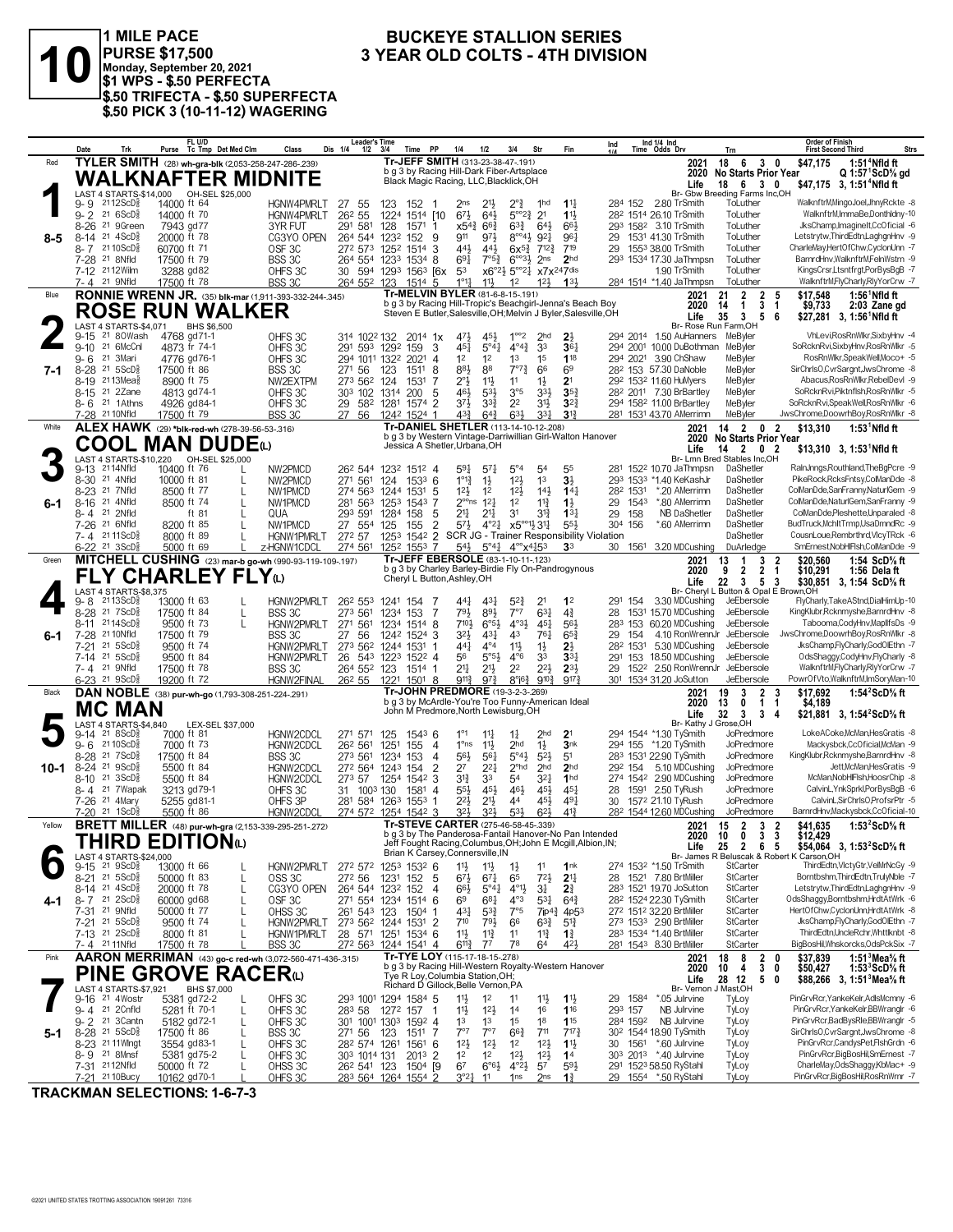

1 MILE TROT<br>|PURSE \$91,267<br>|Monday, September 20, 2021<br>|\$1 WPS - \$.50 PERFECTA<br>|\$.50 TRIFECTA WAGERING

#### OHIO BREEDERS CHAMPIONSHIP **3 YEAR OLD FILLIES**

|         | Date<br>Trk                                                                      | FL U/D<br>Purse Tc Tmp Det Med Clm                                             | Class                                  | Leader's Time<br>Dis 1/4<br>$1/2$ $3/4$<br>Time PP                             | 1/4<br>1/2<br>3/4                                                                                                                             | Fin<br>Str                                                                                                  | Ind 1/4 Ind<br>Ind<br>Time Odds Drv                           | Trn                                                                            | <b>Order of Finish</b><br>Strs<br><b>First Second Third</b>                                     |
|---------|----------------------------------------------------------------------------------|--------------------------------------------------------------------------------|----------------------------------------|--------------------------------------------------------------------------------|-----------------------------------------------------------------------------------------------------------------------------------------------|-------------------------------------------------------------------------------------------------------------|---------------------------------------------------------------|--------------------------------------------------------------------------------|-------------------------------------------------------------------------------------------------|
| Red     |                                                                                  | <b>BRETT MILLER</b> (48) pur-wh-gra (2,153-339-295-251-272)                    |                                        |                                                                                | Tr-VIRGIL MORGAN JR (738-180-106-83-.361)<br>b f 3 by My MVP-Herculotte Hanover-Andover Hall                                                  |                                                                                                             | 2021<br>2020                                                  | 8<br>5<br>1<br>0<br>5<br>6<br>0<br>0                                           | 1:52 ScD% ft<br>\$275.050<br>\$81,812<br>1:55 $1$ ScD $\%$ ft                                   |
|         | HERCULISAω<br>LAST 4 STARTS-\$220,250                                            | OH-SEL \$5,000                                                                 |                                        |                                                                                | Jesmeral Stable, Scarsdale, NY                                                                                                                |                                                                                                             | Life                                                          | 14 10<br>$\overline{1}$<br>0<br>Br- J Mclead & W Walters, OH; Up Front Rcg, AZ | \$356,862 3, 1:52 ScD% ft                                                                       |
|         | 21 2Nfld<br>$9 - 5$<br>8-20 2112ScD <sup>5</sup>                                 | 300000 ft 75<br>DL                                                             | OHSS 3F FN                             | 272 561<br>124<br>1523 1                                                       | 21<br>1 <sup>5</sup><br>$11\frac{1}{2}$                                                                                                       | 16<br>133                                                                                                   | 283 1523<br>*.90 BrtMiller<br>*.40 BrtMiller                  | ViMorganJr<br>ViMorganJr                                                       | Herculisa,KatsLckyD,SwizleHnv -7<br>CelbrtWth,Herculisa,SwizleHnv -6                            |
|         | 2113ScD៖<br>8-6                                                                  | 50000 ft 76<br>L<br>55500 ft 76<br>L                                           | OSS 3F<br>OSF 3F                       | 273 572 1254<br>154 6<br>273 564<br>1261<br>1544 3                             | $11\frac{1}{2}$<br>11}<br>$11\frac{1}{2}$<br>$21\frac{1}{4}$<br>2 <sup>11</sup><br>1 <sub>ns</sub>                                            | $1\frac{3}{4}$<br>2 <sup>11</sup><br>2 <sub>hd</sub><br>11                                                  | 282 1541<br>282 1544<br>*40 BrtMiller                         | ViMorganJr                                                                     | Herculisa, Celbrt Wth, FistyPstl -6                                                             |
| $1 - 1$ | $7 - 27$<br>$21 \, 5$ ScD $\frac{5}{8}$<br>2113Nfld<br>$7-17$                    | ft 90<br>60000 ft 65                                                           | QUA<br>OHSS 3F                         | 284 573<br>1261<br>1551<br>274 562<br>1251<br>1541 3                           | $2^{13}$<br>$21\frac{1}{2}$<br>$21\frac{1}{2}$<br>$21\frac{1}{2}$<br>11}<br>2 <sup>2</sup>                                                    | 2 <sup>11</sup><br>$1\frac{3}{4}$<br>2 <sup>11</sup><br>$1\frac{1}{2}$                                      | 284 1551<br><b>NB BrtMiller</b><br>284 1541<br>1.40 DaNoble   | ViMorganJr<br>ViMorganJr                                                       | Herculisa, Bastion, Micky ZTam - 6<br>Herculisa,CelbrtWth,KatsLckyD-10                          |
|         | 6-26 <sup>21</sup> 2ScD <sup>5</sup>                                             | 50000 ft 86                                                                    | OSS 3F                                 | 27<br>1233<br>152<br>563<br>4                                                  | $11\frac{3}{4}$<br>1hd<br>2 <sup>11</sup>                                                                                                     | 2 <sup>1</sup><br>1 <sup>2</sup>                                                                            | 281 152<br>3.20 BrtMiller                                     | ViMorganJr                                                                     | Herculisa,CelbrtWth,DsgnrSpcs -6                                                                |
|         | $216$ ScD $\frac{5}{8}$<br>$6 - 18$<br>$6 - 7$ 21 4ScD <sup>5</sup> <sub>8</sub> | 12500 ft 78<br>ft 74<br>$\mathbf{I}$                                           | NW7500L4<br>QUA                        | 571<br>28<br>1252<br>1541<br>6<br>292 581<br>1264<br>1561<br>5                 | $6°6\frac{1}{2}$<br>$6^{73}$<br>$21\frac{1}{2}$<br>11                                                                                         | 6°3<br>7 <sup>4</sup><br>78<br>2 <sup>11</sup><br>1 <sup>3</sup><br>21}                                     | 294 1554<br>1.90 BrtMiller<br>291 1561<br><b>NB BrtMiller</b> | ViMorganJr<br>ViMorganJr                                                       | NorthmdMs, MrChrmbro, MugshtMan -8<br>Herculisa, Sewin Sue, Princessa - 7                       |
| Blue    | 5-31 <sup>21</sup> 4ScD <sup>3</sup>                                             | ft 73                                                                          | QUA                                    | 283 581 1271 1563 7                                                            | 12 <sup>1</sup><br>12 <sup>1</sup><br>110<br>Tr-JAY WELLER (44-11-2-9-.343)                                                                   | 15 <sup>1</sup><br>1 <sup>5</sup>                                                                           | 292 1563<br><b>NB BrtMiller</b>                               | ViMorganJr                                                                     | Herculisa, Eliotstne, Trbchrgd -7                                                               |
|         |                                                                                  | RYAN STAHL (43) red-yel (1,704-205-207-217-.230)<br><b>DESIGNER SPECS</b>      |                                        |                                                                                | b f 3 by Full Count-Avalon Hall-Cantab Hall<br>Louise A & Jay W Weller, Republic, OH                                                          |                                                                                                             | 2021<br>2020                                                  | 13<br>8<br>1 1<br>0<br>14 14<br>0                                              | $1:54$ <sup>1</sup> Nfld ft<br>\$61,558<br>1:57 $4$ Nfld ft<br>\$56,664                         |
|         |                                                                                  | LAST 4 STARTS-\$33,925 Buck-CL \$13,000                                        |                                        |                                                                                |                                                                                                                                               |                                                                                                             | Life<br>Br- Marvin J Raber, OH                                | 27 22<br>$\overline{1}$<br>$\mathbf 1$                                         | \$118,222 3, 1:54 Nfld ft                                                                       |
|         | $9 - 16$<br>21 4UpSan<br>$9 - 5$<br>21 2Nfld                                     | 9385 gd82-1<br>300000 ft 75<br>D                                               | OHFS 3F<br>OHSS 3F FN                  | 312 101<br>1322<br>$200^2$ 2<br>272 561<br>1523<br>3<br>124                    | 1 <sup>2</sup><br>1 <sup>2</sup><br>$11\frac{1}{2}$<br>3°2<br>44                                                                              | 11<br>1 <sup>31</sup><br>4°5 <sup>1</sup><br>5143<br>4154                                                   | *.60 RyStahl<br>28 2002<br>303 1553 13.00 RvStahl             | JayWeller<br>JayWeller                                                         | DsgnrSpcs,Ozma,TelngThSt -3<br>Herculisa,KatsLckyD,SwizleHnv -7                                 |
|         | $9 - 1$<br>21 3Find<br>8-20 21 10 ScD <sup>5</sup>                               | 10036 gd75-1                                                                   | OHFS 3F                                | 311 1024 1324 2021<br>3                                                        | 321<br>$3^{2}\frac{3}{4}$                                                                                                                     | $2^{\circ}$ ns<br>$1\frac{3}{4}$<br>$12\frac{1}{4}$                                                         | 292 2021<br>NB RyStah<br>6.00 RyStahl                         | JayWeller<br>JayWeller                                                         | DsgnrSpcs,TelngThSt,Broknhrts -7<br>KatsLckyD,DsgnrSpcs,BoujeGirl -6                            |
| 5-1     | 21 4 Attc<br>$8 - 11$                                                            | 50000 ft 77<br>9435 sl 82-2                                                    | OSS 3F<br>OHFS 3F                      | 283 583 1272<br>1551<br>6<br>331 1062 1384<br>2101<br>5                        | 11}<br>$11\frac{3}{4}$<br>$11\frac{1}{4}$<br>$12\frac{1}{2}$<br>$12\frac{1}{2}$<br>$11\frac{1}{4}$                                            | $2^{2}$<br>$1\frac{3}{4}$<br>1 <sup>2</sup><br>$11\frac{1}{4}$                                              | 281 1553<br>312 2101<br>NB RyStahl                            | JayWeller                                                                      | DsgnrSpcs,BomBmGrt,BuckyeJes -5                                                                 |
|         | 7-30 <sup>21</sup> 1Nfld<br>7-27 21 9Tiff                                        | 6200 ft 72<br>4968 gd88-1                                                      | OHFS 3F<br>OHFS 3F                     | 28<br>56 <sup>2</sup> 125<br>1541<br>6<br>303 592 1291<br>1573<br>3            | $11\frac{3}{4}$<br>$11\frac{3}{4}$<br>1 <sup>3</sup><br>$11\frac{1}{4}$<br>11<br>$11\frac{1}{4}$                                              | $14\frac{1}{2}$<br>1 <sup>5</sup><br>17<br>114                                                              | *.10 RyStah<br>291 1541<br>282 1573<br>*.70 JayWeller         | JayWeller<br>JayWeller                                                         | DsgnrSpcs, ImlvlyIdy, MomKnwsBs -6<br>DsgnrSpcs,GmeOnGrls,ChipItIn -5                           |
|         | 7-21 <sup>21</sup> 4Bucy                                                         | 5165 gd72-1                                                                    | OHFS 3F                                | 311 1012 1312 2012 3                                                           | 1 <sup>2</sup><br>16<br>16                                                                                                                    | $14\frac{1}{2}$<br>16 <sup>1</sup>                                                                          | 30 2012<br>*.10 JayWeller                                     | JayWeller                                                                      | DsgnrSpcs,RseRunWsp,TtsWondrf -5                                                                |
| White   | 7-17 2113Nfld                                                                    | 60000 ft 65<br><b>AARON MERRIMAN</b> (43) go-c red-wh (3.072-560-471-436-.315) | OHSS 3F                                | 274 562 1251 1541 x2                                                           | 10 <sup>dis</sup><br>10 <sup>dis</sup>                                                                                                        | 10dis<br>10 <sup>dis</sup><br>10 <sup>dis</sup><br>Tr-CHRISTOPHER BEAVER (539-125-85-75-.366)               | 20.10 RyStahl<br>2021                                         | JayWeller<br>19<br>5<br>5<br>-2                                                | Herculisa,CelbrtWth,KatsLckyD-10<br>1:56 $^{2}$ MVR $\%$ ft<br>\$101.499                        |
|         | <b>OZMA</b> (t)(L)                                                               |                                                                                |                                        |                                                                                | b f 3 by Triumphant Caviar-Evanora-Pilgrims Taj<br>Sandra S Burnett, Wilmington, OH;                                                          |                                                                                                             | 2020<br>Life                                                  | 2<br>10<br>1<br>4<br>29<br>6<br>$\overline{7}$<br>6                            | \$49,874<br>Q 2:02 Dela gd<br>\$151,373 3, 1:56 <sup>2</sup> MVR <sup>5</sup> / <sub>8</sub> ft |
|         | <b>LAST 4 STARTS-\$35.701</b><br>21 4UpSan<br>$9 - 16$                           | 9385 gd82-1                                                                    | OHFS 3F                                | 312 101<br>1322 2002 3                                                         | Christopher F Beaver, Radnor, OH<br>$3^{3}$<br>33                                                                                             | $2^{\circ}1\frac{1}{2}$<br>2 <sup>1</sup><br>$2^{3\frac{1}{2}}$                                             | Br- Sandra S Burnett, OH<br>282 201<br>1.20 BJRoberts         | ChFBeaver                                                                      | DsgnrSpcs,Ozma,TelngThSt -3                                                                     |
|         | $9 - 5$<br>21 2Nfld                                                              | 300000 ft 75<br>DL<br>Ť.                                                       | OHSS 3F FN                             | 272 561<br>$1523$ 2<br>124                                                     | $3^{21}$<br>43                                                                                                                                | 4133<br>56}<br>617                                                                                          | 301 1552 28.00 AMerrimn                                       | ChFBeaver                                                                      | Herculisa,KatsLckyD,SwizleHnv -7                                                                |
| 8-1     | $2112$ ScD $\frac{5}{8}$<br>$8 - 20$<br>21 1 Crot<br>$8-13$                      | 50000 ft 76<br>-L<br>5080 gd82<br>L                                            | OSS 3F<br>OHFS 3F                      | 273 572 1254<br>154<br>3<br>294 593<br>1303<br>1593                            | 44}<br>44 <sup>1</sup><br>2 <sup>1</sup><br>2 <sup>1</sup><br>31                                                                              | 443<br>42}<br>44<br>2 <sub>hd</sub><br>11}                                                                  | 281 1544 16.40 AMerrimn<br>284 1593 *1.30 BJRoberts           | ChFBeaver<br>ChFBeaver                                                         | CelbrtWth,Herculisa,SwizleHnv -6<br>Ozma,ElgntGigi,ChipItIn -5                                  |
|         | $8 - 6$<br>21<br>$2ScD_{8}^{5}$                                                  | 55500 ft 87<br>L                                                               | OSF <sub>3F</sub>                      | 27<br>125 <sup>3</sup><br>573<br>1541 5                                        | 11}<br>11}<br>$11\frac{1}{2}$<br>1 <sup>3</sup>                                                                                               | $2^{2}$<br>2 <sub>ns</sub>                                                                                  | 1543 7.00 AMerrimn<br>29                                      | ChFBeaver                                                                      | KatsLckyD,Ozma,ChipItIn -6<br>Ozma, WishflMar, Jiffybug -4                                      |
|         | $8 - 3$<br>21 4BwlG<br>7-30 <sup>21</sup> 3Nfld                                  | 4868 gd80-2<br>6400 ft 72<br>L                                                 | OHFS 3F<br>OHFS 3F                     | 311 104 1341<br>2042 4<br>27<br>563<br>126<br>$155^2$ 1                        | $11\frac{1}{4}$<br>$11\frac{1}{2}$<br>$21\frac{1}{2}$<br>21                                                                                   | 14<br>$19\frac{3}{4}$<br>5°4 <sup>1</sup><br>3 <sup>3</sup><br>44                                           | 2042<br>*.10 BJRoberts<br>301<br>*.70 ToHall<br>291<br>156    | ChFBeaver<br>ChFBeaver                                                         | ElantGiai.MagcCrdtC.Ozma -7                                                                     |
|         | 7-26 21 2Mary<br>7-17 2113Nfld                                                   | 9810 gd81-1<br>$\pm$<br>60000 ft 65                                            | OHFS 3F<br>OHSS 3F                     | 303 1024 1324<br>$2014$ 3<br>274 562 1251 1541 8                               | 11<br>11<br>11<br>9141<br>912                                                                                                                 | 11<br>$12\frac{1}{4}$<br>773<br>9°7 <sub>4</sub><br>78                                                      | 2014 *1.70 BJRoberts<br>29<br>29<br>1553 76.00 AMerrimn       | ChFBeaver<br>ChFBeaver                                                         | Ozma.stfrnclrn.AirJordyn -8<br>Herculisa,CelbrtWth,KatsLckyD-10                                 |
| Green   |                                                                                  | MITCHELL CUSHING (23) mar-b go-wh (990-93-119-109-197)                         |                                        |                                                                                | Tr-VIRGIL MORGAN JR (738-180-106-83-.361)                                                                                                     | b f 3 by Uncle Peter-Action-broadway-Broadway Hall                                                          | 2021<br>2020                                                  | 19<br>6<br>3<br>- 3<br>$\overline{2}$<br>13<br>7<br>-1                         | \$31.435<br>1:59 ScD% ft<br>\$43,678<br>1:59 Dtn $\%$ ft                                        |
|         |                                                                                  | <b>BOUJEE GIRL</b>                                                             |                                        | Larry W Wills, Columbus, OH                                                    |                                                                                                                                               | Carl T Howard, Powell, OH; Joyce A Mc Clelland, Zanesville, OH;                                             | Life                                                          | 32 13<br>5<br>-4                                                               | \$75,113 2, 1:59 Dtn% ft                                                                        |
|         | LAST 4 STARTS-\$8.700<br>21 8 ScD <sup>3</sup><br>$9 - 16$                       | 13000 ft 74                                                                    | NW2PMRLT                               | 1281<br>29<br>591<br>$157^3$ 3                                                 | 3°2<br>$11\frac{1}{4}$<br>11                                                                                                                  | $1\frac{3}{4}$<br>$3\frac{1}{2}$                                                                            | 292 1573 *.70 MDCushing                                       | Br- Kenneth A Sommer, OH<br>ViMorganJr                                         | LrsCndymn,SClass,BoujeGirl-10                                                                   |
|         | 9-5 21 2Nfld<br>8-26 <sup>21</sup> 6ScD <sup>5</sup>                             |                                                                                | OHSS 3F FN                             | 124<br>$152^3$ 5                                                               | 78<br>710}<br>763                                                                                                                             | 717<br>6154                                                                                                 | 1553 47.30 MDCushing<br>30                                    | ViMorganJr                                                                     | Herculisa,KatsLckyD,SwizleHnv -7                                                                |
|         |                                                                                  | 300000 ft 75<br>DL<br>9500 ft 81<br>L                                          | NW2PMRLT                               | 272 561<br>283 571<br>1263<br>1561 I10                                         | 33<br>$11\frac{1}{2}$                                                                                                                         | 2 <sub>ns</sub><br>3 <sup>2</sup><br>2 <sub>ns</sub>                                                        | 30<br>1563<br>3.10 MDCushing                                  | ViMorganJr                                                                     | BstTmeHnv,AuntLil,BoujeGirl-10                                                                  |
| 25-1    | $8 - 20$<br>$2110$ ScD $\frac{5}{8}$                                             | 50000 ft 77                                                                    | OSS 3F                                 | 283 583 1272<br>1551<br>5                                                      | 56<br>$56\frac{1}{4}$                                                                                                                         | $5^{4}$<br>$55\frac{1}{4}$<br>$34\frac{3}{4}$                                                               | 274 1561 29.60 BrtMiller                                      | ViMorganJr                                                                     | KatsLckyD,DsgnrSpcs,BoujeGirl -6                                                                |
|         | 21 4Zane<br>$8 - 16$<br>21 9Urbna<br>$8 - 11$                                    | 8666 gd77-1<br>5206 gd75-1                                                     | OHFS 3F<br>OHFS 3F                     | 323 1071 1373<br>$207^2 \times 6$<br>100 1301<br>291<br>2004<br>$\overline{4}$ | 543<br>x5x <sup>10</sup> x6dis<br>$1^{\circ}1\frac{1}{2}$<br>11<br>$1\frac{1}{2}$                                                             | $6^{24}$<br>$6^{19\frac{3}{4}}$<br>1 <sup>2</sup><br>$1\frac{1}{4}$                                         | 2121 1.50 ShBarkerII<br>303 2004<br>*.70 JeNisonger           | ViMorganJr<br>ViMorganJr                                                       | Whollttrt,Litlesamy,CharloteK -6<br>BoujeGirl,ForgtThPs,TelngThSt -5                            |
|         | 21 5Xenia<br>8-5                                                                 | 9911 gd85-1                                                                    | OHFS 3F                                | <sup>8</sup><br>313 101 132<br>202                                             | $2^{\circ}1$<br>2 <sup>1</sup><br>2 <sup>1</sup>                                                                                              | $21\frac{1}{2}$<br>$2^3$                                                                                    | 2.50 JeNisonger<br>30 <sup>2</sup> 2023                       | ViMorganJr                                                                     | Broknhrts, BoujeGirl, Itscheprt -7                                                              |
|         | 7-27 <sup>21</sup> 4Sid<br>7-21 <sup>21</sup> 2WasCH                             | 5006 gd89-1<br>5156 gd75-1                                                     | OHFS 3F<br>OHFS 3F                     | 2072 2<br>1054 1384<br>35<br>313 1031 1333 2042 2                              | $11\frac{1}{4}$<br>$13\frac{1}{4}$<br>1 <sup>5</sup><br>1 <sup>2</sup><br>12<br>12                                                            | $111\frac{1}{2}$<br>110<br>1 <sup>3</sup><br>16 <sup>1</sup>                                                | 283 2072 *.05 JeNisonger<br>304 2042 *1.50 KiMorgan           | ViMorganJr<br>ViMorganJr                                                       | BoujeGirl,CrdtMyMvp,WinngRose -3<br>BoujeGirl,ForgtThPs,LdyFrwrks -6                            |
| Black   |                                                                                  | MIKE WILDER (49) *grn-go-wh (990-141-167-155-288)                              |                                        |                                                                                | Tr-RANDY BENDIS (416-71-73-66-.321)                                                                                                           | b f 3 by Uncle Peter-Seducedbychocolate-Chocolatier                                                         | 2021<br>2020                                                  | 16<br>5<br>$\overline{1}$<br>5<br>6<br>$\overline{2}$<br>$\overline{1}$<br>0   | \$103,730<br>1:54 $2$ Mea $\%$ sy<br>\$75,575<br>$1:57$ Nfld ft                                 |
|         | LAST 4 STARTS-\$52,300                                                           | <b>SWIZZLE HANOVER(1)</b><br>OH-SEL \$21,000                                   |                                        |                                                                                |                                                                                                                                               | Randall B Bendis, Bridgeville, PA; Reed Broadway, Andover, OH                                               | Life<br>Br- Hanover                                           | 22<br>$\overline{2}$<br>$\mathbf{7}$<br>5<br>Shoe Farms Inc,PA                 | \$179,305 3, 1:54 <sup>2</sup> Mea <sup>5</sup> / <sub>8</sub> sy                               |
|         | $9 - 5$<br>21 2Nfld                                                              | 300000 ft 75<br>$+$ D                                                          | OHSS 3F FN                             | 272 561<br>$152^3$ 6<br>124                                                    | $1^{\circ}1\frac{1}{4}$<br>$21\frac{1}{2}$<br>25                                                                                              | 313<br>3 <sup>12</sup>                                                                                      | 30 155 30.20 WMWilder                                         | RaBendis                                                                       | Herculisa,KatsLckyD,SwizleHnv -7                                                                |
|         | $8 - 20$<br>$2112$ ScD $\frac{5}{8}$<br>21 11 Mea<br>8-11                        | 50000 ft 76<br>10300 sy 80-1                                                   | OSS <sub>3F</sub><br><b>FMNW7000L5</b> | 273 572 1254<br>154 4<br>272 573<br>1254<br>$154^2$ 5                          | 2 <sup>11</sup><br>2 <sup>1</sup><br>$21\frac{1}{2}$<br>$1^{\circ}1\frac{1}{2}$<br>$11\frac{1}{2}$<br>11                                      | 3 <sup>1</sup><br>$3^{2}3$<br>1 <sup>2</sup><br>$1\frac{1}{2}$                                              | 283 1543 6.80 WMWilder<br>283 1542 *1.00 WMWilder             | RaBendis<br>RaBendis                                                           | CelbrtWth,Herculisa,SwizleHnv -6<br>SwizleHnv,HarnessAm,Jsjsrjsca -7                            |
| 4-1     | 21 9Mea<br>8-4<br>7-17 2113Nfld                                                  | 10300 ft 76<br>$\mathbf{f}$<br>60000 ft 65                                     | <b>FMNW7500L5</b><br>OHSS 3F           | 273 57<br>126<br>1552 1                                                        | 32<br>21}<br>$21\frac{1}{4}$<br>33}<br>43<br>$3^{2}\frac{1}{2}$                                                                               | 42<br>$1\frac{1}{2}$<br>33<br>43                                                                            | 29 1552 3.60 ToHall<br>29 1544 18.70 WMWilder                 | RaBendis<br>RaBendis                                                           | SwizleHnv,Kombucha,Jsjsrjsca -6<br>Herculisa,CelbrtWth,KatsLckyD-10                             |
|         | 7-7 21 1Mea <sup>5</sup>                                                         | 10300 ft 83<br>$^{+ \bullet}$                                                  | <b>FMNW7000L5</b>                      | 274 56 <sup>2</sup> 1251 1541 1<br>28<br>58<br>126 <sup>2</sup> 1551 5         | 56<br>56                                                                                                                                      | $5^{\circ}4\frac{1}{2}$<br>$4^{11}$<br>$5^{4}$                                                              | 281 1552 1.70 WMWilder                                        | RaBendis                                                                       | Kombucha,HarnessAm,PerthAngl -6                                                                 |
|         | 6-26 <sup>21</sup> 7ScD <sup>3</sup><br>6-18 2112Mea                             | 50000 ft 83<br>10300 ft 78<br>†▲                                               | OSS 3F<br>NW7000L5                     | 272 58<br>1272 1552 1<br>273 57<br>1252 1551 8                                 | $3^{2}\frac{3}{4}$<br>$3^{31}$<br>43<br>7°8<br>78                                                                                             | $4^{2}\frac{3}{4}$<br>$3^{2}$<br>$78\frac{1}{2}$<br>$4^{2}\frac{1}{2}$<br>$3^{3}\frac{1}{2}$                | 274 1554 6.20 WMWilder<br>284 1554 2.50 WMWilder              | RaBendis<br>RaBendis                                                           | KatsLckyD, MerryAnn, SwizleHnv -6<br>ExplosvLg,BankGuard,SwizleHnv -9                           |
| Yellow  | 6-9 21 4Mea                                                                      | 10100 ft 75                                                                    | W4NW7EXTPM                             | 272 562 1244 154                                                               | $1^{\circ}1\frac{1}{2}$<br>31}<br>21}                                                                                                         | 323<br>$3^{13}$                                                                                             | 292 1542 6.10 WMWilder                                        | RaBendis                                                                       | Walkngnth, Nezblanc, SwizleHnv -9                                                               |
|         |                                                                                  | <b>CHRIS PAGE</b> (37) wh-r blu-mar (2,033-330-290-252-.283)                   |                                        |                                                                                | Tr-RON BURKE (3,382-665-565-462-.335)<br>blk f 3 by Full Count-Glisten Hanover-Andover Hall<br>Burke Rcg Stb & Bfj Stb & Weaver Bruscemi, PA; |                                                                                                             | 2021<br>2020                                                  | 10<br>3<br>6<br>0<br>$\overline{2}$<br>$\overline{\mathbf{3}}$<br>8<br>3       | \$119.160<br>1:53 $4$ ScD $\%$ ft<br>\$159,972<br>1:56 $2$ ScD $\%$ ft                          |
|         | LAST 4 STARTS-\$53,875                                                           | <b>CELEBRATE WITH ME</b>                                                       |                                        | Knox Services, OH                                                              |                                                                                                                                               |                                                                                                             | Life<br>Br- Marvin J Raber, OH                                | 18<br>6<br>8<br>-3                                                             | \$279,132 3, 1:53 <sup>4</sup> ScD <sup>5</sup> / <sub>8</sub> ft                               |
|         | 21 2Nfld<br>9-5<br>8-20 2112ScD <sup>3</sup>                                     | 3,875 OH-SEL \$22,000<br>300000 ft 75 D<br>50000 ft 76                         | OHSS 3F FN<br>OSS 3F                   | 1523 7<br>272 561<br>124<br>$\overline{2}$<br>273 572 1254<br>154              | $6^{8}$ <sub>4</sub><br>$6^{o_{51}}$<br>33<br>$3^{2}\frac{3}{4}$<br>33                                                                        | $6^{97}\frac{1}{4}$<br>$5^{15}\frac{1}{2}$<br>$715\frac{1}{2}$<br>$2\frac{3}{4}$<br>$11\frac{1}{4}$         | 301 1553 5.00 ChPage<br>2.70 ChPage<br>273 154                | RoBurke<br>RoBurke                                                             | Herculisa,KatsLckyD,SwizleHnv -7<br>CelbrtWth.Herculisa.SwizleHnv -6                            |
|         | $8 - 6$ 2113ScD $\frac{5}{8}$                                                    | 55500 ft 76                                                                    | OSF 3F                                 | 273 564 1261<br>1544 4                                                         | $2^{\circ}$ ns<br>$11\frac{1}{4}$<br>$11\frac{1}{4}$                                                                                          | 1 <sup>hd</sup><br>2 <sup>1</sup>                                                                           | 1.50 ChPage<br>284 155                                        | RoBurke                                                                        | Herculisa,CelbrtWth,FistyPstl -6<br>Herculisa,CelbrtWth,KatsLckyD-10                            |
| $9 - 2$ | 7-17 2113Nfld<br>6-26 <sup>21</sup> 2ScD <sup>3</sup>                            | 60000 ft 65<br>50000 ft 86                                                     | OHSS 3F<br>OSS 3F                      | 274 562 1251<br>1541 5<br>27 563 1233<br>152 6                                 | $2^{\circ}1\frac{1}{2}$<br>1 <sup>2</sup><br>$11\frac{1}{2}$<br>$44\frac{3}{4}$<br>$2^{\circ}$ hd<br>$11\frac{1}{2}$                          | 11<br>$2\frac{1}{2}$<br>11<br>2 <sup>2</sup>                                                                | 29 1541 *1.10 ChPage<br>284 1522 *.60 ChPage                  | RoBurke<br>RoBurke                                                             | Herculisa, Celbrt Wth, DsgnrSpcs -6                                                             |
|         | 6-11 $^{21}$ 5ScD <sup>3</sup><br>$6 - 4$ 21 6 ScD <sup>5</sup>                  | 11000 ft 80<br>11000 ft 83                                                     | NW4PMRLT<br>NW4PMRLT                   | 1534 5<br>28<br>564 125<br>57<br>1544 3<br>28<br>126                           | 1 <sup>o</sup> hd<br>$11\frac{3}{4}$<br>$11\frac{1}{2}$<br>$1^{\circ}1$<br>$21\frac{1}{4}$<br>34                                              | 1 <sup>2</sup><br>1 <sup>3</sup><br>2 <sup>11</sup><br>$2\frac{1}{2}$                                       | 284 1534<br>*.10 ChPage<br>283 1544 *.70 ChPage               | RoBurke<br>RoBurke                                                             | CelbrtWth,TeamJesse,ILikePete -7<br>KatsLckyD,CelbrtWth,IrshPrncs -9                            |
|         | 5-21 2114ScD <sup>5</sup><br>5-2 <sup>21</sup> 6MVR <sup>§</sup>                 | 11000 ft 73<br>60000 ft 79                                                     | NW4PMRLT<br>OHSS 3F                    | 284 584 1274 1562 x7<br>281 572 1251 1542 6                                    | 810<br>$8^{\circ}8$<br>2 <sup>1</sup><br>21                                                                                                   | 7 <sup>3</sup><br>$6^{\circ}4^{\frac{3}{4}}$<br>2dh <sup>1</sup><br>3 <sup>1</sup><br>31}<br>$1\frac{1}{2}$ | 274 1563 *.70 ChPage<br>29 1542 3.50 RonWrennJr RoBurke       | RoBurke                                                                        | KatsLckyD,ILikePete=CelbrtWth= -9<br>CelbrtWth,KatsLckyD,Ozma -9                                |

**TRACKMAN SELECTIONS: 1-5-6-2** 

Nos. 1 & 4 -Morgan Jr. Trained Entry<br>Uncoupled For Wagering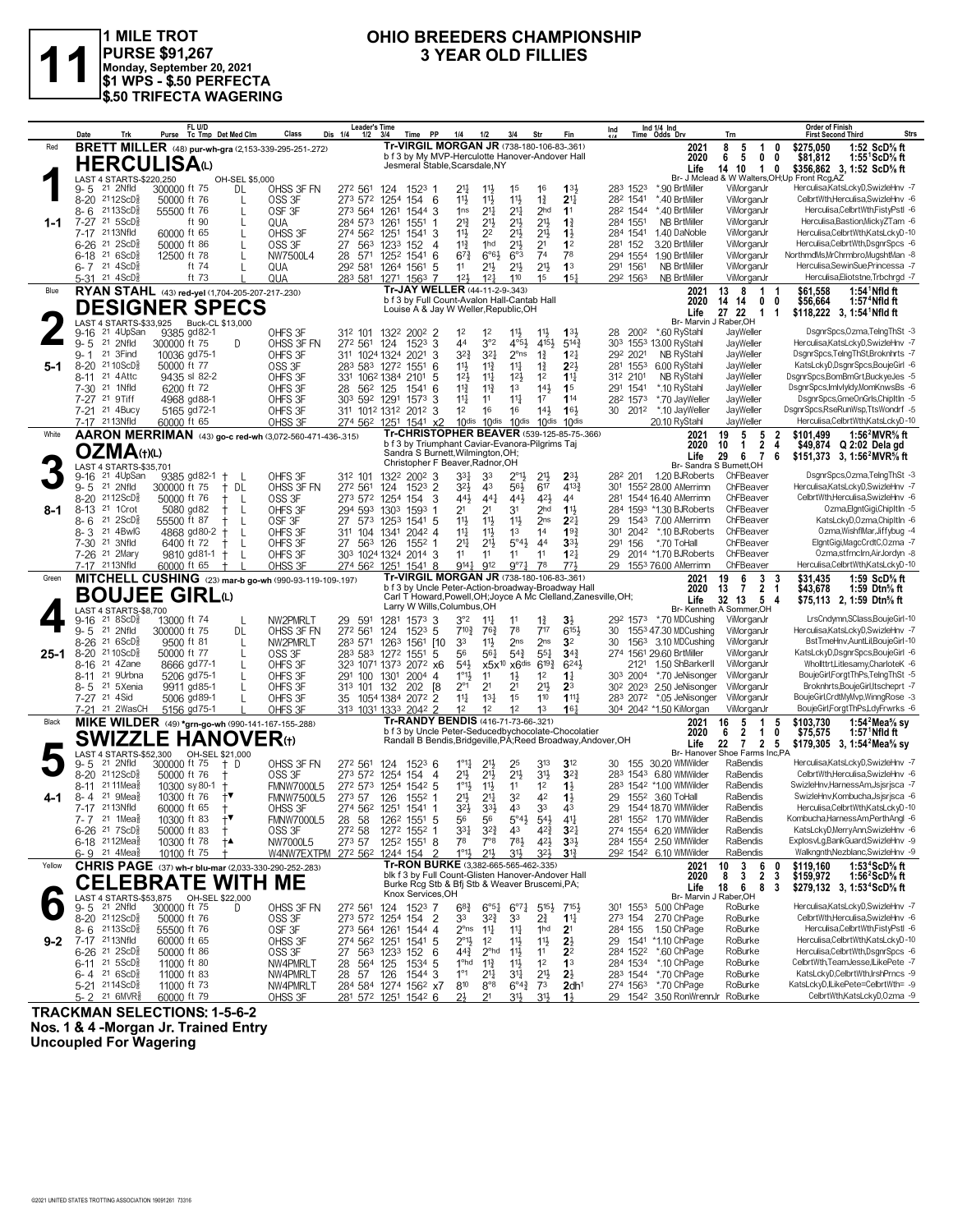

1 MILE PACE<br>|PURSE \$17,500<br>|Monday, September 20, 2021<br>|\$1 WPS - \$.50 PERFECTA \$.50 TRIFECTA - \$.50 SUPERFECTA **WAGERING** 

#### **BUCKEYE STALLION SERIES** 2 YEAR OLD FILLIES - 2ND DIVISION

|         | Date<br>Trk                                                                    | FL U/D<br>Tc Tmp Det Med Clm<br>Purse                         | Class                               | Leader's lime<br>Dis 1/4<br>1/2                                     | Time PP<br>3/4               | 1/4                                                                                           | 1/2                                          | 3/4                                           | Str                               | Fin                                   | Ind                              |                  | Ind $1/4$ Ind<br>Time Odds Drv                  | Trn                                           | Order of Finish<br><b>Strs</b><br><b>First Second Third</b>             |
|---------|--------------------------------------------------------------------------------|---------------------------------------------------------------|-------------------------------------|---------------------------------------------------------------------|------------------------------|-----------------------------------------------------------------------------------------------|----------------------------------------------|-----------------------------------------------|-----------------------------------|---------------------------------------|----------------------------------|------------------|-------------------------------------------------|-----------------------------------------------|-------------------------------------------------------------------------|
| Red     |                                                                                | JOSH SUTTON (39) c red-r blu-wh (1,581-180-197-175-220)       |                                     |                                                                     |                              | <b>Tr-MARK EVERS (146-24-25-15-294)</b>                                                       |                                              |                                               |                                   |                                       |                                  |                  | 2021                                            | 7 1 2 0                                       | \$13,222<br>$1:56^3$ ScD% gd                                            |
|         | FEAR ABBY                                                                      |                                                               |                                     |                                                                     |                              | b f 2 by Fear The Dragon-Velocity Abby-Rockin Image                                           |                                              |                                               |                                   |                                       |                                  |                  | 2020                                            | <b>No Starts Prior Year</b>                   |                                                                         |
|         |                                                                                |                                                               |                                     |                                                                     |                              | Mark E Evers, Lebanon, OH                                                                     |                                              |                                               |                                   |                                       |                                  |                  | Life                                            | 7 1 2 0                                       | \$13,222 2, 1:56 $SCD\%$ gd                                             |
|         | LAST 4 STARTS-\$8,375                                                          | OH-SEL \$17,000                                               |                                     |                                                                     |                              |                                                                                               |                                              |                                               |                                   |                                       |                                  |                  | Br- Mark E Evers, OH                            |                                               |                                                                         |
|         | $21 \text{ } 4$ ScD $\frac{3}{8}$<br>9- 1<br>21 2ScD <sup>3</sup>              | 13500 ft 75<br>8000 gd78-1                                    | 2YOFW1N3                            | 273 564<br>283 594                                                  | 1261<br>1544 5<br>$156^3$ 5  | $5^{\circ}4\frac{1}{2}$                                                                       | $7^{07}\frac{3}{4}$                          | $6^{\circ}4^{\frac{1}{4}}$<br>2 <sup>11</sup> | 86                                | $8^{11}\frac{1}{4}$<br>1nk            | 30<br>291                        | 1563             | 157 21.70 JerSmith<br>*.40 JoSutton             | MaEvers<br>MaEvers                            | FtsyLife,GlowngNTh,LoveMeHil -8<br>FearAbby,HarmnyOfN,BrklynBls -8      |
|         | 8-25<br>21 $4$ ScD $\frac{5}{8}$<br>8-11                                       | 17500 ft 74                                                   | 2YONW1PM<br><b>BSS 2F</b>           | 272 571                                                             | 1271<br>1541 4<br>1251       | 11}<br>11}                                                                                    | $11\frac{1}{2}$<br>$21\frac{1}{2}$           | 3 <sup>13</sup>                               | 2 <sup>1</sup><br>2 <sup>11</sup> | 2 <sup>1</sup>                        |                                  |                  | 284 1542 5.60 JoSutton                          | MaEvers                                       | Shsnbdmma,FearAbby,SheMnsBsn -9                                         |
| 9-1     | 21 11 ScD <sup>5</sup><br>8-6                                                  | 50000 ft 72                                                   | OSF <sub>2F</sub>                   | 281 562 1253                                                        | 153                          | $9^{11}\frac{3}{4}$<br>9                                                                      | $9^{10}\frac{3}{4}$                          | 98                                            | $8^{8}$ <sub>2</sub>              | 811                                   | 28                               |                  | 1551131.00 JoSutton                             | MaEvers                                       | SeaSilk, MermdByTh, SptngImge -9                                        |
|         | 7-24 2111ScD <sup>5</sup>                                                      | 40000 ft 79                                                   | OHSS 2F                             | 26 <sup>2</sup> 55 <sup>2</sup> 123 <sup>4</sup> 152 <sup>2</sup> 5 |                              | $7^{13}$                                                                                      | 791                                          | $7^{\circ}4^{\frac{3}{4}}$                    | 761                               | 491                                   |                                  |                  | 292 1541 41.60 JoSutton                         | MaEvers                                       | SeaSilk, BtleNCork, AviaHnv -8                                          |
|         | 7-19 <sup>21</sup> 1 Leb                                                       | 6588 gd75-1                                                   | OHFS <sub>2F</sub>                  | 30 59                                                               | 129<br>158                   | 1 <sup>2</sup><br>2                                                                           | 11                                           | 11                                            | 23                                | $2^{3}$                               |                                  | 293 1583         | *.70 JoSutton                                   | MaEvers                                       | DoltLkBb,FearAbby,StartTknl -8                                          |
|         | 7-4 21 5ScD <sup>3</sup>                                                       | 8000 ft 86                                                    | F2YONW1PM                           | 28 <sup>2</sup> 573                                                 | 1263<br>156                  | 3 <sup>1</sup><br>$\overline{4}$                                                              | $5^{3}{}_{4}^{3}$                            | $85\frac{3}{4}$                               | 72 <sub>7</sub>                   | $64\frac{3}{4}$                       |                                  |                  | 291 157 19.90 JoSutton                          | MaEvers                                       | McAngel,ParkInUnq,IntoThMst -9                                          |
| Blue    |                                                                                | TREVOR SMITH (25) blk-gra-wh (1,478-154-165-175-.206)         |                                     |                                                                     |                              | Tr-JEFF SMITH (313-23-38-47-.191)                                                             |                                              |                                               |                                   |                                       |                                  |                  | 2021                                            | 10 1<br>4 3                                   | \$19,693 Q 1:56 <sup>1</sup> ScD <sup>5</sup> / <sub>8</sub> ft         |
|         |                                                                                |                                                               |                                     |                                                                     |                              | b f 2 by Yankee Cruiser-Parklane Sparkle-Western Ideal                                        |                                              |                                               |                                   |                                       |                                  |                  | 2020                                            | <b>No Starts Prior Year</b>                   |                                                                         |
|         |                                                                                | <b>PARKLANE UNIQUE</b>                                        |                                     |                                                                     |                              | Shirley A Le Vin, Barrington Hills, IL                                                        |                                              |                                               |                                   |                                       |                                  |                  | Life                                            | $10 \t1 \t4 \t3$                              | \$19.693 2.Q 1:56 ScD% ft                                               |
|         | LAST 4 STARTS-\$4,175                                                          |                                                               |                                     |                                                                     |                              |                                                                                               |                                              |                                               |                                   |                                       |                                  |                  | Br- Shirley A Le Vin, IL                        |                                               |                                                                         |
|         | $9 - 9$<br>$21 \quad 2$ ScD $\frac{3}{8}$<br>$21 \text{ } 1$ ScD $\frac{5}{8}$ | 17500 ft 74                                                   | BSS 2F                              | 283 583                                                             | 1264 1544 1                  | 443                                                                                           | $44\frac{1}{2}$                              | $3^{\circ}1\frac{1}{2}$                       | 321                               | 3 <sup>3</sup>                        |                                  |                  | 28 <sup>2</sup> 155 <sup>2</sup> 34.40 TrSmith  | JefASmith<br><b>JefASmith</b>                 | Cruznbyth,GlowngNTh,ParkInUng -7                                        |
|         | $9 - 1$<br>$21 \text{ } 5$ ScD $\frac{5}{8}$<br>$8 - 25$                       | 10000 ft 77<br>18900 gd76-1                                   | 2YOFNW1PM                           | 281 571<br>273 572                                                  | 126 <sup>2</sup> 1544 7      | 710<br>32}                                                                                    | $79\frac{3}{4}$<br>1°3                       | $64\frac{1}{2}$<br>$2^{\circ}1$               | $5^{21}$<br>53                    | 3 <sup>1</sup><br>741                 |                                  |                  | 274 155 35.40 TrSmith<br>294 1551 12.20 TrSmith | JefASmith                                     | BtleNCork,SptngImge,ParkInUnq -8<br>SheMnsBsn,Twenty,Shsnbdmma -9       |
| 7-1     | $218SCD\frac{5}{8}$<br>8-11                                                    | 17500 ft 73                                                   | 2YOFNW1LC<br><b>BSS 2F</b>          | 274 57                                                              | 1251<br>1542 1<br>1251       | $9^{12}$<br>155 9                                                                             | $99\frac{3}{4}$                              | 873                                           | $65\frac{1}{4}$                   | $5^{13}$                              |                                  |                  | 284 1552 12.50 TySmith                          | <b>JefASmith</b>                              | AviaHnv, AwaknTDgn, FerThElct -9                                        |
|         | 8-4 <sup>21</sup> 10ScD∮                                                       | 9000 ft 83                                                    | 2YONW1PMLC                          | 284 59                                                              | 128<br>1563                  | 32<br>$\overline{4}$                                                                          | 3°2                                          | $2^{\circ}1$                                  | $1\frac{1}{2}$                    | $3\frac{3}{4}$                        |                                  | 284 1564         | *.60 TySmith                                    | JefASmith                                     | OdsVienna,Twenty,ParkInUng -8                                           |
|         | 7-28 <sup>21</sup> 8ScD}                                                       | 9000 ft 81                                                    | 2YONW1PMLC                          | 29 582                                                              | 126 <sup>2</sup> 154 6       | $3^{3}$                                                                                       | $3^{2}\frac{3}{4}$                           | 33                                            | $3^{2}\frac{1}{2}$                | $2^{21}$                              | 272 1542                         |                  | *.80 TySmith                                    | <b>JefASmith</b>                              | Shsnbdmma,ParkInUng,SharpLokr -9                                        |
|         | 21 7 Bucy<br>7-21                                                              | 17500 gd72-1                                                  | <b>BSS 2FP</b>                      | 303 1004 1294 1582                                                  |                              | 23<br>3                                                                                       | 21                                           | 33                                            | $21\frac{1}{5}$                   | 2 <sup>2</sup>                        |                                  | 282 1584         | 1.50 RyStahl                                    | JefASmith                                     | Cruznbyth,ParkInUnq,Fomo -6                                             |
| White   |                                                                                | TYLER SMITH (28) wh-gra-blk (2,053-258-247-286-239)           |                                     |                                                                     |                              | Tr-CRIST HERSHBERGER (249-30-29-39-237)                                                       |                                              |                                               |                                   |                                       |                                  |                  | 2021                                            | 12 8 1 1                                      | \$43,580<br>1:53 $2$ ScD $\%$ ft                                        |
|         |                                                                                |                                                               |                                     |                                                                     |                              | b f 2 by Well Said-Just Too Spoiled-Dragon Again                                              |                                              |                                               |                                   |                                       |                                  |                  | 2020                                            | <b>No Starts Prior Year</b>                   |                                                                         |
|         |                                                                                | <b>BITTRSWEETSYMPHONY</b>                                     |                                     |                                                                     |                              | Cnc Stables LLC, Canton, OH; David J Miller, Sagamore Hills, OH                               |                                              |                                               |                                   |                                       |                                  |                  | Life                                            | 12 8 1                                        | \$43,580 2, 1:53 <sup>2</sup> ScD <sup>5</sup> / <sub>8</sub> ft<br>-1  |
|         |                                                                                | LAST 4 STARTS-\$16,662 OH-SEL \$14,000                        |                                     |                                                                     |                              |                                                                                               |                                              |                                               |                                   |                                       |                                  |                  |                                                 |                                               | Br- W D Walters & J Patrick Mclead & Rtk Rcg LLC, OH                    |
|         | 21 60Wash<br>9-15<br>21 11 ScD <sup>3</sup><br>$9 - 9$                         | 4896 gd71-1<br>17500 ft 64                                    | OHFS <sub>2F</sub><br><b>BSS 2F</b> | 291 592<br>28<br>562                                                | 1292 1592 4<br>125<br>1534 7 | 1 <sup>3</sup><br>55                                                                          | 1 <sup>3</sup><br>$5^{\circ}5^{\frac{3}{4}}$ | 14<br>$3^{\circ}1\frac{1}{4}$                 | 18<br>1hd                         | 115 <sup>1</sup><br>1 <sup>3</sup>    | 30                               | 1592<br>283 1534 | *.80 CHrshbrgr<br>*1.20 TySmith                 | CHrshbrgr<br>CHrshbrgr                        | Bitrswtsy,FerThPnsy,DarksdOft -4<br>Bitrswtsy, Ods Vienna, MyelsRITr -8 |
|         | 21 8 Cnfld<br>9- 4                                                             | 5565 ft 75-1                                                  | OHFS <sub>2F</sub>                  | 30<br>591                                                           | 1293<br>1591                 | 3°3                                                                                           | 11}                                          | $11\frac{1}{2}$                               | 11}                               | $1^{11}$                              | 293 1591                         |                  | NB CHrshbrgr                                    | CHrshbrgr                                     | Bitrswtsy, NevdaRock, Westrnmtn -7                                      |
| $5 - 2$ | 21 5Cantn<br>$9 - 1$                                                           | 5365 gd72-1                                                   | OHFS <sub>2F</sub>                  | 294 592 130                                                         | $2002$ 2                     | $11\frac{3}{4}$                                                                               | 1 <sup>2</sup>                               | 14                                            | 111                               | 119                                   | 30 <sup>2</sup> 200 <sup>2</sup> |                  | NB CHrshbrgr                                    | CHrshbrgr                                     | Bitrswtsy,Westmmtn,AbovThRdr -5                                         |
|         | 8-22 <sup>21</sup> 3Wlngt                                                      | 5415 gd87-1                                                   | OHFS <sub>2F</sub>                  | 293 1003 1294 1582 5                                                |                              | 3°2                                                                                           | $2^{\circ}$                                  | 1 <sup>2</sup>                                | 11}                               | 12 <sup>1</sup>                       | 283 1582                         |                  | *.50 CHrshbrgr                                  | CHrshbrgr                                     | Bitrswtsv.BellaBlue.AbovThRdr -8                                        |
|         | 8-11 21 3ScD <sup>3</sup>                                                      | 17500 ft 74                                                   | <b>BSS 2F</b>                       | 28 564 1244 1532 2                                                  |                              | 34                                                                                            | $3^{3}$                                      | $3^{01}\frac{1}{2}$                           | 2 <sup>1</sup>                    | $1\frac{1}{2}$                        |                                  | 282 1532         | 2.50 TySmith                                    | CHrshbrgr                                     | Bitrswtsv.PrncnaQun+MvelsRITr+ -8                                       |
|         | 7-30 <sup>21</sup> 4Nfld                                                       | 6700 ft 72                                                    | OHFS <sub>2F</sub>                  | 283 581                                                             | 1262 1544                    | $11\frac{3}{4}$                                                                               | 12                                           | 1 <sup>3</sup>                                | 14                                | 13 <sup>1</sup>                       |                                  |                  | 282 1544 *1.10 CHrshbrgr                        | CHrshbrgr                                     | Bitrswtsy,BlackTily,ShezBckIn -6                                        |
| Green   |                                                                                | MIKE WILDER (49) *grn-go-wh (990-141-167-155-288)             |                                     |                                                                     |                              | Tr-SCOTT BETTS (415-81-48-40-292)                                                             |                                              |                                               |                                   |                                       |                                  |                  | 2021                                            | 8 2 1 0                                       | \$15,894<br>$1:56^1$ Nfld ft                                            |
|         |                                                                                | <b>OSCEOLA HANOVER</b>                                        |                                     |                                                                     |                              | br f 2 by Racing Hill-Odds On Brittany-Western Hanover                                        |                                              |                                               |                                   |                                       |                                  |                  | 2020                                            | <b>No Starts Prior Year</b>                   |                                                                         |
|         |                                                                                |                                                               |                                     |                                                                     |                              | T G Betts, Canonsburg, PA; N A Catalano, Canonsburg, PA;<br>K J Pippi, Pittsburgh, PA         |                                              |                                               |                                   |                                       |                                  |                  | Life                                            | 8 2 1                                         | 0<br>$$15,894$ 2, 1:56 Nfld ft                                          |
|         | LAST 4 STARTS-\$4,900<br>$9 - 9$<br>$21 \, 2$ ScD $\frac{3}{8}$                | OH-SEL \$16,000<br>17500 ft 74                                |                                     |                                                                     |                              |                                                                                               |                                              |                                               |                                   | $66\frac{1}{4}$                       |                                  |                  | 281 156 48.10 WMWilder                          | Br- Hanover Shoe Farms Inc,PA<br>ScBetts      | Cruznbyth.GlowngNTh.ParklnUng -7                                        |
|         | 21 1 Mea <sub>8</sub><br>$8 - 18$                                              | 9800 sy 73-1 ▼                                                | BSS 2F<br>FMNW2EXTPA                | 283 583<br>283 592                                                  | 1264 1544 6<br>1283 1571 2   | $6^{7}\frac{3}{4}$<br>21}                                                                     | $67\frac{1}{2}$<br>$21\frac{1}{2}$           | $65\frac{1}{4}$<br>32                         | $64\frac{1}{4}$<br>31}            | 11                                    |                                  | 281 1571         | *.90 WMWilder                                   | <b>ScBetts</b>                                | OscelaHnv,PnchoPowr,FivMrMnts -5                                        |
|         | 21 11 ScD <sup>5</sup><br>8-11                                                 | 17500 ft 73                                                   | <b>BSS 2F</b>                       | 28 574                                                              | $155^2$ 6<br>1261            | 7101                                                                                          | $7°7\frac{1}{2}$                             | $6^{\circ}5\frac{1}{2}$                       | $74\frac{1}{4}$                   | 7111                                  |                                  |                  | 30 <sup>2</sup> 1573 12.30 TySmith              | <b>ScBetts</b>                                | LoveMeHil,HarmnyOfN,Twenty -7                                           |
| $9-1$   | $21 \text{ 9}$ Mea $\frac{5}{8}$<br>7-31                                       | 20835 ft 70                                                   | ARDEN-2YOF                          | 282 571                                                             | 1252<br>$153^2$ 1            | 56                                                                                            | 56                                           | 56}                                           | $54\frac{1}{2}$                   | $79\frac{1}{4}$                       |                                  |                  | 283 1551 61.50 WMWilder                         | <b>ScBetts</b>                                | CptnCwgrl,HitMeUp,Colsnllsn -8                                          |
|         | 21 1Bucy<br>7-21                                                               | 17500 gd72-1                                                  | <b>BSS 2FP</b>                      | 294 584                                                             | 1291<br>1582 2               | $3^{21}$                                                                                      | 2 <sup>ohd</sup>                             | 2 <sup>ohd</sup>                              | $64\frac{3}{4}$                   | $67\frac{1}{4}$                       |                                  |                  | 303 1594 6.30 AlHawk                            | <b>ScBetts</b>                                | McAngel,Bowery,IntoThMst -7                                             |
|         | 7-14 2112Nfld                                                                  | 17500 ft 79                                                   | <b>BSS 2F</b>                       | 274 573 1271 1561 1                                                 |                              | 34                                                                                            | $3^{2}\frac{3}{4}$                           | $2^{\circ}$ $\frac{3}{4}$                     | $2^{21}$                          | $1\frac{1}{2}$                        | 284 1561                         |                  | 2.20 WMWilder                                   | <b>ScBetts</b>                                | OscelaHnv,FerTheBch,FerHerTch -8                                        |
|         |                                                                                |                                                               |                                     |                                                                     |                              |                                                                                               |                                              |                                               |                                   |                                       |                                  |                  |                                                 |                                               |                                                                         |
|         | 21 2Mea <sup>3</sup><br>7- 7                                                   | 6800 ft 83                                                    | 2YOFMAIDEN                          | 284 584 1274 1563 4                                                 |                              | 44                                                                                            | $44\frac{1}{2}$                              | 443                                           | 2 <sup>1</sup>                    | 2nk                                   |                                  |                  | 28 1563 8.20 DaPalone                           | <b>ScBetts</b>                                | Martrtndr, OscelaHnv, ShdwOfFer -7                                      |
| Black   |                                                                                | AARON MERRIMAN (43) go-c red-wh (3,072-560-471-436-315)       |                                     |                                                                     |                              | Tr-BRIAN GEORGES (178-34-32-24-.336)                                                          |                                              |                                               |                                   |                                       |                                  |                  | 2021                                            | 10 1<br>5 2                                   | \$10,625 Q 1:58 <sup>2</sup> ScD% ft                                    |
|         |                                                                                |                                                               |                                     |                                                                     |                              | b f 2 by Pet Rock-Scylla Hanover-The Panderosa                                                |                                              |                                               |                                   |                                       |                                  |                  | 2020                                            | <b>No Starts Prior Year</b>                   |                                                                         |
|         |                                                                                | <b>SCYLLY ROCK</b>                                            |                                     |                                                                     |                              | J Brian Georges, Wilmington, OH; K D Manley, Beavercreek, OH;<br>S R McDaniel Jr, Shelby, NC  |                                              |                                               |                                   |                                       |                                  |                  | Life                                            | $10 \t1 \t5 \t2$                              | \$10,625 2, Q 1:58 <sup>2</sup> ScD <sup>5</sup> / <sub>8</sub> ft      |
|         | LAST 4 STARTS-\$5,489<br>$21 \, 5$ ScD $\frac{3}{8}$<br>9-15                   | 10000 ft 73                                                   | 2YOFNW1PM                           | 284 594 1282                                                        | 156                          | 22<br>З                                                                                       | 21}                                          | $2^{11}$                                      | 21}                               | 2 <sup>11</sup>                       | 273 1561                         |                  | 4.70 MDCushing                                  | Br- Bradley A Woodruff,OH<br><b>BrGeorges</b> | TopHonors,ScylyRock,Muskogee -6                                         |
|         | $9 - 9$<br>2115Knton                                                           | 4492 gd72                                                     | OHFS <sub>2F</sub>                  | 284 1012 1313 2023 [7                                               |                              | 55                                                                                            | $6^{o_{32}}$                                 | $5^{\circ}2^{\frac{1}{4}}$                    | 2 <sup>1</sup>                    | $21\frac{1}{4}$                       |                                  | 304 2024         | 2.40 ScCisco                                    | <b>BrGeorges</b>                              | OhmyL,ScylyRock,FerHerTch -7                                            |
|         | 21 2Find<br>9-1                                                                | 6425 gd75-1                                                   | OHFS <sub>2F</sub>                  | 284 1012 1334 2033 7                                                |                              | SCR VET - Sick                                                                                |                                              |                                               |                                   |                                       |                                  |                  |                                                 | <b>BrGeorges</b>                              | FerThFlgh,RckThsLdy,MdwndKely -6                                        |
| 10-1    | 8-23 <sup>21</sup> 5 Lima                                                      | 6475 gd85-2                                                   | OHFS <sub>2F</sub>                  | 293 1011 132                                                        | 2022 3                       | $2^{13}$                                                                                      | $2^{11}$                                     | 3 <sup>1</sup>                                | 31}                               | $34\frac{1}{4}$                       | 31                               | 2031             | 6.50 ScCisco                                    | <b>BrGeorges</b>                              | RckThsLdy,BudsBaby,ScylyRock -8                                         |
|         | 8-20 <sup>21</sup> 4Green                                                      | 4359 gd85-1                                                   | OHFS <sub>2F</sub>                  | 30 <sup>2</sup> 101 <sup>2</sup> 131                                | 1583 1                       | 2 <sup>2</sup>                                                                                | 3 <sup>1</sup>                               | 34                                            | $2^{2}\frac{1}{2}$                | 2 <sup>11</sup>                       |                                  | 273 1584         | 2.60 ScCisco                                    | <b>BrGeorges</b>                              | DoltLkBb,ScylyRock,DarksdOft -6                                         |
|         | 8-16 <sup>21</sup> 8Troy                                                       | 6375 gd79-1                                                   | OHFS <sub>2F</sub>                  | 284 592 1283 2001 5                                                 |                              | 2 <sup>1</sup>                                                                                | 3 <sup>2</sup>                               | 44                                            | $43\frac{1}{4}$                   | 3 <sup>3</sup>                        | 312 2004                         |                  | *.70 DaNoble                                    | <b>BrGeorges</b>                              | MornngSnr,Croswndpp,ScylyRock -6                                        |
|         | 8-11 21 8 ScD <sup>3</sup>                                                     | 17500 ft 73                                                   | <b>BSS 2F</b>                       | 274 57                                                              | 1251 155 8                   | 810}                                                                                          | $8^{\circ}8$                                 | $9°7\frac{1}{2}$                              | 791                               | 741                                   |                                  |                  | 291 1554 39.40 ChPage                           | <b>BrGeorges</b>                              | AviaHnv, AwaknTDgn, FerThElct -9                                        |
| Yellow  |                                                                                | <b>BRETT MILLER</b> (48) pur-wh-gra (2,153-339-295-251-272)   |                                     |                                                                     |                              | Tr-VIRGIL MORGAN JR (738-180-106-83-.361)<br>b f 2 by Racing Hill-Beyonce Blue Chip-Art Major |                                              |                                               |                                   |                                       |                                  |                  | 2021<br>2020                                    | 8 2 2 1                                       | \$25,620<br>1:55 $2$ ScD $\%$ ft                                        |
|         |                                                                                | LOVE ME HILLധ                                                 |                                     |                                                                     |                              | Tom Hill.Lancashire.UK                                                                        |                                              |                                               |                                   |                                       |                                  |                  | Life                                            | No Starts Prior Year<br>8 2 2 1               | \$25,620 2, 1:55 <sup>2</sup> ScD% ft                                   |
|         | LAST 4 STARTS-\$17,245                                                         |                                                               |                                     |                                                                     |                              |                                                                                               |                                              |                                               |                                   |                                       |                                  |                  | Br- Tom Hill.UK                                 |                                               |                                                                         |
|         | $21 \text{ } 1$ ScD $\frac{3}{2}$<br>9- 9                                      | 17500 ft 74                                                   | <b>BSS 2F</b>                       | 272 57                                                              | 1253 1534 3                  | 21}                                                                                           |                                              | 3 <sup>1</sup>                                | 2∛                                | $2\frac{1}{2}$                        | 28                               | 1534             | 4.70 BrtMiller                                  | ViMorganJr                                    | FtsyLife,LoveMeHil,PrncngQun -8                                         |
|         | 21 4ScD <sup>3</sup><br>$9 - 1$                                                | 13500 ft 75<br>L                                              | 2YOFW1N3                            | 273 564                                                             | 1261 1544 4                  | 11}                                                                                           | $21\frac{1}{2}$                              | 31}                                           | 2 <sup>11</sup>                   | 3 <sup>3</sup>                        | 29                               |                  | 1552 6.30 BrtMiller                             | ViMorganJr                                    | FtsyLife,GlowngNTh,LoveMeHil -8                                         |
|         | 8-24 21 4ScD <sup>5</sup>                                                      | ft 93                                                         | QUA                                 | 283 571 1261 1543 1                                                 |                              | $21\frac{1}{2}$                                                                               | $2^{2}$                                      | exip5 ip5dis 5dis                             |                                   |                                       |                                  |                  | <b>NB BrtMiller</b>                             | ViMorganJr                                    | RacngGlry,TintOfMnt,TargrynEm -5                                        |
| 7-2     | $8 - 11$<br>21 11 ScD <sup>5</sup>                                             | 17500 ft 73                                                   | <b>BSS 2F</b>                       | 28<br>574                                                           | 1261<br>1552                 | 33}                                                                                           | 33                                           | 43                                            | 4 <sup>1</sup>                    | $1^{11}$                              |                                  |                  | 283 1552 *2.10 BrtMiller                        | ViMorganJr                                    | LoveMeHil,HarmnyOfN,Twenty -7                                           |
|         | 8-6 2111ScD }<br>7-21 <sup>21</sup> 5Bucy                                      | 50000 ft 72                                                   | OSF <sub>2F</sub>                   | 281 562 1253 153 6                                                  |                              | 561                                                                                           | $55\frac{3}{4}$                              | $5^{4}$                                       | $5^{31}$                          | $5^{4}$                               |                                  |                  | 273 154 50.40 AMerrimn<br>28 1583 3.00 AlHawk   | ViMorganJr                                    | SeaSilk, MermdByTh, SptngImge -9<br>PrncngQun,LoveMeHil,MyelsRITr -7    |
|         | 7-14 21 8Nfld                                                                  | 17500 gd72-1<br>17500 ft 82                                   | <b>BSS 2FP</b><br><b>BSS 2F</b>     | 314 1004 1302 1583 2<br>281 581                                     | 1261 1543 4x                 | $21\frac{1}{2}$<br>$8^{\circ}17$                                                              | 3 <sup>1</sup><br>$7^{13}$                   | 31<br>7241                                    | 21<br>7271                        | $2\frac{1}{2}$<br>726                 |                                  |                  | 284 1594 *.30 WMWilder                          | ViMorganJr<br>ViMorganJr                      | FtreExwfe,Bitrswtsy,Iwkplkths -8                                        |
| Pink    |                                                                                | <b>RONNIE WRENN JR.</b> (35) blk-mar (1,911-393-332-244-.345) |                                     |                                                                     |                              | Tr-SCOTT COX (100-18-15-16-.317)                                                              |                                              |                                               |                                   |                                       |                                  |                  | 2021                                            | 8 1 2 1                                       | \$17,350 $Q$ 1:57 <sup>3</sup> Nfld ft                                  |
|         |                                                                                |                                                               |                                     |                                                                     |                              | b f 2 by Downbytheseaside-Ideal Helen-Western Ideal                                           |                                              |                                               |                                   |                                       |                                  |                  | 2020                                            | <b>No Starts Prior Year</b>                   |                                                                         |
|         |                                                                                | <b>PRANCING QUEEN</b>                                         |                                     |                                                                     |                              | Jason Ash, Delaware, OH; Parent Racing Stable LLC, Whitehouse, OH;                            |                                              |                                               |                                   |                                       |                                  |                  | Life                                            | 8 1 2 1                                       | \$17,350 2, Q 1:57 <sup>3</sup> Nfld ft                                 |
|         | LAST 4 STARTS-\$8,600                                                          | LEX-SEL \$62,000                                              |                                     |                                                                     |                              | Scott L Cox, Streetsboro, OH                                                                  |                                              |                                               |                                   |                                       |                                  |                  |                                                 | Br- Willow Oak Ranch.TN                       |                                                                         |
|         | $21 \text{ 1ScD}$ $\frac{5}{8}$<br>$9 - 9$<br>21 1Nfld                         | 17500 ft 74                                                   | BSS 2F                              | 272 57                                                              | 1253 1534 6                  | 33                                                                                            | 33                                           | $2^{\circ}1\frac{1}{2}$                       | $3^{12}$                          | $3\frac{11}{2}$                       |                                  | 281 154          | 6.50 DaNoble                                    | ScCox<br>ScCox                                | FtsyLife,LoveMeHil,PrncngQun -8<br>ComndrBob,PinkDlght,PointPlce -9     |
|         | 9- 1<br>21 3Nfld<br>$8 - 25$                                                   | 8500 ft 74<br>8500 ft 78                                      | 2YR NW1PM<br>2YR NW1PM              | 271 571<br>274 573 1264 1553 5                                      | 1254 1533 7                  | 33<br>$1^{\circ}1$                                                                            | $3^{2}\frac{3}{4}$<br>$11\frac{3}{4}$        | $34\frac{1}{4}$<br>$1\frac{3}{4}$             | $47\frac{1}{2}$<br>11             | $6^{15\frac{3}{4}}$<br>$2\frac{1}{2}$ | 301 1564<br>284 1553             |                  | *.70 RonWrennJr<br>*.20 RonWrennJr ScCox        |                                               | Cheshrtbr, PrncngQun, BornTRnAs -9                                      |
| 7-2     | $21 \text{ } 3ScD\frac{5}{8}$<br>8-11                                          | 17500 ft 74                                                   | BSS <sub>2F</sub>                   | 28 564 1244 1532 6                                                  |                              | 46                                                                                            | 45                                           | $4^{\circ}3\frac{1}{4}$                       | 4 <sup>3</sup>                    | $3p2\frac{1}{2}$                      |                                  |                  | 28 1532 2.40 RonWrennJr ScCox                   |                                               | Bitrswtsy, PrncngQun+MyelsRITr+ -8                                      |
|         | $8 - 6$ 21 1ScD $\frac{5}{8}$                                                  | 49300 ft 87                                                   | OSF <sub>2F</sub>                   | 261 56                                                              | 1231 1514 3                  | 33                                                                                            | 43                                           | $64\frac{1}{2}$                               | $69\frac{3}{4}$                   | 6 <sup>9</sup>                        |                                  |                  | 293 1533 23.60 RonWrennJr ScCox                 |                                               | CpeCodHnv,SecrtSdPc,Suge -8                                             |
|         | 7-21 <sup>21</sup> 5Bucy                                                       | 17500 gd72-1                                                  | <b>BSS 2FP</b>                      | 314 1004 1302 1583 1                                                |                              | 11}                                                                                           | 1hd                                          | 11                                            | $1\frac{3}{4}$                    | $1\frac{1}{2}$                        |                                  |                  | 281 1583 6.60 ChLems                            | ScCox                                         | PrncngQun.LoveMeHil.MvelsRITr -7                                        |
|         | 7-10 21 9Nfld                                                                  | 40000 ft 77                                                   | OHSS <sub>2F</sub>                  | 28 58                                                               | 1261 1541 7                  | $44\frac{1}{4}$                                                                               | $4^{o_3}\frac{3}{4}$                         | 5°5                                           | $711\frac{3}{4}$                  | 7113                                  |                                  |                  | 292 1563 39.00 ChLems                           | ScCox                                         | DragnsRvn,DgnLady,GingrAgan -7                                          |
| Gray    |                                                                                | CHRIS PAGE (37) wh-r blu-mar (2,033-330-290-252-283)          |                                     |                                                                     |                              | Tr-HUGH BEATTY (213-25-30-31-.244)                                                            |                                              |                                               |                                   |                                       |                                  |                  | 2021                                            | 7 3 1 0                                       | \$24,745<br>1:55 Nfld ft                                                |
|         |                                                                                |                                                               |                                     |                                                                     |                              | b f 2 by McArdle-Denyittotheend-Tell All                                                      |                                              |                                               |                                   |                                       |                                  |                  | 2020                                            | <b>No Starts Prior Year</b>                   |                                                                         |
|         | <b>MC ANGEL</b>                                                                |                                                               |                                     |                                                                     |                              | Lawrence J Crawford, Woodstock, GA                                                            |                                              |                                               |                                   |                                       |                                  |                  | Life                                            | 7 3 1 0                                       | \$24,745 2, 1:55 Nfld ft                                                |
|         | LAST 4 STARTS-\$3,245<br>$216$ ScD $\frac{5}{8}$<br>9-9                        | 17500 ft 70                                                   | BSS 2F                              | 272 57                                                              | 126<br>1542 1                | $54\frac{1}{2}$                                                                               | $56\frac{1}{4}$                              | $56\frac{1}{2}$                               | 41                                | 45                                    |                                  |                  | 281 1552 49.60 HuBeatty                         | Br- Lawrence J Crawford, GA<br>HuBeatty       | Coastal, Bowery, Catamaran -8                                           |
|         | 8-23 <sup>21</sup> 5 Lima                                                      | 6475 gd85-2                                                   | OHFS <sub>2F</sub>                  | 293 1011 132                                                        | $202^2$ 6                    | $6^{10}\frac{1}{4}$                                                                           | $7^{\circ}4^{\frac{3}{4}}$                   | $5^{\circ 4}$ <sup>1</sup>                    | $5^{41}$                          | $5^{11}$                              |                                  |                  | 314 2043 *1.10 HuBeatty                         | HuBeatty                                      | RckThsLdy,BudsBaby,ScylyRock -8                                         |
|         | 8-11 21 6ScD $\frac{5}{8}$                                                     | 17500 ft 73                                                   | BSS 2F                              | 274 574 1252 1543 3                                                 |                              | $21\frac{1}{2}$                                                                               | $21\frac{1}{2}$                              | 3 <sup>2</sup>                                | $4^{3}\frac{3}{4}$                | $8^{15}$                              |                                  |                  | 314 1573 3.80 KaKauffman HuBeatty               |                                               | FtreExwfe,GlowngNTh,SectnlDgn -9                                        |
| 9-1     | 8-4 <sup>21</sup> 2Xenia                                                       | 6088 gd82-1                                                   | OHFS <sub>2F</sub>                  | 102<br>30                                                           | 2011 2<br>132                | 11                                                                                            | $11\frac{1}{2}$                              | 2 <sub>ns</sub>                               | 2 <sub>ns</sub>                   | $2\frac{1}{2}$                        | 291 2011                         |                  | *.40 HuBeatty                                   | HuBeatty                                      | DarksdOft,McAngel,Croswndpp -4                                          |
|         | 7-21 21 1Bucy                                                                  | 17500 gd72-1                                                  | <b>BSS 2FP</b>                      | 294 584 1291                                                        | 1582 3                       | $44\frac{3}{4}$                                                                               | $4^{011}$                                    | $3^{\circ}4$                                  | 11                                | $12\frac{1}{2}$                       |                                  | 291 1582         | *.90 ChPage                                     | HuBeatty                                      | McAngel,Bowery,IntoThMst -7                                             |
|         | 7-14 21 10 Nfld<br>7- $\Delta$ 21 5 ScD <sup>5</sup> <sub>2</sub>              | 17500 ft 79<br>8000 ft 86                                     | BSS 2F<br>F2YONW1PM                 | 28 57<br>282 573 1263 156                                           | 126<br>155                   | $46\frac{1}{2}$<br>2<br>5<br>66                                                               | $4^{\circ}2\frac{1}{2}$<br>65                | $3^{011}$<br>$4^{\circ}3^{\frac{3}{2}}$       | 2 <sub>ns</sub><br>21             | $1\frac{1}{2}$<br>1 <sub>ns</sub>     | 284 155                          |                  | *.90 ChPage<br>283 156 17.40 HuBeatty           | HuBeatty<br>HuBeatty                          | McAngel,ParkInUnq,HeyDelilh -9<br>McAngel.ParkInUng.IntoThMst -9        |

**TRACKMAN SELECTIONS: 3-6-7-2**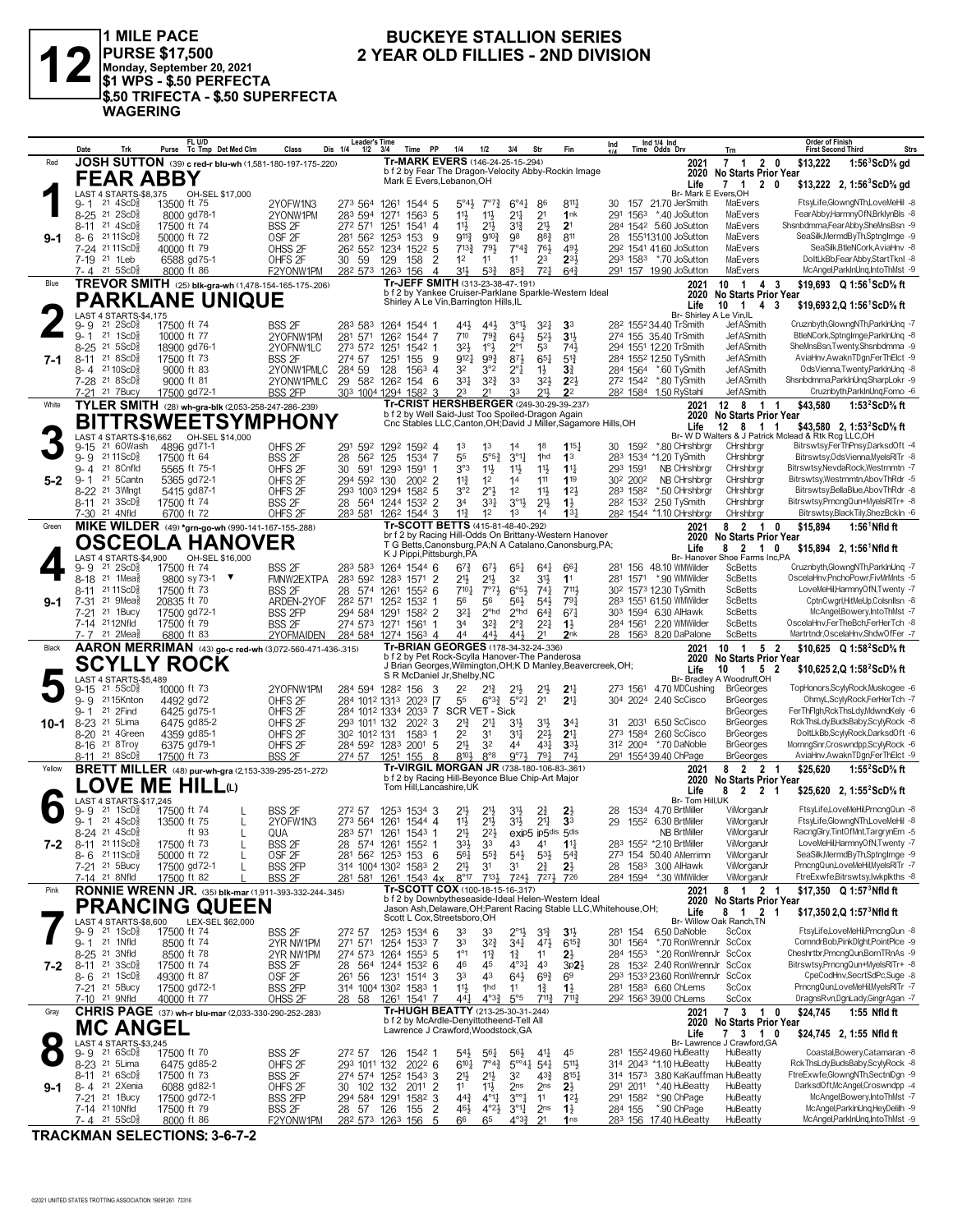#### **13** PURSE \$12,000<br>
Monday, September 20, 2021<br>
\$1 WPS - \$.50 PERFECTA **1 MILE TROT PURSE \$12,000 Monday, September 20, 2021 \$1 WPS - \$.50 PERFECTA \$.50 TRIFECTA - \$.20 SUPER HIGH 5 GUARANTEED \$5,000 \$.50 PICK 4 (13-14-15-16) WAGERING**

### **SIGNATURE SERIES**

<u>Date Trk Purse Tc Tmp Det Med Clm Class Dis 1/4 1/2 3/4 Time PP 1/4 1/2 3/4 Str Fin 4/2 Time Odds Drv<br>Red BRETT MILLER (48) pur-wh-gra (2,153-339-295-251-272) Tr**-JASON BREWER** (383-65-63-37-293) free to the 2021</u> **FL U/D Det Med Clm Class Dis 1/4 1/2 3/4 Time PP 1/4 1/2 3/4 Str Fin Ind Tc Tmp 1/4 Time Odds Drv Leader's Time Ind 1/4 Ind Order of Finish Trn First Second Third Strs** 444 3°14 11 29 9003 NB JaBrewer JaBrewer JaBrewer JaBrewer JaBrewer Workntnbr,SwanLeadr,TeamL<br>19-15 21 8Mtplr 2250 gd 71-1 L SIGNATURE 303 1001 1304 2003 18 517 54 34 34 34 35 30 2012 NB JaBrewer JaBrewer<br>19-24 21 10Lima 5 517 54½ 33¼ 30 9- 2 NB JaBrewer JaBrewer MickyZTam,TeamJesse,Workntnbr -8 21 11Find 4000 gd 79-1 L SIGNATURE 303 1001 1304 2003 [8 34¾ **3**3¾ 2012 14% 110Lima 5900 gd87-2 L SigSeries 30 1013 132 2012 4 111 12 12 111 13 123 2012 11.00 JaBrewer JaBrewer Workntnbr,TeamJesse,LionImage 5<br>129 31 7Green 2000 gd85-1 L SigSeries 29 59 1283 1573 1 21 2<sup>2</sup> 21 11½ 13½ 284 1573 21 21 7 Green 2000 gd85-1 L SigSeries 29 59 1283 1573 1 21 22 21 1<sup>11</sup> 13<sup>3</sup> 284 1573 20JaBrewer JaBrewer Workntnbr,TeamL,AnglsRnsm 4<br>21 21 11 2900 gd74-1 L SigSeries 29<sup>2</sup> 592 1291 1582 4 453 44 3°23 12 16<sup>3</sup> 284 1582 1.5 8-15 <sup>21</sup>11Cel 2900 gd74-1 L SigSeries 29<sup>2</sup> 59<sup>2</sup> 1291 158<sup>2</sup> 4 45½ 44 3°2½ 12 **1**6½ 284 158<sup>2 ×</sup>1.50 JaBrewer JaBrewer Workntnbr,WindsngPt,TeamL -4<br>8-10 <sup>21</sup> 7Urbna 10000 gd85-1 L SigS 7-30 <sup>21 SCD</sup> 12500 ft 73 L NW7500L4 28 564 125 1541 7 12 12 11½ 12 1nk 291 1541 3.80 JerSmith JaBrewer Workntnbr,ContOnCdy,MugshtMan -9<br>**CHRIS PAGE** (37) wh-r blu-mar (2,033-330-290-252-283) **5-2** Br- Way To Win Farms LLC,OH **Life 5,** br g 5 by Broadway Hall-Working Girl-Ken Warkentin James W Fleming,Bayfield,ON, CA  **25 5 7 3 \$59,076 1:54<sup>3</sup>Nfld ft 22 8 5 1 \$70,525 1:53<sup>4</sup>MVR⅝ ft 80 23 18 12 \$240,087 1:53<sup>4</sup>MVR⅝ ft 2020 Tr-JASON BREWER** (383-65-63-37-.293) **WORKINITONBROADWAY**(L) LAST 4 STARTS-\$5,655<br>9-15 <sup>21</sup> 8Mtplr 22 34 32 1¾ 29 9-15 \*.30 JeNisonger BrGeorges TeamJesse,PurePeter,LionImage -4 21 7UpSan 3950 gd 75-1 † SIG SERIES 301 101 1321 2011 2 12 **1**2¾ 2011 9-6 <sup>21 g</sup>Cnfld 7500 gd75-1 † SIGSERIES 29<sup>2</sup> 101 131 200 x2x 7<sup>141</sup> 7<sup>16</sup> 7<sup>103</sup> 6<sup>9</sup> 61<sup>81</sup> 30<sup>3</sup> 2033 NB-BdyBrown BrGeorges EnforcThL,WildfrSls,BldStrtgy 7<br>9-2 <sup>21</sup>11Find 4000 gd79-1 † SIGNATURE 303 1001 1304 2003 6 413 9- 2 2111Find 4000 gd79-1 † SIGNATURE 30<sup>3</sup> 1001 1304 2003 6 41<sup>3</sup> 431 214<sup>7</sup> 2 **2**14<sup>7</sup> 23 214<sup>7</sup> 30 201 NB JeNisonger BrGeorges MickyZTam,TeamJesse,Workntnbr -8 31 1011 1304 2003 6 413 431 214<sup>7</sup> 24 234 294 202 1.50 JeN 8-20 <sup>21</sup>12Green 2000 gd85-1 † SigSeries 293 1004 131 1593 5 43½ 4°1½ 1°1 12½ **1**4½ 283 1593 \*.90 JeNisonger BrGeorges TeamJesse,Rivrdnong,LionImage 5<br>8-12 <sup>21</sup> 7ScD៖ 7500 sy 74-1 † NW4000L4 272 57 1254 1552 5 11½ 11½ 11½ 8- 3<sup>21</sup> 7Lex1 5500 ft 79 † NW5000L4 291 571 126 1541 2 31 $\frac{13}{4}$  32 $\frac{1}{4}$  3<sup>3</sup> 34 6<sup>21</sup> 28 154<sup>3</sup> 7.00 DwynMinor BrGeorges MisVetHnv,MvtfmywyK,Watayanke -7<br>**BOB ROWLAND** (74) **grn-go-blu CHRIS PAGE** (37) **wh-r blu-mar** (2,033-330-290-252-.283) Blue **2021 7-2** Br- Fred C Polk, OH<br>
\*.30 JeNisonger BrGeorges b g 4 by Team Six-Upfront Jesse-Jailhouse Jesse Mary Ann & John Brian Georges,Wilmington,OH; Kent Walker,New Vienna,OH  **5 2 0 0 \$14,500 1:54<sup>3</sup>Nfld ft 25 7 5 2 \$41,065 1:55 Nfld ft** Life 32 9 5 2 \$55,831 3, 1:54<sup>3</sup>Nfld ft **2020 TEAM JESSE**(†) **2** LAST 4 STARTS-\$4,450 Buck-CL \$7,000 12 12 12 283 9- 7 \*.05 BbRowland BbRowland IGetIt,SwanLeadr,TeamL -5 21 6Wseon 4500 gd 74-1 FFA 30 1004 1311 1594 2 11 **1**2½ 1594 11 12 12 17 12 11 12 28 2014 150 BbRowland BbRowland Cettl,CasisLane,TeamL -6 2014 160 BbRowland IGettl,CasisLane,TeamL -6 2014 14 160 11 12 28 2014 150 BbRowland BbRowland Cettl,CasisLane,TeamL -6 2014 150 BbRowland BbRow 11 12 12 19 Binds and the SigSeries 11 2002 1594 5 11 12 12 12<sup>3</sup> 1294 1594 \*1.20 BbRowland BoRowland IGetIt,Rivrdncng,SwanLeadr 5 294 1002 1302 1594 5 11 11 12 12 12 12 1304 \*1.20 BbRowland BbRowland IGetIt,Rivrdncng,Swan 11 114 144 292 2003 NB BbRowland BbRowland Cettit,SwanLeadr,TcsHpyTms -6 21 21 9Attc 3300 gd81-2 SigSeries 20 1004 1311 2003 2 11 14 14 14 292 2003 NB BbRowland BbRowland Cettit,SwanLeadr,TcsHpyTms -6 21 912 14 14% 2012 11 12 12 12 18 3000 8160-2 5 300 101 1312 2012 1 12 14 1<sup>8</sup> 1<sup>8</sup> 1<sup>8</sup> 1<sup>1</sup> 30 2012 10 BbRowland BbRowland IGetIt,StormnAtD,HlblyBert -6 21 101 1312 2012 1 12 14 16 16 11 18 21 19 10 10 BbRowland BbRowland LtsGoBcks,IGetIt,Her 7-26 <sup>21</sup> 8Tiff 2300 gd90-1 SigSeries 283 574 1284 1582 2 214 33 31 414 **2**3 293 1583 \*1.00 BbRowland BbRowland LtsGoBcks,lGetIt,Hercmschr -8<br><u>6-25 <sup>21</sup> 7Nor 24000 sy 72 OPEN 284 1001 129 158 3 11 11 12 12 **1**34 29 1</u> **BOB ROWLAND** (74) **grn-go-blu** (59-16-12-8-.429) White **2021 2-1 Life 61 38 4 5 \$136,057 4,**<br>Br- John E Miller, OH b g 5 by Dontyouforgetit-Less Stress-Pegasus Spur Robert G Rowland,Jackson,MI  **17 7 2 0 \$22,833 1:54<sup>4</sup>Nfld ft 18 12 2 2 \$53,410 1:58 Nor sy 2020 61 38 4 5 \$136,057 1:54<sup>4</sup>Nfld ft I GET IT**<br> **3** 5-7 21 6Wseom<br> **3** 5-2 21 7 Wilter LAST 4 STARTS-\$9,125 Buck-CL \$6,500 32½ 43¼ 43½ 291 9-15 NB HaLeVan HaLeVan Workntnbr,SwanLeadr,TeamL -5 21 8Mtplr 2250 gd 71-1 † L SigSeries 302 1013 1313 2003 2 36½ **3**3¾ 2012 45 44 3°2½ 291 9- 7 19.90 HaLeVan HaLeVan IGetIt,SwanLeadr,TeamL -5 21 6Wseon 4500 gd 74-1 † L FFA 30 1004 1311 1594 3 21 **3**4¾ 2004 9-7 21 6Wseon 4500 gd74-1 † L FFA 30 1004 1311 1594 3 45 44 3°24 21 344 291 2004 1990 HaLeVan HaLeVan Gettt,SwanLeadr,TeamL<br>19-4 21 7Rchwd 1000 gd78-1 † L FFA 30 1021 1312 2021 3 464 3°24 11 13 154 304 2021 450 LoLeVan Ha 9- 2 <sup>21</sup> 7VnWrt 6450 gd75-1 † L SiqSeries 30<sup>2</sup> 101<sup>3</sup> 1334 2014 2 3<sup>3</sup> 3<sup>2</sup> 44½ 56 **3**6½ 282 203 44.90 HaLeVan HaLeVan Beltl,CasisLane,TeamL 6 8-26 <sup>21</sup> 9Hick 4000 gd84-1 † L SigSeries 294 100<sup>2</sup> 130<sup>2</sup> 1594 1 45½ 3°<sup>2</sup> 2°1 49 45½ 301 2004 240 HaLeVan HaLeVan lGetIt,Rivrdncng,SwanLeadr -5 8-20 <sup>21</sup> 7Green 2000 gd85-1 † L SigSeries 29 59 1283 1573 3 43 34 32 21½ **2**3½ 291 1581 8.80 HaLeVan HaLeVan Workntnbr,TeamL,AnglsRnsm -4 <u>8-15 2111Cel 2900 gd74-1 † L SiqSeries 292 592 1291 1582 2 22 214 22 36 **3**8 $\frac{1}{4}$  302 200 6.30 LoLeVan HaLeVan Workntnbr,WindsngPt,TeamL -4 2 \$12,**290 1:57<sup>2</sup>Nfld ft**<br>**ED GREENO JR** (59) wh-red (100-7-17-23-.241) </u> **HANK LE VAN** (P) (27) **mar-wh-go** (261-24-38-38-.221) Green **2021 25-1** Br- Bert Dale Hershberger, OH<br>NB HaLeVan HaLeVan b m 4 by Team Six-Arianna Hall-Angus Hall Le Van Stables Inc,Woodstock,OH; Rosemary D Le Van,Lewistown,OH  **27 4 4 3 \$39,686 1:57<sup>3</sup>ScD⅝ ft 35 5 1 7 \$23,944 1:57 Nfld ft 76 13 8 14 \$85,686 1:57 Nfld ft 2021** 35 5<br> **2020** 27 4<br> **Life** 76 13 **Life 4, TEAM L(+)(L)**<br> **AST** 4 STARTS-\$2,084<br>
9-15 <sup>21</sup> 8Mtplr 225<br>
9-7 21 6Wseon 450 LAST 4 STARTS-\$2,084 OH-SEL \$9,000 21 21 2012 21 2012 21 2012 22 224 29 2014 380 EdGreenoJr EdGreenoJr TeamJesse,PurePeter,LionImage 4<br>21 21 20 2014 2015 2016 2017 2017 2017 2017 2017 2017 21 21 22 22 22 224 2014 380 EdGreenoJr EdGreenoJr TeamJesse,PurePete 9-8 <sup>211</sup>4Nfld 11500ft 67 † L NW4PMCD 291 593 1283 1572 4 33 33 3°2½ 46½ 57 294 1584 11.80 EdGreenoJr EdGreenoJr AndyOverHevyDutyK,Kanawha 9<br>9-2 211Find 4000 gd79-1 † L SIGNATURE 303 1001 1304 2003 [7ix 731 732½ 61<sup>9½</sup> 624 19-25 2115Nfld 10000 ft 75 **t** interveter,DScrtLovr,DeweyHall -9 1282 1572 8 54 4°34 2°1 1ns 11<sup>3</sup> 284 1572 2.10 RyStahl EdGreenoJr PurePeter,DscrtLovr,DeweyHall -9 15000CLNW3 282 59 1282 1572 8 1ns 11<sup>3</sup> 284 1572 2.10 Ry 6418 10000 ft 75 **+ L 15000CLNW3 274 583 1264 1571 4** 56<sup>3</sup> 5°4<sup>1</sup> 5°7<sup>2</sup> 48 47<sup>3</sup> 30<sup>2</sup> 1583 280 EdGreenoJr EdGreenoJr EastrLily,FlmngAnde,RseRunVal 8<br>19 3 2115 Wapak 3500 gd64-1 † L SigSeries 29 583 129 1591 3 59<sup>3</sup> 4°5 8-3 <sup>21</sup>15Wapak 3500 gd64-1 † L SiqSeries - 29 583 129 1591 3 5<sup>93</sup> 4°<sup>53</sup> ix718 611<sup>3</sup> 6133 - 291 2014 NTS EdGreenoJr EdGreenoJr - WindsngPt,ShinAlThW,KLove 8<br>7-<u>27 <sup>21 gSid - 1300 gd89-1 † L FFA - 292 100 131 2024 3 343 </u></sup> **ED GREENO JR** (59) **wh-red** (100-7-17-23-.241) Black **2021 25-1** Br- Spring Run Farm,OH b g 4 by Uncle Peter-Ajuama-Jailhouse Jesse Eg Trot LLC,Findlay,OH  **21 3 3 4 \$23,865 1:56<sup>3</sup>ScD⅝ ft 21 1 4 2 \$12,290 1:57<sup>2</sup>Nfld ft 51 4 8 7 \$42,583 1:56<sup>3</sup>ScD⅝ ft Life 3, 2020 PURE PETER(+)(L)**<br> **PURE PETER(+)(L)**<br>
9-15 <sup>21</sup> 7UpSan 3950 gd75-1 1<br>
9- 8 2114Wild 11500 ft 67 1 L<br>
9- 2 2111Find 4000 gd79-1 1 LAST 4 STARTS-\$6,562 9-14 <sup>21</sup>13Wostr 3700 gd84-1 † SigSeries 30<sup>2</sup> 102<sup>2</sup> 130<sup>2</sup> 2013 x1 3<sup>2</sup> 5<sup>3</sup>½ 5°4 43 45 31<sup>2</sup> 202<sup>3</sup> 1.60 EdwMiller EdwMiller EnforcThL,DlyDUn,FavrtUncl 6 22 21½ 3°2 291 9- 6 NB EdwMiller EdwMiller EnforcThL,WildfrSls,BldStrtgy -7 21 8Cnfld 7500 gd 75-1 † SIGSERIES 292 101 131 200 5 33 **3**3 2003 12¼ 12 12½ 29 9- 2 NB KuSugg EdwMiller BldStrtgy,Alan,FinshLine -7 21 8Cantn 2375 gd 72-1 † SigSeries 321 1033 1343 2033 1 12¼ **1**1 2033 11 12 13 13 14 5 16 12 13 503 129 1593 3 11 12 13 14 16<sup>3</sup> 303 1593 1904 KuSugg EdwMiller BldStrtgy,CurlysSon,RckflrLny 5<br>10000 gd77 † GLADA 28 573 1263 1554 5 11<sup>3</sup> 11<sup>3</sup> 11<sup>3</sup> 11<sup>4</sup> 15 291 1554 80 EdwMiller EdwMiller Bld 11½ 11½ 11½ 291 8-12 \*.80 EdwMiller EdwMiller BldStrtgy,Outburst,PlmrsPrde -7 21 5ScDÁ 10000 gd 77 † GLADA 28 573 1263 1554 5 11½ **1**ns 1554 11½ 11¾ 11¾ 284 8- 9 \*.60 EdwMiller EdwMiller BldStrtgy,Rivrdncng,BigbyRsco -9 21 3Nfld 9000 ft 88 † AMATEUR 29 1002 1292 1581 2 14 **1**7 1581 7-<u>27 2113Pain 3800 gd82-1 † SIG SER 294 1001 1303 201 6 58 5°33 5°33 56 **3**7 311 2022 NB KuSugg EdwMiller EnforcThL,DlyDlyDun,BldStrtgy -7<br>**DON IRVINE JR** (70) go-wh-red (433-65-62-52-270) </u> **KAYNE KAUFFMAN** (43) **c red-wh-blk** (1,420-138-162-184-.204) Yellow **2021 5-1** 1, OH;<br>Br- Midland Acres Inc, OH<br>31<sup>2</sup> 202<sup>3</sup> 1.60 EdwMiller EdwMiller b g 4 by Break The Bank K-CC Cupcake-Pine Chip Rebecca R Sugg,Polk,OH;Watson Harness Racing,Tiffin,OH; Mary K Stucky,Tiffin,OH  **23 7 4 4 \$56,126 1:55<sup>3</sup>Nfld ft 28 10 2 5 \$49,282 1:54 Nfld ft 61 21 10 9 \$145,743 1:54 Nfld ft Life 4, 2020 BOLD STRATEGY**(†) **6** LAST 4 STARTS-\$3,683 OH-SEL \$11,000 11 14 12 113 DolivineJr Jokston Business (UP) 12 12 13 14 14 14 14 14 1542 1311 2013 PolivineJr JoKramp EnforcThL,DlyDlyDun,FavrtUncl 6<br>19 11 21 13Wostr 3700 gd75-1 L SIGSERIES 292 101 131 200 1 12 11½ 11½ 11½ 29 200 NB D 12 11½ 11½ 29 9- 6 NB DoIrvineJr JoKramp EnforcThL,WildfrSls,BldStrtgy -7 21 8Cnfld 7500 gd 75-1 L SIGSERIES 292 101 131 200 1 11½ **1**1½ 200 8-29 <sup>21</sup> 8Nfld 16000 ft 77 L NW10000L4 271 554 1244 1542 5 32 $\frac{1}{4}$  32 $\frac{3}{4}$  53 53 43 293 155 13.20 DolrvineJr JoKramp MacDeeno,SttNFrgtt,MvpLuke 8 32 114 Whigt 2000 gd83-1 L StigSeries 294 1002 1294 1592 6 32 12 12 123 13<sup>3</sup> 293 1592 \*2.10 DolrvineJr JoKramp EnforcThL,WariorWay,DlyDlyDun -6 21 121 14Whrts 2600 gd83-1 L StigSeries 29 592 1284 159 2<sup>2</sup> 12<sup>3</sup> 12<sup>3</sup> 14 320 321 7 10 300 3085-1 L SigSeries 29 592 1284 158 [7 321 3°2 2° 31 414 291 1581 10.50 DolrvineJr JoKramp KLove,Workntnbr,Tootie -8 29 592 1284 158 [7 321 3°2 2° 21 414 291 1581 10.50 DolrvineJr JoKramp KLove,Workntnbr,T 8- 4 <sup>21</sup> 6Nfid 10000 ft 80 L NW5000L4 271 562 1253 1553 4 1° $\frac{1}{4}$  32 31 $\frac{1}{2}$  22 $\frac{1}{2}$  **2**3 302 1561 5.10 DolrvineJr JoKramp MakngDrms,EnforcThL,TmeOtaJal -7<br>7-<u>27 2113Pain 3800 gd82-1 L SIGSER 294 1001 1303 201</u> **DON IRVINE JR** (70) **go-wh-red** (433-65-62-52-.270) Pink **2021 6-1** Br- Marion Beachy,OH b g 4 by Triumphant Caviar-Shez Jailbait-Jailhouse Jesse Joseph M Kramp,Northfield,OH **20 6 2 5 \$26,815 1:55<sup>2</sup>Nfld ft**<br>**20 6 2 5 \$106,567 1:55<sup>1</sup>Dtn<sup>5</sup><sub>6</sub> ft<br><b>53 15 7 11 \$147,343 3**, 1:55<sup>1</sup>Dtn<sup>5</sup><sub>6</sub> ft  **19 7 2 0 \$26,815 1:55<sup>2</sup>Nfld ft 53 15 7 11 \$147,343 1:55<sup>1</sup>Dtn⅝ ft Life 3, 2020 ENFORCE THE LAW**(L) **7 LAST 4 STARTS-\$8,180** 21 32½ 4°2½ 312 9-14 28.20 DaHarvey DaHarvey EnforcThL,DlyDlyDun,FavrtUncl -6 21 13Wostr 3700 gd84-1 L SigSeries 302 1022 1302 2013 2 32½ **2**3½ 2021 9-2 <sup>21</sup> 8Cantn 2375 gd72-1 L SigSeries 321 103<sup>3</sup> 1343 2033 x**(7** x735½7x38 7dis 7dis 7dis NB DrnHarvey DaHarvey BldStrtgy,Alan,FinshLine 7<br>8-23 2114Whgt 2600 gd83-1 L SigSeries 294 1002 1294 1592 3 21 33½ 3°2 22½ **3**5 30 8-10 <sup>21</sup> 7Urbna 10000 gd85-1 L SigSeries 29 59<sup>2</sup> 1284 158 2 43½ 43 63 52½ 74½ 29<sup>2</sup> 1584 8.50 DaHarvey DaHarvey KLove,Workntnbr,Tootie 8<br>8-4 <sup>21</sup> 6Xenia 2300 gd82-1 L SS 291 592 1292 2002 3 32½ 34½ 42½ 42½ 45 313 201 7-27 2113Pain 3800 gd82-1 L SIG SER 294 1001 1303 201 1 35 43 64 $\frac{2}{9}$  67 261 304 2021 NB DaHarvey DaHarvey EnforcThL,DlyDlyDun,BldStrtgy -7 **DANITA HARVEY** (66) **wh-blu** (11-0-2-3-.192) Gray **2021 25-1** Br- Fred C Polk,OH **Life 4,** br h 5 by Neely Dunn-Striking Elegance-Striking Sahbra Danita S Harvey,Mineral City,OH  **24 1 3 1 \$21,524 1:58 Mea⅝ ft 16 0 2 3 \$4,275 75 9 11 9 \$66,606 1:58 Mea⅝ ft 2020 DILLY DILLY DUNN**(L)<br> **8**  $\frac{1487487487837.237}{9.14}$  **BHS \$4.500**<br> **8**  $\frac{9.14}{9.2}$  2113Wostr 3700 gd84-1<br> **8**  $\frac{2375}{214400}$  gd72-1 LAST 4 STARTS-\$1,237 BHS \$4,500

**TRACKMAN SELECTIONS: 3-1-2-6**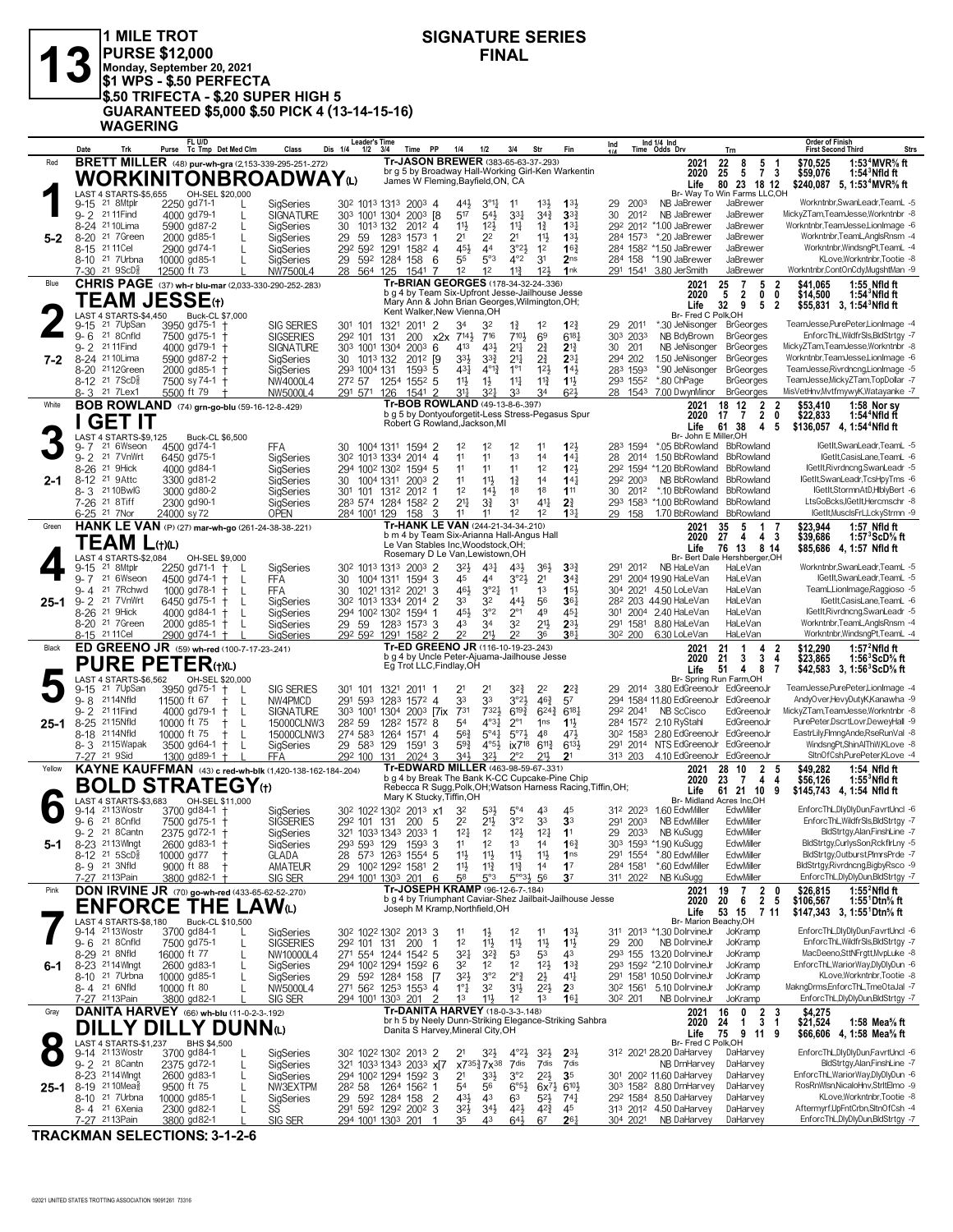

1 MILE PACE<br>|PURSE \$17,500<br>|Monday, September 20, 2021<br>|\$1 WPS - \$.50 PERFECTA \$.50 TRIFECTA - \$.50 SUPERFECTA **WAGERING** 

### **BUCKEYE STALLION SERIES** 2 YEAR OLD FILLIES - 3RD DIVISION

|         | Date                                                               | FL U/D<br>Purse Tc Tmp Det Med Clm                                         | Class                                  | <b>Leader's Time</b><br>1/2<br>Dis 1/4 | 3/4<br>Time PP                                                                                             | 1/4<br>1/2                                                                        | 3/4<br>Str                                                                 | Fin                                   | Ind 1/4 Ind<br>Ind<br>Time Odds Drv                                    | Trn                                                                  | <b>Order of Finish</b><br><b>First Second Third</b><br>Strs                      |
|---------|--------------------------------------------------------------------|----------------------------------------------------------------------------|----------------------------------------|----------------------------------------|------------------------------------------------------------------------------------------------------------|-----------------------------------------------------------------------------------|----------------------------------------------------------------------------|---------------------------------------|------------------------------------------------------------------------|----------------------------------------------------------------------|----------------------------------------------------------------------------------|
| Red     |                                                                    | AARON MERRIMAN (43) go-c red-wh (3,072-560-471-436-.315)                   |                                        |                                        | Tr-BILL RHOADES (599-116-96-73-.323)                                                                       |                                                                                   |                                                                            |                                       | 2021                                                                   | 4 3 0                                                                | 0<br>\$27.125<br>1:54 $3$ Nfld ft                                                |
|         |                                                                    | <b>FUTURE EX-WIFE</b> @                                                    |                                        |                                        | br f 2 by Fear The Dragon-Lady Mach-Mach Three<br>Craig M Stein, Northfield, OH                            |                                                                                   |                                                                            |                                       | 2020<br>Life                                                           | <b>No Starts Prior Year</b><br>4 3 0 0                               | \$27,125 2, 1:54 Nfld ft                                                         |
|         | LAST 4 STARTS-\$27,125                                             | BHS \$8,500                                                                |                                        |                                        |                                                                                                            |                                                                                   |                                                                            |                                       |                                                                        | Br- Concord Stud Farm LLC,NJ                                         |                                                                                  |
|         | 21 6ScD <sup>3</sup><br>9- 9<br>21 3Nfld                           | 17500 ft 70<br>L<br>ft 75                                                  | <b>BSS 2F</b>                          | 272 57                                 | 126<br>15428                                                                                               | 21}<br>$1\frac{1}{2}$<br>1 <sup>2</sup><br>1 <sup>5</sup>                         | $2^{13}$<br>3 <sup>11</sup><br>1 <sup>3</sup><br>1 <sup>2</sup>            | $55\frac{1}{2}$<br>$13\frac{3}{4}$    | 1552<br>2.10 AMerrimn<br>29<br><b>NB CrStein</b><br>284 1553           | <b>BiRhoades</b><br><b>BiRhoades</b>                                 | Coastal, Bowery, Catamaran - 8<br>FtreExwfe,MelMatt,TsmWestrn -6                 |
|         | $9 - 1$<br>216SCD <sub>8</sub><br>8-11                             | L<br>17500 ft 73                                                           | QUA<br><b>BSS 2F</b>                   | 29<br>-57<br>274 574                   | 1264<br>$155^3$ 4<br>1252<br>$154^3$ 5                                                                     | 11}<br>11}                                                                        | $11\frac{3}{4}$<br>11                                                      | 1 <sub>ns</sub>                       | *.90 AMerrimn<br>291 1543                                              | <b>BiRhoades</b>                                                     | FtreExwfe,GlowngNTh,SectnlDgn -9                                                 |
| $5 - 2$ | $21.3$ Bucy<br>$7 - 21$                                            | 17500 gd72-1                                                               | <b>BSS 2FP</b>                         | 28 572                                 | 128<br>1574 7                                                                                              | $45\frac{3}{4}$<br>42                                                             | $3^{\circ}$ <sup>2</sup><br>1 <sup>4</sup>                                 | $13\frac{1}{4}$                       | 294 1574<br>*.90 RyStahl                                               | <b>BiRhoades</b>                                                     | FtreExwfe,lwkplkths,AwaknTDgn -7                                                 |
|         | 21 8Nfld<br>7-14                                                   | 17500 ft 82                                                                | <b>BSS 2F</b>                          | 281 581 1261                           | $1543$ 2                                                                                                   | 12 <sup>1</sup><br>$11\frac{1}{2}$                                                | 1 <sup>4</sup><br>$14\frac{1}{2}$                                          | $12\frac{1}{2}$                       | 282 1543 4.20 AMerrimn                                                 | CrStein                                                              | FtreExwfe.Bitrswtsv.lwkplkths -8                                                 |
|         | 6-30 21 6HoP*<br>$6-19$ 2114HoP <sub>8</sub>                       | gd72-1<br>ft 74                                                            | Qua<br>Qua                             | 312 1014 1321                          | 30 1002 1304 1582 3<br>$200^3$ 2                                                                           | 1 <sup>2</sup><br>1 <sup>2</sup><br>$45\frac{3}{4}$<br>454                        | 1 <sup>2</sup><br>$1\frac{3}{4}$<br>3°2<br>21                              | $2\frac{1}{2}$<br>2 <sup>1</sup>      | 273 1582<br>NB JyDPutnam<br>28 2003<br>NB JyDPutnam                    | <b>BrDillon</b><br><b>BrDillon</b>                                   | CowbyCool,FtreExwfe,InherntRs -5<br>TopvlOnAV,FtreExwfe,WhtTrbdrg -5             |
| Blue    |                                                                    | <b>BRETT MILLER</b> (48) pur-wh-gra (2,153-339-295-251-.272)               |                                        |                                        | Tr-JOHN ACKLEY (31-4-6-2-.258)                                                                             |                                                                                   |                                                                            |                                       | 2021                                                                   | 6<br>$\mathbf{0}$<br>$\mathbf{1}$                                    | $\mathbf 0$<br>\$22,875                                                          |
|         |                                                                    | <b>FEAR OUR FAYTH</b>                                                      |                                        |                                        | br f 2 by Fear The Dragon-Maggys Art-Art Major<br>L Bunnell & S Grooms & S Armstrong & J Ackley, OH        |                                                                                   |                                                                            |                                       | 2020                                                                   | No Starts Prior Year                                                 |                                                                                  |
|         | LAST 4 STARTS-\$875                                                | OH-SEL \$8,000                                                             |                                        |                                        |                                                                                                            |                                                                                   |                                                                            |                                       | Life                                                                   | 6<br>0 <sub>1</sub><br>Br- Midland Acres Inc.OH                      | 0<br>\$22,875                                                                    |
|         | 21 1ScD <sup>3</sup><br>9-9                                        | 17500 ft 74                                                                | BSS 2F                                 | 272 57                                 | 1253 1534 5                                                                                                | $7°6\frac{1}{2}$<br>79                                                            | $7^\circ 4\frac{1}{2}$<br>$84\frac{1}{2}$                                  | $55\frac{3}{4}$                       | 283 155 53.40 MDCushing                                                | JoAckley                                                             | FtsyLife,LoveMeHil,PrncngQun -8                                                  |
|         | 21 3ScD<br>$9 - 1$                                                 | 10000 ft 75                                                                | 2YOFNW1PM                              | 284 574                                | 126<br>154<br>6                                                                                            | 6 <sup>8</sup><br>$6^{07}\frac{1}{2}$                                             | $4^{\circ}5$<br>66}                                                        | $6^{13}$                              | 293 1563 10.10 TrSmith                                                 | JoAckley                                                             | Twenty, Gingr Agan, Pleshette -7                                                 |
| 12-1    | $8 - 25$<br>21 6ScD<br>$216SCD_2^2$<br>8-6                         | 8000 gd76-1<br>50000 ft 81                                                 | 2YONW1PM<br>OSF <sub>2F</sub>          | 281 574<br>281 57                      | 127<br>$155^3$ 7<br>1251<br>$\overline{2}$<br>153                                                          | SCR VET - Sick<br>54<br>$5^{5}\frac{1}{2}$                                        | $64\frac{3}{4}$<br>66}                                                     | 89                                    | 28 <sup>2</sup> 1544 39.10 TySmith                                     | JoAckley<br>JoAckley                                                 | Suge, AwaknTDgn, WynagnKnW -7<br>HotshtTmp,DgnLady,BtleNCork -9                  |
|         | 7-24 21 3ScD <sup>5</sup>                                          | 40000 ft 85                                                                | OHSS <sub>2F</sub>                     | 264 57                                 | 1244 1531 1                                                                                                | $3^{31}$<br>$2^{\circ}1\frac{1}{4}$                                               | $1^{\circ}$<br>$4^{2}\frac{1}{2}$                                          | $86\frac{3}{4}$                       | 294 1543 11.30 TySmith                                                 | JoAckley                                                             | CpeCodHnv,MermdByTh,AlnightMc -8                                                 |
|         | 7-10 <sup>21</sup> 1Nfld                                           | 40000 ft 77                                                                | OHSS <sub>2F</sub>                     | 281 582 126                            | 1533 2                                                                                                     | 21}<br>22                                                                         | $21\frac{1}{2}$<br>34                                                      | $2^{21}$                              | 274 154 10.00 TySmith                                                  | JoAckley                                                             | SecrtSdPc,FerOrFyth,Slepwthny -7                                                 |
| White   | 7-3 21 6ScD <sup>3</sup>                                           | 150000 ft 75<br>D                                                          | <b>NEXT GEN</b>                        | 28 <sup>2</sup> 56 124                 | $151^3$ 8<br>Tr-CHRISTI NOBLE (432-92-77-61-.359)                                                          | $8^{11}\frac{1}{4}$<br>$8^{12}$                                                   | 813<br>$86\frac{3}{4}$                                                     | 414                                   | 29 1542 16.80 TySmith                                                  | JoAckley                                                             | SeaSilk,SecrtSdPc,DragnsRvn -9<br>\$17.062                                       |
|         |                                                                    | DAN NOBLE (38) pur-wh-go (1,793-308-251-224-.291)                          |                                        |                                        | b f 2 by Western Terror-Myell-The Panderosa                                                                |                                                                                   |                                                                            |                                       | 2021<br>2020                                                           | 8 1 1 3<br>No Starts Prior Year                                      | 1:56 $1$ ScD $\%$ ft                                                             |
|         |                                                                    | <b>MYELLS REAL TERROR</b>                                                  |                                        |                                        | Scott W Hagemeyer, Clarksville, OH;<br>Harold Dunayer, Bayside Hills, NY                                   |                                                                                   |                                                                            |                                       | Life                                                                   | 8 1 1 3                                                              | \$17,062 2, 1:56 ScD <sup>5</sup> / <sub>8</sub> ft                              |
|         | LAST 4 STARTS-\$10,712<br>$21 \text{ } 3ScDg$<br>9-15              | 10000 ft 73                                                                | 2YOFNW1PM                              |                                        | 272 584 1271 1561 2                                                                                        | $11\frac{3}{4}$<br>$11\frac{1}{2}$                                                | 1 <sub>hd</sub><br>$1\frac{3}{4}$                                          | $1\frac{1}{2}$                        | *.20 ShBarkerII<br>29<br>1561                                          | Br- Scott W Hagemeyer, OH<br>ChrNoble                                | MyelsRITr,TchrsRock,JlsShinng -7                                                 |
|         | 21 11 ScD<br>9-9                                                   | 17500 ft 64                                                                | <b>BSS 2F</b>                          | 28<br>562                              | 125<br>$1534$ 8                                                                                            | $89\frac{1}{2}$<br>893                                                            | $6^\circ 44$<br>41}                                                        | $33\frac{1}{4}$                       | 283 1542 24.40 DaNoble                                                 | ChrNoble                                                             | Bitrswtsy, Ods Vienna, MyelsRITr -8                                              |
|         | 21 5ScD <sup>3</sup><br>$8 - 25$                                   | 18900 gd76-1                                                               | 2YOFNW1LC                              | 273 572                                | 1251<br>1542 8                                                                                             | 79<br>791                                                                         | 761<br>42                                                                  | 43                                    | 283 155 70.70 ShBarkerll                                               | ChrNoble                                                             | SheMnsBsn,Twenty,Shsnbdmma -9                                                    |
| 6-1     | $21 \text{ } 3SCD\frac{5}{8}$<br>$8 - 11$<br>8-4 21 1ScD           | 17500 ft 74<br>9000 ft 83                                                  | <b>BSS 2F</b><br>2YONW1PMLC            | 28 564                                 | 1244 1532 4<br>281 574 1264 155<br>$\overline{1}$                                                          | 610<br>6 <sup>9</sup><br>$54\frac{1}{4}$<br>$5^{\circ}5$                          | 66<br>$65\frac{3}{4}$<br>$4^{\circ}2^{\frac{3}{4}}$<br>$4x^{7}\frac{1}{2}$ | $4p33\frac{3}{4}$<br>$724\frac{1}{4}$ | 281 1541 42.80 ShBarkerII<br>322 1594 19.50 ShBarkerII                 | ChrNoble<br>ChrNoble                                                 | Bitrswtsy,PrncngQun+MyelsRITr+ -8<br>Shsnbdmma, Slepwthny, SharpLokr -8          |
|         | 7-28 <sup>21</sup> 5ScD <sup>5</sup>                               | 9000 ft 85                                                                 | 2YONW1PMLC                             |                                        | 284 591 1272 1553 3                                                                                        | $43\frac{3}{4}$<br>33                                                             | $5^{4}$<br>441                                                             | 2 <sup>2</sup>                        | 274 156 5.60 ShBarkerll                                                | ChrNoble                                                             | SheMnsBsn,MyelsRITr,RchNPndrs -7                                                 |
|         | 7-21 21 5Bucy                                                      | 17500 gd72-1                                                               | <b>BSS 2FP</b>                         |                                        | 314 1004 1302 1583 5                                                                                       | $54\frac{1}{2}$<br>53                                                             | $3^{3}\frac{3}{4}$<br>52                                                   | 3 <sub>5</sub>                        | 284 1593 30.60 ChPreslev                                               | ChrNoble                                                             | PrncngQun,LoveMeHil,MyelsRITr -7                                                 |
| Green   |                                                                    | MITCHELL CUSHING (23) mar-b go-wh (990-93-119-109-197)                     |                                        |                                        | Tr-VIRGIL MORGAN JR (738-180-106-83-.361)<br>b f 2 by Downbytheseaside-Honky Tonk Woman-Western Ideal      |                                                                                   |                                                                            |                                       | 2021<br>2020                                                           | $8 \quad 1$<br>20<br>No Starts Prior Year                            | \$19,980<br>1:55 <sup>4</sup> Nfld ft                                            |
|         | <b>BOWERY</b>                                                      |                                                                            |                                        |                                        | Let It Ride Stbs, Bc Rtn, FL; Bottom Line Rcg, Bc Rtn, FL;                                                 |                                                                                   |                                                                            |                                       | Life                                                                   | 1 2 0<br>8                                                           | \$19,980 2, 1:55 <sup>4</sup> Nfld ft                                            |
|         | LAST 4 STARTS-\$6.855<br>21 6ScD                                   |                                                                            |                                        |                                        | V Morgan Jr, Grv Cty, OH                                                                                   |                                                                                   |                                                                            |                                       | 273 1543 6.20 MDCushing                                                |                                                                      | Br- Let It Ride Stables Inc & Docs Farm Inc,FL<br>Coastal, Bowery, Catamaran - 8 |
|         | 9- 9<br>21 4ScD<br>$9 - 1$                                         | 17500 ft 70<br>13500 ft 75<br>L                                            | BSS 2F<br>2YOFW1N3                     | 272 57<br>273 564                      | 1542 3<br>126<br>1261<br>1544 1                                                                            | 43<br>$44\frac{3}{4}$<br>$64\frac{1}{2}$<br>561                                   | 45<br>5 <sup>2</sup><br>$4^{2}$<br>$53\frac{1}{4}$                         | $2^{11}$<br>$43\frac{1}{4}$           | 283 1552 7.80 MDCushing                                                | ViMorganJr<br>ViMorganJr                                             | FtsyLife,GlowngNTh,LoveMeHil -8                                                  |
|         | 8-24 <sup>21</sup> 2ScD <sup>5</sup>                               | ft 93<br>L                                                                 | QUA                                    | 282 57                                 | 126<br>154 1                                                                                               | 441<br>453                                                                        | $3^{3}$<br>$2^{13}$                                                        | $2^{2}$                               | NB MDCushing<br>274 1542                                               | ViMorganJr                                                           | GaintStar,Bowery,OlveAnthr -5                                                    |
| 6-1     | $216SCD_2^2$<br>8-11                                               | 17500 ft 73<br>L                                                           | <b>BSS 2F</b>                          | 274 574 1252                           | 1543 9                                                                                                     | 8141<br>87                                                                        | $8^{\circ}7\frac{1}{4}$<br>6 <sup>4</sup>                                  | 42                                    | 281 155 7.80 BrtMiller                                                 | ViMorganJr                                                           | FtreExwfe,GlowngNTh,SectnlDgn -9                                                 |
|         | 21 11 ScD $\frac{5}{8}$<br>8-6<br>7-21 <sup>21</sup> 1Bucy         | 50000 ft 72<br>17500 gd72-1                                                | OSF <sub>2F</sub><br><b>BSS 2FP</b>    | 281 562 1253<br>294 584 1291           | 153 3<br>1582 5                                                                                            | 791<br>$78\frac{3}{4}$<br>$1\frac{3}{4}$<br>1hd                                   | 76<br>$75\frac{3}{4}$<br>1 <sub>hd</sub><br>2 <sup>1</sup>                 | 661<br>$2^{2}$                        | 272 1541 60.30 BrtMiller<br>293 1584 3.30 RyStahl                      | ViMorganJr<br>ViMorganJr                                             | SeaSilk, MermdBy Th, Sptnglmge -9<br>McAngel,Bowery,IntoThMst -7                 |
|         | 7-14 2113Nfld                                                      | 17500 ft 79                                                                | <b>BSS 2F</b>                          |                                        | 28 58 1263 1554 4                                                                                          | $4^{\circ}5\frac{1}{2}$<br>$5^{71}$                                               | $2^{\circ}1\frac{3}{2}$<br>$21\frac{1}{2}$                                 | 11                                    | 284 1554 7.80 RyStahl                                                  | ViMorganJr                                                           | Bowery,WgleMyCke,FerThPnsy -8                                                    |
| Black   |                                                                    | <b>CHRIS PAGE</b> (37) wh-r blu-mar (2,033-330-290-252-.283)               |                                        |                                        | Tr-RON BURKE (3,382-665-565-462-.335)                                                                      |                                                                                   |                                                                            |                                       | 2021                                                                   | 6 1<br>$1\quad 0$                                                    | \$18,915<br>1:54 $^2$ ScD $\%$ ft                                                |
|         |                                                                    |                                                                            |                                        |                                        |                                                                                                            |                                                                                   |                                                                            |                                       |                                                                        |                                                                      |                                                                                  |
|         |                                                                    |                                                                            |                                        |                                        | b f 2 by Downbytheseaside-Pink Camo-Pine Valley<br>Burke Rcg Stb, Frdrcktwn, PA; J&T Silva Stbs, Jrch, NY; |                                                                                   |                                                                            |                                       | 2020                                                                   | No Starts Prior Year                                                 |                                                                                  |
|         | <b>COASTAL</b>                                                     | LAST 4 STARTS-\$13,715 OH-SEL \$57,000                                     |                                        |                                        | J Melillo, Pwl, OH; Beasty, Ls Vgs, NV                                                                     |                                                                                   |                                                                            |                                       | Life                                                                   | 6 1 1 0<br>Br- Rtk Racing LLC, OH                                    | \$18,915 2, 1:54 <sup>2</sup> ScD% ft                                            |
|         | 216SCD <sub>8</sub><br>9-9                                         | 17500 ft 70                                                                | BSS 2F                                 | 272 57                                 | 126<br>1542 5                                                                                              | $2^{\circ}$<br>$11\frac{1}{2}$                                                    | $11\frac{3}{4}$<br>11                                                      | $1^{11}$                              | 28 <sup>2</sup> 154 <sup>2</sup> *.60 ChPage                           | RoBurke                                                              | Coastal, Bowery, Catamaran - 8                                                   |
|         | 21 6ScD <sup>3</sup><br>$9 - 1$<br>218SCD <sub>8</sub>             | 10000 ft 75<br>50000 ft 74                                                 | 2YOFNW1PM                              | 281 564                                | 1263<br>$1554$ 8<br>1251<br>$152^2$ 3                                                                      | 21}<br>$11\frac{1}{4}$<br>79<br>783                                               | $11\frac{1}{2}$<br>1hd<br>641                                              | 2 <sub>ns</sub><br>66                 | 291 1554 *.90 ChPage<br>271 1533 43.20 DaNoble                         | RoBurke<br>RoBurke                                                   | HarmnyOfN,Coastal,CvrLizzie -8<br>SeaSilk,CpeCodHnv,MermdByTh -9                 |
| 3-1     | 8-13<br>$21 \text{ } 1$ ScD $\frac{5}{2}$<br>8-6                   | 49300 ft 87                                                                | OSS <sub>2F</sub><br>OSF <sub>2F</sub> | 273 573<br>261 56                      | 1231<br>1514 8                                                                                             | 811<br>861                                                                        | $75\frac{3}{4}$<br>$7^{10}$<br>im76                                        | $58\frac{3}{4}$                       | 291 1533 76.80 WMWilder                                                | RoBurke                                                              | CpeCodHnv,SecrtSdPc,Suge -8                                                      |
|         | 7-24 2110ScD <sup>5</sup>                                          | 40000 ft 79                                                                | OHSS <sub>2F</sub>                     |                                        | 271 562 1243 154<br>2                                                                                      | 54<br>86                                                                          | $7^{\circ}4\frac{1}{2}$<br>7 <sup>3</sup>                                  | 5 <sup>31</sup>                       | 1543 17.00 WMWilder<br>291                                             | RoBurke                                                              | DgnLady,SecrtSdPc,BigTmBrb -8                                                    |
|         | 7-10 21 3Nfld                                                      | 40000 ft 77<br>gd 58-1                                                     | OHSS <sub>2F</sub>                     | 28 573 126                             | $1533$ 3                                                                                                   | $69\frac{1}{4}$<br>$7^{\circ}7^{\frac{1}{2}}$<br>36                               | $74\frac{1}{2}$<br>$67\frac{1}{4}$<br>$2^{\circ}2$<br>22                   | $46\frac{1}{4}$<br>21,                | 1544 4.30 WMWilder<br>28<br>273 1554<br>NB DaCharlino                  | RoBurke<br>RoBurke                                                   | CpeCodHnv.MermdBvTh.FerThSmth -8<br>Sloopy,Coastal,SprtsBHnv -5                  |
| Yellow  | 6-22 <sup>21</sup> 3Mea <sup>5</sup>                               |                                                                            | QUA-2YOF                               |                                        | 294 583 1274 1553 3<br>Tr-DARRELL HOOSER (46-3-5-10-.198)                                                  | 343                                                                               |                                                                            |                                       | 2021                                                                   | $5\overline{ }$<br>0 <sub>1</sub><br>9                               | \$25,643<br>1:54 ScD% ft                                                         |
|         |                                                                    | KEN HOLLIDAY (58) mar-wh-I blu (311-50-40-47-283)                          |                                        |                                        | b f 2 by Big Bad John-Elodie-Real Desire                                                                   |                                                                                   |                                                                            |                                       | 2020                                                                   | No Starts Prior Year                                                 |                                                                                  |
|         | LAST 4 STARTS-\$11.205                                             | <b>SHE'SONEBADMOMMA</b> ധ                                                  |                                        |                                        | Winchester Baye Acres Inc, Orlando, FL                                                                     |                                                                                   |                                                                            |                                       | Life                                                                   | 5<br>9<br>$\mathbf 0$<br>Br- David F Mcginnis.ON, CA:Alan H Hyatt.FL | \$25,643 2, 1:54 ScD% ft<br>1                                                    |
|         | 21 4Wostr<br>9-15                                                  | 3744 sy 65-3                                                               | OHFS <sub>2F</sub>                     |                                        | 312 1032 1352 2054 3x                                                                                      | $5^{15}\frac{1}{2}$<br>$5x^{10}$                                                  | 5 <sub>dis</sub><br>5 <sub>dis</sub>                                       | 5 <sub>dis</sub>                      | *.50 KeHolliday                                                        | DaHooser                                                             | WelMaxine, Abov ThRdr, MedIndMyr -5                                              |
|         | $9 - 9$ 21 $2$ ScD $\frac{5}{8}$                                   | 17500 ft 74<br>L                                                           | <b>BSS 2F</b>                          |                                        | 283 583 1264 1544 x5                                                                                       | 7253 7193 7171                                                                    | $7^{14}$                                                                   | 7141                                  | 272 1573 3.40 JerSmith                                                 | JiArledgeJr                                                          | Cruznbyth,GlowngNTh,ParkInUng -7                                                 |
|         | 8-25 21 5ScD <sup>5</sup><br>10-1 8-11 $^{21}$ 4ScD <sup>§</sup>   | 18900 gd76-1<br>17500 ft 74                                                | 2YOFNW1LC<br>BSS <sub>2F</sub>         | 272 571                                | 273 572 1251 1542 6<br>1251<br>1541 8                                                                      | $1^{\circ}1$<br>$2\frac{1}{2}$<br>$3^{o_2}\frac{1}{2}$<br>$11\frac{1}{2}$         | 1 <sup>1</sup><br>11<br>11물<br>$1\frac{1}{2}$                              | 3 <sup>12</sup><br>1 <sup>1</sup>     | 293 1544 *.70 JerSmith<br>*.70 JerSmith<br>29 1541                     | JiArledgeJr<br>JiArledgeJr                                           | SheMnsBsn,Twenty,Shsnbdmma -9<br>Shsnbdmma,FearAbby,SheMnsBsn -9                 |
|         | $8 - 4$ 21 1ScD <sup>5</sup> <sub>8</sub>                          | 9000 ft 83                                                                 | 2YONW1PMLC                             |                                        | $\overline{2}$<br>281 574 1264 155                                                                         | $3^{01}$<br>11}                                                                   | 1 <sup>6</sup><br>$11\frac{1}{4}$                                          | $1\frac{13}{4}$                       | 281 155<br>*.80 JerSmith                                               | JiArledgeJr                                                          | Shsnbdmma, Slepwthny, SharpLokr -8                                               |
|         | 7-28 <sup>21</sup> 8ScD <sup>5</sup>                               | 9000 ft 81                                                                 | 2YONW1PMLC                             | 29 582 1262 154                        | $\overline{4}$                                                                                             | $11\frac{1}{2}$<br>$11\frac{1}{4}$                                                | $11\frac{1}{2}$<br>$12\frac{1}{2}$                                         | $12\frac{1}{2}$                       | 1.20 JerSmith<br>273 154                                               | JiArledgeJr                                                          | Shsnbdmma,ParkInUng,SharpLokr -9                                                 |
| Pink    | 7-10 21 9Nfld                                                      | 40000 ft 77<br><b>SHAWN BARKER II</b> (30) blu-wh-c red (705-65-76-76-188) | OHSS <sub>2F</sub>                     | 28 58                                  | 1261 1541 6<br>Tr-KYLE ATER (231-17-30-22-.177)                                                            | 781<br>79}                                                                        | $6^{8}$ <sub>4</sub><br>781                                                | 66                                    | 273 1552 22.80 TySmith<br>2021                                         | JiArledgeJr<br>4 1 3 0                                               | DragnsRvn,DgnLady,GingrAgan -7<br>1:53 <sup>4</sup> ScD% ft<br>\$16,125          |
|         |                                                                    |                                                                            |                                        |                                        | b f 2 by Yankee Cruiser-Yankee's Glowing-Dontgetinmyway                                                    |                                                                                   |                                                                            |                                       |                                                                        | 2020 No Starts Prior Year                                            |                                                                                  |
|         |                                                                    | <b>GLOWING N THE DARK</b>                                                  |                                        |                                        | Dan E Ater, Clarksburg, OH                                                                                 |                                                                                   |                                                                            |                                       | Life                                                                   | 4 1 3 0                                                              | \$16,125 2, 1:53 <sup>4</sup> ScD% ft                                            |
|         | LAST 4 STARTS-\$16,125<br>$21 \text{ } 2\text{ScD}^5_8$<br>$9 - 9$ | 17500 ft 74                                                                | BSS <sub>2F</sub>                      |                                        | 283 583 1264 1544 3                                                                                        | 11<br>$1^{11}$                                                                    | 21}<br>2 <sup>1</sup>                                                      | 2 <sup>2</sup>                        | *.30 ShBarkerII<br>281 1551                                            | Br- Dan E Ater, OH<br>KyAter                                         | Cruznbyth.GlowngNTh.ParklnUng -7                                                 |
|         | $9 - 1$ 21 4ScD <sup>5</sup>                                       | 13500 ft 75                                                                | 2YOFW1N3                               | 273 564 1261                           | 1544 8                                                                                                     | $8^{7}\frac{3}{4}$<br>$89\frac{1}{2}$                                             | $63\frac{1}{2}$<br>$8^{\circ 5}$                                           | $2^{2}$                               | *1.40 ShBarkerII<br>28<br>1551                                         | KyAter                                                               | FtsyLife,GlowngNTh,LoveMeHil -8                                                  |
|         | $8 - 25$<br>21 10 ScD                                              | 8000 ft 75                                                                 | 2YOFNW1PM                              |                                        | 283 572 1254 1534 4                                                                                        | $3^{3}\frac{1}{2}$<br>333                                                         | $3^{34}$<br>2 <sup>1</sup>                                                 | $1\frac{11}{2}$                       | 271 1534 *.50 ShBarkerII                                               | KyAter                                                               | GlowngNTh,Catamaran,StartTknl -6<br>FtreExwfe,GlowngNTh,SectnlDgn -9             |
| $9 - 2$ | 8-11 21 6ScD<br>8-3 <sup>21</sup> 2ScD <sup>3</sup>                | 17500 ft 73<br>ft $82$                                                     | <b>BSS 2F</b><br>QUA                   |                                        | 274 574 1252 1543 7<br>291 58 127 155 3                                                                    | $44\frac{3}{4}$<br>$4^{\circ}4$<br>46}<br>$46\frac{1}{2}$                         | be2 <sup>o1</sup> 2 <sup>1</sup><br>$3^{°2}\frac{3}{4}$<br>$2\frac{3}{4}$  | 2 <sub>ns</sub><br>$1\frac{11}{2}$    | 284 1543 6.70 ShBarkerII<br>272 155<br>NB ShBarkerII                   | KyAter<br>KyAter                                                     | GlowngNTh,OdsCptlsm,NoaBlu -7                                                    |
|         | 7-27 <sup>21</sup> 2ScD <sup>3</sup>                               | ft 90                                                                      | QUA                                    |                                        | 28 <sup>2</sup> 571 1264 1544 x3                                                                           | 5 <sub>dis</sub><br>5 <sub>dis</sub>                                              | $5$ dis<br>5 <sup>dis</sup>                                                | 5 <sub>dis</sub>                      | NB AnNared                                                             | KyAter                                                               | SixFtAprt,DncnSncho,Noblsnstc -5                                                 |
| Gray    |                                                                    | TYLER SMITH (28) wh-gra-blk (2,053-258-247-286-239)                        |                                        |                                        | Tr-KELLY O'DONNELL (132-25-16-19-.305)                                                                     |                                                                                   |                                                                            |                                       | 2021                                                                   | 3 1 0 1                                                              | \$8,560<br>1:55 $^2$ Nfld ft                                                     |
|         |                                                                    | <b>FEAR THE QUEEN</b>                                                      |                                        |                                        | br f 2 by Fear The Dragon-Queen Me-Western Hanover<br>Emerald Highlands Farm, Mount Vernon, OH             |                                                                                   |                                                                            |                                       | Life                                                                   | 2020 No Starts Prior Year<br>3 1 0 1                                 | \$8,560 2, 1:55 <sup>2</sup> Nfld ft                                             |
|         | LAST 4 STARTS-\$8,560                                              |                                                                            |                                        |                                        |                                                                                                            |                                                                                   |                                                                            |                                       |                                                                        | Br- Emerald Highlands Farm, OH                                       |                                                                                  |
|         | 21 7Nfld<br>9-8<br>21 1Nfld<br>$9 - 1$                             | 8800 ft 72<br>ft 75                                                        | NW1PMCD                                | 281 581                                | 1261 1552 3<br>281 574 1262 1542 4                                                                         | $3^{2}\frac{1}{2}$<br>$5^{3}\frac{1}{2}$<br>$69\frac{3}{4}$<br>$6^{8}\frac{1}{2}$ | $5^{\circ}3^{\frac{3}{4}}$<br>$4^{21}$<br>$6^{8}\frac{1}{2}$<br>59         | $1^{13}$<br>413                       | 282 1552 2.30 GrGrismore KeODonnell<br><b>NB FrHarris</b><br>29<br>157 | <b>KeODonnell</b>                                                    | FerTheQun,MeMatt,EyeMisGry -8<br>BndTheKne,SurRLknGd,Youcanknw -6                |
|         | 7-24 21 1ScD                                                       | 40000 ft 85                                                                | QUA<br>OHSS 2F                         | 27 553                                 | 1221                                                                                                       | 1512 4 SCR VET - Injured                                                          |                                                                            |                                       |                                                                        | KeODonnell                                                           | HotshtTmp,Sloopy,SptngImge -7                                                    |
| 15-1    | 7-10 21 6Nfld                                                      | 40000 ft 77                                                                | OHSS <sub>2F</sub>                     |                                        | 271 554 1233 1531 5                                                                                        | $5^{8}$<br>583                                                                    | 481<br>46                                                                  | 4133                                  | 311 156 27.70 GrGrismore KeODonnell                                    |                                                                      | ColdHrtd,Suge,TargrynEm -7                                                       |
|         | $7 - 1$ 2112ScD <sup>5</sup><br>6-24 <sup>21</sup> 11Nfld          | 8000 gd66<br>ft 73                                                         | 2YONW1PM<br>QUA                        | 1001 129<br>30                         | 1571 4<br>284 581 1272 1572 1                                                                              | 2 <sup>11</sup><br>1 <sub>ns</sub><br>$3^{31}$<br>$34\frac{1}{2}$                 | $2^{13}$<br>2 <sup>1</sup><br>3 <sup>31</sup><br>$3^{2}\frac{1}{2}$        | $3\frac{1}{2}$<br>2 <sup>2</sup>      | 28 1571 20.10 JerSmith<br>294 1574                                     | KeODonnell<br>NB GrGrismore KeODonnell                               | Sloopy,HotshtTmp,FerTheQun -9<br>Xenia,FerTheQun,Dancntmdn -6                    |

**TRACKMAN SELECTIONS: 1-5-7-3**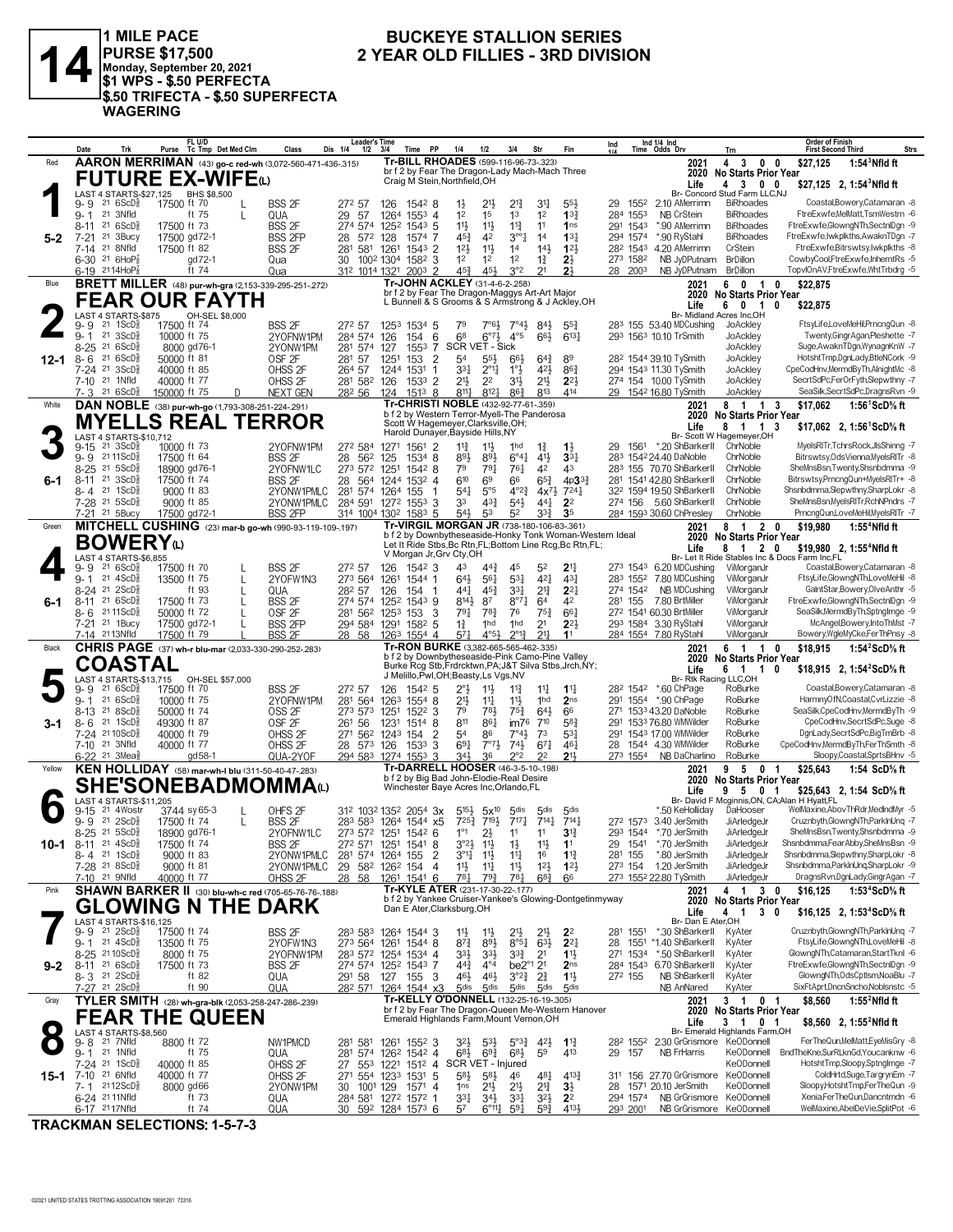

1 MILE PACE PURSE \$17,500<br>Monday, September 20, 2021<br>\$1 LATE DAILY DOUBLE (15-16) STRIPS - \$.50 PERFECTA<br>\$1 WPS - \$.50 PERFECTA<br>\$.50 TRIFECTA - \$.50 SUPERFECTA **WAGERING** 

#### **BUCKEYE STALLION SERIES** 2 YEAR OLD FILLIES - 4TH DIVISION

|           | Date<br>Trk                                                            | FL U/D<br>Purse Tc Tmp Det Med Clm                          | Class                                    | Leader's Time<br>Dis 1/4<br>$1/2$ $3/4$                                                                    | Time             | <b>PP</b>                                                                               | 1/4                     | 1/2                                                                  | 3/4                                    | Str                                | Fin                                                             | Ind     |          | Ind $1/4$ Ind<br>Time Odds Drv                    | Trn                                   | <b>Order of Finish</b><br><b>First Second Third</b> | <b>Strs</b>                                                        |
|-----------|------------------------------------------------------------------------|-------------------------------------------------------------|------------------------------------------|------------------------------------------------------------------------------------------------------------|------------------|-----------------------------------------------------------------------------------------|-------------------------|----------------------------------------------------------------------|----------------------------------------|------------------------------------|-----------------------------------------------------------------|---------|----------|---------------------------------------------------|---------------------------------------|-----------------------------------------------------|--------------------------------------------------------------------|
| Red       |                                                                        | JOSH SUTTON (39) c red-r blu-wh (1,581-180-197-175-220)     |                                          |                                                                                                            |                  | Tr-MARK EVERS (146-24-25-15-294)                                                        |                         |                                                                      |                                        |                                    |                                                                 |         |          | 2021                                              | 7 1 2 1                               | \$23.916                                            | $1:55^3$ ScD% gd                                                   |
|           | <b>SUGE</b>                                                            |                                                             |                                          |                                                                                                            |                  | b f 2 by Pet Rock-Sugar Nips-Cambest                                                    |                         |                                                                      |                                        |                                    |                                                                 |         |          |                                                   | 2020 No Starts Prior Year             |                                                     |                                                                    |
|           |                                                                        |                                                             |                                          |                                                                                                            |                  | Velocity Standardbreds, Lebanon, OH                                                     |                         |                                                                      |                                        |                                    |                                                                 |         |          | Life                                              | 7 1 2 1                               |                                                     | \$23,916 2, 1:55 $^{\circ}$ ScD $\%$ gd                            |
|           | LAST 4 STARTS-\$9,916                                                  |                                                             |                                          |                                                                                                            |                  |                                                                                         |                         |                                                                      |                                        |                                    |                                                                 |         |          |                                                   | Br- Velocity Standardbreds, OH        |                                                     | FtsyLife,GlowngNTh,LoveMeHil -8                                    |
|           | $21 \text{ } 4$ ScD $\frac{5}{8}$<br>9- 1<br>8-25 21 6ScD <sup>5</sup> | 13500 ft 75                                                 | 2YOFW1N3                                 | 273 564 1261 1544 6                                                                                        |                  |                                                                                         | 43                      | $44\frac{3}{4}$                                                      | $4^{o}2^{3}$                           | $74\frac{1}{2}$<br>$11\frac{1}{4}$ | 791<br>1 <sup>2</sup>                                           |         |          | 294 1563 11.30 JoSutton<br>283 1553 *.30 JoSutton | MaEvers<br>MaEvers                    |                                                     | Suge,AwaknTDgn,WynagnKnW -7                                        |
|           | 8-13 21 8 ScD <sup>3</sup>                                             | 8000 gd76-1<br>50000 ft 74                                  | 2YONW1PM<br>OSS <sub>2F</sub>            | 281 574<br>273 573 1251 1522 6                                                                             | 127              | $155^3$ 1                                                                               | $11\frac{1}{2}$<br>8103 | $11\frac{3}{4}$<br>$8^{\circ}9\frac{1}{2}$                           | $11\frac{1}{4}$<br>$8^{97}\frac{1}{2}$ | 983                                | 915                                                             |         |          | 284 155272.40 JoSutton                            | MaEvers                               |                                                     | SeaSilk,CpeCodHnv,MermdByTh -9                                     |
| 3-1       | $21 \text{ } 1$ ScD $\frac{5}{8}$<br>8-6                               | 49300 ft 87                                                 | OSF <sub>2F</sub>                        | 261 56                                                                                                     | 1231             | 1514 4                                                                                  | 21}                     | 3 <sup>1</sup>                                                       | 43                                     | 48                                 | 38 <sub>1</sub>                                                 |         |          | 293 1532 21.30 JoSutton                           | MaEvers                               |                                                     | CpeCodHnv,SecrtSdPc,Suge -8                                        |
|           | 7-24 <sup>21</sup> 3ScD <sup>3</sup>                                   | 40000 ft 85                                                 | OHSS 2F                                  | 264 57 1244 1531 8                                                                                         |                  |                                                                                         | $6^{8}$                 | $6^{\circ}7$                                                         | $5^{3}$                                | $6^{2}\frac{3}{4}$                 | $5^{4}$                                                         |         |          | 284 1541 59.10 JoSutton                           | MaEvers                               |                                                     | CpeCodHnv,MermdByTh,AlnightMc -8                                   |
|           | 7-10 <sup>21</sup> 6Nfld                                               | 40000 ft 77                                                 | OHSS <sub>2F</sub>                       | 271 554 1233 1531 7                                                                                        |                  |                                                                                         | $712\frac{1}{2}$        | $7^{\circ}13\frac{1}{2}$                                             | $5^{\circ\circ}9$                      | 59                                 | $2^{12}$                                                        |         |          | 301 1553 5.60 JoSutton                            | MaEvers                               |                                                     | ColdHrtd,Suge,TargrynEm -7                                         |
| Blue      |                                                                        | CHRIS PAGE (37) wh-r blu-mar (2,033-330-290-252-.283)       |                                          |                                                                                                            |                  | Tr-RON BURKE (3,382-665-565-462-.335)                                                   |                         |                                                                      |                                        |                                    |                                                                 |         |          | 2021                                              | 7 1 3 1                               | \$17,175                                            | 1:54 ScD% ft                                                       |
|           |                                                                        |                                                             |                                          |                                                                                                            |                  | b f 2 by Well Said-Hula Shuffle-Santanna Blue Chip                                      |                         |                                                                      |                                        |                                    |                                                                 |         |          | 2020                                              | <b>No Starts Prior Year</b>           |                                                     |                                                                    |
|           | TWENTY                                                                 |                                                             |                                          |                                                                                                            |                  |                                                                                         |                         |                                                                      |                                        |                                    | Burke Rcg Stb & Weaver Bruscemi, PA; J&T Silva Stbs, NY;        |         |          | Life                                              | 7 1 3 1                               |                                                     | \$17,175 2, 1:54 ScD% ft                                           |
|           | LAST 4 STARTS-\$13,225                                                 | OH-SEL \$32,000                                             |                                          |                                                                                                            |                  | Knox Services.OH                                                                        |                         |                                                                      |                                        |                                    |                                                                 |         |          |                                                   |                                       | Br- William D Walters & Joseph Patrick Mclead, OH   |                                                                    |
|           | 21 11 ScD $\frac{5}{8}$<br>9-9                                         | 17500 ft 64                                                 | <b>BSS 2F</b>                            | 28 562 125                                                                                                 |                  | 1534 5                                                                                  | 11                      | 33                                                                   | $11\frac{1}{4}$                        | 2 <sub>hd</sub>                    | $45\frac{3}{4}$                                                 | 30      | 155      | 1.40 ChPage                                       | RoBurke                               |                                                     | Bitrswtsy, Ods Vienna, MyelsRITr -8                                |
|           | $21 \text{ 3ScD}$<br>$9 - 1$                                           | 10000 ft 75                                                 | 2YOFNW1PM                                | 284 574                                                                                                    | 126              | 154<br>$\overline{1}$                                                                   | 21}                     | $21\frac{1}{2}$                                                      | 11                                     | 11                                 | $1^{2}$                                                         | 28      | 154      | 2.20 ChPage                                       | RoBurke                               |                                                     | Twenty, Gingr Agan, Pleshette -7                                   |
|           | 21 5ScD <sup>3</sup><br>$8 - 25$                                       | 18900 gd76-1                                                | 2YOFNW1LC                                | 273 572 1251                                                                                               |                  | 1542 7                                                                                  | $6^{71}$                | 6 <sup>7</sup>                                                       | $6^{\circ}4\frac{1}{2}$                | $73\frac{1}{4}$                    | $2^{13}$                                                        |         |          | 284 1544 15.40 ChPage                             | RoBurke                               |                                                     | SheMnsBsn,Twenty,Shsnbdmma -9                                      |
| $5 - 2$   | 8-11 2111ScD <sup>5</sup>                                              | 17500 ft 73                                                 | <b>BSS 2F</b>                            | 28 574 1261                                                                                                |                  | $155^2$ 3                                                                               | 21}                     | $21\frac{1}{2}$                                                      | $3^{12}$                               | 31                                 | 3 <sup>2</sup>                                                  |         |          | 291 1554 3.50 ChPage                              | RoBurke                               |                                                     | LoveMeHil,HarmnyOfN,Twenty -7                                      |
|           | 8-4 2110ScD                                                            | 9000 ft 83                                                  | 2YONW1PMLC                               | 284 59                                                                                                     | 128              | $1563$ 2                                                                                | 431                     | $4^{\circ}3\frac{1}{2}$                                              | $4^{013}$                              | $31\frac{1}{2}$                    | 2 <sub>nk</sub>                                                 |         |          | 281 1563 8.30 ChPage                              | RoBurke                               |                                                     | OdsVienna, Twenty, ParklnUng -8                                    |
|           | 7-27 <sup>21</sup> 3Mea <sup>5</sup>                                   | ft 81                                                       | QUA                                      | 30                                                                                                         | 1003 1292 1574 2 |                                                                                         | 33                      | 33                                                                   | $2^{\circ}2^{\frac{1}{2}}$             | $21\frac{1}{2}$                    | 2nk                                                             |         | 28 1574  | NB WMWilder                                       | RoBurke                               |                                                     | CodeCrckr,Twenty,PeepNWeep -6                                      |
| White     |                                                                        | AARON MERRIMAN (43) go-c red-wh (3,072-560-471-436-.315)    |                                          |                                                                                                            |                  | Tr-KELLY GOODWIN (52-7-11-10-.316)<br>b f 2 by Well Said-Didrickson-Keystone Raider     |                         |                                                                      |                                        |                                    |                                                                 |         |          | 2021                                              | 6 0 2 1                               | \$6,864                                             |                                                                    |
|           | <b>PLESHETTE</b>                                                       |                                                             |                                          |                                                                                                            |                  |                                                                                         |                         |                                                                      |                                        |                                    | Kelly F Goodwin, Fowlerville, MI; Carl V Goodwin, Holland, MI;  |         |          |                                                   | 2020 No Starts Prior Year             |                                                     |                                                                    |
|           | LAST 4 STARTS-\$2,982                                                  |                                                             |                                          |                                                                                                            |                  | Scott E Goodwin, West Olive, MI                                                         |                         |                                                                      |                                        |                                    |                                                                 |         |          | Life                                              | 0 2 1<br>6<br>Br- Kelly F Goodwin, MI | \$6,864                                             |                                                                    |
|           | $21 \text{ } 2SCD\frac{5}{8}$<br>$9 - 9$                               | 17500 ft 74                                                 | <b>BSS 2F</b>                            | 283 583                                                                                                    | 1264 1544 4      |                                                                                         | 561                     | 56                                                                   | $5^{\circ}3\frac{1}{2}$                | 54                                 | 431                                                             | 28      |          |                                                   | 1552 16.00 KaKauffman KeGoodwin       |                                                     | Cruznbyth, GlowngNTh, ParkInUnq -7                                 |
|           | $21 \text{ 3ScD}$<br>$9 - 1$                                           | 10000 ft 75                                                 | 2YOFNW1PM                                | 284 574 126                                                                                                |                  | 154 3                                                                                   | 45                      | $45\frac{3}{4}$                                                      | 55                                     | 44                                 | 3 <sup>3</sup>                                                  |         |          |                                                   | 274 1544 51.40 KaKauffman KeGoodwin   |                                                     | Twenty, Gingr Agan, Pleshette -7                                   |
|           | 8-25 <sup>21</sup> 3Nfld                                               | gd73-1                                                      | QUA                                      | 282 582 1283 1573 5                                                                                        |                  |                                                                                         | 58}                     | 510                                                                  | $5^{\circ}4\frac{1}{4}$                | $51\frac{1}{2}$                    | $44\frac{3}{4}$                                                 |         | 291 1583 | NB KuSugg                                         | KeGoodwin                             |                                                     | PinkDlght,StndBlChp,EyeMisGry -6                                   |
| 4-1       | 21 1Nfld<br>$8 - 18$                                                   | 8500 ft 78                                                  | 2YR NW1PM                                | 274 572 127                                                                                                |                  | 156<br>x3                                                                               |                         | 8x <sup>141</sup> x9dis 9dis                                         |                                        | <b>gdis</b>                        | <b>O</b> dis                                                    |         |          | 3.60 KuSugg                                       | KeGoodwin                             |                                                     | Cheshrtbr, JaySeasde, HardtHero -9                                 |
|           | 8-4 21 2Nfld                                                           | ft 81                                                       | QUA                                      | 293 591 1284 158                                                                                           |                  | 3                                                                                       |                         | $6^{\circ}5^{\frac{1}{4}}$ $4^{\circ}4^{\frac{3}{4}}$ $1^{\circ}$ ns |                                        | 2 <sup>11</sup>                    | $2^{3}$                                                         |         | 294 1583 | NB KuSugg                                         | KeGoodwin                             |                                                     | ColManDde,Pleshette,Unparaled -8                                   |
|           | 7-26 <sup>21</sup> 2Fwvl                                               | 7647 gd88-2                                                 | MIFS 2FP                                 | 31 <sup>2</sup> 104 133 <sup>2</sup> 203 <sup>1</sup> x[6 x6 <sup>14</sup> 2 <sup>1</sup> 5 <sup>7</sup> 2 |                  |                                                                                         |                         |                                                                      | $5^{8}$ <sub>4</sub>                   | 516                                | 5291                                                            | 334 209 |          |                                                   | NB ArMcIlmurray KeGoodwin             |                                                     | BlackTily,IrishQuen,MisKIsJet -6                                   |
| Green     |                                                                        | TYLER SMITH (28) wh-gra-blk (2,053-258-247-286-239)         |                                          |                                                                                                            |                  | Tr-MIKE POLHAMUS (212-17-17-23-161)                                                     |                         |                                                                      |                                        |                                    |                                                                 |         |          | 2021                                              | 9 1 1 2                               | \$6,290                                             | 2:06 Circ gd                                                       |
|           |                                                                        | <b>BACKWOODS ROSE</b>                                       |                                          |                                                                                                            |                  | b f 2 by Arthur Blue Chip-Rhiannon-Real Artist                                          |                         |                                                                      |                                        |                                    |                                                                 |         |          |                                                   | 2020 No Starts Prior Year             |                                                     |                                                                    |
|           |                                                                        |                                                             |                                          |                                                                                                            |                  | Michael J Polhamus II, Troy, OH                                                         |                         |                                                                      |                                        |                                    |                                                                 |         |          | Life                                              | 9 1 1                                 | $\overline{\mathbf{2}}$                             | \$6,290 2, 2:06 Circ gd                                            |
|           | LAST 4 STARTS-\$3.749<br>21 2ScD <sup>3</sup>                          |                                                             |                                          | 283 583 1264 1544 7 SCR VET - Sick                                                                         |                  |                                                                                         |                         |                                                                      |                                        |                                    |                                                                 |         |          |                                                   | Br- Mike J Polhamus, OH<br>MiPolhamus |                                                     | Cruznbyth,GlowngNTh,ParkInUnq -7                                   |
|           | 9-9<br>8-26 <sup>21</sup> 1Green                                       | 17500 ft 74<br>10642 sv77                                   | BSS 2F<br>2YR FUT                        | 323 1021 132                                                                                               |                  | $203^2$ 1x                                                                              | $34\frac{1}{2}$         | 35                                                                   | $3°3\frac{1}{2}$                       | 3 <sup>3</sup>                     | $2^{13}$                                                        |         |          |                                                   | 311 2034 8.40 KaKauffman MiPolhamus   |                                                     | MornngSnr,BckwdsRse,SectnlDgn -6                                   |
|           | 21 8 Troy<br>$8 - 16$                                                  | 6375 gd79-1                                                 | OHFS <sub>2F</sub>                       | 284 592 1283 2001                                                                                          |                  | -3                                                                                      | $1^{\circ}1\frac{1}{2}$ | 2 <sup>1</sup>                                                       | 23                                     | $2^{21}$                           | 431                                                             |         |          |                                                   | 313 2004 3.70 KaKauffman MiPolhamus   |                                                     | MornngSnr,Croswndpp,ScylyRock -6                                   |
| $25 - 1$  | 8-11 <sup>21</sup> 13Urbna                                             | 3419 gd75-1                                                 | OHFS <sub>2F</sub>                       | 301 1032 132                                                                                               |                  | 2012 5                                                                                  | 32}                     | $2^{\circ}$                                                          | 2 <sup>1</sup>                         | 2 <sup>1</sup>                     | $3^{2}$                                                         |         |          |                                                   | 294 202 40.40 MiPolhamus MiPolhamus   |                                                     | NevdaRock,ReallySam,BckwdsRse -5                                   |
|           | 8-3 2114 Wapak                                                         | 3388 gd64-1                                                 | OHFS <sub>2F</sub>                       | 32 103 135                                                                                                 |                  | 2032 2                                                                                  | 46}                     | $5^{3}\frac{3}{4}$                                                   | $53\frac{1}{4}$                        | 53                                 | $5^{4}$                                                         |         |          |                                                   | 283 2041 5.10 MiPolhamus MiPolhamus   |                                                     | TchrsRock,BudsBaby,LitlBbshk -5                                    |
|           | 7-28 21 8 ScD <sup>3</sup>                                             | 9000 ft 81                                                  | 2YONW1PMLC                               | 29 582 1262 154 9                                                                                          |                  |                                                                                         | 918                     | 9131                                                                 | $7^{\circ}10$                          | 6183                               | $6^{18}$                                                        |         |          |                                                   | 291 1573 19.90 AuHanners MiPolhamus   |                                                     | Shsnbdmma,ParkInUnq,SharpLokr -9                                   |
| Black     |                                                                        | DAN NOBLE (38) pur-wh-go (1,793-308-251-224-.291)           |                                          |                                                                                                            |                  | Tr-JIM ARLEDGE JR (298-38-30-34-.221)                                                   |                         |                                                                      |                                        |                                    |                                                                 |         |          | 2021                                              | 8 1 2 0                               | \$12,465                                            | 1:55 <sup>4</sup> ScD% ft                                          |
|           |                                                                        |                                                             |                                          |                                                                                                            |                  |                                                                                         |                         |                                                                      |                                        |                                    | b f 2 by Racing Hill-Pure Note-Somebeachsomewhere               |         |          |                                                   | 2020 No Starts Prior Year             |                                                     |                                                                    |
|           |                                                                        | HARMONY OF NOTES                                            |                                          |                                                                                                            |                  |                                                                                         |                         |                                                                      |                                        |                                    | Laura L Baker, Galloway, OH; Bill G Sanders, McDonald, TN;      |         |          | Life                                              | 8 1 2 0                               |                                                     | \$12,465 2, 1:55 <sup>4</sup> ScD <sup>5</sup> / <sub>8</sub> ft   |
|           | LAST 4 STARTS-\$11,375                                                 | OH-SEL \$15,000                                             |                                          |                                                                                                            |                  |                                                                                         |                         |                                                                      |                                        |                                    |                                                                 |         |          |                                                   |                                       |                                                     |                                                                    |
|           |                                                                        |                                                             |                                          |                                                                                                            |                  | Z Tam Stables LLC, New York, NY                                                         |                         |                                                                      |                                        |                                    |                                                                 |         |          |                                                   |                                       | Br- R Kevin Greenfield & Michael R Creps, OH        |                                                                    |
|           | 21 11 ScD ಕ<br>9-9                                                     | 17500 ft 64                                                 | BSS 2F                                   | 28<br>562 125                                                                                              |                  | 1534 2                                                                                  | 31}                     | $11\frac{1}{2}$                                                      | 21                                     | $55\frac{1}{2}$                    | $8^{16}\frac{3}{4}$                                             |         |          | 32 1571 7.50 JerSmith                             | JiArledgeJr                           |                                                     | Bitrswtsy, Ods Vienna, MyelsRITr -8                                |
|           | $9 - 1$ 21 6 ScD <sup>3</sup>                                          | 10000 ft 75                                                 | 2YOFNW1PM                                | 281<br>564                                                                                                 | 1263 1554 6      |                                                                                         | $11\frac{1}{2}$         | $21\frac{1}{4}$                                                      | 213                                    | 2 <sub>hd</sub>                    | 1 <sub>ns</sub>                                                 | 29      |          | 1554 14.90 JerSmith                               | JiArledgeJr                           |                                                     | HarmnyOfN,Coastal,CvrLizzie -8                                     |
|           | 8-25 <sup>21</sup> 2ScD <sup>3</sup>                                   | 8000 gd78-1                                                 | 2YONW1PM                                 | 283 594 1271 1563 4                                                                                        |                  |                                                                                         | 213                     | $21\frac{1}{2}$                                                      | $11\frac{1}{4}$                        | 11                                 | 2 <sub>nk</sub>                                                 |         |          | 292 1563 4.20 MDCushing                           | JiArledgeJr                           |                                                     | FearAbby,HarmnyOfN,BrklynBls -8                                    |
| 12-1      | 8-11 2111ScD <sup>5</sup>                                              | 17500 ft 73                                                 | <b>BSS 2F</b>                            | 28 574 1261                                                                                                |                  | 1552 2                                                                                  | $45\frac{1}{4}$         | 443                                                                  | $54\frac{1}{2}$                        | $5^{21}$                           | 2 <sup>11</sup>                                                 |         |          | 283 1553 20.10 JoSutton                           | JiArledgeJr                           |                                                     | LoveMeHil,HarmnyOfN,Twenty -7                                      |
|           | 8-4 2110ScD                                                            | 9000 ft 83                                                  | 2YONW1PMLC                               | 284 59                                                                                                     | 128              | 1563 7                                                                                  | 78                      | 7°64                                                                 | $7^{\circ}4$                           | $73\frac{3}{4}$                    | $5^{2}$                                                         |         |          | 281 157 13.70 JoSutton                            | JiArledgeJr                           |                                                     | OdsVienna,Twenty,ParkInUng -8                                      |
|           | 7-24 2110ScD <sup>3</sup>                                              | 40000 ft 79                                                 | OHSS <sub>2F</sub>                       | 271 562 1243 154                                                                                           |                  | - 5                                                                                     | 77                      | 5°2?                                                                 | $4^{011}$                              | 63                                 | 8p76}                                                           |         |          | 30 <sup>2</sup> 1551 37.90 DaNoble                | JiArledgeJr                           |                                                     | DgnLady,SecrtSdPc,BigTmBrb -8                                      |
| Yellow    |                                                                        | KAYNE KAUFFMAN (43) c red-wh-blk (1,420-138-162-184-.204)   |                                          |                                                                                                            |                  | Tr-CLARENCE FOULK (205-36-45-27-.341)                                                   |                         |                                                                      |                                        |                                    |                                                                 |         |          | 2021                                              | 8 0 2 1                               |                                                     | \$21,050 Q 1:56 <sup>2</sup> ScD <sup>5</sup> / <sub>8</sub> ft    |
|           |                                                                        |                                                             |                                          |                                                                                                            |                  | b f 2 by Well Said-Fava-Sugar Valley Dudly                                              |                         |                                                                      |                                        |                                    |                                                                 |         |          |                                                   | 2020 No Starts Prior Year             |                                                     |                                                                    |
|           |                                                                        | <b>SLEEPWITHONEYEOPEN</b>                                   |                                          |                                                                                                            |                  |                                                                                         |                         |                                                                      |                                        |                                    | Foulk Stables Inc, Springfield, OH; William A Hartt, Carmel, ME |         |          | Life                                              | $\mathbf{0}$<br>$\overline{2}$<br>8   | -1                                                  | \$21,050 2,Q 1:56 ScD% ft                                          |
|           | LAST 4 STARTS-\$3.300<br>$21 \text{ } 7$ ScD $\frac{5}{8}$<br>9-8      | OH-SEL \$20,000<br>10000 ft 73                              |                                          | 273 574 1262 155                                                                                           |                  |                                                                                         | $11\frac{1}{2}$         |                                                                      |                                        | 1 <sub>ns</sub>                    |                                                                 |         | 284 1551 | *.60 KaKauffman ClFoulk                           | Br- William D Walters.OH              |                                                     | CoachKeri,Slepwthny,WynagnKnW -9                                   |
|           | 216SCD <sub>8</sub><br>$9 - 1$                                         | 10000 ft 75                                                 | 2YOFNW1PM<br>2YOFNW1PM                   | 281 564                                                                                                    | 1263 1554 7      | - 6                                                                                     | 561                     | $11\frac{1}{2}$<br>56                                                | $11\frac{3}{4}$<br>$4^{\circ}3$        | $5^{21}$                           | 2 <sup>11</sup><br>$4^{2}\frac{1}{2}$                           |         |          | 29 1561 1.70 KaKauffman ClFoulk                   |                                       |                                                     | HarmnyOfN,Coastal,CvrLizzie -8                                     |
|           | 8-22 <sup>21</sup> 2Nfld                                               | 50000 ft 85                                                 | OHSS 2F                                  | 272 564                                                                                                    | 1261             | $153^2$ 6                                                                               | $68\frac{3}{4}$         | 610                                                                  | $6^{\circ}4^{\frac{3}{2}}$             | $66\frac{1}{4}$                    | $x6x^{6}$                                                       |         |          | 273 1544 50.30 BrtMiller                          | CIFoulk                               |                                                     | CpeCodHnv,HotshtTmp,MermdByTh -6                                   |
| 6-1       | $8-13$ 21 6ScD <sup>3</sup>                                            | 50000 ft 76                                                 | OSS <sub>2F</sub>                        | 28<br>57                                                                                                   | 1243 153         | 9                                                                                       | 9111                    | 99                                                                   | 9°8                                    | 97                                 | 771                                                             |         |          | 281 1542 83.70 KaKauffman ClFoulk                 |                                       |                                                     | HotshtTmp,DgnLady,SptngImge -9                                     |
|           | $8 - 4$ 21 1ScD <sup>3</sup>                                           | 9000 ft 83                                                  | 2YONW1PMLC                               | 281 574 1264 155                                                                                           |                  | 5                                                                                       | $65\frac{3}{4}$         | $6^{\circ}6$                                                         | $6^{\circ}4$                           | 68                                 | $2^{13}$                                                        |         |          | 274 1552 2.30 KaKauffman ClFoulk                  |                                       |                                                     | Shsnbdmma, Slepwthny, SharpLokr -8                                 |
|           | 7-24 2110ScD <sup>§</sup>                                              | 40000 ft 79                                                 | OHSS <sub>2F</sub>                       | 271 562 1243 154                                                                                           |                  | 3                                                                                       | $65\frac{1}{2}$         | $3^{\circ}1\frac{1}{4}$                                              | $2^{\circ}$ ns                         | $2^{3}$                            | 42 <sup>3</sup>                                                 |         |          | 30 1543 17.90 KaKauffman ClFoulk                  |                                       |                                                     | DgnLady,SecrtSdPc,BigTmBrb -8                                      |
| Pink      |                                                                        | <b>BRETT MILLER</b> (48) pur-wh-gra (2,153-339-295-251-272) |                                          |                                                                                                            |                  | Tr-BRIAN GEORGES (178-34-32-24-.336)                                                    |                         |                                                                      |                                        |                                    |                                                                 |         |          |                                                   | 2021 10 5 1                           | 0<br>\$14,972                                       | 1:59 <sup>4</sup> Troy gd                                          |
|           |                                                                        |                                                             |                                          |                                                                                                            |                  | b f 2 by Pet Rock-She Shell Cruise-Yankee Cruiser                                       |                         |                                                                      |                                        |                                    |                                                                 |         |          |                                                   | 2020 No Starts Prior Year             |                                                     |                                                                    |
|           |                                                                        | <b>TEACHERS ROCK</b>                                        |                                          |                                                                                                            |                  | Kent Walker, New Vienna, OH                                                             |                         |                                                                      |                                        |                                    |                                                                 |         |          | Life                                              | 10 <sub>5</sub>                       | 10                                                  | \$14,972 2, 1:59 <sup>4</sup> Troy gd                              |
|           | LAST 4 STARTS-\$5,911                                                  |                                                             |                                          |                                                                                                            |                  |                                                                                         |                         |                                                                      |                                        |                                    |                                                                 |         |          |                                                   | Br- Kent Walker, OH                   |                                                     |                                                                    |
|           | $9-15$ 21 $3ScD$ }                                                     | 10000 ft 73                                                 | 2YOFNW1PM                                | 272 584 1271 1561 5                                                                                        |                  |                                                                                         | $56\frac{3}{4}$         | $3^{\circ}2$                                                         | $2^{\circ}$ hd                         | $2^{3}$                            | $2\frac{1}{2}$                                                  |         |          | 29 1561 12.90 MDCushing                           | <b>BrGeorges</b>                      |                                                     | MyelsRITr,TchrsRock,JlsShinng -7<br>DoltLkBbMornngSnr.OlLitIShf -7 |
|           | 9-9 2113Knton<br>21 5Find<br>$9 - 1$                                   | 4492 gd72                                                   | OHFS <sub>2F</sub>                       | 29<br>1004 130                                                                                             |                  | $200^3$ 5                                                                               | 551                     | $5^{\circ}3^{\frac{3}{4}}$ $4^{\circ}3^{\frac{1}{2}}$                |                                        | $3^{5}\frac{1}{2}$                 | $5^{16}$                                                        |         |          | 331 2034 4.00 DaNoble                             | <b>BrGeorges</b><br><b>BrGeorges</b>  |                                                     | OlLitIShf, MornngSnr, FerHerTch -6                                 |
|           |                                                                        | 6425 gd75-1<br>4359 gd85-1                                  | OHFS <sub>2F</sub>                       | 291 1003 1312 2011 2 SCR VET - Sick<br>293 1003 131                                                        |                  | $201^1$ 1x                                                                              |                         |                                                                      |                                        | $6^{22}$ $6^{dis}$                 |                                                                 |         |          | *1.00 ScCisco                                     | <b>BrGeorges</b>                      |                                                     | TntDynOMi,OILitIShf,RckThsLdy -6                                   |
|           | 25-1 8-20 <sup>21</sup> 2Green<br>8-16 <sup>21</sup> 1Troy             | 6375 gd79-1                                                 | OHFS <sub>2F</sub><br>OHFS <sub>2F</sub> | 294 101 130 <sup>2</sup> 1594 2                                                                            |                  |                                                                                         | $11\frac{1}{2}$         | x6dis 6241 622<br>$1\frac{3}{4}$                                     | $1\frac{1}{2}$                         | $11\frac{1}{2}$                    | 1 <sup>nk</sup>                                                 |         |          | 292 1594 *.90 DaNoble                             | <b>BrGeorges</b>                      |                                                     | TchrsRock, NevdaRock, MothrOfDr -6                                 |
|           | 8-11 21 3ScD <sup>3</sup>                                              | 17500 ft 74                                                 | <b>BSS 2F</b>                            | 28 564 1244 1532 8                                                                                         |                  |                                                                                         | $8^{13}\frac{1}{2}$     | im7 <sup>12</sup> 7 <sup>9</sup>                                     |                                        | $7^{11\frac{3}{4}}$                | $7^{16}\frac{3}{4}$                                             |         |          | 301 1564 16.60 ChPage                             | <b>BrGeorges</b>                      |                                                     | Bitrswtsy, PrncngQun+MyelsRITr+ -8                                 |
| Gray      |                                                                        |                                                             |                                          |                                                                                                            |                  | Tr-JODY FLOMMERSFELD (42-3-2-6-.146)                                                    |                         |                                                                      |                                        |                                    |                                                                 |         |          | 2021                                              | 9 1 1 2                               | \$4,752                                             |                                                                    |
|           |                                                                        | RONNIE GILLESPIE (49) *blu-wh (320-80-54-38-.383)           |                                          |                                                                                                            |                  | b f 2 by Pet Rock-We Adore Thee-Western Terror                                          |                         |                                                                      |                                        |                                    |                                                                 |         |          |                                                   | 2020 No Starts Prior Year             |                                                     | $2:05^{\circ}$ Wilm sy                                             |
|           | <b>ACADEME</b>                                                         |                                                             |                                          |                                                                                                            |                  | Dave Gamble, Bradford, OH                                                               |                         |                                                                      |                                        |                                    |                                                                 |         |          | Life                                              | 9<br>1 1 2                            |                                                     | \$4,752 2, 2:05 <sup>1</sup> Wilm sy                               |
| $\bullet$ | LAST 4 STARTS-\$1,344                                                  | OH-SEL \$20,000                                             |                                          |                                                                                                            |                  |                                                                                         |                         |                                                                      |                                        |                                    |                                                                 |         |          |                                                   | Br- Midland Acres Inc,OH              |                                                     |                                                                    |
|           | 9-9 2115Knton                                                          | 4492 gd72                                                   | OHFS <sub>2F</sub>                       | 284 1012 1313 2023 1                                                                                       |                  |                                                                                         | $11\frac{1}{4}$         | $11\frac{1}{4}$                                                      | $1\frac{1}{4}$                         | $6^{7}\frac{1}{2}$                 | 719                                                             |         |          | 344 2062 36.50 RoGillespie                        | JFImmrsfld                            |                                                     | OhmyL,ScylyRock,FerHerTch -7                                       |
|           | 8-31 <sup>21</sup> 5 Vn Wrt                                            | 5473 gd77-1                                                 | OHFS <sub>2F</sub>                       | 30 <sup>2</sup> 101 <sup>2</sup> 132 <sup>3</sup> 204 5x                                                   |                  |                                                                                         | 614                     | $2^{\circ}1$                                                         | $2\frac{1}{2}$                         | 53                                 | $55\frac{1}{4}$                                                 |         |          | 32 <sup>2</sup> 205 3.70 RoGillespie              | JFImmrsfld                            |                                                     | BlackTily,DisnySprn,CdrPntBch -7                                   |
|           | 8-20 <sup>21</sup> 2Green                                              | 4359 gd85-1                                                 | OHFS <sub>2F</sub>                       | 293 1003 131                                                                                               |                  | 201 <sup>1</sup> 6i                                                                     | $56\frac{1}{4}$         | $5^{41}$                                                             | $4^{\circ}2$                           | 42}                                | $5^{8}{}_{4}^{3}$                                               |         |          |                                                   | 313 203 17.00 RoGillespie JFImmrsfld  |                                                     | TntDynOMi,OILitIShf,RckThsLdy -6                                   |
| $25 - 1$  | 8-11 21 7Urbna                                                         | 3419 gd75-1                                                 | OHFS <sub>2F</sub>                       | 30 101 <sup>2</sup> 132                                                                                    |                  | $\overline{2}$<br>2011                                                                  | 21                      | 2 <sup>1</sup>                                                       | 22                                     | 2 <sup>11</sup>                    | 2 <sup>2</sup>                                                  |         |          | 291 2013 4.50 RoGillespie                         | JFImmrsfld                            |                                                     | OlLitIShf, Academe, FerHerTch -5                                   |
|           | 8-1 21 2Eaton                                                          | 6288 gd75-1                                                 | OHFS <sub>2F</sub>                       | 312 1022 1322 2022 1                                                                                       |                  |                                                                                         | 11                      | $1\frac{1}{4}$                                                       | $1\frac{1}{2}$                         | $1\frac{3}{4}$                     | $35\frac{1}{4}$<br>7dis                                         |         |          |                                                   | 31 2032 6.10 RoGillespie JFImmrsfld   |                                                     | DarksdOft,MothrOfDr,Academe -5                                     |
|           | 7-19 <sup>21</sup> 6Leb                                                | 6588 gd75-1                                                 | OHFS <sub>2F</sub>                       | 30 100 1293 200 x7x x7dis x7dis 7dis                                                                       |                  |                                                                                         |                         |                                                                      |                                        | 7dis                               |                                                                 |         |          | NTS RoGillespie                                   | JFImmrsfld                            |                                                     | TchrsRock,SesdeFlrt,MothrOfDr -7                                   |
| Purple    |                                                                        | TREVOR SMITH (25) blk-gra-wh (1,478-154-165-175-206)        |                                          |                                                                                                            |                  | Tr-TODD LUTHER (649-104-84-80-273)                                                      |                         |                                                                      |                                        |                                    |                                                                 |         |          | 2021                                              | 2 0                                   | \$2,275<br>$0\quad 0$                               |                                                                    |
|           | <b>NOA BLU</b>                                                         |                                                             |                                          |                                                                                                            |                  | b f 2 by Downbytheseaside-Catharsis-Well Said<br>Black Magic Racing, LLC, Blacklick, OH |                         |                                                                      |                                        |                                    |                                                                 |         |          |                                                   | 2020 No Starts Prior Year             |                                                     |                                                                    |
|           | LAST 4 STARTS-\$2,275                                                  | LEX-SEL \$100,000                                           |                                          |                                                                                                            |                  |                                                                                         |                         |                                                                      |                                        |                                    |                                                                 |         |          | Life                                              | 2 0 0 0<br>Br- Crawford Farms LLC,NY  | \$2,275                                             |                                                                    |
|           | $9 - 9$ 21 1ScD <sup>5</sup> <sub>8</sub>                              | 17500 ft 74                                                 | BSS 2F                                   | 272 57 1253 1534 1                                                                                         |                  |                                                                                         |                         | $4^{4\frac{1}{2}}$ $4^{4\frac{1}{4}}$ $4^{03}$                       |                                        | 42                                 | $43\frac{3}{4}$                                                 |         |          | 28 <sup>2</sup> 1543 58.90 TrSmith                | ToLuther                              |                                                     | FtsyLife,LoveMeHil,PrncngQun -8                                    |
|           | 8-26 <sup>21</sup> 1Green                                              | 10642 sy 77                                                 | 2YR FUT                                  | 323 1021 132                                                                                               |                  | 2032 4 SCR VET - Sick                                                                   |                         |                                                                      |                                        |                                    |                                                                 |         |          |                                                   | ToLuther                              |                                                     | MornngSnr,BckwdsRse,SectnlDgn -6                                   |
|           | 8-11 21 4ScD <sup>3</sup>                                              | 17500 ft 74                                                 | BSS <sub>2F</sub>                        | 272 571 1251 1541 5                                                                                        |                  |                                                                                         | $6^{81}$                | 66                                                                   | $78\frac{1}{2}$                        | $69\frac{1}{2}$                    | 56                                                              |         |          | 283 1552 23.10 TrSmith                            | ToLuther                              |                                                     | Shsnbdmma,FearAbby,SheMnsBsn -9                                    |
| $5-1$     | 8-3 21 2ScD <sup>5</sup>                                               | ft $82$                                                     | QUA                                      | 291 58 127 155 2                                                                                           |                  |                                                                                         | 5 <sup>9</sup>          | 58                                                                   | $47\frac{3}{4}$                        | 481                                | $3^{10}\frac{1}{4}$                                             |         | 282 157  | NB TrSmith                                        | ToLuther                              |                                                     | GlowngNTh,OdsCptlsm,NoaBlu -7                                      |

#### **TRACKMAN SELECTIONS: 2-1-3-9 NO. 9 STARTS FROM 2ND TIER**